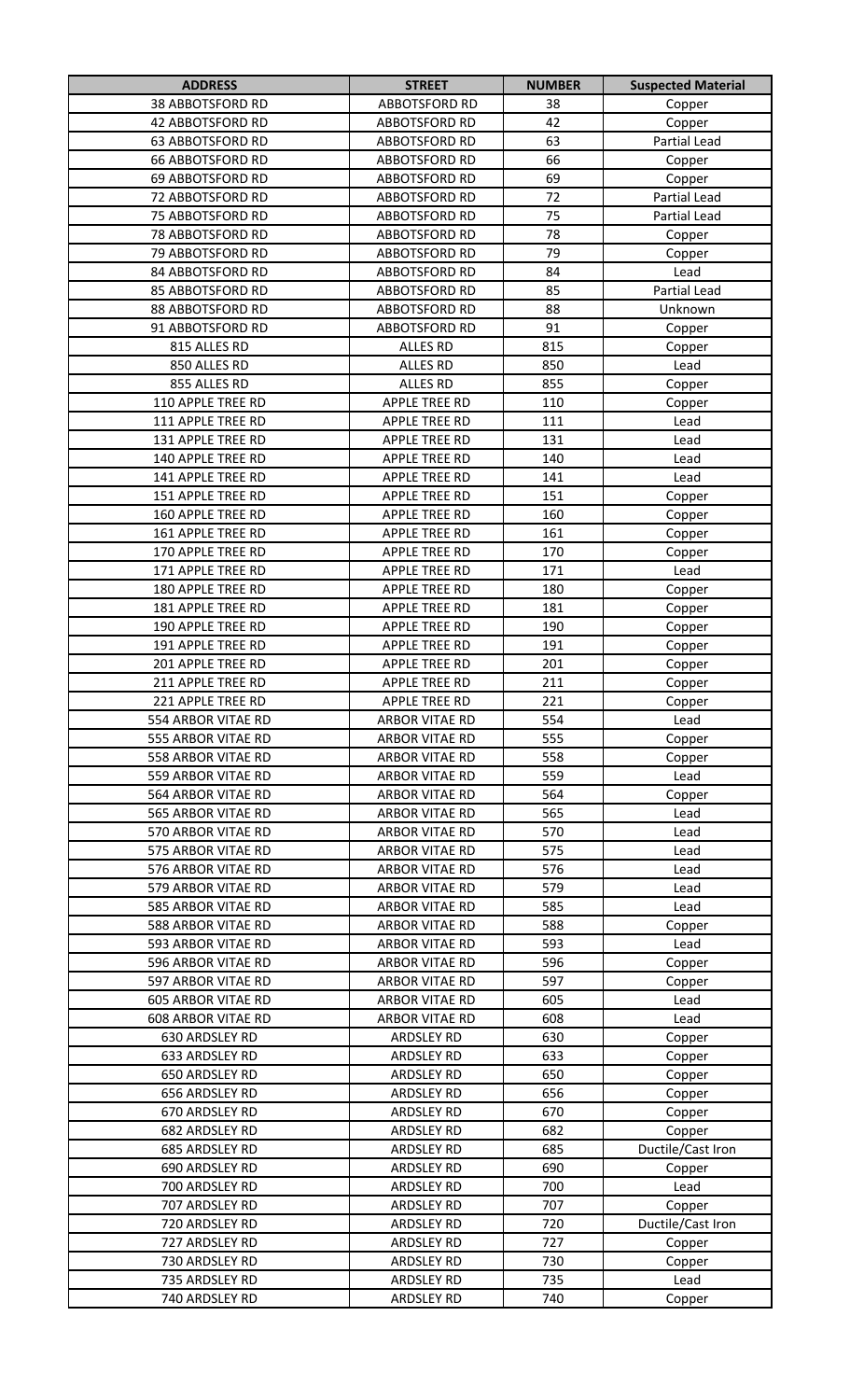| 1139 ASBURY AVE | <b>ASBURY AVE</b> | 1139 | Copper              |
|-----------------|-------------------|------|---------------------|
| 1143 ASBURY AVE | <b>ASBURY AVE</b> | 1143 | Copper              |
| 1144 ASBURY AVE | <b>ASBURY AVE</b> | 1144 | Copper              |
| 1147 ASBURY AVE | <b>ASBURY AVE</b> | 1147 | Copper              |
| 1152 ASBURY AVE | <b>ASBURY AVE</b> | 1152 | Lead                |
| 1153 ASBURY AVE | <b>ASBURY AVE</b> | 1153 | Lead                |
| 1157 ASBURY AVE | <b>ASBURY AVE</b> | 1157 | Copper              |
| 1158 ASBURY AVE | <b>ASBURY AVE</b> | 1158 | Lead                |
| 1162 ASBURY AVE | <b>ASBURY AVE</b> | 1162 | Lead                |
| 1163 ASBURY AVE | <b>ASBURY AVE</b> | 1163 | Lead                |
| 1167 ASBURY AVE | <b>ASBURY AVE</b> | 1167 | Copper              |
| 1168 ASBURY AVE | <b>ASBURY AVE</b> | 1168 | Copper              |
| 1170 ASBURY AVE | <b>ASBURY AVE</b> | 1170 | Copper              |
| 1173 ASBURY AVE | <b>ASBURY AVE</b> | 1173 | Lead                |
| 1179 ASBURY AVE | <b>ASBURY AVE</b> | 1179 | Copper              |
| 1182 ASBURY AVE | <b>ASBURY AVE</b> | 1182 | Copper              |
| 1183 ASBURY AVE | <b>ASBURY AVE</b> | 1183 | Copper              |
| 1188 ASBURY AVE | <b>ASBURY AVE</b> | 1188 | Lead                |
| 1189 ASBURY AVE | <b>ASBURY AVE</b> | 1189 | Copper              |
| 1195 ASBURY AVE | <b>ASBURY AVE</b> | 1195 | Lead                |
| 1206 ASBURY AVE | <b>ASBURY AVE</b> | 1206 | Partial Lead        |
| 1210 ASBURY AVE | <b>ASBURY AVE</b> | 1210 | Copper              |
| 1214 ASBURY AVE | <b>ASBURY AVE</b> | 1214 | Lead                |
| 1217 ASBURY AVE | <b>ASBURY AVE</b> | 1217 | Lead                |
| 1224 ASBURY AVE | <b>ASBURY AVE</b> | 1224 | Copper              |
| 1225 ASBURY AVE | <b>ASBURY AVE</b> | 1225 | Copper              |
| 1228 ASBURY AVE | <b>ASBURY AVE</b> | 1228 | Lead                |
| 1235 ASBURY AVE | <b>ASBURY AVE</b> | 1235 | Lead                |
| 1236 ASBURY AVE | <b>ASBURY AVE</b> | 1236 | Partial Lead        |
| 1239 ASBURY AVE | <b>ASBURY AVE</b> | 1239 | Lead                |
| 1240 ASBURY AVE | <b>ASBURY AVE</b> | 1240 | Copper              |
| 1248 ASBURY AVE | <b>ASBURY AVE</b> | 1248 | Lead                |
| 1249 ASBURY AVE | <b>ASBURY AVE</b> | 1249 | Copper              |
| 1255 ASBURY AVE | <b>ASBURY AVE</b> | 1255 | Lead                |
| 1256 ASBURY AVE | <b>ASBURY AVE</b> | 1256 | Copper              |
| 1258 ASBURY AVE | <b>ASBURY AVE</b> | 1258 | Lead                |
| 1259 ASBURY AVE | <b>ASBURY AVE</b> | 1259 | Copper              |
| 1270 ASBURY AVE | <b>ASBURY AVE</b> | 1270 | Partial Lead        |
| 1271 ASBURY AVE | <b>ASBURY AVE</b> | 1271 | <b>Partial Lead</b> |
| 1274 ASBURY AVE | <b>ASBURY AVE</b> | 1274 | Partial Lead        |
| 1275 ASBURY AVE | <b>ASBURY AVE</b> | 1275 | Copper              |
| 1282 ASBURY AVE | <b>ASBURY AVE</b> | 1282 | Partial Lead        |
| 1283 ASBURY AVE | <b>ASBURY AVE</b> | 1283 | Partial Lead        |
| 1285 ASBURY AVE | <b>ASBURY AVE</b> | 1285 | Partial Lead        |
| 1291 ASBURY AVE | <b>ASBURY AVE</b> | 1291 | Copper              |
| 1294 ASBURY AVE | <b>ASBURY AVE</b> | 1294 | Partial Lead        |
| 1295 ASBURY AVE | <b>ASBURY AVE</b> | 1295 | Copper              |
| 1301 ASBURY AVE | <b>ASBURY AVE</b> | 1301 | <b>Partial Lead</b> |
| 1304 ASBURY AVE | <b>ASBURY AVE</b> | 1304 | Partial Lead        |
| 1305 ASBURY AVE | <b>ASBURY AVE</b> | 1305 | Partial Lead        |
| 1310 ASBURY AVE | <b>ASBURY AVE</b> | 1310 | Copper              |
| 1311 ASBURY AVE | <b>ASBURY AVE</b> | 1311 | <b>Partial Lead</b> |
| 1312 ASBURY AVE | <b>ASBURY AVE</b> | 1312 | Copper              |
| 1315 ASBURY AVE | <b>ASBURY AVE</b> | 1315 | Copper              |
| 1321 ASBURY AVE | <b>ASBURY AVE</b> | 1321 | Lead                |
| 1323 ASBURY AVE | <b>ASBURY AVE</b> | 1323 | Copper              |
| 1324 ASBURY AVE | <b>ASBURY AVE</b> | 1324 | Partial Lead        |
| 1330 ASBURY AVE | <b>ASBURY AVE</b> | 1330 | Partial Lead        |
| 1337 ASBURY AVE | <b>ASBURY AVE</b> | 1337 | Partial Lead        |
| 1340 ASBURY AVE | <b>ASBURY AVE</b> | 1340 | <b>Partial Lead</b> |
| 1341 ASBURY AVE | <b>ASBURY AVE</b> | 1341 | Partial Lead        |
| 1345 ASBURY AVE | <b>ASBURY AVE</b> | 1345 | Copper              |
| 1350 ASBURY AVE | <b>ASBURY AVE</b> | 1350 | Copper              |
| 1354 ASBURY AVE | <b>ASBURY AVE</b> | 1354 | Partial Lead        |
| 1356 ASBURY AVE | <b>ASBURY AVE</b> | 1356 | Copper              |
| 1357 ASBURY AVE | <b>ASBURY AVE</b> | 1357 | Copper              |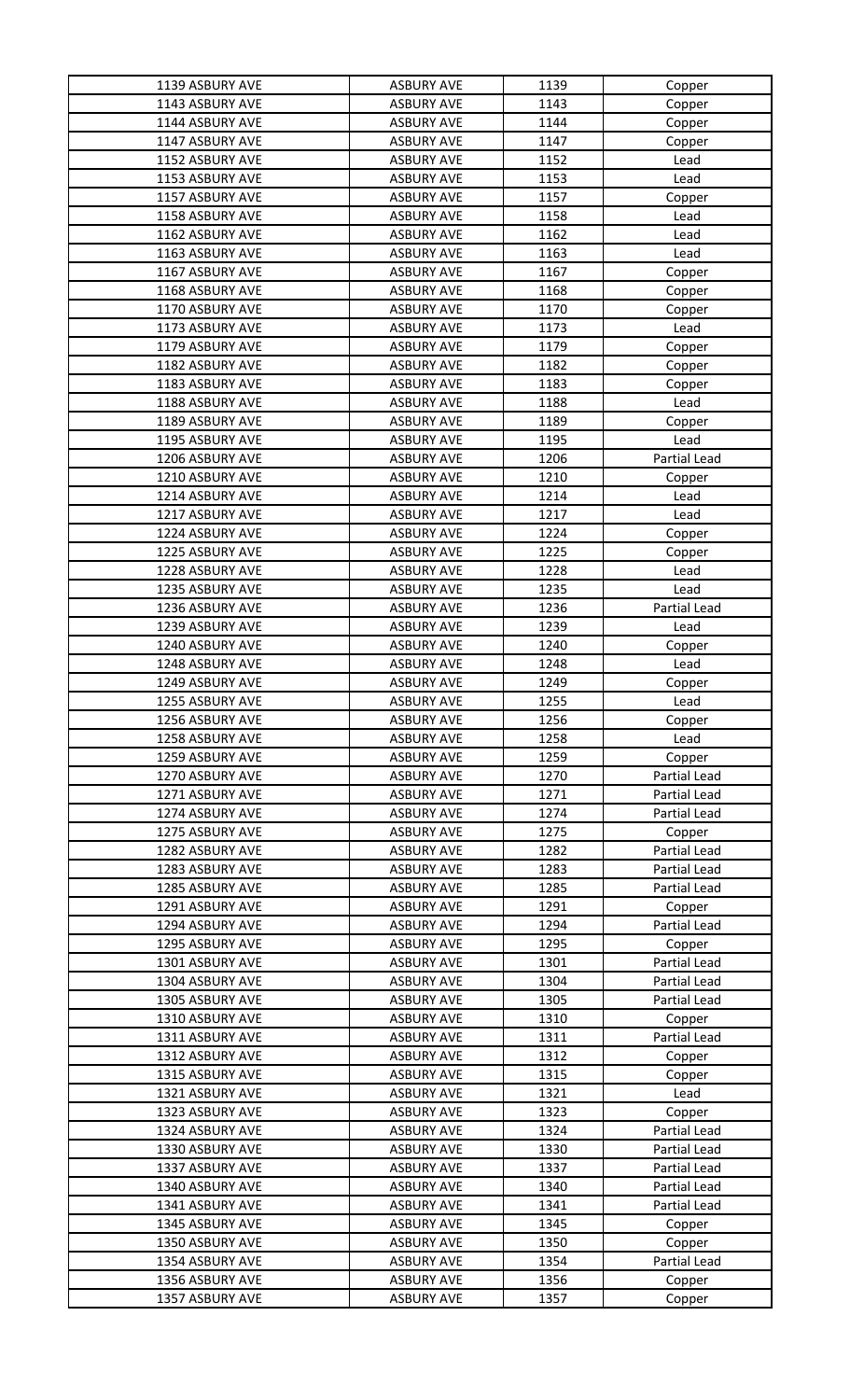| 1361 ASBURY AVE | <b>ASBURY AVE</b> | 1361 | Partial Lead        |
|-----------------|-------------------|------|---------------------|
| 1366 ASBURY AVE | <b>ASBURY AVE</b> | 1366 | Copper              |
| 1367 ASBURY AVE | <b>ASBURY AVE</b> | 1367 | Copper              |
| 1371 ASBURY AVE | <b>ASBURY AVE</b> | 1371 | Copper              |
| 1376 ASBURY AVE | <b>ASBURY AVE</b> | 1376 | Partial Lead        |
| 1377 ASBURY AVE | <b>ASBURY AVE</b> | 1377 | Copper              |
| 1380 ASBURY AVE | <b>ASBURY AVE</b> | 1380 | Partial Lead        |
| 1381 ASBURY AVE | <b>ASBURY AVE</b> | 1381 | <b>Partial Lead</b> |
| 1386 ASBURY AVE | <b>ASBURY AVE</b> | 1386 | Partial Lead        |
| 1387 ASBURY AVE | <b>ASBURY AVE</b> | 1387 | Partial Lead        |
| 1408 ASBURY AVE | <b>ASBURY AVE</b> | 1408 | Lead                |
| 1409 ASBURY AVE | <b>ASBURY AVE</b> | 1409 | <b>Partial Lead</b> |
| 1414 ASBURY AVE | <b>ASBURY AVE</b> | 1414 | Copper              |
| 1415 ASBURY AVE | <b>ASBURY AVE</b> | 1415 | Copper              |
| 1422 ASBURY AVE | <b>ASBURY AVE</b> | 1422 | Partial Lead        |
| 1423 ASBURY AVE | <b>ASBURY AVE</b> | 1423 | Partial Lead        |
| 1426 ASBURY AVE | <b>ASBURY AVE</b> | 1426 | Copper              |
| 1427 ASBURY AVE | <b>ASBURY AVE</b> | 1427 | Copper              |
| 1432 ASBURY AVE | <b>ASBURY AVE</b> | 1432 | Copper              |
| 1433 ASBURY AVE | <b>ASBURY AVE</b> | 1433 | Partial Lead        |
| 1433 ASBURY AVE | <b>ASBURY AVE</b> | 1433 | <b>Partial Lead</b> |
| 1436 ASBURY AVE | <b>ASBURY AVE</b> | 1436 | Copper              |
| 1437 ASBURY AVE | <b>ASBURY AVE</b> | 1437 | Copper              |
| 1442 ASBURY AVE | <b>ASBURY AVE</b> | 1442 | Partial Lead        |
| 1443 ASBURY AVE | <b>ASBURY AVE</b> | 1443 | Copper              |
| 1446 ASBURY AVE | <b>ASBURY AVE</b> | 1446 | Partial Lead        |
| 1447 ASBURY AVE | <b>ASBURY AVE</b> | 1447 | Partial Lead        |
| 1450 ASBURY AVE | <b>ASBURY AVE</b> | 1450 | Copper              |
| 1453 ASBURY AVE | <b>ASBURY AVE</b> | 1453 | Partial Lead        |
| 1457 ASBURY AVE | <b>ASBURY AVE</b> | 1457 | Partial Lead        |
| 1473 ASBURY AVE | <b>ASBURY AVE</b> | 1473 | Copper              |
| 1474 ASBURY AVE | <b>ASBURY AVE</b> | 1474 | Copper              |
| 1479 ASBURY AVE | <b>ASBURY AVE</b> | 1479 | Copper              |
| 1482 ASBURY AVE | <b>ASBURY AVE</b> | 1482 | Copper              |
| 1484 ASBURY AVE | <b>ASBURY AVE</b> | 1484 | Partial Lead        |
| 1487 ASBURY AVE | <b>ASBURY AVE</b> | 1487 | Partial Lead        |
| 1488 ASBURY AVE | <b>ASBURY AVE</b> | 1488 | Copper              |
| 1490 ASBURY AVE | <b>ASBURY AVE</b> | 1490 | Copper              |
| 1491 ASBURY AVE | <b>ASBURY AVE</b> | 1491 | Copper              |
| 1492 ASBURY AVE | <b>ASBURY AVE</b> | 1492 | Copper              |
| 1493 ASBURY AVE | <b>ASBURY AVE</b> | 1493 | Copper              |
| 1494 ASBURY AVE | <b>ASBURY AVE</b> | 1494 | Partial Lead        |
| 1496 ASBURY AVE | <b>ASBURY AVE</b> | 1496 | Copper              |
| 1497 ASBURY AVE | <b>ASBURY AVE</b> | 1497 | Partial Lead        |
| 1503 ASBURY AVE | <b>ASBURY AVE</b> | 1503 | Partial Lead        |
| 1508 ASBURY AVE | <b>ASBURY AVE</b> | 1508 | <b>Partial Lead</b> |
| 1509 ASBURY AVE | <b>ASBURY AVE</b> | 1509 | Copper              |
| 1510 ASBURY AVE | <b>ASBURY AVE</b> | 1510 | <b>Partial Lead</b> |
| 1513 ASBURY AVE | <b>ASBURY AVE</b> | 1513 | Partial Lead        |
| 1518 ASBURY AVE | <b>ASBURY AVE</b> | 1518 | <b>Partial Lead</b> |
| 1524 ASBURY AVE | <b>ASBURY AVE</b> | 1524 | Copper              |
| 1540 ASBURY AVE | <b>ASBURY AVE</b> | 1540 | Lead                |
| 1541 ASBURY AVE | <b>ASBURY AVE</b> | 1541 | Lead                |
| 1550 ASBURY AVE | <b>ASBURY AVE</b> | 1550 | Lead                |
| 1560 ASBURY AVE | <b>ASBURY AVE</b> | 1560 | Copper              |
| 1561 ASBURY AVE | <b>ASBURY AVE</b> | 1561 | Copper              |
| 1570 ASBURY AVE | <b>ASBURY AVE</b> | 1570 | Copper              |
| 1581 ASBURY AVE | <b>ASBURY AVE</b> | 1581 | Copper              |
| 1600 ASBURY AVE | <b>ASBURY AVE</b> | 1600 | Copper              |
| 1609 ASBURY AVE | <b>ASBURY AVE</b> | 1609 | Lead                |
| 1610 ASBURY AVE | <b>ASBURY AVE</b> | 1610 | Lead                |
| 986 ASBURY CT   | <b>ASBURY CT</b>  | 986  | Copper              |
| 987 ASBURY CT   | <b>ASBURY CT</b>  | 987  | Copper              |
| 996 ASBURY CT   | <b>ASBURY CT</b>  | 996  | Copper              |
| 997 ASBURY CT   | <b>ASBURY CT</b>  | 997  | Copper              |
| 1007 ASBURY CT  | <b>ASBURY CT</b>  | 1007 | Partial Lead        |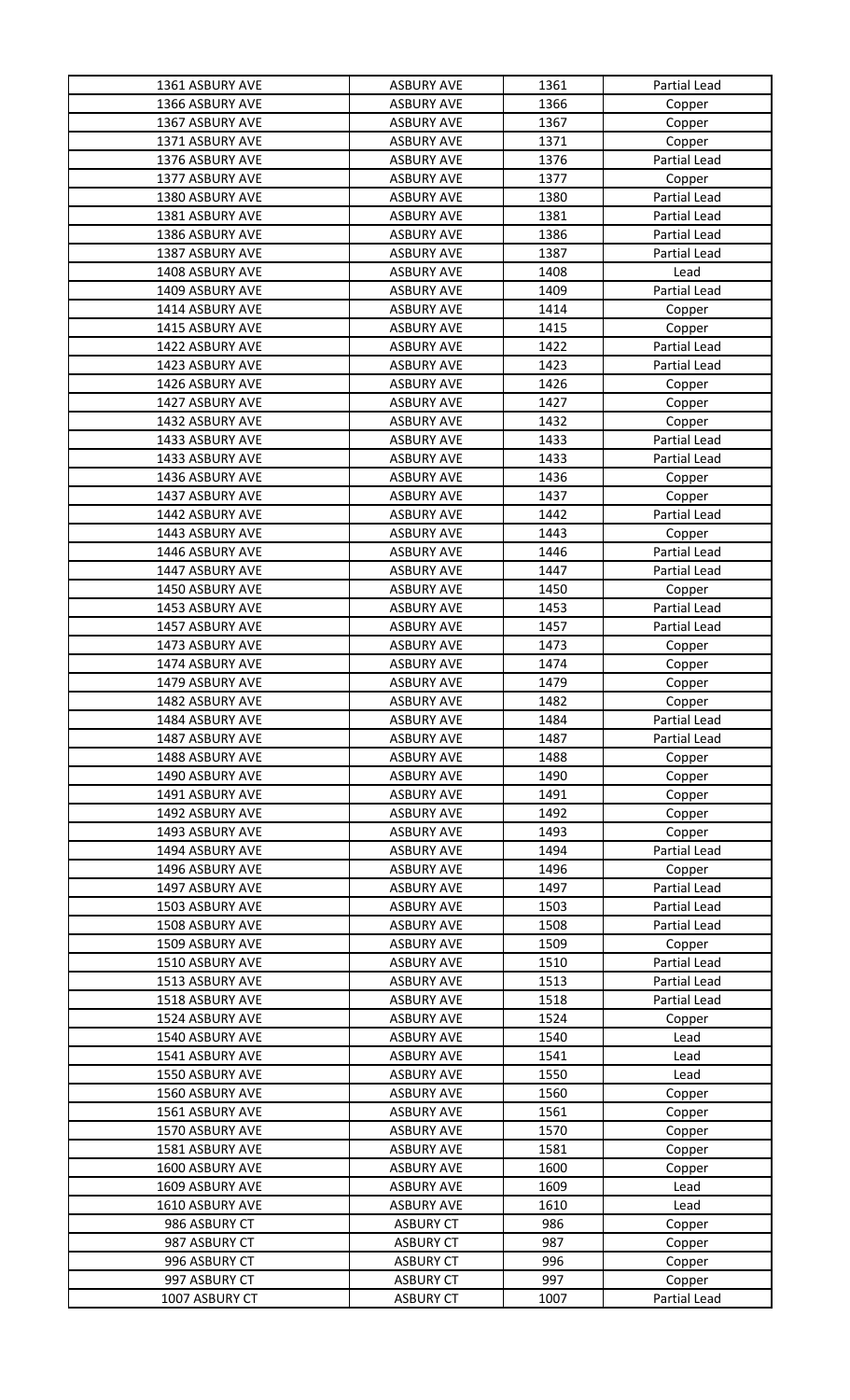| 1008 ASBURY CT    | <b>ASBURY CT</b> | 1008 | Copper       |
|-------------------|------------------|------|--------------|
| 0 ASH ST          | ASH ST           | 0    | Lead         |
| 457 ASH ST        | ASH ST           | 457  | Copper       |
| 460 ASH ST        | ASH ST           | 460  | Partial Lead |
| 468 ASH ST        | ASH ST           | 468  | Copper       |
| 474 ASH ST        | ASH ST           | 474  | Copper       |
| 475 ASH ST        | ASH ST           | 475  | Copper       |
| 487 ASH ST        | ASH ST           | 487  | Copper       |
| 488 ASH ST        | ASH ST           | 488  | Copper       |
| 494 ASH ST        | ASH ST           | 494  | Copper       |
| 495 ASH ST        | ASH ST           | 495  | Copper       |
| 504 ASH ST        | ASH ST           | 504  | Lead         |
| 510 ASH ST        | ASH ST           | 510  | Lead         |
| 511 ASH ST        | ASH ST           | 511  | Copper       |
| 519 ASH ST        | ASH ST           | 519  | Copper       |
| 520 ASH ST        | ASH ST           | 520  | Copper       |
| 525 ASH ST        | ASH ST           | 525  | Lead         |
| 530 ASH ST        | ASH ST           | 530  | Copper       |
| 535 ASH ST        | ASH ST           | 535  | Copper       |
| 545 ASH ST        | ASH ST           | 545  | Copper       |
| 550 ASH ST        | ASH ST           | 550  | Lead         |
| 555 ASH ST        | ASH ST           | 555  | Copper       |
| <b>560 ASH ST</b> | ASH ST           | 560  | Lead         |
| 563 ASH ST        | ASH ST           | 563  | Copper       |
| 566 ASH ST        | ASH ST           | 566  | Lead         |
| 567 ASH ST        | ASH ST           | 567  | Lead         |
| 576 ASH ST        | ASH ST           | 576  | Copper       |
| 577 ASH ST        | ASH ST           | 577  | Copper       |
| 600 ASH ST        | ASH ST           | 600  | Lead         |
| 601 ASH ST        | ASH ST           | 601  | Copper       |
| 606 ASH ST        | ASH ST           | 606  | Copper       |
| 610 ASH ST        | ASH ST           | 610  | Lead         |
| 611 ASH ST        | ASH ST           | 611  | Copper       |
| 615 ASH ST        | ASH ST           | 615  | Lead         |
| 620 ASH ST        | ASH ST           | 620  | Copper       |
| 638 ASH ST        | ASH ST           | 638  | Lead         |
| 642 ASH ST        | ASH ST           | 642  | Copper       |
| 650 ASH ST        | ASH ST           | 650  | Lead         |
| 654 ASH ST        | ASH ST           | 654  | Lead         |
| 657 ASH ST        | ASH ST           | 657  | Copper       |
| 712 ASH ST        | ASH ST           | 712  | Lead         |
| 744 ASH ST        | ASH ST           | 744  | Partial Lead |
| 745 ASH ST        | ASH ST           | 745  | Copper       |
| 747 ASH ST        | ASH ST           | 747  | Copper       |
| 770 ASH ST        | ASH ST           | 770  | Copper       |
| 790 ASH ST        | ASH ST           | 790  | Lead         |
| 812 ASH ST        | ASH ST           | 812  | Copper       |
| 815 ASH ST        | ASH ST           | 815  | Lead         |
| 829 ASH ST        | ASH ST           | 829  | Lead         |
| 835 ASH ST        | ASH ST           | 835  | Copper       |
| 839 ASH ST        | ASH ST           | 839  | Copper       |
| 840 ASH ST        | ASH ST           | 840  | Lead         |
| 847 ASH ST        | ASH ST           | 847  | Copper       |
| 848 ASH ST        | ASH ST           | 848  | Lead         |
| 851 ASH ST        | ASH ST           | 851  | Copper       |
| 854 ASH ST        | ASH ST           | 854  | Copper       |
| 857 ASH ST        | ASH ST           | 857  | Lead         |
| 860 ASH ST        | ASH ST           | 860  | Copper       |
| 878 ASH ST        | ASH ST           | 878  | Lead         |
| 879 ASH ST        | ASH ST           | 879  | Copper       |
| 882 ASH ST        | ASH ST           | 882  | Copper       |
| 883 ASH ST        | ASH ST           | 883  | Copper       |
| 887 ASH ST        | ASH ST           | 887  | Copper       |
| 888 ASH ST        | ASH ST           | 888  | Copper       |
| 889 ASH ST        | ASH ST           | 889  | Copper       |
| 892 ASH ST        | ASH ST           | 892  | Copper       |
|                   |                  |      |              |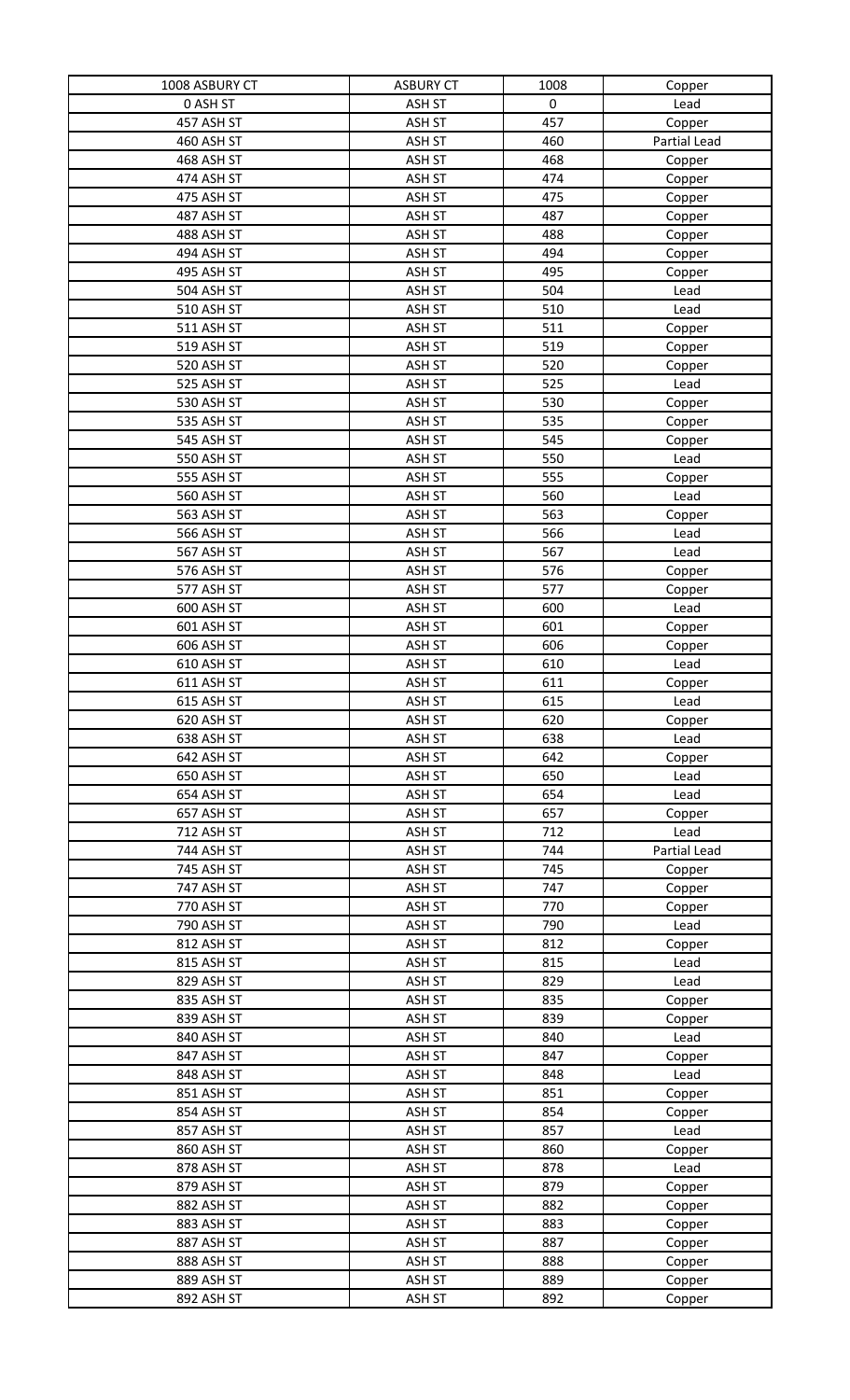| 893 ASH ST        | ASH ST        | 893  | Copper       |
|-------------------|---------------|------|--------------|
| 898 ASH ST        | ASH ST        | 898  | Copper       |
| 899 ASH ST        | ASH ST        | 899  | Copper       |
| 902 ASH ST        | ASH ST        | 902  | Lead         |
| 903 ASH ST        | ASH ST        | 903  | Copper       |
| <b>906 ASH ST</b> | <b>ASH ST</b> | 906  | Copper       |
| 907 ASH ST        | ASH ST        | 907  | Lead         |
| 912 ASH ST        | ASH ST        | 912  | Lead         |
| 915 ASH ST        | ASH ST        | 915  | Copper       |
| 916 ASH ST        | ASH ST        | 916  | Lead         |
| 917 ASH ST        | ASH ST        | 917  |              |
|                   |               |      | Copper       |
| 921 ASH ST        | ASH ST        | 921  | Copper       |
| 922 ASH ST        | ASH ST        | 922  | Lead         |
| 926 ASH ST        | ASH ST        | 926  | Copper       |
| 927 ASH ST        | ASH ST        | 927  | Copper       |
| 932 ASH ST        | ASH ST        | 932  | Lead         |
| 933 ASH ST        | ASH ST        | 933  | Copper       |
| 939 ASH ST        | ASH ST        | 939  | Copper       |
| 940 ASH ST        | ASH ST        | 940  | Copper       |
| 970 ASH ST        | ASH ST        | 970  | Copper       |
| 972 ASH ST        | ASH ST        | 972  | Lead         |
| 977 ASH ST        | ASH ST        | 977  | Copper       |
| 978 ASH ST        | ASH ST        | 978  | Lead         |
| 980 ASH ST        | ASH ST        | 980  | Copper       |
| 984 ASH ST        | ASH ST        | 984  | Copper       |
| 985 ASH ST        | ASH ST        | 985  | Copper       |
| 989 ASH ST        | ASH ST        | 989  | Copper       |
| 993 ASH ST        | ASH ST        | 993  | Lead         |
| 1004 ASH ST       | ASH ST        | 1004 | Lead         |
| 1005 ASH ST       | ASH ST        | 1005 | Lead         |
| 1010 ASH ST       | <b>ASH ST</b> | 1010 | Copper       |
| 1011 ASH ST       | ASH ST        | 1011 | Copper       |
| 1014 ASH ST       | ASH ST        | 1014 | Lead         |
| 1015 ASH ST       | ASH ST        | 1015 | Lead         |
| 1018 ASH ST       | <b>ASH ST</b> | 1018 | Copper       |
| 1021 ASH ST       | ASH ST        | 1021 | Copper       |
| 1022 ASH ST       | ASH ST        | 1022 | Copper       |
| 1025 ASH ST       | ASH ST        | 1025 | Copper       |
| 1031 ASH ST       | ASH ST        | 1031 | Copper       |
| 1034 ASH ST       | ASH ST        | 1034 | Copper       |
| 1035 ASH ST       | ASH ST        | 1035 | Lead         |
| 1036 ASH ST       | ASH ST        | 1036 | Copper       |
| 1039 ASH ST       | ASH ST        | 1039 | Copper       |
| 1045 ASH ST       | ASH ST        | 1045 | Lead         |
| 1062 ASH ST       | ASH ST        | 1062 | Lead         |
| 1063 ASH ST       | ASH ST        | 1063 | Copper       |
| 1066 ASH ST       | ASH ST        | 1066 | Lead         |
| 1071 ASH ST       | ASH ST        | 1071 | Copper       |
| 1072 ASH ST       | ASH ST        | 1072 | Copper       |
| 1076 ASH ST       | <b>ASH ST</b> | 1076 | Copper       |
| 1077 ASH ST       | ASH ST        | 1077 | Lead         |
| 1082 ASH ST       | <b>ASH ST</b> | 1082 | Lead         |
| 1083 ASH ST       | ASH ST        | 1083 | Lead         |
| 1086 ASH ST       | ASH ST        | 1086 | Lead         |
| 1087 ASH ST       | ASH ST        | 1087 | Lead         |
| 1092 ASH ST       | ASH ST        | 1092 | Lead         |
| 1093 ASH ST       | ASH ST        | 1093 | Partial Lead |
| 1096 ASH ST       | ASH ST        | 1096 | Copper       |
| 1097 ASH ST       | ASH ST        | 1097 | Copper       |
| 1102 ASH ST       | ASH ST        | 1102 | Copper       |
| 1103 ASH ST       | ASH ST        | 1103 | Lead         |
| 1108 ASH ST       | ASH ST        | 1108 | Lead         |
| 1121 ASH ST       | ASH ST        | 1121 | Lead         |
| 1127 ASH ST       | ASH ST        | 1127 | Copper       |
| 1128 ASH ST       | ASH ST        | 1128 | Lead         |
| 1132 ASH ST       | ASH ST        | 1132 | Lead         |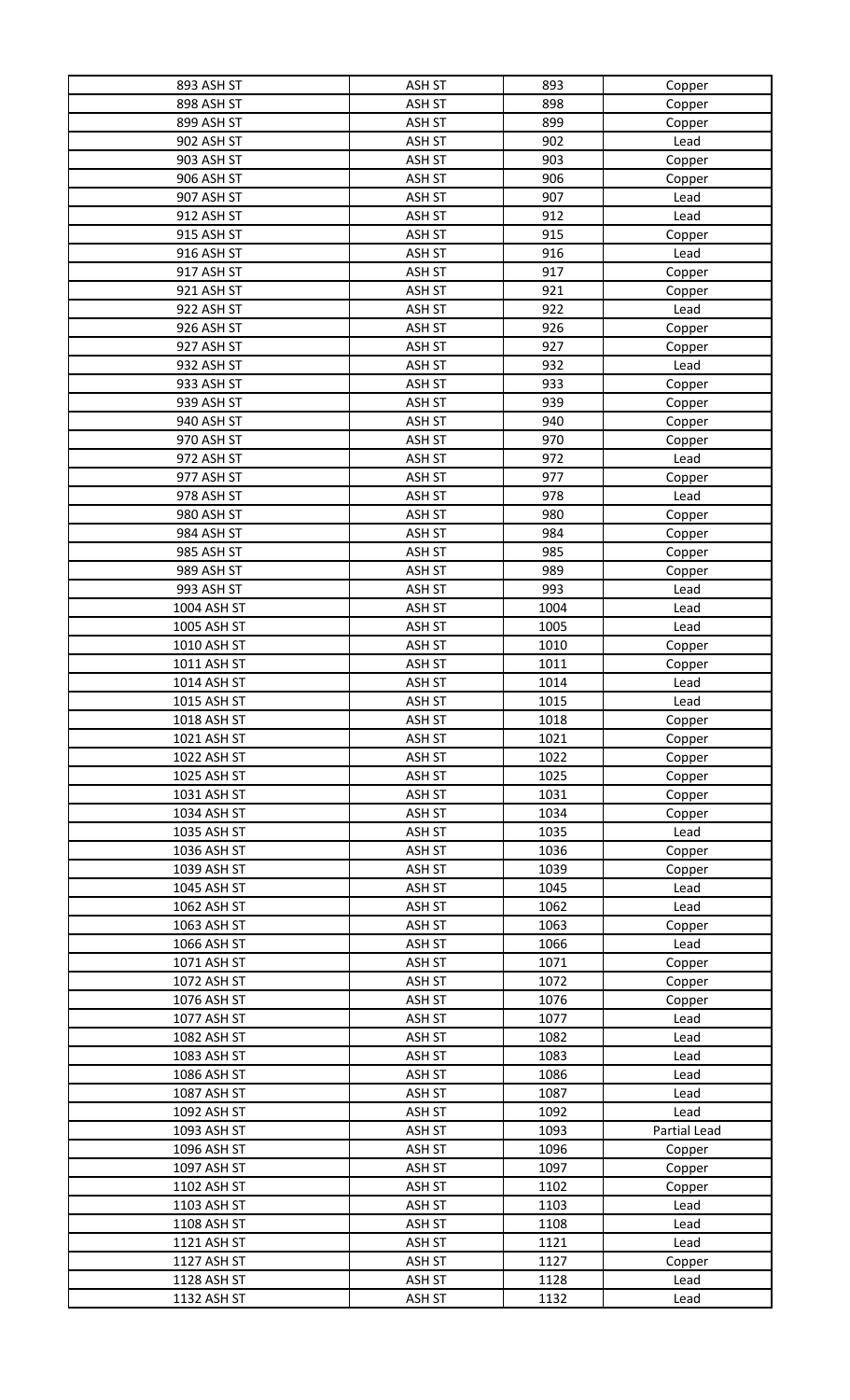| 1133 ASH ST           | ASH ST            | 1133 | Copper       |
|-----------------------|-------------------|------|--------------|
| 1136 ASH ST           | ASH ST            | 1136 | Lead         |
| 1137 ASH ST           | ASH ST            | 1137 | Copper       |
| 1142 ASH ST           | ASH ST            | 1142 | Copper       |
| 1143 ASH ST           | ASH ST            | 1143 | Lead         |
| 1148 ASH ST           | ASH ST            | 1148 | Partial Lead |
| 1149 ASH ST           | ASH ST            | 1149 | Lead         |
| 1155 ASH ST           | ASH ST            | 1155 | Partial Lead |
| 1156 ASH ST           | ASH ST            | 1156 | Copper       |
| 1160 ASH ST           | ASH ST            | 1160 | Lead         |
| 1161 ASH ST           | ASH ST            | 1161 | Copper       |
| 1165 ASH ST           | ASH ST            | 1165 | Copper       |
| 1165 ASH ST           | ASH ST            | 1165 | Copper       |
| 1166 ASH ST           | ASH ST            | 1166 | Lead         |
| 1172 ASH ST           | ASH ST            | 1172 | Lead         |
| 1174 ASH ST           | ASH ST            | 1174 | Copper       |
| 1177 ASH ST           | ASH ST            | 1177 | Lead         |
| 1202 ASH ST           | ASH ST            | 1202 | Copper       |
| 1203 ASH ST           | ASH ST            | 1203 | Lead         |
| 1208 ASH ST           | ASH ST            | 1208 | Lead         |
| 1209 ASH ST           | <b>ASH ST</b>     | 1209 | Copper       |
| 1212 ASH ST           | ASH ST            | 1212 | Copper       |
| 1213 ASH ST           | ASH ST            | 1213 | Copper       |
| 1220 ASH ST           | ASH ST            | 1220 | Copper       |
| 1221 ASH ST           | ASH ST            | 1221 | Lead         |
| 1225 ASH ST           | ASH ST            | 1225 | Lead         |
| 1228 ASH ST           | ASH ST            | 1228 | Lead         |
| 1229 ASH ST           | ASH ST            | 1229 | Copper       |
| 1233 ASH ST           | ASH ST            | 1233 | Lead         |
| 1234 ASH ST           | ASH ST            | 1234 | Copper       |
| 1240 ASH ST           | ASH ST            | 1240 | Lead         |
| 1241 ASH ST           | ASH ST            | 1241 | Copper       |
| 1248 ASH ST           | ASH ST            | 1248 | Lead         |
| 1249 ASH ST           | ASH ST            | 1249 | Lead         |
| 1252 ASH ST           | <b>ASH ST</b>     | 1252 | Lead         |
| 1255 ASH ST           | <b>ASH ST</b>     | 1255 | Copper       |
| 1260 ASH ST           | ASH ST            | 1260 | Lead         |
| 1261 ASH ST           | ASH ST            | 1261 | Copper       |
| 258 AUBURN AVE        | <b>AUBURN AVE</b> | 258  | Copper       |
| 265 AUBURN AVE        | <b>AUBURN AVE</b> | 265  | Copper       |
| 268 AUBURN AVE        | <b>AUBURN AVE</b> | 268  | Copper       |
| 275 AUBURN AVE        | <b>AUBURN AVE</b> | 275  | Copper       |
| 278 AUBURN AVE        | <b>AUBURN AVE</b> | 278  | Copper       |
| <b>285 AUBURN AVE</b> | <b>AUBURN AVE</b> | 285  | Copper       |
| 288 AUBURN AVE        | <b>AUBURN AVE</b> | 288  | Copper       |
| <b>295 AUBURN AVE</b> | <b>AUBURN AVE</b> | 295  | Copper       |
| 300 AUBURN AVE        | <b>AUBURN AVE</b> | 300  | Copper       |
| 303 AUBURN AVE        | <b>AUBURN AVE</b> | 303  | Copper       |
| 314 AUBURN AVE        | <b>AUBURN AVE</b> | 314  | Copper       |
| 315 AUBURN AVE        | <b>AUBURN AVE</b> | 315  | Copper       |
| 320 AUBURN AVE        | <b>AUBURN AVE</b> | 320  | Copper       |
| 325 AUBURN AVE        | <b>AUBURN AVE</b> | 325  | Copper       |
| 330 AUBURN AVE        | <b>AUBURN AVE</b> | 330  | Copper       |
| <b>335 AUBURN AVE</b> | <b>AUBURN AVE</b> | 335  | Copper       |
| 340 AUBURN AVE        | <b>AUBURN AVE</b> | 340  | Copper       |
| 345 AUBURN AVE        | <b>AUBURN AVE</b> | 345  | Copper       |
| 350 AUBURN AVE        | <b>AUBURN AVE</b> | 350  | Copper       |
| 355 AUBURN AVE        | <b>AUBURN AVE</b> | 355  | Copper       |
| 855 AUBURN RD         | <b>AUBURN RD</b>  | 855  | Copper       |
| 860 AUBURN RD         | <b>AUBURN RD</b>  | 860  | Lead         |
| 865 AUBURN RD         | <b>AUBURN RD</b>  | 865  | Copper       |
| 877 AUBURN RD         | <b>AUBURN RD</b>  | 877  | Partial Lead |
| 820 BELL LN           | <b>BELL LN</b>    | 820  | Copper       |
| 824 BELL LN           | <b>BELL LN</b>    | 824  | Copper       |
| 828 BELL LN           | <b>BELL LN</b>    | 828  | Copper       |
| 832 BELL LN           | <b>BELL LN</b>    | 832  | Copper       |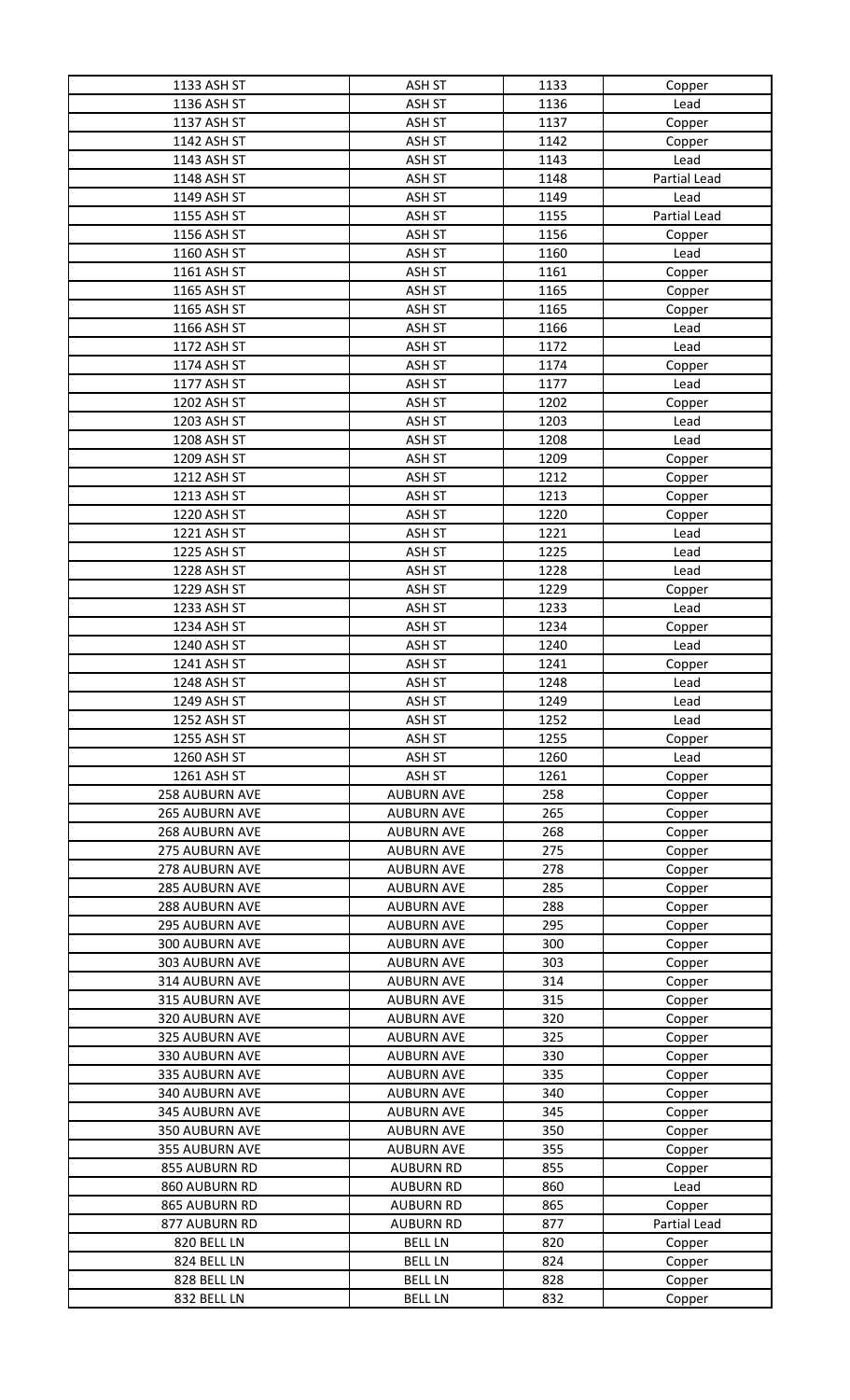| 836 BELL LN             | <b>BELL LN</b>      | 836 | Copper            |
|-------------------------|---------------------|-----|-------------------|
| 841 BELL LN             | <b>BELL LN</b>      | 841 | Copper            |
| 850 BELL LN             | <b>BELL LN</b>      | 850 | Copper            |
| 851 BELL LN             | <b>BELL LN</b>      | 851 | Copper            |
| 860 BELL LN             | <b>BELL LN</b>      | 860 | Copper            |
| 861 BELL LN             | <b>BELL LN</b>      | 861 | Copper            |
| 870 BELL LN             | <b>BELL LN</b>      | 870 | Copper            |
| 871 BELL LN             | <b>BELL LN</b>      | 871 | Copper            |
| 370 BERKELEY AVE        | <b>BERKELEY AVE</b> | 370 | Copper            |
| 371 BERKELEY AVE        | <b>BERKELEY AVE</b> | 371 | Copper            |
| 373 BERKELEY AVE        | <b>BERKELEY AVE</b> | 373 | Copper            |
| 388 BERKELEY AVE        | <b>BERKELEY AVE</b> | 388 | Copper            |
| 395 BERKELEY AVE        | <b>BERKELEY AVE</b> | 395 |                   |
| 412 BERKELEY AVE        | <b>BERKELEY AVE</b> | 412 | Copper<br>Lead    |
| 415 BERKELEY AVE        |                     | 415 |                   |
|                         | <b>BERKELEY AVE</b> |     | Lead              |
| 434 BERKELEY AVE        | <b>BERKELEY AVE</b> | 434 | Lead              |
| <b>455 BERKELEY AVE</b> | <b>BERKELEY AVE</b> | 455 | Copper            |
| <b>460 BERKELEY AVE</b> | <b>BERKELEY AVE</b> | 460 | Copper            |
| 474 BERKELEY AVE        | <b>BERKELEY AVE</b> | 474 | Lead              |
| 477 BERKELEY AVE        | <b>BERKELEY AVE</b> | 477 | Lead              |
| <b>600 BERKELEY AVE</b> | <b>BERKELEY AVE</b> | 600 | Copper            |
| 107 BERTLING LN         | <b>BERTLING LN</b>  | 107 | Lead              |
| 114 BERTLING LN         | <b>BERTLING LN</b>  | 114 | Lead              |
| 115 BERTLING LN         | <b>BERTLING LN</b>  | 115 | Lead              |
| 120 BERTLING LN         | <b>BERTLING LN</b>  | 120 | Copper            |
| 121 BERTLING LN         | <b>BERTLING LN</b>  | 121 | Lead              |
| 126 BERTLING LN         | <b>BERTLING LN</b>  | 126 | Lead              |
| 127 BERTLING LN         | <b>BERTLING LN</b>  | 127 | Copper            |
| 132 BERTLING LN         | <b>BERTLING LN</b>  | 132 | Copper            |
| 133 BERTLING LN         | <b>BERTLING LN</b>  | 133 | Lead              |
| 139 BERTLING LN         | <b>BERTLING LN</b>  | 139 | Partial Lead      |
| 140 BERTLING LN         | <b>BERTLING LN</b>  | 140 | Lead              |
| 145 BERTLING LN         | <b>BERTLING LN</b>  | 145 | Copper            |
| 146 BERTLING LN         | <b>BERTLING LN</b>  | 146 | Copper            |
| <b>152 BERTLING LN</b>  | <b>BERTLING LN</b>  | 152 | Lead              |
| 153 BERTLING LN         | <b>BERTLING LN</b>  | 153 | Copper            |
| 159 BERTLING LN         | <b>BERTLING LN</b>  | 159 | Copper            |
| 163 BERTLING LN         | <b>BERTLING LN</b>  | 163 | Copper            |
| 101 BIRCH ST            | <b>BIRCH ST</b>     | 101 | Lead              |
| 125 BIRCH ST            | <b>BIRCH ST</b>     | 125 | Copper            |
| 140 BIRCH ST            | <b>BIRCH ST</b>     | 140 |                   |
|                         |                     |     | Copper            |
| 143 BIRCH ST            | <b>BIRCH ST</b>     | 143 | Lead              |
| 147 BIRCH ST            | <b>BIRCH ST</b>     | 147 | Lead              |
| 150 BIRCH ST            | <b>BIRCH ST</b>     | 150 | Lead              |
| 160 BIRCH ST            | <b>BIRCH ST</b>     | 160 | Copper            |
| 170 BIRCH ST            | <b>BIRCH ST</b>     | 170 | Copper            |
| 181 BIRCH ST            | <b>BIRCH ST</b>     | 181 | Copper            |
| 190 BIRCH ST            | <b>BIRCH ST</b>     | 190 | Copper            |
| 195 BIRCH ST            | <b>BIRCH ST</b>     | 195 | Copper            |
| 199 BIRCH ST            | <b>BIRCH ST</b>     | 199 | Copper            |
| 200 BIRCH ST            | <b>BIRCH ST</b>     | 200 | Copper            |
| 210 BIRCH ST            | <b>BIRCH ST</b>     | 210 | Copper            |
| 211 BIRCH ST            | <b>BIRCH ST</b>     | 211 | Copper            |
| 220 BIRCH ST            | <b>BIRCH ST</b>     | 220 | Copper            |
| 225 BIRCH ST            | <b>BIRCH ST</b>     | 225 | Copper            |
| 240 BIRCH ST            | <b>BIRCH ST</b>     | 240 | Copper            |
| 245 BIRCH ST            | <b>BIRCH ST</b>     | 245 | Copper            |
| 250 BIRCH ST            | <b>BIRCH ST</b>     | 250 | Copper            |
| 261 BIRCH ST            | <b>BIRCH ST</b>     | 261 | Copper            |
| 270 BIRCH ST            | <b>BIRCH ST</b>     | 270 | Copper            |
| 300 BIRCH ST            | <b>BIRCH ST</b>     | 300 | Ductile/Cast Iron |
| 315 BIRCH ST            | <b>BIRCH ST</b>     | 315 | Copper            |
| 325 BIRCH ST            | <b>BIRCH ST</b>     | 325 | Copper            |
| 335 BIRCH ST            | <b>BIRCH ST</b>     | 335 | Copper            |
| 340 BIRCH ST            | <b>BIRCH ST</b>     | 340 | Copper            |
| 345 BIRCH ST            | <b>BIRCH ST</b>     | 345 | Copper            |
|                         |                     |     |                   |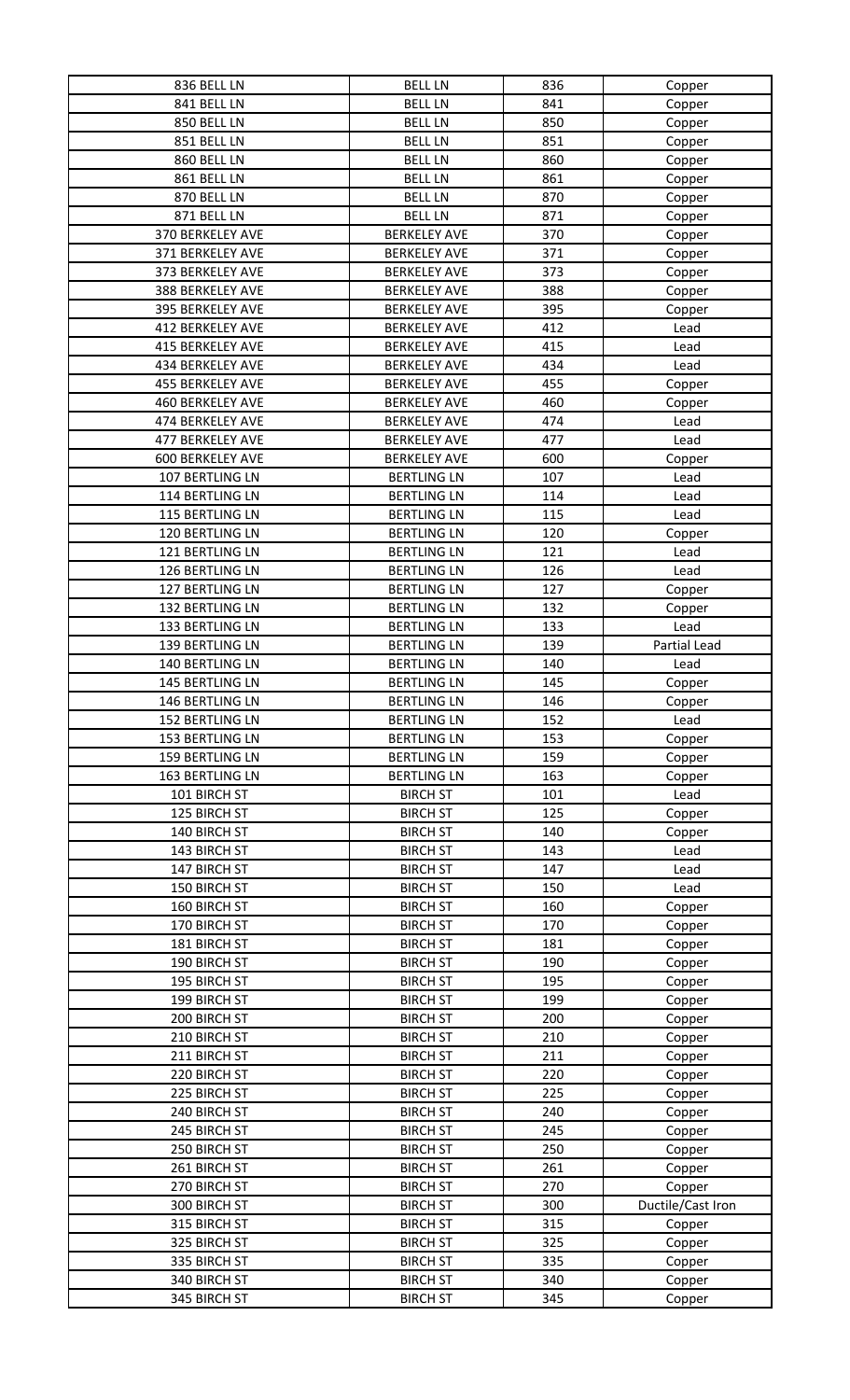| 350 BIRCH ST             | <b>BIRCH ST</b>       | 350  | Copper            |
|--------------------------|-----------------------|------|-------------------|
| 355 BIRCH ST             | <b>BIRCH ST</b>       | 355  | Copper            |
| 365 BIRCH ST             | <b>BIRCH ST</b>       | 365  | Lead              |
| 368 BIRCH ST             | <b>BIRCH ST</b>       | 368  | Copper            |
| 385 BIRCH ST             | <b>BIRCH ST</b>       | 385  | Copper            |
| 390 BIRCH ST             | <b>BIRCH ST</b>       | 390  | Copper            |
| 415 BIRCH ST             | <b>BIRCH ST</b>       | 415  | Lead              |
| 420 BIRCH ST             | <b>BIRCH ST</b>       | 420  | Copper            |
| 425 BIRCH ST             | <b>BIRCH ST</b>       | 425  | Lead              |
| 435 BIRCH ST             | <b>BIRCH ST</b>       | 435  | Partial Lead      |
| 438 BIRCH ST             | <b>BIRCH ST</b>       | 438  | Copper            |
| 455 BIRCH ST             | <b>BIRCH ST</b>       | 455  | Partial Lead      |
| 508 BIRCH ST             | <b>BIRCH ST</b>       | 508  | Lead              |
| 511 BIRCH ST             | <b>BIRCH ST</b>       | 511  | Lead              |
| 514 BIRCH ST             | <b>BIRCH ST</b>       | 514  | Copper            |
| 555 BIRCH ST             | <b>BIRCH ST</b>       | 555  | Ductile/Cast Iron |
| 598 BIRCH ST             | <b>BIRCH ST</b>       | 598  | Lead              |
| <b>630 BLACKTHORN RD</b> | <b>BLACKTHORN RD</b>  | 630  |                   |
| <b>631 BLACKTHORN RD</b> | <b>BLACKTHORN RD</b>  | 631  | Copper            |
| <b>635 BLACKTHORN RD</b> | <b>BLACKTHORN RD</b>  | 635  | Lead              |
|                          |                       |      | Copper            |
| <b>640 BLACKTHORN RD</b> | <b>BLACKTHORN RD</b>  | 640  | Copper            |
| <b>650 BLACKTHORN RD</b> | <b>BLACKTHORN RD</b>  | 650  | Copper            |
| <b>653 BLACKTHORN RD</b> | <b>BLACKTHORN RD</b>  | 653  | Lead              |
| <b>661 BLACKTHORN RD</b> | <b>BLACKTHORN RD</b>  | 661  | Lead              |
| <b>670 BLACKTHORN RD</b> | <b>BLACKTHORN RD</b>  | 670  | Copper            |
| <b>675 BLACKTHORN RD</b> | <b>BLACKTHORN RD</b>  | 675  | Copper            |
| <b>687 BLACKTHORN RD</b> | <b>BLACKTHORN RD</b>  | 687  | Lead              |
| <b>698 BLACKTHORN RD</b> | <b>BLACKTHORN RD</b>  | 698  | Lead              |
| 700 BLACKTHORN RD        | <b>BLACKTHORN RD</b>  | 700  | Ductile/Cast Iron |
| 764 BOAL PKWY            | <b>BOAL PKWY</b>      | 764  | Copper            |
| 772 BOAL PKWY            | <b>BOAL PKWY</b>      | 772  | Copper            |
| 784 BOAL PKWY            | <b>BOAL PKWY</b>      | 784  | Copper            |
| 794 BOAL PKWY            | <b>BOAL PKWY</b>      | 794  | Copper            |
| 804 BOAL PKWY            | <b>BOAL PKWY</b>      | 804  | Copper            |
| 814 BOAL PKWY            | <b>BOAL PKWY</b>      | 814  | Copper            |
| 824 BOAL PKWY            | <b>BOAL PKWY</b>      | 824  | Copper            |
| 825 BOAL PKWY            | <b>BOAL PKWY</b>      | 825  | Copper            |
| 834 BOAL PKWY            | <b>BOAL PKWY</b>      | 834  | Copper            |
| 844 BOAL PKWY            | <b>BOAL PKWY</b>      | 844  | Lead              |
| 845 BOAL PKWY            | <b>BOAL PKWY</b>      | 845  | Copper            |
| 854 BOAL PKWY            | <b>BOAL PKWY</b>      | 854  | Copper            |
| 855 BOAL PKWY            | <b>BOAL PKWY</b>      | 855  | Copper            |
| 864 BOAL PKWY            | <b>BOAL PKWY</b>      | 864  | Lead              |
| 874 BOAL PKWY            | <b>BOAL PKWY</b>      | 874  | Lead              |
| 877 BOAL PKWY            | <b>BOAL PKWY</b>      | 877  | Lead              |
| 35 BRIER LN              | <b>BRIER LN</b>       | 35   | Copper            |
| 38 BRIER LN              | <b>BRIER LN</b>       | 38   | Lead              |
| 44 BRIER LN              | <b>BRIER LN</b>       | 44   | Lead              |
| 45 BRIER LN              | <b>BRIER LN</b>       | 45   | Copper            |
| 55 BRIER LN              | <b>BRIER LN</b>       | 55   | Copper            |
| 65 BRIER LN              | <b>BRIER LN</b>       | 65   | Copper            |
| 66 BRIER LN              | <b>BRIER LN</b>       | 66   | Copper            |
| 67 BRIER LN              | <b>BRIER LN</b>       | 67   | Lead              |
| 69 BRIER LN              | <b>BRIER LN</b>       | 69   | Lead              |
| 70 BRIER LN              | <b>BRIER LN</b>       | 70   | Copper            |
| 74 BRIER LN              | <b>BRIER LN</b>       | 74   |                   |
| 80 BRIER LN              | <b>BRIER LN</b>       | 80   | Copper            |
| 1170 BROADMEADOW RD      | <b>BROADMEADOW RD</b> | 1170 | Lead              |
|                          |                       |      | Lead              |
| 1180 BROADMEADOW RD      | <b>BROADMEADOW RD</b> | 1180 | Copper            |
| 1200 BROADMEADOW RD      | <b>BROADMEADOW RD</b> | 1200 | Copper            |
| 1205 BROADMEADOW RD      | <b>BROADMEADOW RD</b> | 1205 | Copper            |
| 1210 BROADMEADOW RD      | <b>BROADMEADOW RD</b> | 1210 | Copper            |
| 1220 BROADMEADOW RD      | <b>BROADMEADOW RD</b> | 1220 | Copper            |
| 1225 BROADMEADOW RD      | <b>BROADMEADOW RD</b> | 1225 | Copper            |
| 1230 BROADMEADOW RD      | <b>BROADMEADOW RD</b> | 1230 | Lead              |
| 760 BRYANT AVE           | <b>BRYANT AVE</b>     | 760  | Lead              |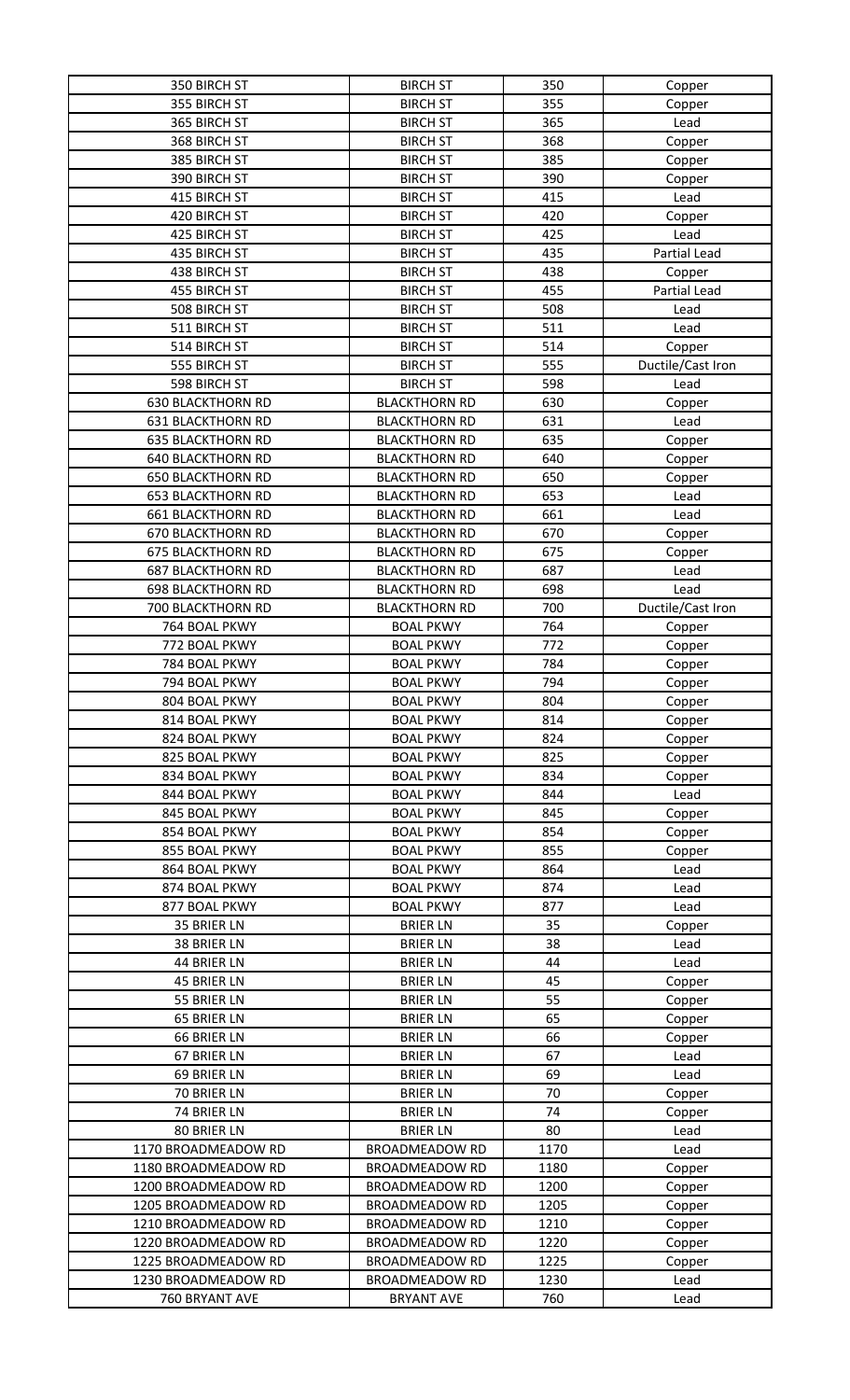| 770 BRYANT AVE   | <b>BRYANT AVE</b>   | 770 | Copper       |
|------------------|---------------------|-----|--------------|
| 777 BRYANT AVE   | <b>BRYANT AVE</b>   | 777 | Lead         |
| 779 BRYANT AVE   | <b>BRYANT AVE</b>   | 779 | Copper       |
| 790 BRYANT AVE   | <b>BRYANT AVE</b>   | 790 | Copper       |
| 791 BRYANT AVE   | <b>BRYANT AVE</b>   | 791 | Lead         |
| 800 BRYANT AVE   | <b>BRYANT AVE</b>   | 800 | Partial Lead |
| 801 BRYANT AVE   | <b>BRYANT AVE</b>   | 801 | Copper       |
| 807 BRYANT AVE   | <b>BRYANT AVE</b>   | 807 | Copper       |
| 808 BRYANT AVE   | <b>BRYANT AVE</b>   | 808 | Copper       |
| 818 BRYANT AVE   | <b>BRYANT AVE</b>   | 818 | Copper       |
| 822 BRYANT AVE   | <b>BRYANT AVE</b>   | 822 | Copper       |
| 827 BRYANT AVE   | <b>BRYANT AVE</b>   | 827 |              |
| 832 BRYANT AVE   | <b>BRYANT AVE</b>   | 832 | Copper       |
| 833 BRYANT AVE   | <b>BRYANT AVE</b>   | 833 | Copper       |
|                  |                     |     | Copper       |
| 843 BRYANT AVE   | <b>BRYANT AVE</b>   | 843 | Lead         |
| 844 BRYANT AVE   | <b>BRYANT AVE</b>   | 844 | Lead         |
| 851 BRYANT AVE   | <b>BRYANT AVE</b>   | 851 | Copper       |
| 854 BRYANT AVE   | <b>BRYANT AVE</b>   | 854 | Copper       |
| 861 BRYANT AVE   | <b>BRYANT AVE</b>   | 861 | Copper       |
| 864 BRYANT AVE   | <b>BRYANT AVE</b>   | 864 | Copper       |
| 870 BRYANT AVE   | <b>BRYANT AVE</b>   | 870 | Copper       |
| 875 BRYANT AVE   | <b>BRYANT AVE</b>   | 875 | Copper       |
| 759 BURR AVE     | <b>BURR AVE</b>     | 759 | Partial Lead |
| 777 BURR AVE     | <b>BURR AVE</b>     | 777 | Copper       |
| 789 BURR AVE     | <b>BURR AVE</b>     | 789 | Copper       |
| 807 BURR AVE     | <b>BURR AVE</b>     | 807 | Copper       |
| 859 BURR AVE     | <b>BURR AVE</b>     | 859 | Copper       |
| 860 BURR AVE     | <b>BURR AVE</b>     | 860 | Lead         |
| 864 BURR AVE     | <b>BURR AVE</b>     | 864 | Copper       |
| 871 BURR AVE     | <b>BURR AVE</b>     | 871 | Copper       |
| 872 BURR AVE     | <b>BURR AVE</b>     | 872 | Copper       |
| 875 BURR AVE     | <b>BURR AVE</b>     | 875 | Copper       |
| 894 BURR AVE     | <b>BURR AVE</b>     | 894 | Lead         |
| 900 BURR AVE     | <b>BURR AVE</b>     | 900 | Copper       |
| 904 BURR AVE     | <b>BURR AVE</b>     | 904 | Copper       |
| 906 BURR AVE     | <b>BURR AVE</b>     | 906 | Copper       |
| 330 CEDAR RD     | <b>CEDAR RD</b>     | 330 | Copper       |
| 337 CEDAR ST     | <b>CEDAR ST</b>     | 337 | Lead         |
| 380 CEDAR ST     | <b>CEDAR ST</b>     | 380 |              |
| 388 CEDAR ST     | <b>CEDAR ST</b>     | 388 | Copper       |
|                  |                     |     | Copper       |
| 410 CEDAR ST     | <b>CEDAR ST</b>     | 410 | Copper       |
| 415 CEDAR ST     | <b>CEDAR ST</b>     | 415 | Copper       |
| 418 CEDAR ST     | <b>CEDAR ST</b>     | 418 | Copper       |
| 428 CEDAR ST     | <b>CEDAR ST</b>     | 428 | Copper       |
| 433 CEDAR ST     | <b>CEDAR ST</b>     | 433 | Copper       |
| 445 CEDAR ST     | <b>CEDAR ST</b>     | 445 | Copper       |
| 454 CEDAR ST     | <b>CEDAR ST</b>     | 454 | Lead         |
| 460 CEDAR ST     | <b>CEDAR ST</b>     | 460 | Lead         |
| 465 CEDAR ST     | <b>CEDAR ST</b>     | 465 | Copper       |
| 466 CEDAR ST     | <b>CEDAR ST</b>     | 466 | Lead         |
| 475 CEDAR ST     | <b>CEDAR ST</b>     | 475 | Copper       |
| 484 CEDAR ST     | <b>CEDAR ST</b>     | 484 | Partial Lead |
| 507 CEDAR ST     | <b>CEDAR ST</b>     | 507 | Copper       |
| 511 CEDAR ST     | <b>CEDAR ST</b>     | 511 | Lead         |
| 519 CEDAR ST     | <b>CEDAR ST</b>     | 519 | Copper       |
| 529 CEDAR ST     | <b>CEDAR ST</b>     | 529 | Copper       |
| 549 CEDAR ST     | <b>CEDAR ST</b>     | 549 | Lead         |
| 550 CEDAR ST     | <b>CEDAR ST</b>     | 550 | Lead         |
| 566 CEDAR ST     | <b>CEDAR ST</b>     | 566 | Copper       |
| 595 CEDAR ST     | <b>CEDAR ST</b>     | 595 | Copper       |
| 596 CEDAR ST     | <b>CEDAR ST</b>     | 596 | Copper       |
| 600 CEDAR ST     | <b>CEDAR ST</b>     | 600 | Copper       |
| 609 CEDAR ST     | <b>CEDAR ST</b>     | 609 | Lead         |
| 615 CEDAR ST     | <b>CEDAR ST</b>     | 615 | Lead         |
| 996 CHATFIELD RD | <b>CHATFIELD RD</b> | 996 | Copper       |
| 998 CHATFIELD RD | <b>CHATFIELD RD</b> | 998 | Copper       |
|                  |                     |     |              |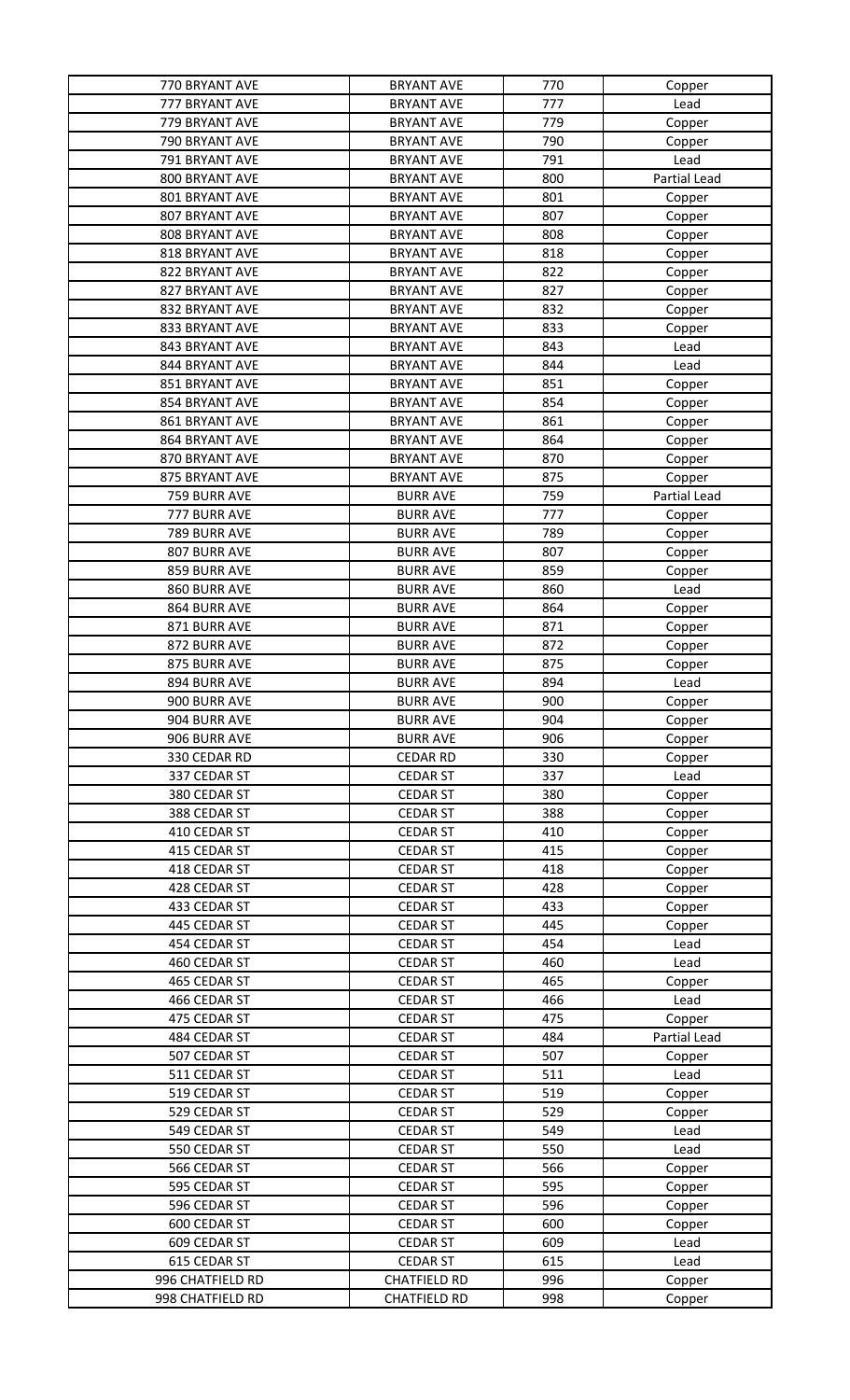| 1002 CHATFIELD RD               | <b>CHATFIELD RD</b>           | 1002      | Copper       |
|---------------------------------|-------------------------------|-----------|--------------|
| 1006 CHATFIELD RD               | <b>CHATFIELD RD</b>           | 1006      | Copper       |
| 1049 CHATFIELD RD               | <b>CHATFIELD RD</b>           | 1049      | Lead         |
| 1055 CHATFIELD RD               | <b>CHATFIELD RD</b>           | 1055      | Copper       |
| 1059 CHATFIELD RD               | <b>CHATFIELD RD</b>           | 1059      | Copper       |
| 1065 CHATFIELD RD               | <b>CHATFIELD RD</b>           | 1065      | Copper       |
| 1069 CHATFIELD RD               | <b>CHATFIELD RD</b>           | 1069      | Copper       |
| 1073 CHATFIELD RD               | <b>CHATFIELD RD</b>           | 1073      | Copper       |
| 1110 CHATFIELD RD               | <b>CHATFIELD RD</b>           | 1110      | Copper       |
| 1123 CHATFIELD RD               | <b>CHATFIELD RD</b>           | 1123      | Copper       |
| 1140 CHATFIELD RD               | <b>CHATFIELD RD</b>           | 1140      | Lead         |
| 1141 CHATFIELD RD               | <b>CHATFIELD RD</b>           | 1141      | Copper       |
| 1145 CHATFIELD RD               | <b>CHATFIELD RD</b>           | 1145      | Lead         |
| 1151 CHATFIELD RD               | <b>CHATFIELD RD</b>           | 1151      | Lead         |
| 1152 CHATFIELD RD               | <b>CHATFIELD RD</b>           | 1152      | Copper       |
| 1155 CHATFIELD RD               | <b>CHATFIELD RD</b>           | 1155      | Lead         |
| 1159 CHATFIELD RD               | <b>CHATFIELD RD</b>           | 1159      | Copper       |
| 1160 CHATFIELD RD               | <b>CHATFIELD RD</b>           | 1160      | Copper       |
| 1161 CHATFIELD RD               | <b>CHATFIELD RD</b>           | 1161      | Copper       |
| 1169 CHATFIELD RD               | <b>CHATFIELD RD</b>           | 1169      | Copper       |
| 1170 CHATFIELD RD               | <b>CHATFIELD RD</b>           | 1170      | Copper       |
| 1176 CHATFIELD RD               | <b>CHATFIELD RD</b>           | 1176      | Partial Lead |
| 1182 CHATFIELD RD               | <b>CHATFIELD RD</b>           | 1182      | Copper       |
| 1185 CHATFIELD RD               | <b>CHATFIELD RD</b>           | 1185      | Lead         |
| 1192 CHATFIELD RD               | <b>CHATFIELD RD</b>           | 1192      | Lead         |
| 1197 CHATFIELD RD               | <b>CHATFIELD RD</b>           | 1197      | Lead         |
| 1198 CHATFIELD RD               | <b>CHATFIELD RD</b>           | 1198      | Lead         |
| 1201 CHATFIELD RD               | <b>CHATFIELD RD</b>           | 1201      | Lead         |
| <b>0 CHERRY &amp; PROVIDENT</b> | <b>CHERRY &amp; PROVIDENT</b> | 0         | Lead         |
| <b>0 CHERRY ST</b>              | <b>CHERRY ST</b>              | $\pmb{0}$ | Lead         |
| 460 CHERRY ST                   | <b>CHERRY ST</b>              | 460       | Lead         |
| 485 CHERRY ST                   | <b>CHERRY ST</b>              | 485       | Unknown      |
| 490 CHERRY ST                   | <b>CHERRY ST</b>              | 490       | Lead         |
| 500 CHERRY ST                   | <b>CHERRY ST</b>              | 500       | Lead         |
| <b>508 CHERRY ST</b>            | <b>CHERRY ST</b>              | 508       | Lead         |
| 509 CHERRY ST                   | <b>CHERRY ST</b>              | 509       | Lead         |
| 517 CHERRY ST                   | <b>CHERRY ST</b>              | 517       | Copper       |
| 518 CHERRY ST                   | <b>CHERRY ST</b>              | 518       | Lead         |
| 519 CHERRY ST                   | <b>CHERRY ST</b>              | 519       | Copper       |
| 527 CHERRY ST                   | <b>CHERRY ST</b>              | 527       | Copper       |
| 530 CHERRY ST                   | <b>CHERRY ST</b>              | 530       | Lead         |
| 535 CHERRY ST                   | <b>CHERRY ST</b>              | 535       | Copper       |
| 536 CHERRY ST                   | <b>CHERRY ST</b>              | 536       | Copper       |
| 548 CHERRY ST                   | <b>CHERRY ST</b>              | 548       | Copper       |
| 555 CHERRY ST                   | <b>CHERRY ST</b>              | 555       | Lead         |
| 556 CHERRY ST                   | <b>CHERRY ST</b>              | 556       | Copper       |
| 561 CHERRY ST                   | <b>CHERRY ST</b>              | 561       | Copper       |
| 562 CHERRY ST                   | <b>CHERRY ST</b>              | 562       | Copper       |
| 568 CHERRY ST                   | <b>CHERRY ST</b>              | 568       | Lead         |
| 569 CHERRY ST                   | <b>CHERRY ST</b>              | 569       | Copper       |
| 577 CHERRY ST                   | <b>CHERRY ST</b>              | 577       | Lead         |
| 591 CHERRY ST                   | <b>CHERRY ST</b>              | 591       | Copper       |
| 592 CHERRY ST                   | <b>CHERRY ST</b>              | 592       | Lead         |
| <b>601 CHERRY ST</b>            | <b>CHERRY ST</b>              | 601       | Copper       |
| 604 CHERRY ST                   | <b>CHERRY ST</b>              | 604       | Copper       |
| 605 CHERRY ST                   | <b>CHERRY ST</b>              | 605       | Copper       |
| 609 CHERRY ST                   | <b>CHERRY ST</b>              | 609       | Lead         |
| 610 CHERRY ST                   | <b>CHERRY ST</b>              | 610       | Lead         |
| 614 CHERRY ST                   | <b>CHERRY ST</b>              | 614       | Lead         |
| 615 CHERRY ST                   | <b>CHERRY ST</b>              | 615       | Copper       |
| 623 CHERRY ST                   | <b>CHERRY ST</b>              | 623       | Lead         |
| 636 CHERRY ST                   | <b>CHERRY ST</b>              | 636       | Lead         |
| 642 CHERRY ST                   | <b>CHERRY ST</b>              | 642       | Lead         |
| 648 CHERRY ST                   | <b>CHERRY ST</b>              | 648       | Lead         |
| 654 CHERRY ST                   | <b>CHERRY ST</b>              | 654       | Lead         |
| <b>655 CHERRY ST</b>            | <b>CHERRY ST</b>              | 655       | Copper       |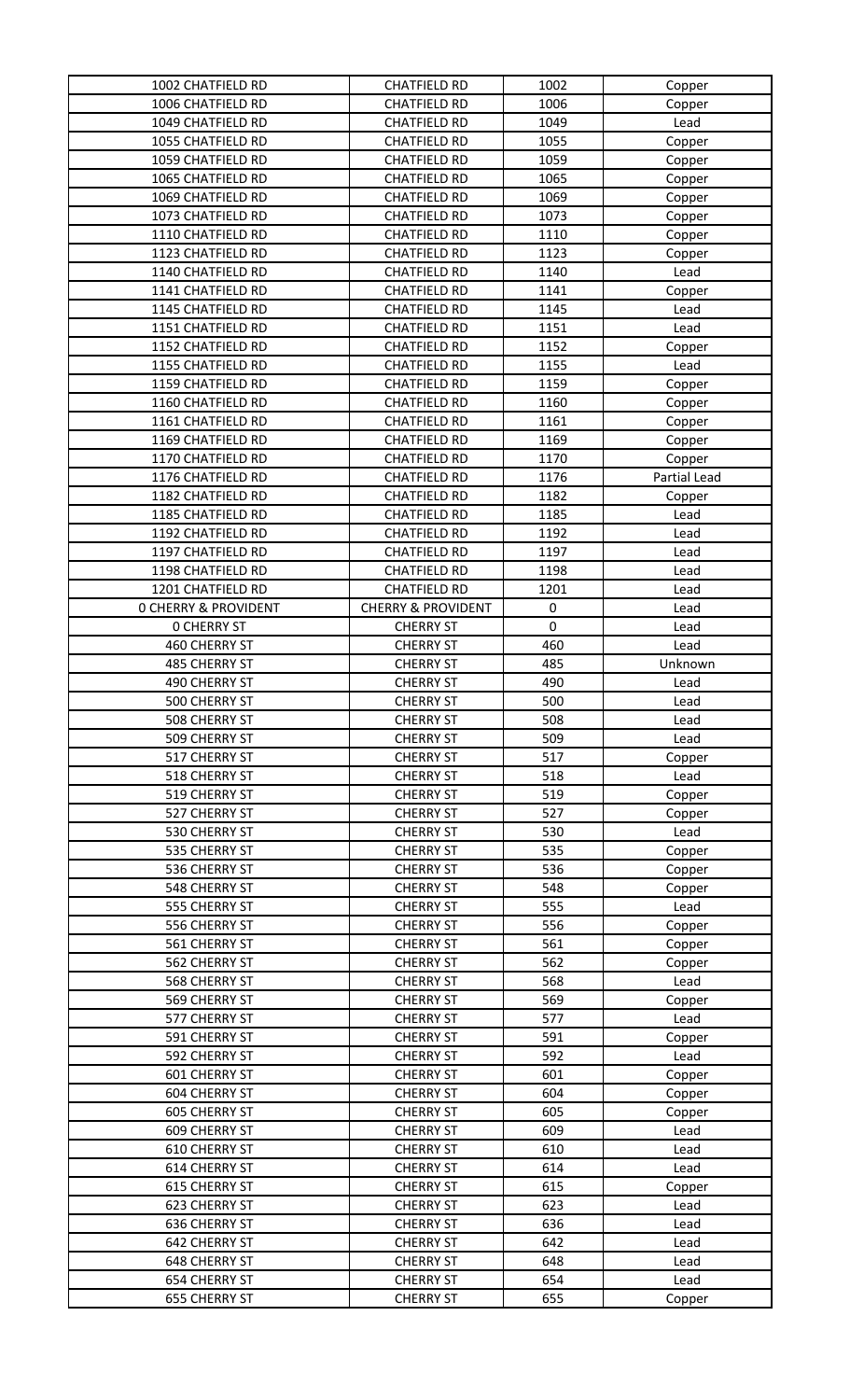| <b>680 CHERRY ST</b> | <b>CHERRY ST</b> | 680  | Lead                |
|----------------------|------------------|------|---------------------|
| <b>687 CHERRY ST</b> | <b>CHERRY ST</b> | 687  | Copper              |
| <b>688 CHERRY ST</b> | <b>CHERRY ST</b> | 688  | Lead                |
| 746 CHERRY ST        | <b>CHERRY ST</b> | 746  | Copper              |
| 760 CHERRY ST        | <b>CHERRY ST</b> | 760  | Partial Lead        |
| 761 CHERRY ST        | <b>CHERRY ST</b> | 761  | Copper              |
| 770 CHERRY ST        | <b>CHERRY ST</b> | 770  | Copper              |
| 788 CHERRY ST        | <b>CHERRY ST</b> | 788  | Unknown             |
| 789 CHERRY ST        | <b>CHERRY ST</b> | 789  | Copper              |
| 797 CHERRY ST        | <b>CHERRY ST</b> | 797  | Partial Lead        |
| 798 CHERRY ST        | <b>CHERRY ST</b> | 798  | Copper              |
| 802 CHERRY ST        | <b>CHERRY ST</b> | 802  | Lead                |
| 803 CHERRY ST        | <b>CHERRY ST</b> | 803  | Copper              |
| 807 CHERRY ST        | <b>CHERRY ST</b> | 807  | Partial Lead        |
| 811 CHERRY ST        | <b>CHERRY ST</b> | 811  | Partial Lead        |
| 827 CHERRY ST        | <b>CHERRY ST</b> | 827  | <b>Partial Lead</b> |
| 828 CHERRY ST        | <b>CHERRY ST</b> | 828  | Partial Lead        |
| 832 CHERRY ST        | <b>CHERRY ST</b> | 832  | Partial Lead        |
| 833 CHERRY ST        | <b>CHERRY ST</b> | 833  | Partial Lead        |
| 838 CHERRY ST        | <b>CHERRY ST</b> | 838  | Copper              |
| 839 CHERRY ST        | <b>CHERRY ST</b> | 839  | Partial Lead        |
| 842 CHERRY ST        | <b>CHERRY ST</b> | 842  | Partial Lead        |
| 843 CHERRY ST        | <b>CHERRY ST</b> | 843  | Partial Lead        |
| 846 CHERRY ST        | <b>CHERRY ST</b> | 846  | Unknown             |
| 847 CHERRY ST        | <b>CHERRY ST</b> | 847  | Unknown             |
| 850 CHERRY ST        | <b>CHERRY ST</b> | 850  | Partial Lead        |
| 873 CHERRY ST        | <b>CHERRY ST</b> | 873  | Lead                |
| 878 CHERRY ST        | <b>CHERRY ST</b> | 878  | Copper              |
| 879 CHERRY ST        | <b>CHERRY ST</b> | 879  | Copper              |
| 882 CHERRY ST        | <b>CHERRY ST</b> | 882  | Lead                |
| 883 CHERRY ST        | <b>CHERRY ST</b> | 883  | Lead                |
| 888 CHERRY ST        | <b>CHERRY ST</b> | 888  | Lead                |
| 889 CHERRY ST        | <b>CHERRY ST</b> | 889  | Copper              |
| 892 CHERRY ST        | <b>CHERRY ST</b> | 892  | Copper              |
| 893 CHERRY ST        | <b>CHERRY ST</b> | 893  | Copper              |
| 897 CHERRY ST        | <b>CHERRY ST</b> | 897  | Lead                |
| 898 CHERRY ST        | <b>CHERRY ST</b> | 898  | Lead                |
| 902 CHERRY ST        | <b>CHERRY ST</b> | 902  | Copper              |
| 903 CHERRY ST        | <b>CHERRY ST</b> | 903  | Copper              |
| 906 CHERRY ST        | <b>CHERRY ST</b> | 906  | Lead                |
| 909 CHERRY ST        | <b>CHERRY ST</b> | 909  | Copper              |
| 912 CHERRY ST        | <b>CHERRY ST</b> | 912  | Copper              |
| 913 CHERRY ST        | <b>CHERRY ST</b> | 913  | Lead                |
| 916 CHERRY ST        | <b>CHERRY ST</b> | 916  | Copper              |
| 917 CHERRY ST        | <b>CHERRY ST</b> | 917  | Lead                |
| 922 CHERRY ST        | <b>CHERRY ST</b> | 922  | Copper              |
| 923 CHERRY ST        | <b>CHERRY ST</b> | 923  | Copper              |
| 926 CHERRY ST        | <b>CHERRY ST</b> | 926  | Copper              |
| 927 CHERRY ST        | <b>CHERRY ST</b> | 927  | Copper              |
| 932 CHERRY ST        | <b>CHERRY ST</b> | 932  | Copper              |
| 933 CHERRY ST        | <b>CHERRY ST</b> | 933  | Lead                |
| 938 CHERRY ST        | <b>CHERRY ST</b> | 938  | Copper              |
| 939 CHERRY ST        | <b>CHERRY ST</b> | 939  | Copper              |
| 940 CHERRY ST        | <b>CHERRY ST</b> | 940  | Lead                |
| 964 CHERRY ST        | <b>CHERRY ST</b> | 964  | Lead                |
| 973 CHERRY ST        | <b>CHERRY ST</b> | 973  | Copper              |
| 978 CHERRY ST        | <b>CHERRY ST</b> | 978  | Copper              |
| 979 CHERRY ST        | <b>CHERRY ST</b> | 979  | Copper              |
| 982 CHERRY ST        | <b>CHERRY ST</b> | 982  | Lead                |
| 983 CHERRY ST        | <b>CHERRY ST</b> | 983  | Copper              |
| 984 CHERRY ST        | <b>CHERRY ST</b> | 984  | Copper              |
| 989 CHERRY ST        | <b>CHERRY ST</b> | 989  | Copper              |
| 1004 CHERRY ST       | <b>CHERRY ST</b> | 1004 | Lead                |
| 1010 CHERRY ST       | <b>CHERRY ST</b> | 1010 | Copper              |
| 1011 CHERRY ST       | <b>CHERRY ST</b> | 1011 | Copper              |
| 1014 CHERRY ST       | <b>CHERRY ST</b> | 1014 | Copper              |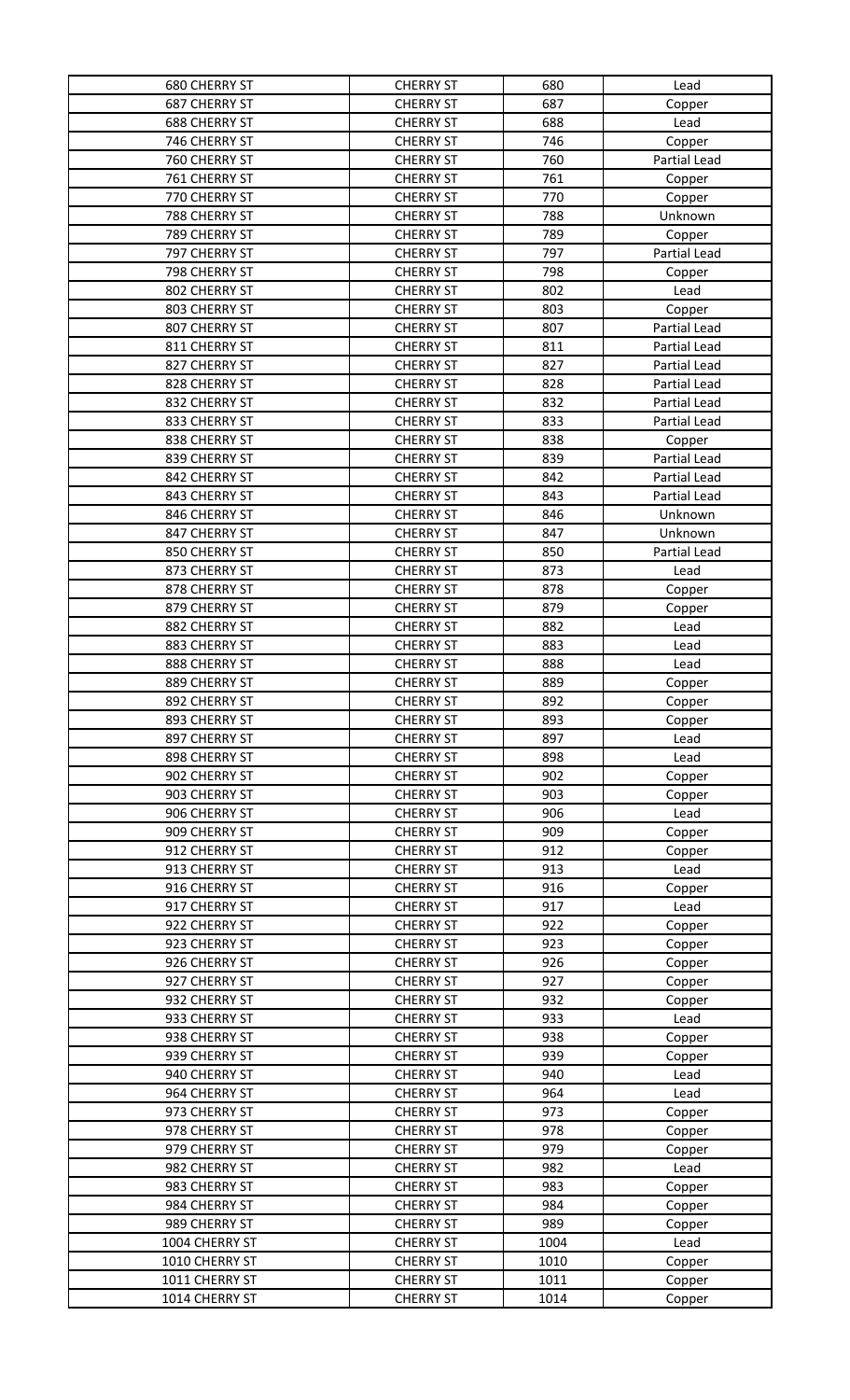| 1015 CHERRY ST | <b>CHERRY ST</b> | 1015 | Copper       |
|----------------|------------------|------|--------------|
| 1020 CHERRY ST | <b>CHERRY ST</b> | 1020 | Lead         |
| 1021 CHERRY ST | <b>CHERRY ST</b> | 1021 | Copper       |
| 1024 CHERRY ST | <b>CHERRY ST</b> | 1024 | Copper       |
| 1027 CHERRY ST | <b>CHERRY ST</b> | 1027 | Copper       |
| 1028 CHERRY ST | <b>CHERRY ST</b> | 1028 | Lead         |
| 1031 CHERRY ST | <b>CHERRY ST</b> | 1031 | Copper       |
| 1034 CHERRY ST | <b>CHERRY ST</b> | 1034 | Copper       |
| 1037 CHERRY ST | <b>CHERRY ST</b> | 1037 | Lead         |
| 1040 CHERRY ST | <b>CHERRY ST</b> | 1040 | Lead         |
| 1041 CHERRY ST | <b>CHERRY ST</b> | 1041 | Lead         |
| 1044 CHERRY ST | <b>CHERRY ST</b> | 1044 | Copper       |
| 1050 CHERRY ST | <b>CHERRY ST</b> | 1050 | Lead         |
| 1051 CHERRY ST | <b>CHERRY ST</b> | 1051 | Copper       |
| 1062 CHERRY ST | <b>CHERRY ST</b> | 1062 | Lead         |
| 1063 CHERRY ST | <b>CHERRY ST</b> | 1063 | Copper       |
| 1066 CHERRY ST | <b>CHERRY ST</b> | 1066 | Partial Lead |
| 1067 CHERRY ST | <b>CHERRY ST</b> | 1067 | Copper       |
| 1070 CHERRY ST | <b>CHERRY ST</b> | 1070 | Lead         |
| 1076 CHERRY ST | <b>CHERRY ST</b> | 1076 | Lead         |
| 1077 CHERRY ST | <b>CHERRY ST</b> | 1077 | Lead         |
| 1077 CHERRY ST | <b>CHERRY ST</b> | 1077 | Lead         |
| 1082 CHERRY ST | <b>CHERRY ST</b> | 1082 | Lead         |
| 1083 CHERRY ST | <b>CHERRY ST</b> | 1083 | Copper       |
| 1086 CHERRY ST | <b>CHERRY ST</b> | 1086 | Lead         |
| 1087 CHERRY ST | <b>CHERRY ST</b> | 1087 | Copper       |
| 1091 CHERRY ST | <b>CHERRY ST</b> | 1091 | Copper       |
| 1092 CHERRY ST | <b>CHERRY ST</b> | 1092 | Copper       |
| 1096 CHERRY ST | <b>CHERRY ST</b> | 1096 | Lead         |
| 1097 CHERRY ST | <b>CHERRY ST</b> | 1097 | Copper       |
| 1102 CHERRY ST | <b>CHERRY ST</b> | 1102 | Lead         |
| 1103 CHERRY ST | <b>CHERRY ST</b> | 1103 | Copper       |
| 1108 CHERRY ST | <b>CHERRY ST</b> | 1108 | Lead         |
| 1111 CHERRY ST | <b>CHERRY ST</b> | 1111 | Lead         |
| 1128 CHERRY ST | <b>CHERRY ST</b> | 1128 | Lead         |
| 1129 CHERRY ST | <b>CHERRY ST</b> | 1129 | Lead         |
| 1132 CHERRY ST | <b>CHERRY ST</b> | 1132 | Lead         |
| 1133 CHERRY ST | <b>CHERRY ST</b> | 1133 | Copper       |
| 1136 CHERRY ST | <b>CHERRY ST</b> | 1136 | Lead         |
| 1137 CHERRY ST | <b>CHERRY ST</b> | 1137 | Copper       |
| 1140 CHERRY ST | <b>CHERRY ST</b> | 1140 | Lead         |
| 1143 CHERRY ST | <b>CHERRY ST</b> | 1143 | Lead         |
| 1146 CHERRY ST | <b>CHERRY ST</b> | 1146 | Partial Lead |
| 1149 CHERRY ST | <b>CHERRY ST</b> | 1149 | Partial Lead |
| 1152 CHERRY ST | <b>CHERRY ST</b> | 1152 | Partial Lead |
| 1159 CHERRY ST | <b>CHERRY ST</b> | 1159 | Lead         |
| 1163 CHERRY ST | <b>CHERRY ST</b> | 1163 | Lead         |
| 1166 CHERRY ST | <b>CHERRY ST</b> | 1166 | Copper       |
| 1168 CHERRY ST | <b>CHERRY ST</b> | 1168 | Copper       |
| 1169 CHERRY ST | <b>CHERRY ST</b> | 1169 | Lead         |
| 1173 CHERRY ST | <b>CHERRY ST</b> | 1173 | Lead         |
| 1174 CHERRY ST | <b>CHERRY ST</b> | 1174 | Lead         |
| 1178 CHERRY ST | <b>CHERRY ST</b> | 1178 | Lead         |
| 1179 CHERRY ST | <b>CHERRY ST</b> | 1179 | Lead         |
| 1182 CHERRY ST | <b>CHERRY ST</b> | 1182 | Lead         |
| 1202 CHERRY ST | <b>CHERRY ST</b> | 1202 | Lead         |
| 1205 CHERRY ST | <b>CHERRY ST</b> | 1205 | Copper       |
| 1209 CHERRY ST | <b>CHERRY ST</b> | 1209 | Copper       |
| 1212 CHERRY ST | <b>CHERRY ST</b> | 1212 | Partial Lead |
| 1214 CHERRY ST | <b>CHERRY ST</b> | 1214 | Lead         |
| 1215 CHERRY ST | <b>CHERRY ST</b> | 1215 | Copper       |
| 1218 CHERRY ST | <b>CHERRY ST</b> | 1218 | Lead         |
| 1223 CHERRY ST | <b>CHERRY ST</b> | 1223 | Lead         |
| 1224 CHERRY ST | <b>CHERRY ST</b> | 1224 | Copper       |
| 1228 CHERRY ST | <b>CHERRY ST</b> | 1228 | Copper       |
| 1229 CHERRY ST | <b>CHERRY ST</b> | 1229 | Lead         |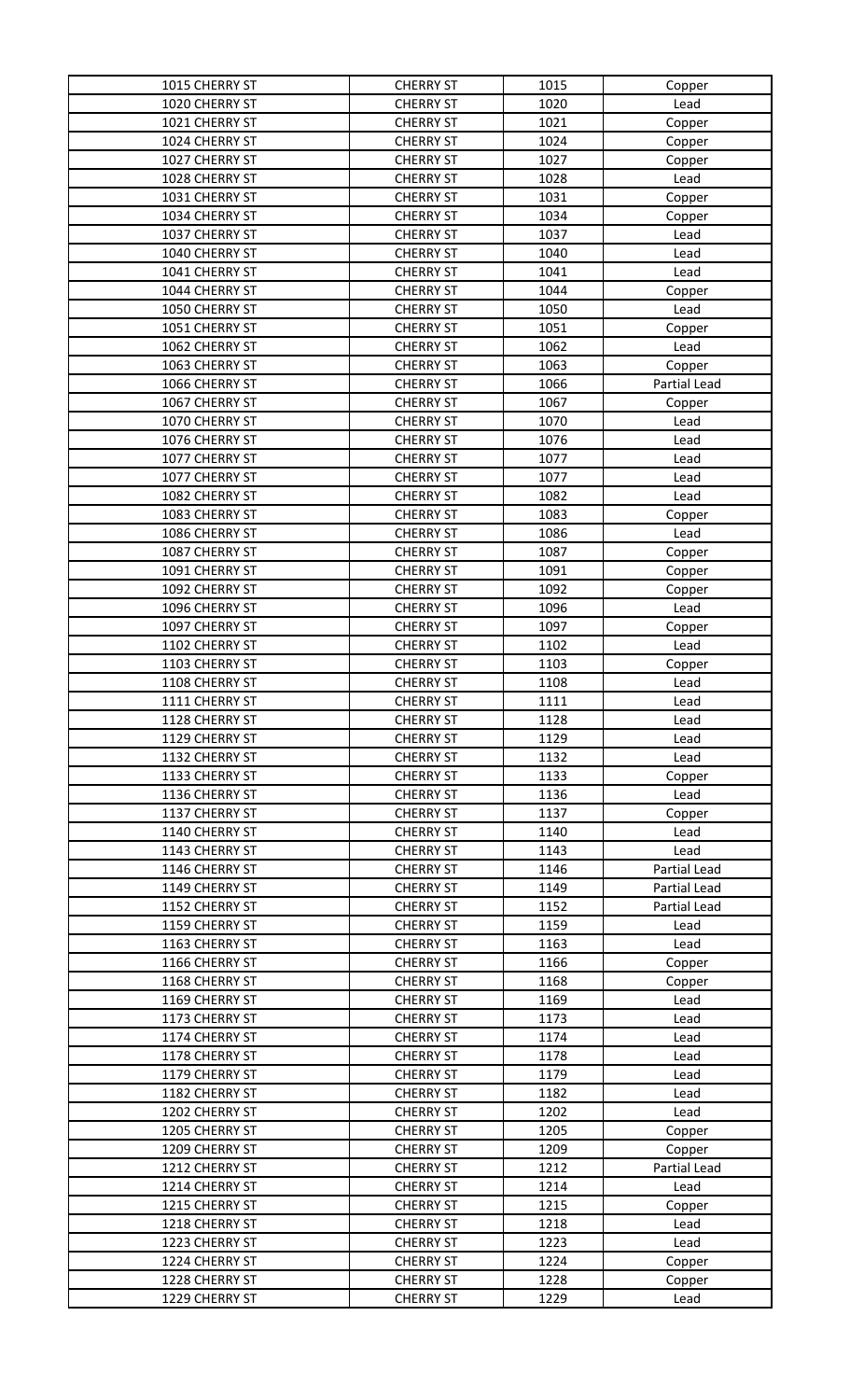| 1234 CHERRY ST       | <b>CHERRY ST</b>   | 1234      | Lead              |
|----------------------|--------------------|-----------|-------------------|
| 1235 CHERRY ST       | <b>CHERRY ST</b>   | 1235      | Lead              |
| 1239 CHERRY ST       | <b>CHERRY ST</b>   | 1239      | Lead              |
| 1240 CHERRY ST       | <b>CHERRY ST</b>   | 1240      | Lead              |
| 1242 CHERRY ST       | <b>CHERRY ST</b>   | 1242      | Copper            |
| 1245 CHERRY ST       | <b>CHERRY ST</b>   | 1245      | Lead              |
| 1249 CHERRY ST       | <b>CHERRY ST</b>   | 1249      | Copper            |
| 1250 CHERRY ST       | <b>CHERRY ST</b>   | 1250      | Copper            |
| 1252 CHERRY ST       | <b>CHERRY ST</b>   | 1252      | Copper            |
| 1253 CHERRY ST       | <b>CHERRY ST</b>   | 1253      | Lead              |
| 1259 CHERRY ST       | <b>CHERRY ST</b>   | 1259      | Copper            |
| <b>0 CHESTNUT CT</b> | <b>CHESTNUT CT</b> | 0         | Lead              |
| <b>0 CHESTNUT CT</b> | <b>CHESTNUT CT</b> | $\pmb{0}$ | Lead              |
| <b>0 CHESTNUT CT</b> | <b>CHESTNUT CT</b> | $\pmb{0}$ | Lead              |
| <b>0 CHESTNUT CT</b> | <b>CHESTNUT CT</b> | $\pmb{0}$ | Lead              |
| <b>0 CHESTNUT CT</b> | <b>CHESTNUT CT</b> | 0         | Lead              |
| 126 CHESTNUT ST      | <b>CHESTNUT ST</b> | 126       | Lead              |
| 133 CHESTNUT ST      | <b>CHESTNUT ST</b> | 133       | Copper            |
| 136 CHESTNUT ST      | <b>CHESTNUT ST</b> | 136       | Partial Lead      |
| 146 CHESTNUT ST      | <b>CHESTNUT ST</b> | 146       | Copper            |
| 147 CHESTNUT ST      | <b>CHESTNUT ST</b> | 147       | Lead              |
| 155 CHESTNUT ST      | <b>CHESTNUT ST</b> | 155       | Partial Lead      |
| 156 CHESTNUT ST      | <b>CHESTNUT ST</b> | 156       | Copper            |
| 175 CHESTNUT ST      | <b>CHESTNUT ST</b> | 175       | Copper            |
| 180 CHESTNUT ST      | <b>CHESTNUT ST</b> | 180       | Lead              |
| 185 CHESTNUT ST      | <b>CHESTNUT ST</b> | 185       | Copper            |
| 190 CHESTNUT ST      | <b>CHESTNUT ST</b> | 190       | Copper            |
| 193 CHESTNUT ST      | <b>CHESTNUT ST</b> | 193       | Copper            |
| 200 CHESTNUT ST      | <b>CHESTNUT ST</b> | 200       | Copper            |
| 205 CHESTNUT ST      | <b>CHESTNUT ST</b> | 205       | Lead              |
| 206 CHESTNUT ST      | <b>CHESTNUT ST</b> | 206       | Copper            |
| 220 CHESTNUT ST      | <b>CHESTNUT ST</b> | 220       | Copper            |
| 240 CHESTNUT ST      | <b>CHESTNUT ST</b> | 240       | Lead              |
| 247 CHESTNUT ST      | <b>CHESTNUT ST</b> | 247       | Copper            |
| 255 CHESTNUT ST      | <b>CHESTNUT ST</b> | 255       | Copper            |
| 260 CHESTNUT ST      | <b>CHESTNUT ST</b> | 260       | Copper            |
| 263 CHESTNUT ST      | <b>CHESTNUT ST</b> | 263       | Copper            |
| 269 CHESTNUT ST      | <b>CHESTNUT ST</b> | 269       | Copper            |
| 277 CHESTNUT ST      | <b>CHESTNUT ST</b> | 277       | Copper            |
| 312 CHESTNUT ST      | <b>CHESTNUT ST</b> | 312       | Copper            |
| 321 CHESTNUT ST      | <b>CHESTNUT ST</b> | 321       | Copper            |
| 322 CHESTNUT ST      | <b>CHESTNUT ST</b> | 322       | Copper            |
| 329 CHESTNUT ST      | <b>CHESTNUT ST</b> | 329       | Lead              |
| 334 CHESTNUT ST      | <b>CHESTNUT ST</b> | 334       | Copper            |
| 342 CHESTNUT ST      | <b>CHESTNUT ST</b> | 342       | Copper            |
| 343 CHESTNUT ST      | <b>CHESTNUT ST</b> | 343       | Copper            |
| 352 CHESTNUT ST      | <b>CHESTNUT ST</b> | 352       | Copper            |
| 365 CHESTNUT ST      | <b>CHESTNUT ST</b> | 365       | Copper            |
| 370 CHESTNUT ST      | <b>CHESTNUT ST</b> | 370       | Lead              |
| 375 CHESTNUT ST      | <b>CHESTNUT ST</b> | 375       | Lead              |
| 388 CHESTNUT ST      | <b>CHESTNUT ST</b> | 388       | Partial Lead      |
| 394 CHESTNUT ST      | <b>CHESTNUT ST</b> | 394       | Copper            |
| 419 CHESTNUT ST      | <b>CHESTNUT ST</b> | 419       | Copper            |
| 425 CHESTNUT ST      | <b>CHESTNUT ST</b> | 425       | Copper            |
| 428 CHESTNUT ST      | <b>CHESTNUT ST</b> | 428       | Partial Lead      |
| 429 CHESTNUT ST      | <b>CHESTNUT ST</b> | 429       | Copper            |
| 437 CHESTNUT ST      | <b>CHESTNUT ST</b> | 437       | Partial Lead      |
| 443 CHESTNUT ST      | <b>CHESTNUT ST</b> | 443       | Copper            |
| 455 CHESTNUT ST      | <b>CHESTNUT ST</b> | 455       | Lead              |
| 462 CHESTNUT ST      | <b>CHESTNUT ST</b> | 462       | Partial Lead      |
| 466 CHESTNUT ST      | <b>CHESTNUT ST</b> | 466       | Lead              |
| 470 CHESTNUT ST      | <b>CHESTNUT ST</b> | 470       | Lead              |
| 474 CHESTNUT ST      | <b>CHESTNUT ST</b> | 474       | Lead              |
| 501 CHESTNUT ST      | <b>CHESTNUT ST</b> | 501       | Copper            |
| 507 CHESTNUT ST      | <b>CHESTNUT ST</b> | 507       | Ductile/Cast Iron |
| 512 CHESTNUT ST      | <b>CHESTNUT ST</b> | 512       | Copper            |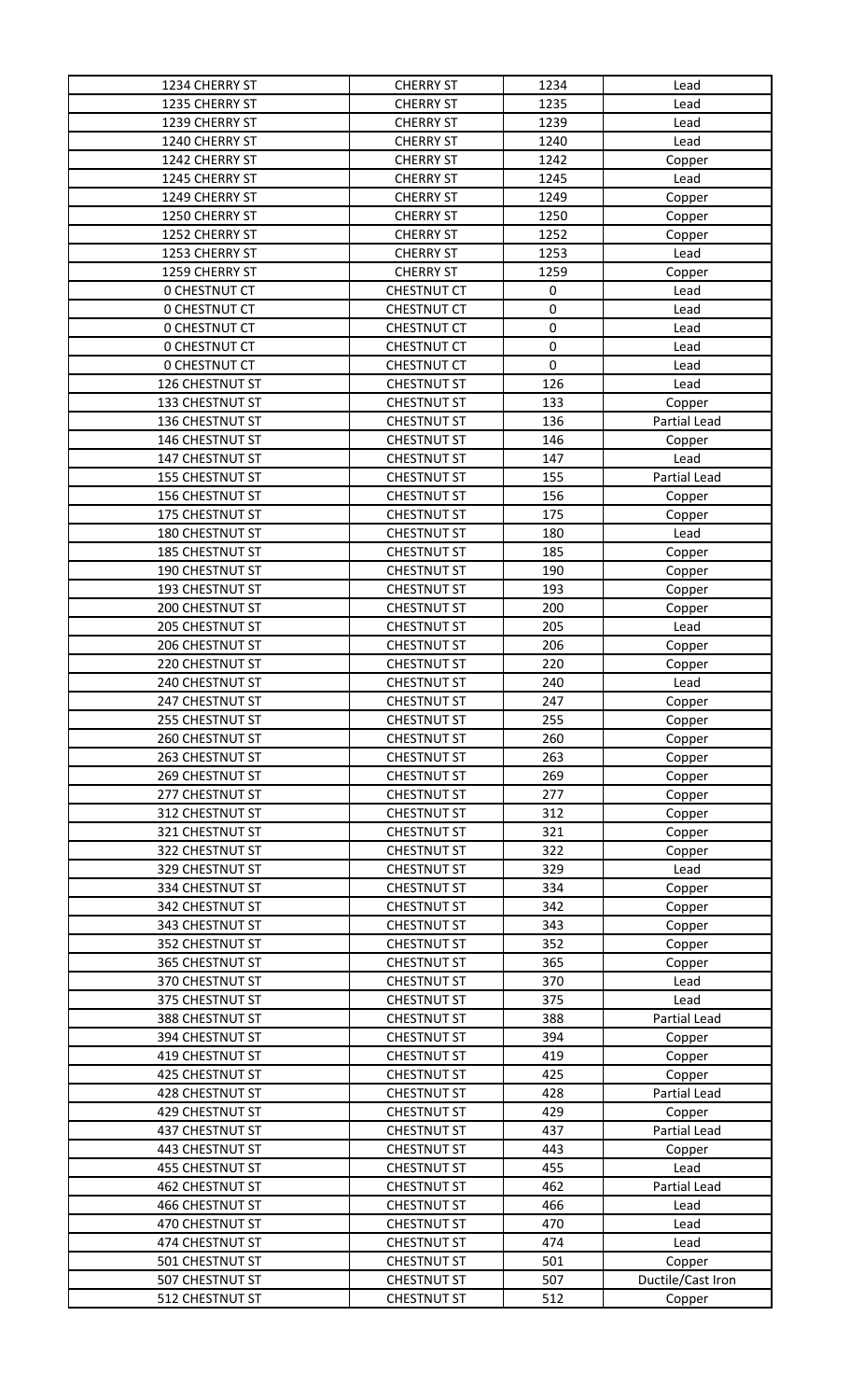| 550 CHESTNUT ST                      | <b>CHESTNUT ST</b>                       | 550          | Ductile/Cast Iron |
|--------------------------------------|------------------------------------------|--------------|-------------------|
| 551 CHESTNUT ST                      | <b>CHESTNUT ST</b>                       | 551          | Ductile/Cast Iron |
| 560 CHESTNUT ST                      | <b>CHESTNUT ST</b>                       | 560          | Copper            |
| 566 CHESTNUT ST                      | <b>CHESTNUT ST</b>                       | 566          | Ductile/Cast Iron |
| 555-71 CHESTNUT ST                   | <b>CHESTNUT ST</b>                       | 555-71       | Ductile/Cast Iron |
| <b>0 CHESTNUT ST &amp; ELM</b>       | <b>CHESTNUT ST &amp; ELM</b>             | $\pmb{0}$    | Copper            |
| <b>0 CHURCH RD</b>                   | <b>CHURCH RD</b>                         | $\mathbf 0$  | Copper            |
| 71 CHURCH RD                         | <b>CHURCH RD</b>                         | 71           | Lead              |
| 77 CHURCH RD                         | <b>CHURCH RD</b>                         | 77           | Copper            |
| 95 CHURCH RD                         | <b>CHURCH RD</b>                         | 95           | Lead              |
| 96 CHURCH RD                         | <b>CHURCH RD</b>                         | 96           | Copper            |
| 99 CHURCH RD                         | <b>CHURCH RD</b>                         | 99           | Copper            |
| 100 CHURCH RD                        | <b>CHURCH RD</b>                         | 100          | Copper            |
| 102 CHURCH RD                        | <b>CHURCH RD</b>                         | 102          | Copper            |
| 111 CHURCH RD                        | <b>CHURCH RD</b>                         | 111          | Copper            |
| 112 CHURCH RD                        | <b>CHURCH RD</b>                         | 112          | Copper            |
| 116 CHURCH RD                        | <b>CHURCH RD</b>                         | 116          | Copper            |
| 117 CHURCH RD                        | <b>CHURCH RD</b>                         | 117          | Copper            |
| 120 CHURCH RD                        | <b>CHURCH RD</b>                         | 120          | Copper            |
| 127 CHURCH RD                        | <b>CHURCH RD</b>                         | 127          | Copper            |
| 128 CHURCH RD                        | <b>CHURCH RD</b>                         | 128          | Copper            |
| 135 CHURCH RD                        | <b>CHURCH RD</b>                         | 135          | Lead              |
| 142 CHURCH RD                        | <b>CHURCH RD</b>                         | 142          | Copper            |
| 155 CHURCH RD                        | <b>CHURCH RD</b>                         | 155          | Lead              |
| 165 CHURCH RD                        | <b>CHURCH RD</b>                         | 165          | Copper            |
| 171 CHURCH RD                        | <b>CHURCH RD</b>                         | 171          | Copper            |
| 188 CHURCH RD                        | <b>CHURCH RD</b>                         | 188          | Lead              |
| 192 CHURCH RD                        | <b>CHURCH RD</b>                         | 192          | Copper            |
| 196 CHURCH RD                        | <b>CHURCH RD</b>                         | 196          | Lead              |
| 199 CHURCH RD                        | <b>CHURCH RD</b>                         | 199          | Lead              |
| 200 CHURCH RD                        | <b>CHURCH RD</b>                         | 200          | Lead              |
| 211 CHURCH RD                        | <b>CHURCH RD</b>                         | 211          | Lead              |
| 221 CHURCH RD                        | <b>CHURCH RD</b>                         | 221          | Lead              |
| 227 CHURCH RD                        | <b>CHURCH RD</b>                         | 227          | Lead              |
| 230 CHURCH RD                        | <b>CHURCH RD</b>                         | 230          | Copper            |
| 231 CHURCH RD                        | <b>CHURCH RD</b>                         | 231          | Lead              |
| 235 CHURCH RD                        | <b>CHURCH RD</b>                         | 235          | Lead              |
| 241 CHURCH RD                        | <b>CHURCH RD</b>                         | 241          | Lead              |
| 247 CHURCH RD                        | <b>CHURCH RD</b>                         | 247          | Lead              |
| 253 CHURCH RD                        | <b>CHURCH RD</b>                         | 253          | Copper            |
| 259 CHURCH RD                        | <b>CHURCH RD</b>                         | 259          | Lead              |
| 1 COLTON LN                          | <b>COLTON LN</b>                         | 1            | Copper            |
| 3 COLTON LN                          | <b>COLTON LN</b>                         | 3            | Copper            |
| <b>5 COLTON LN</b>                   | <b>COLTON LN</b>                         | 5            | Copper            |
| <b>0 CRESCENT LN</b>                 | <b>CRESCENT LN</b>                       | $\mathbf 0$  | Lead              |
| <b>0 CRESCENT LN</b>                 | <b>CRESCENT LN</b>                       | $\mathbf 0$  | Lead              |
| 1039 CRESCENT LN                     | <b>CRESCENT LN</b>                       | 1039         | Lead              |
| 1050 CRESCENT LN                     | <b>CRESCENT LN</b>                       | 1050         | Lead              |
| 1065 CRESCENT LN<br>1070 CRESCENT LN | <b>CRESCENT LN</b><br><b>CRESCENT LN</b> | 1065<br>1070 | Copper            |
| 1072 CRESCENT LN                     | <b>CRESCENT LN</b>                       | 1072         | Copper            |
| 1080 CRESCENT LN                     | <b>CRESCENT LN</b>                       | 1080         | Copper            |
| 1086 CRESCENT LN                     | <b>CRESCENT LN</b>                       | 1086         | Copper<br>Copper  |
| 1088 CRESCENT LN                     | <b>CRESCENT LN</b>                       | 1088         |                   |
| 1090 CRESCENT LN                     | <b>CRESCENT LN</b>                       | 1090         | Copper            |
| 1091 CRESCENT LN                     | <b>CRESCENT LN</b>                       | 1091         | Copper            |
| 1093 CRESCENT LN                     | <b>CRESCENT LN</b>                       | 1093         | Copper            |
| 1094 CRESCENT LN                     | <b>CRESCENT LN</b>                       | 1094         | Copper<br>Copper  |
| 1095 CRESCENT LN                     | <b>CRESCENT LN</b>                       | 1095         | Copper            |
| 1096 CRESCENT LN                     | <b>CRESCENT LN</b>                       | 1096         | Copper            |
| 1098 CRESCENT LN                     | <b>CRESCENT LN</b>                       | 1098         | Copper            |
| 1099 CRESCENT LN                     | <b>CRESCENT LN</b>                       | 1099         | Copper            |
| 1101 CRESCENT LN                     | <b>CRESCENT LN</b>                       | 1101         | Copper            |
| <b>0 CROW ISLAND PARK</b>            | <b>CROW ISLAND PARK</b>                  | $\pmb{0}$    | Copper            |
| 100 DE WINDT RD                      | DE WINDT RD                              | 100          | Copper            |
| 105 DE WINDT RD                      | DE WINDT RD                              | 105          | Copper            |
|                                      |                                          |              |                   |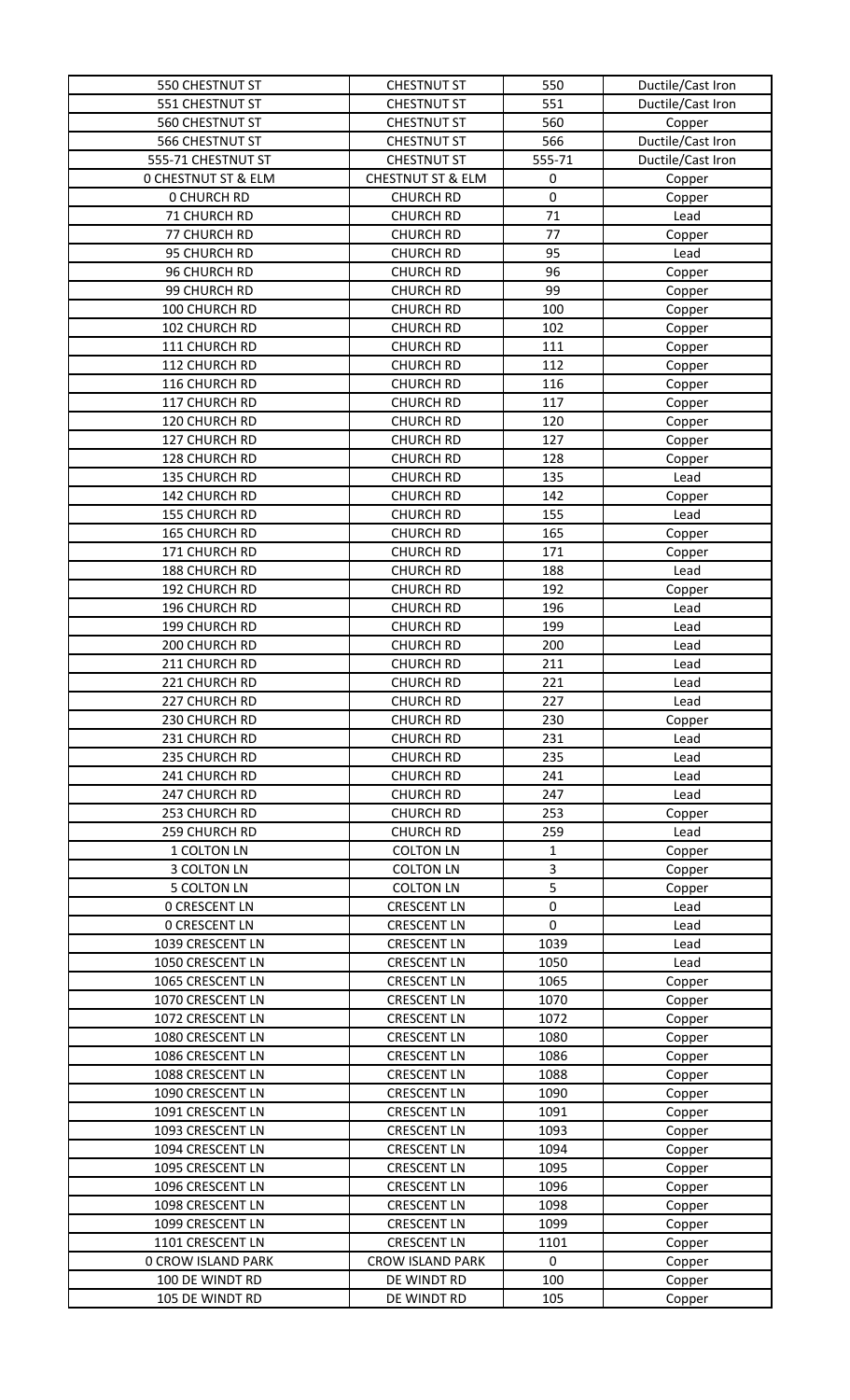| 110 DE WINDT RD  | DE WINDT RD        | 110  | Lead              |
|------------------|--------------------|------|-------------------|
| 114 DE WINDT RD  | DE WINDT RD        | 114  | Copper            |
| 115 DE WINDT RD  | DE WINDT RD        | 115  | Ductile/Cast Iron |
| 117 DE WINDT RD  | DE WINDT RD        | 117  | Ductile/Cast Iron |
| 120 DE WINDT RD  | DE WINDT RD        | 120  | Lead              |
| 121 DE WINDT RD  | DE WINDT RD        | 121  | Copper            |
| 123 DE WINDT RD  | DE WINDT RD        | 123  | Copper            |
| 126 DE WINDT RD  | DE WINDT RD        | 126  | Copper            |
| 129 DE WINDT RD  | DE WINDT RD        | 129  | Copper            |
| 132 DE WINDT RD  | DE WINDT RD        | 132  | Copper            |
| 136 DE WINDT RD  | DE WINDT RD        | 136  | Copper            |
| 139 DE WINDT RD  | DE WINDT RD        | 139  | Copper            |
| 140 DE WINDT RD  | DE WINDT RD        | 140  | Copper            |
| 148 DE WINDT RD  | DE WINDT RD        | 148  | Lead              |
| 152 DE WINDT RD  | DE WINDT RD        | 152  | Copper            |
| 159 DE WINDT RD  | DE WINDT RD        | 159  | Copper            |
| 164 DE WINDT RD  | DE WINDT RD        | 164  | Copper            |
| 165 DE WINDT RD  | DE WINDT RD        | 165  | Copper            |
| 172 DE WINDT RD  | DE WINDT RD        | 172  | Copper            |
| 175 DE WINDT RD  | DE WINDT RD        | 175  | Copper            |
| 177 DE WINDT RD  | DE WINDT RD        | 177  | Copper            |
| 180 DE WINDT RD  | DE WINDT RD        | 180  | Lead              |
| 181 DE WINDT RD  | DE WINDT RD        | 181  | Lead              |
| 200 DE WINDT RD  | DE WINDT RD        | 200  | Copper            |
| 220 DE WINDT RD  | DE WINDT RD        | 220  | Copper            |
| 1014 DINSMORE RD | <b>DINSMORE RD</b> | 1014 | Copper            |
| 1015 DINSMORE RD | <b>DINSMORE RD</b> | 1015 | Lead              |
| 1022 DINSMORE RD | <b>DINSMORE RD</b> | 1022 | Lead              |
| 1025 DINSMORE RD | <b>DINSMORE RD</b> | 1025 | Copper            |
| 1028 DINSMORE RD | <b>DINSMORE RD</b> | 1028 | Lead              |
| 1032 DINSMORE RD | <b>DINSMORE RD</b> | 1032 | Lead              |
| 1035 DINSMORE RD | <b>DINSMORE RD</b> | 1035 | Copper            |
| 1040 DINSMORE RD | <b>DINSMORE RD</b> | 1040 | Copper            |
| 1045 DINSMORE RD | <b>DINSMORE RD</b> | 1045 | Lead              |
| 1046 DINSMORE RD | <b>DINSMORE RD</b> | 1046 | Lead              |
| 1056 DINSMORE RD | <b>DINSMORE RD</b> | 1056 | Lead              |
| 1340 EDGEWOOD LN | EDGEWOOD LN        | 1340 | Copper            |
| 1341 EDGEWOOD LN | EDGEWOOD LN        | 1341 | Copper            |
| 1344 EDGEWOOD LN | EDGEWOOD LN        | 1344 | Copper            |
| 1347 EDGEWOOD LN | EDGEWOOD LN        | 1347 | Copper            |
| 1348 EDGEWOOD LN | EDGEWOOD LN        | 1348 | Lead              |
| 1351 EDGEWOOD LN | EDGEWOOD LN        | 1351 | Lead              |
| 1356 EDGEWOOD LN | <b>EDGEWOOD LN</b> | 1356 | Copper            |
| 1360 EDGEWOOD LN | EDGEWOOD LN        | 1360 | Copper            |
| 1364 EDGEWOOD LN | EDGEWOOD LN        | 1364 | Copper            |
| 1367 EDGEWOOD LN | <b>EDGEWOOD LN</b> | 1367 | Copper            |
| 1370 EDGEWOOD LN | EDGEWOOD LN        | 1370 | Lead              |
| 1371 EDGEWOOD LN | EDGEWOOD LN        | 1371 | Copper            |
| 1377 EDGEWOOD LN | EDGEWOOD LN        | 1377 | Copper            |
| 1380 EDGEWOOD LN | EDGEWOOD LN        | 1380 | Lead              |
| 1381 EDGEWOOD LN | EDGEWOOD LN        | 1381 | Copper            |
| 1387 EDGEWOOD LN | EDGEWOOD LN        | 1387 | Lead              |
| 1393 EDGEWOOD LN | EDGEWOOD LN        | 1393 | Copper            |
| 1405 EDGEWOOD LN | EDGEWOOD LN        | 1405 | Copper            |
| 1408 EDGEWOOD LN | EDGEWOOD LN        | 1408 | Lead              |
| 1411 EDGEWOOD LN | EDGEWOOD LN        | 1411 | Lead              |
| 1412 EDGEWOOD LN | EDGEWOOD LN        | 1412 | Lead              |
| 1416 EDGEWOOD LN | EDGEWOOD LN        | 1416 | Copper            |
| 1417 EDGEWOOD LN | EDGEWOOD LN        | 1417 | Copper            |
| 1422 EDGEWOOD LN | EDGEWOOD LN        | 1422 | Copper            |
| 1423 EDGEWOOD LN | EDGEWOOD LN        | 1423 | Copper            |
| 1427 EDGEWOOD LN | EDGEWOOD LN        | 1427 | Copper            |
| 1430 EDGEWOOD LN | EDGEWOOD LN        | 1430 | Copper            |
| 1433 EDGEWOOD LN | EDGEWOOD LN        | 1433 | Copper            |
| 1436 EDGEWOOD LN | EDGEWOOD LN        | 1436 | Lead              |
| 1437 EDGEWOOD LN | EDGEWOOD LN        | 1437 | Lead              |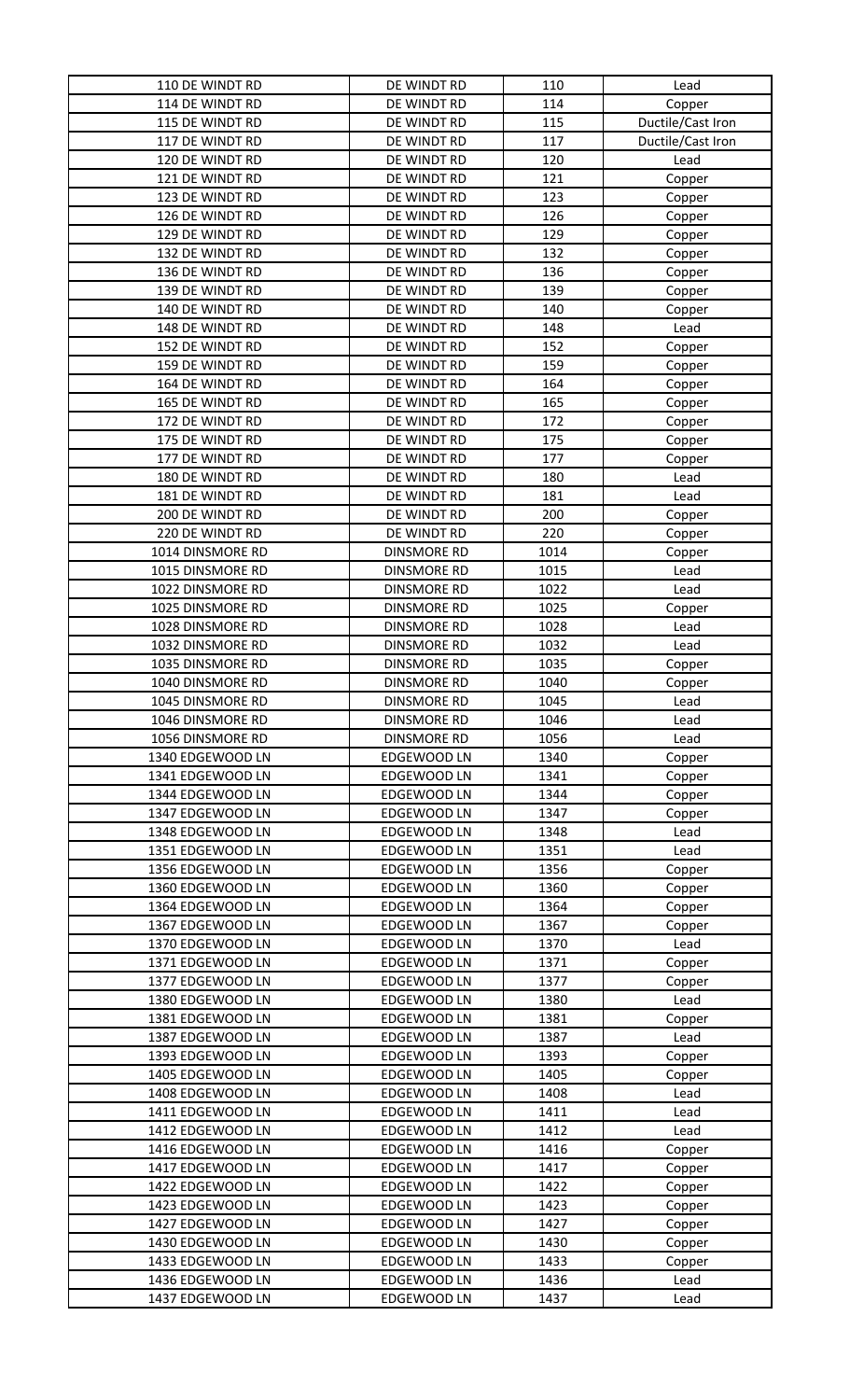| 1442 EDGEWOOD LN | EDGEWOOD LN     | 1442 | Lead         |
|------------------|-----------------|------|--------------|
| 1443 EDGEWOOD LN | EDGEWOOD LN     | 1443 | Copper       |
| 1446 EDGEWOOD LN | EDGEWOOD LN     | 1446 | Lead         |
| 1447 EDGEWOOD LN | EDGEWOOD LN     | 1447 | Lead         |
| 1455 EDGEWOOD LN | EDGEWOOD LN     | 1455 | Copper       |
| 1473 EDGEWOOD LN | EDGEWOOD LN     | 1473 | Partial Lead |
| 1477 EDGEWOOD LN | EDGEWOOD LN     | 1477 | Copper       |
| 1482 EDGEWOOD LN | EDGEWOOD LN     | 1482 | Copper       |
| 1483 EDGEWOOD LN | EDGEWOOD LN     | 1483 | Copper       |
| 1487 EDGEWOOD LN | EDGEWOOD LN     | 1487 | Copper       |
| 1488 EDGEWOOD LN | EDGEWOOD LN     | 1488 | Copper       |
| 1492 EDGEWOOD LN | EDGEWOOD LN     | 1492 | Copper       |
| 1493 EDGEWOOD LN | EDGEWOOD LN     | 1493 | Copper       |
| 1496 EDGEWOOD LN | EDGEWOOD LN     | 1496 | Copper       |
| 1497 EDGEWOOD LN | EDGEWOOD LN     | 1497 | Copper       |
| 1502 EDGEWOOD LN | EDGEWOOD LN     | 1502 | Copper       |
| 1503 EDGEWOOD LN | EDGEWOOD LN     | 1503 | Copper       |
| 1507 EDGEWOOD LN | EDGEWOOD LN     | 1507 | Lead         |
| 1508 EDGEWOOD LN | EDGEWOOD LN     | 1508 | Copper       |
| 1509 EDGEWOOD LN | EDGEWOOD LN     | 1509 | Lead         |
| 1512 EDGEWOOD LN | EDGEWOOD LN     | 1512 | Lead         |
| 1518 EDGEWOOD LN | EDGEWOOD LN     | 1518 | Copper       |
| 1519 EDGEWOOD LN | EDGEWOOD LN     | 1519 | Lead         |
| 1522 EDGEWOOD LN | EDGEWOOD LN     | 1522 | Copper       |
| 1523 EDGEWOOD LN | EDGEWOOD LN     | 1523 | Lead         |
| 332 ELDER LN     | <b>ELDER LN</b> | 332  | Copper       |
| 345 ELDER LN     | <b>ELDER LN</b> | 345  | Lead         |
| 350 ELDER LN     | <b>ELDER LN</b> | 350  | Copper       |
| 354 ELDER LN     | <b>ELDER LN</b> | 354  | Lead         |
| 365 ELDER LN     | <b>ELDER LN</b> | 365  | Copper       |
| 368 ELDER LN     | <b>ELDER LN</b> | 368  | Lead         |
| 370 ELDER LN     | <b>ELDER LN</b> | 370  | Lead         |
| 372 ELDER LN     | <b>ELDER LN</b> | 372  | Lead         |
| 373 ELDER LN     | <b>ELDER LN</b> | 373  | Copper       |
| 381 ELDER LN     | <b>ELDER LN</b> | 381  | Lead         |
| 384 ELDER LN     | <b>ELDER LN</b> | 384  | Copper       |
| 388 ELDER LN     | <b>ELDER LN</b> | 388  | Lead         |
| 389 ELDER LN     | <b>ELDER LN</b> | 389  | Copper       |
| 394 ELDER LN     | <b>ELDER LN</b> | 394  | Copper       |
| 395 ELDER LN     | <b>ELDER LN</b> | 395  | Copper       |
| 398 ELDER LN     | <b>ELDER LN</b> | 398  | Copper       |
| 399 ELDER LN     | <b>ELDER LN</b> | 399  | Lead         |
| 404 ELDER LN     | <b>ELDER LN</b> | 404  | Lead         |
| 416 ELDER LN     | <b>ELDER LN</b> | 416  | Lead         |
| 420 ELDER LN     | <b>ELDER LN</b> | 420  | Copper       |
| 428 ELDER LN     | <b>ELDER LN</b> | 428  | Lead         |
| 434 ELDER LN     | <b>ELDER LN</b> | 434  | Lead         |
| 440 ELDER LN     | <b>ELDER LN</b> | 440  | Copper       |
| 444 ELDER LN     | <b>ELDER LN</b> | 444  | Partial Lead |
| 456 ELDER LN     | <b>ELDER LN</b> | 456  | Copper       |
| 460 ELDER LN     | <b>ELDER LN</b> | 460  | Lead         |
| 472 ELDER LN     | <b>ELDER LN</b> | 472  | Copper       |
| 475 ELDER LN     | <b>ELDER LN</b> | 475  | Copper       |
| 477 ELDER LN     | <b>ELDER LN</b> | 477  | Copper       |
| 480 ELDER LN     | <b>ELDER LN</b> | 480  | Lead         |
| 481 ELDER LN     | <b>ELDER LN</b> | 481  | Lead         |
| 484 ELDER LN     | <b>ELDER LN</b> | 484  | Copper       |
| 485 ELDER LN     | <b>ELDER LN</b> | 485  | Copper       |
| 488 ELDER LN     | <b>ELDER LN</b> | 488  | Lead         |
| 491 ELDER LN     | <b>ELDER LN</b> | 491  | Copper       |
| 509 ELDER LN     | <b>ELDER LN</b> | 509  | Copper       |
| 510 ELDER LN     | <b>ELDER LN</b> | 510  | Copper       |
| 518 ELDER LN     | <b>ELDER LN</b> | 518  | Lead         |
| 519 ELDER LN     | <b>ELDER LN</b> | 519  | Lead         |
| 523 ELDER LN     | <b>ELDER LN</b> | 523  | Copper       |
| 528 ELDER LN     | <b>ELDER LN</b> | 528  | Copper       |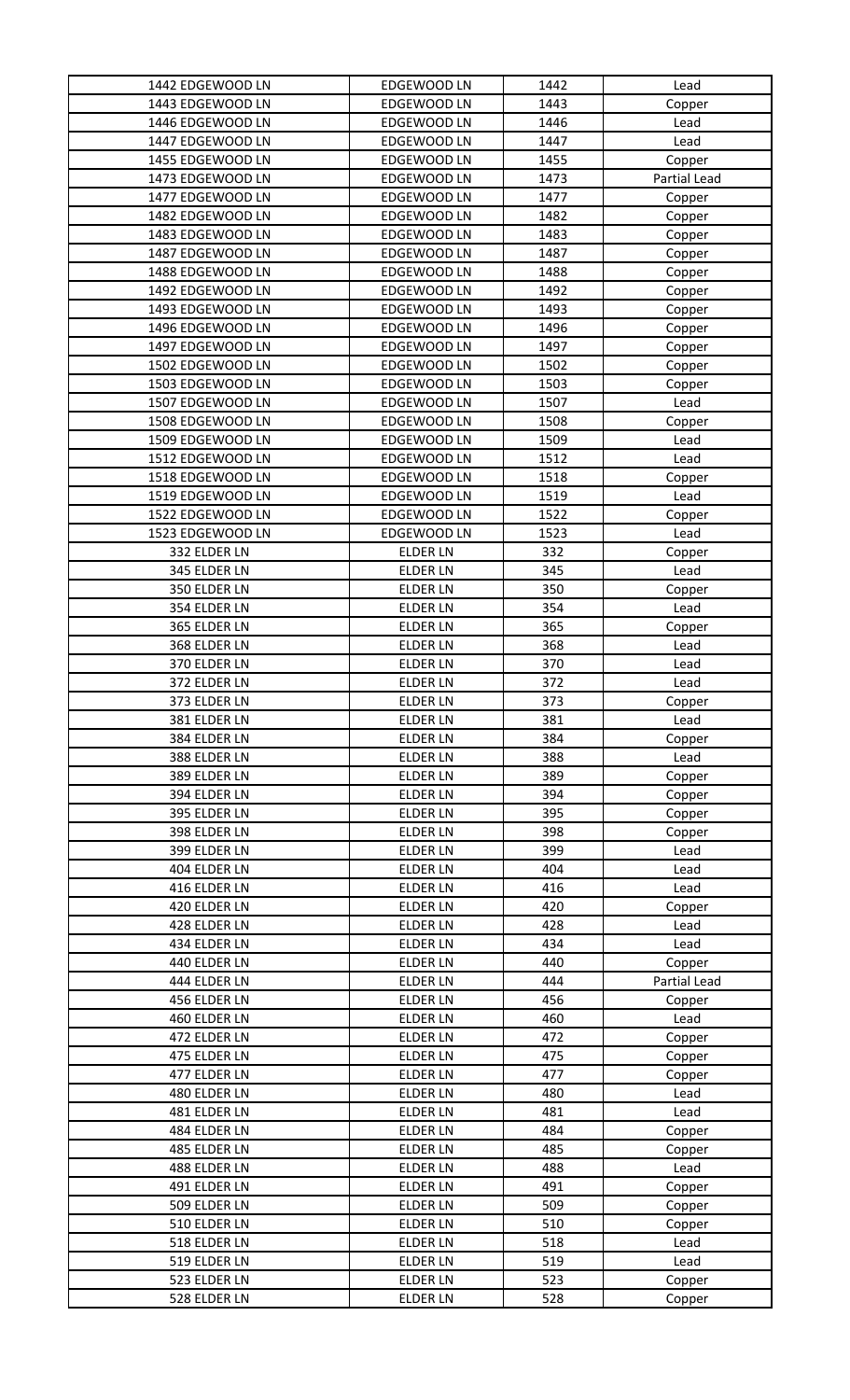| 529 ELDER LN             | <b>ELDER LN</b>    | 529       | Copper            |
|--------------------------|--------------------|-----------|-------------------|
| 534 ELDER LN             | <b>ELDER LN</b>    | 534       | Lead              |
| 553 ELDER LN             | <b>ELDER LN</b>    | 553       | Copper            |
| 557 ELDER LN             | <b>ELDER LN</b>    | 557       | Lead              |
| 561 ELDER LN             | <b>ELDER LN</b>    | 561       | Lead              |
| 565 ELDER LN             | <b>ELDER LN</b>    | 565       | Lead              |
| 624 ELDER LN             | <b>ELDER LN</b>    | 624       | Lead              |
| 630 ELDER LN             | <b>ELDER LN</b>    | 630       | Copper            |
| 633 ELDER LN             | <b>ELDER LN</b>    | 633       | Copper            |
| 638 ELDER LN             | <b>ELDER LN</b>    | 638       | Copper            |
| 642 ELDER LN             | <b>ELDER LN</b>    | 642       | Lead              |
| 648 ELDER LN             | <b>ELDER LN</b>    | 648       | Lead              |
| 654 ELDER LN             | <b>ELDER LN</b>    | 654       | Lead              |
| 660 ELDER LN             | <b>ELDER LN</b>    | 660       | Lead              |
| 665 ELDER LN             | <b>ELDER LN</b>    | 665       | Ductile/Cast Iron |
| 666 ELDER LN             | <b>ELDER LN</b>    | 666       | Lead              |
| 672 ELDER LN             | <b>ELDER LN</b>    | 672       | Copper            |
| 680 ELDER LN             | <b>ELDER LN</b>    | 680       |                   |
| 690 ELDER LN             | <b>ELDER LN</b>    | 690       | Copper            |
| 850 ELDORADO ST          | <b>ELDORADO ST</b> | 850       | Lead              |
|                          |                    |           | Copper            |
| 854 ELDORADO ST          | <b>ELDORADO ST</b> | 854       | Copper            |
| 865 ELDORADO ST          | <b>ELDORADO ST</b> | 865       | Copper            |
| 871 ELDORADO ST          | <b>ELDORADO ST</b> | 871       | Copper            |
| 905 ELDORADO ST          | <b>ELDORADO ST</b> | 905       | Lead              |
| <b>0 ELM &amp; MAPLE</b> | ELM & MAPLE        | $\pmb{0}$ | Copper            |
| 0 ELM ST                 | <b>ELM ST</b>      | $\pmb{0}$ | Lead              |
| 525 ELM ST               | <b>ELM ST</b>      | 525       | Copper            |
| 546 ELM ST               | <b>ELM ST</b>      | 546       | Copper            |
| 552 ELM ST               | <b>ELM ST</b>      | 552       | Copper            |
| 560 ELM ST               | <b>ELM ST</b>      | 560       | Copper            |
| 568 ELM ST               | <b>ELM ST</b>      | 568       | Copper            |
| 575 ELM ST               | <b>ELM ST</b>      | 575       | Copper            |
| 576 ELM ST               | <b>ELM ST</b>      | 576       | Copper            |
| 594 ELM ST               | <b>ELM ST</b>      | 594       | Lead              |
| 595 ELM ST               | <b>ELM ST</b>      | 595       | Lead              |
| 603 ELM ST               | <b>ELM ST</b>      | 603       | Copper            |
| 608 ELM ST               | <b>ELM ST</b>      | 608       | Copper            |
| 615 ELM ST               | <b>ELM ST</b>      | 615       | Lead              |
| 651 ELM ST               | <b>ELM ST</b>      | 651       | Lead              |
| 655 ELM ST               | <b>ELM ST</b>      | 655       | Copper            |
| 699 ELM ST               | <b>ELM ST</b>      | 699       | Copper            |
| 700 ELM ST               | <b>ELM ST</b>      | 700       | Copper            |
| 701 ELM ST               | <b>ELM ST</b>      | 701       | Copper            |
| 703 ELM ST               | <b>ELM ST</b>      | 703       | Copper            |
| 707 ELM ST               | <b>ELM ST</b>      | 707       | Copper            |
| 714 ELM ST               | <b>ELM ST</b>      | 714       | Copper            |
| 718 ELM ST               | <b>ELM ST</b>      | 718       | Ductile/Cast Iron |
| 723 ELM ST               | <b>ELM ST</b>      | 723       | Ductile/Cast Iron |
| 727 ELM ST               | <b>ELM ST</b>      | 727       | Ductile/Cast Iron |
| 735 ELM ST               | <b>ELM ST</b>      | 735       | Ductile/Cast Iron |
| 736 ELM ST               | <b>ELM ST</b>      | 736       | Lead              |
| 738 ELM ST               | <b>ELM ST</b>      | 738       | Lead              |
| 739 ELM ST               | <b>ELM ST</b>      | 739       | Ductile/Cast Iron |
| <b>740 ELM ST</b>        | <b>ELM ST</b>      | 740       | Copper            |
| 743 ELM ST               | <b>ELM ST</b>      | 743       | Lead              |
| 744 ELM ST               | <b>ELM ST</b>      | 744       | Lead              |
| 754 ELM ST               | <b>ELM ST</b>      | 754       |                   |
|                          |                    |           | Copper            |
| 790 ELM ST               | ELM ST             | 790       | Ductile/Cast Iron |
| 791 ELM ST               | <b>ELM ST</b>      | 791       | Ductile/Cast Iron |
| 800 ELM ST               | <b>ELM ST</b>      | 800       | Ductile/Cast Iron |
| 800 ELM ST               | <b>ELM ST</b>      | 800       | Lead              |
| 804 ELM ST               | <b>ELM ST</b>      | 804       | Ductile/Cast Iron |
| 805 ELM ST               | <b>ELM ST</b>      | 805       | Ductile/Cast Iron |
| 806 ELM ST               | <b>ELM ST</b>      | 806       | Ductile/Cast Iron |
| 814 ELM ST               | <b>ELM ST</b>      | 814       | Copper            |
| 818 ELM ST               | <b>ELM ST</b>      | 818       | Ductile/Cast Iron |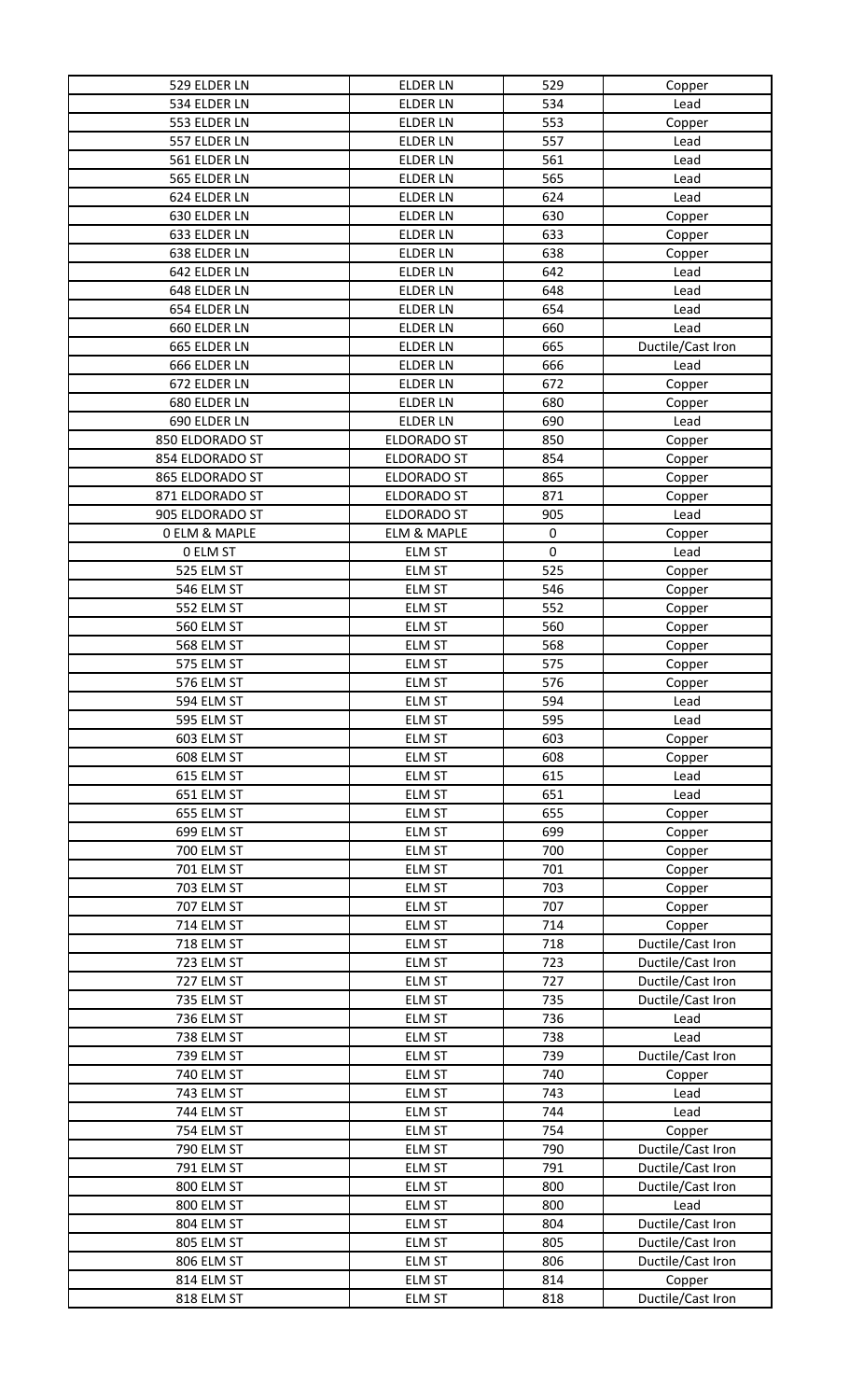| 827 ELM ST  | ELM ST        | 827  | Ductile/Cast Iron   |
|-------------|---------------|------|---------------------|
| 839 ELM ST  | <b>ELM ST</b> | 839  | Ductile/Cast Iron   |
| 843 ELM ST  | <b>ELM ST</b> | 843  | Ductile/Cast Iron   |
| 877 ELM ST  | <b>ELM ST</b> | 877  | Copper              |
| 882 ELM ST  | <b>ELM ST</b> | 882  | Copper              |
| 883 ELM ST  | <b>ELM ST</b> | 883  | Copper              |
| 884 ELM ST  | ELM ST        | 884  | Copper              |
| 886 ELM ST  | <b>ELM ST</b> | 886  | Copper              |
| 888 ELM ST  | ELM ST        | 888  | Copper              |
| 889 ELM ST  | <b>ELM ST</b> | 889  | Copper              |
| 892 ELM ST  | <b>ELM ST</b> | 892  | Partial Lead        |
| 893 ELM ST  | <b>ELM ST</b> | 893  | Copper              |
| 896 ELM ST  | <b>ELM ST</b> | 896  | Partial Lead        |
| 897 ELM ST  | <b>ELM ST</b> | 897  | Partial Lead        |
| 898 ELM ST  | <b>ELM ST</b> | 898  | Partial Lead        |
| 903 ELM ST  | <b>ELM ST</b> | 903  | Copper              |
| 904 ELM ST  | <b>ELM ST</b> | 904  | Partial Lead        |
| 905 ELM ST  |               |      |                     |
|             | <b>ELM ST</b> | 905  | Partial Lead        |
| 908 ELM ST  | <b>ELM ST</b> | 908  | Partial Lead        |
| 910 ELM ST  | <b>ELM ST</b> | 910  | Partial Lead        |
| 915 ELM ST  | <b>ELM ST</b> | 915  | Copper              |
| 916 ELM ST  | <b>ELM ST</b> | 916  | Copper              |
| 922 ELM ST  | <b>ELM ST</b> | 922  | Copper              |
| 925 ELM ST  | <b>ELM ST</b> | 925  | Partial Lead        |
| 928 ELM ST  | <b>ELM ST</b> | 928  | Partial Lead        |
| 932 ELM ST  | <b>ELM ST</b> | 932  | Copper              |
| 945 ELM ST  | <b>ELM ST</b> | 945  | Partial Lead        |
| 955 ELM ST  | <b>ELM ST</b> | 955  | Copper              |
| 962 ELM ST  | <b>ELM ST</b> | 962  | Copper              |
| 965 ELM ST  | <b>ELM ST</b> | 965  | Copper              |
| 968 ELM ST  | <b>ELM ST</b> | 968  | Partial Lead        |
| 969 ELM ST  | <b>ELM ST</b> | 969  | Copper              |
| 972 ELM ST  | <b>ELM ST</b> | 972  | Partial Lead        |
| 975 ELM ST  | <b>ELM ST</b> | 975  | Partial Lead        |
| 978 ELM ST  | <b>ELM ST</b> | 978  | Partial Lead        |
| 979 ELM ST  | <b>ELM ST</b> | 979  | Copper              |
| 982 ELM ST  | <b>ELM ST</b> | 982  | Lead                |
| 985 ELM ST  | <b>ELM ST</b> | 985  | Partial Lead        |
| 988 ELM ST  | <b>ELM ST</b> | 988  | Partial Lead        |
| 989 ELM ST  | <b>ELM ST</b> | 989  | <b>Partial Lead</b> |
| 992 ELM ST  | <b>ELM ST</b> | 992  | Copper              |
| 995 ELM ST  | <b>ELM ST</b> | 995  | Copper              |
| 1004 ELM ST | <b>ELM ST</b> | 1004 | Copper              |
| 1010 ELM ST | <b>ELM ST</b> | 1010 |                     |
|             |               | 1011 | Copper              |
| 1011 ELM ST | <b>ELM ST</b> |      | Copper              |
| 1016 ELM ST | <b>ELM ST</b> | 1016 | Copper              |
| 1017 ELM ST | <b>ELM ST</b> | 1017 | Copper              |
| 1020 ELM ST | <b>ELM ST</b> | 1020 | Copper              |
| 1021 ELM ST | <b>ELM ST</b> | 1021 | Lead                |
| 1025 ELM ST | <b>ELM ST</b> | 1025 | Copper              |
| 1026 ELM ST | <b>ELM ST</b> | 1026 | Copper              |
| 1031 ELM ST | <b>ELM ST</b> | 1031 | Copper              |
| 1035 ELM ST | <b>ELM ST</b> | 1035 | Copper              |
| 1036 ELM ST | <b>ELM ST</b> | 1036 | Copper              |
| 1040 ELM ST | <b>ELM ST</b> | 1040 | Copper              |
| 1041 ELM ST | <b>ELM ST</b> | 1041 | Copper              |
| 1044 ELM ST | <b>ELM ST</b> | 1044 | Copper              |
| 1047 ELM ST | <b>ELM ST</b> | 1047 | Copper              |
| 1050 ELM ST | <b>ELM ST</b> | 1050 | Copper              |
| 1064 ELM ST | <b>ELM ST</b> | 1064 | Copper              |
| 1065 ELM ST | <b>ELM ST</b> | 1065 | Copper              |
| 1072 ELM ST | <b>ELM ST</b> | 1072 | Copper              |
| 1075 ELM ST | <b>ELM ST</b> | 1075 | Copper              |
| 1078 ELM ST | ELM ST        | 1078 | Copper              |
| 1079 ELM ST | <b>ELM ST</b> | 1079 | Copper              |
| 1082 ELM ST | ELM ST        | 1082 | Copper              |
|             |               |      |                     |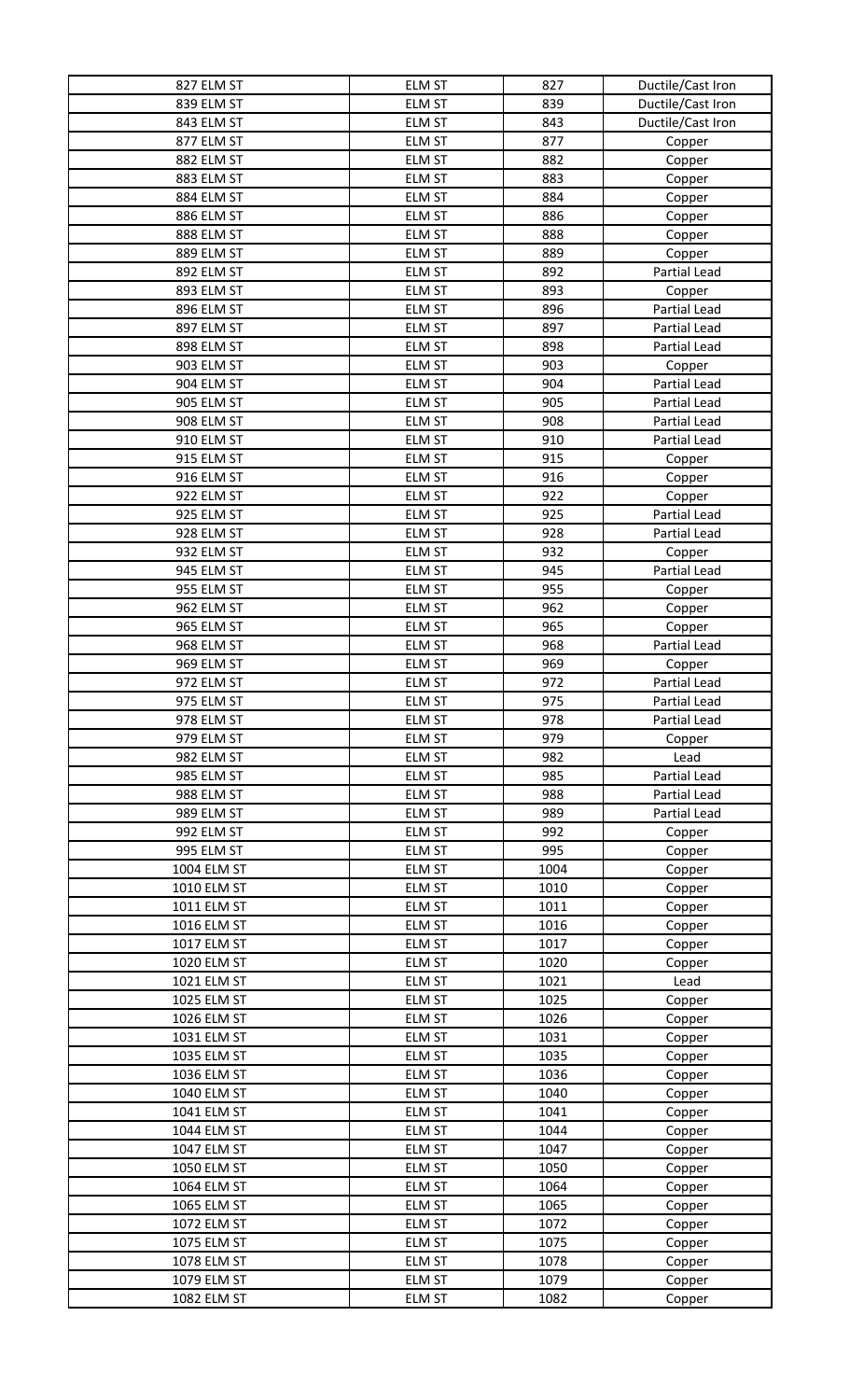| 1083 ELM ST             | <b>ELM ST</b>       | 1083    | Copper            |
|-------------------------|---------------------|---------|-------------------|
| 1086 ELM ST             | <b>ELM ST</b>       | 1086    | Copper            |
| 1087 ELM ST             | <b>ELM ST</b>       | 1087    | Copper            |
| 1093 ELM ST             | <b>ELM ST</b>       | 1093    | Copper            |
| 1096 ELM ST             | <b>ELM ST</b>       | 1096    | Copper            |
| 1099 ELM ST             | <b>ELM ST</b>       | 1099    | Copper            |
| 1105 ELM ST             | <b>ELM ST</b>       | 1105    | Copper            |
| 1106 ELM ST             | <b>ELM ST</b>       | 1106    | Copper            |
| 1108 ELM ST             | <b>ELM ST</b>       | 1108    | Copper            |
| 1110 ELM ST             | <b>ELM ST</b>       | 1110    | Copper            |
| 1177 ELM ST             | <b>ELM ST</b>       | 1177    | Copper            |
| 1185 ELM ST             | <b>ELM ST</b>       | 1185    | Copper            |
| 1191 ELM ST             | <b>ELM ST</b>       | 1191    | Copper            |
| 1201 ELM ST             | <b>ELM ST</b>       | 1201    | Copper            |
| 1205 ELM ST             | <b>ELM ST</b>       | 1205    | Copper            |
| 1215 ELM ST             | <b>ELM ST</b>       | 1215    | Lead              |
| 1221 ELM ST             | <b>ELM ST</b>       | 1221    | Copper            |
| 1225 ELM ST             | <b>ELM ST</b>       | 1225    | Copper            |
| 1237 ELM ST             | <b>ELM ST</b>       | 1237    | Copper            |
| 1247 ELM ST             | <b>ELM ST</b>       | 1247    | Copper            |
| 1253 ELM ST             | <b>ELM ST</b>       | 1253    | Lead              |
| 1255 ELM ST             | <b>ELM ST</b>       | 1255    | Copper            |
| 811819 ELM ST           | <b>ELM ST</b>       | 811-819 | Copper            |
| <b>0 ESSEX RD</b>       | <b>ESSEX RD</b>     | 0       | Lead              |
| 38 ESSEX RD             | <b>ESSEX RD</b>     | 38      | Copper            |
| 50 ESSEX RD             | <b>ESSEX RD</b>     | 50      | Partial Lead      |
| 66 ESSEX RD             | <b>ESSEX RD</b>     | 66      | Partial Lead      |
| 82 ESSEX RD             | <b>ESSEX RD</b>     | 82      | Partial Lead      |
| 94 ESSEX RD             | <b>ESSEX RD</b>     | 94      | Partial Lead      |
| 221 ESSEX RD            | <b>ESSEX RD</b>     | 221     | Copper            |
| 222 ESSEX RD            | <b>ESSEX RD</b>     | 222     | Copper            |
| 233 ESSEX RD            | <b>ESSEX RD</b>     | 233     | Lead              |
| 241 ESSEX RD            | <b>ESSEX RD</b>     | 241     | Lead              |
| 276 ESSEX RD            | <b>ESSEX RD</b>     | 276     | Copper            |
| 285 ESSEX RD            | <b>ESSEX RD</b>     | 285     | Copper            |
| 270 EUCLID AVE          | <b>EUCLID AVE</b>   | 270     | Copper            |
| 280 EUCLID AVE          | <b>EUCLID AVE</b>   | 280     | Copper            |
| 290 EUCLID AVE          | <b>EUCLID AVE</b>   | 290     | Copper            |
| 300 EUCLID AVE          | <b>EUCLID AVE</b>   | 300     | Copper            |
| 310 EUCLID AVE          | <b>EUCLID AVE</b>   | 310     | Copper            |
| 320 EUCLID AVE          | <b>EUCLID AVE</b>   | 320     | Copper            |
| 330 EUCLID AVE          | <b>EUCLID AVE</b>   | 330     | Copper            |
| 911 EUCLID AVE          | <b>EUCLID AVE</b>   | 911     | Copper            |
| 915 EUCLID AVE          | <b>EUCLID AVE</b>   | 915     | Lead              |
| 920 EUCLID AVE          | <b>EUCLID AVE</b>   | 920     | Copper            |
| 924 EUCLID AVE          | <b>EUCLID AVE</b>   | 924     | Lead              |
| 932 EUCLID AVE          | <b>EUCLID AVE</b>   | 932     | Lead              |
| 944 EUCLID AVE          | <b>EUCLID AVE</b>   | 944     | Copper            |
| 957 EUCLID AVE          | <b>EUCLID AVE</b>   | 957     | Copper            |
| 978 EUCLID AVE          | <b>EUCLID AVE</b>   | 978     | Lead              |
| 100 EVERGREEN LN        | <b>EVERGREEN LN</b> | 100     | Copper            |
| 110 EVERGREEN LN        | <b>EVERGREEN LN</b> | 110     | Copper            |
| 120 EVERGREEN LN        | <b>EVERGREEN LN</b> | 120     | Copper            |
| 125 EVERGREEN LN        | <b>EVERGREEN LN</b> | 125     | Copper            |
| 130 EVERGREEN LN        | <b>EVERGREEN LN</b> | 130     | Copper            |
| 140 EVERGREEN LN        | <b>EVERGREEN LN</b> | 140     | Copper            |
| 145 EVERGREEN LN        | <b>EVERGREEN LN</b> | 145     | Copper            |
| <b>150 EVERGREEN LN</b> | <b>EVERGREEN LN</b> | 150     | Copper            |
| 260 FAIRVIEW AVE        | <b>FAIRVIEW AVE</b> | 260     | Copper            |
| 270 FAIRVIEW AVE        | <b>FAIRVIEW AVE</b> | 270     | Lead              |
| 275 FAIRVIEW AVE        | <b>FAIRVIEW AVE</b> | 275     | Ductile/Cast Iron |
| 288 FAIRVIEW AVE        | <b>FAIRVIEW AVE</b> | 288     | Copper            |
| 300 FAIRVIEW AVE        | <b>FAIRVIEW AVE</b> | 300     | Copper            |
| 303 FAIRVIEW AVE        | <b>FAIRVIEW AVE</b> | 303     | Lead              |
| 309 FAIRVIEW AVE        | <b>FAIRVIEW AVE</b> | 309     | Lead              |
| 310 FAIRVIEW AVE        | <b>FAIRVIEW AVE</b> | 310     | Lead              |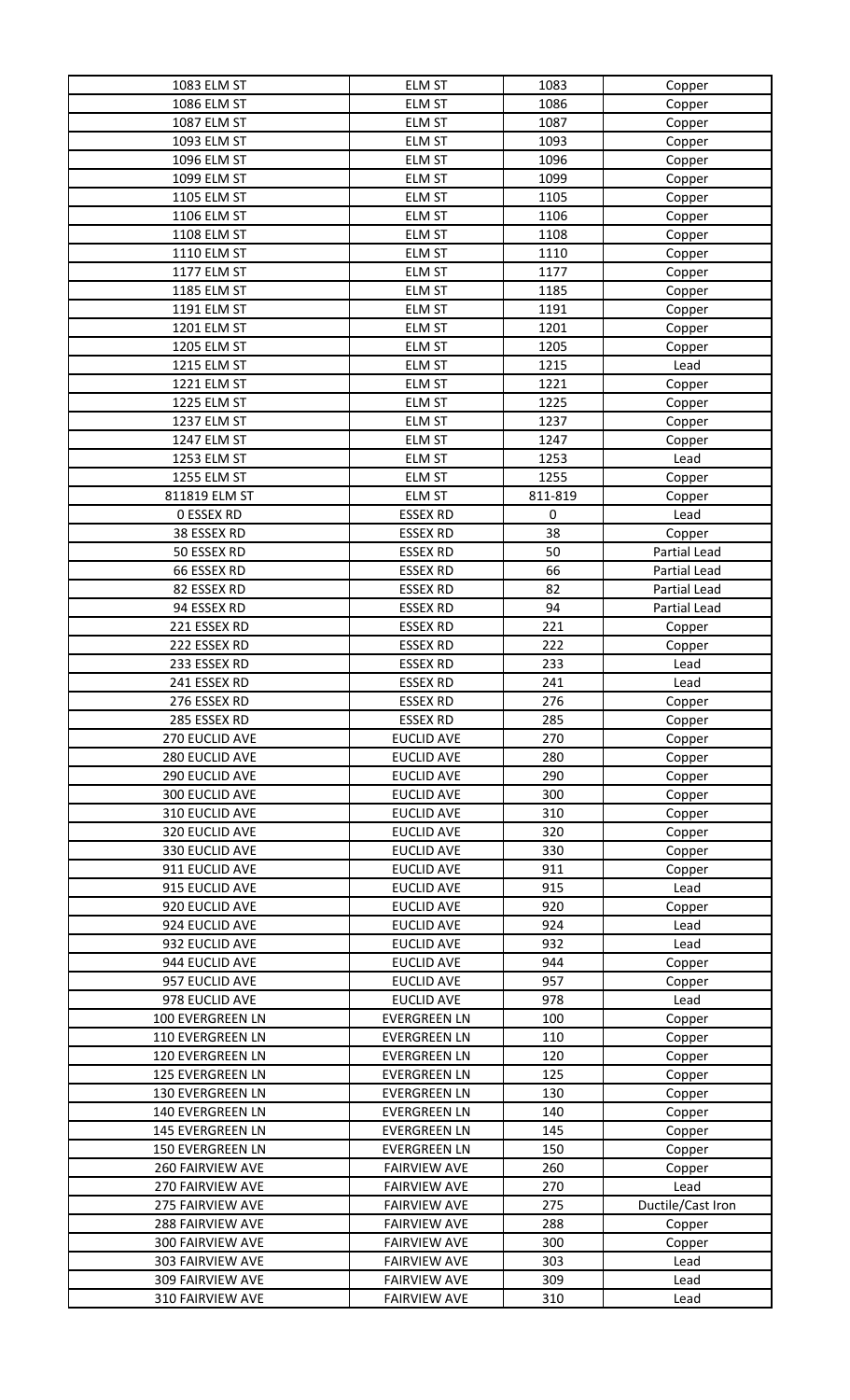| <b>315 FAIRVIEW AVE</b> | <b>FAIRVIEW AVE</b>   | 315        | Copper       |
|-------------------------|-----------------------|------------|--------------|
| 319 FAIRVIEW AVE        | <b>FAIRVIEW AVE</b>   | 319        | Copper       |
| 325 FAIRVIEW AVE        | <b>FAIRVIEW AVE</b>   | 325        | Copper       |
| 329 FAIRVIEW AVE        | <b>FAIRVIEW AVE</b>   | 329        | Copper       |
| 333 FAIRVIEW AVE        | <b>FAIRVIEW AVE</b>   | 333        | Copper       |
| 334 FAIRVIEW AVE        | <b>FAIRVIEW AVE</b>   | 334        | Lead         |
| 335 FAIRVIEW AVE        | <b>FAIRVIEW AVE</b>   | 335        | Partial Lead |
| 338 FAIRVIEW AVE        | <b>FAIRVIEW AVE</b>   | 338        | Copper       |
| 348 FAIRVIEW AVE        | <b>FAIRVIEW AVE</b>   | 348        | Lead         |
| 355 FAIRVIEW AVE        | <b>FAIRVIEW AVE</b>   | 355        | Copper       |
| 371 FAIRVIEW AVE        | <b>FAIRVIEW AVE</b>   | 371        | Copper       |
| 381 FAIRVIEW AVE        | <b>FAIRVIEW AVE</b>   | 381        | Copper       |
| 382 FAIRVIEW AVE        | <b>FAIRVIEW AVE</b>   | 382        | Copper       |
| 386 FAIRVIEW AVE        | <b>FAIRVIEW AVE</b>   | 386        | Lead         |
| 393 FAIRVIEW AVE        | <b>FAIRVIEW AVE</b>   | 393        | Copper       |
| 411 FAIRVIEW AVE        | <b>FAIRVIEW AVE</b>   | 411        | Copper       |
| 915 FISHER LN           | <b>FISHER LN</b>      | 915        | Copper       |
| 919 FISHER LN           | <b>FISHER LN</b>      | 919        | Copper       |
|                         |                       |            |              |
| 920 FISHER LN           | <b>FISHER LN</b>      | 920<br>921 | Copper       |
| 921 FISHER LN           | <b>FISHER LN</b>      |            | Copper       |
| 923 FISHER LN           | <b>FISHER LN</b>      | 923        | Copper       |
| 924 FISHER LN           | <b>FISHER LN</b>      | 924        | Copper       |
| 927 FISHER LN           | <b>FISHER LN</b>      | 927        | Copper       |
| 930 FISHER LN           | <b>FISHER LN</b>      | 930        | Copper       |
| 936 FISHER LN           | <b>FISHER LN</b>      | 936        | Copper       |
| 946 FISHER LN           | <b>FISHER LN</b>      | 946        | Copper       |
| 949 FISHER LN           | <b>FISHER LN</b>      | 949        | Lead         |
| 952 FISHER LN           | <b>FISHER LN</b>      | 952        | Copper       |
| 960 FISHER LN           | <b>FISHER LN</b>      | 960        | Copper       |
| 966 FISHER LN           | <b>FISHER LN</b>      | 966        | Copper       |
| 1039 FISHER LN          | <b>FISHER LN</b>      | 1039       | Copper       |
| 1050 FISHER LN          | <b>FISHER LN</b>      | 1050       | Lead         |
| 1060 FISHER LN          | <b>FISHER LN</b>      | 1060       | Copper       |
| 1065 FISHER LN          | <b>FISHER LN</b>      | 1065       | Copper       |
| 1072 FISHER LN          | <b>FISHER LN</b>      | 1072       | Copper       |
| 1091 FISHER LN          | <b>FISHER LN</b>      | 1091       | Copper       |
| 1093 FISHER LN          | <b>FISHER LN</b>      | 1093       | Copper       |
| 1094 FISHER LN          | <b>FISHER LN</b>      | 1094       | Copper       |
| 1098 FISHER LN          | <b>FISHER LN</b>      | 1098       | Copper       |
| 1099 FISHER LN          | <b>FISHER LN</b>      | 1099       | Copper       |
| 887 FOREST GLEN DR      | <b>FOREST GLEN DR</b> | 887        | Copper       |
| 888 FOREST GLEN DR      | <b>FOREST GLEN DR</b> | 888        | Copper       |
| 899 FOREST GLEN DR      | <b>FOREST GLEN DR</b> | 899        | Copper       |
| 900 FOREST GLEN DR      | <b>FOREST GLEN DR</b> | 900        | Copper       |
| 910 FOREST GLEN DR      | <b>FOREST GLEN DR</b> | 910        | Copper       |
| 911 FOREST GLEN DR      | <b>FOREST GLEN DR</b> | 911        | Copper       |
| 912 FOREST GLEN DR      | <b>FOREST GLEN DR</b> | 912        | Copper       |
| 915 FOREST GLEN DR      | <b>FOREST GLEN DR</b> | 915        | Copper       |
| 918 FOREST GLEN DR      | <b>FOREST GLEN DR</b> | 918        | Copper       |
| 920 FOREST GLEN DR      | <b>FOREST GLEN DR</b> | 920        | Copper       |
| 924 FOREST GLEN DR      | <b>FOREST GLEN DR</b> | 924        | Copper       |
| 925 FOREST GLEN DR      | <b>FOREST GLEN DR</b> | 925        | Copper       |
| 927 FOREST GLEN DR      | <b>FOREST GLEN DR</b> | 927        | Copper       |
| 930 FOREST GLEN DR      | <b>FOREST GLEN DR</b> | 930        |              |
| 935 FOREST GLEN DR      | <b>FOREST GLEN DR</b> | 935        | Copper       |
| 940 FOREST GLEN DR      | <b>FOREST GLEN DR</b> | 940        | Copper       |
|                         |                       |            | Copper       |
| 1229 FOREST GLEN DR     | <b>FOREST GLEN DR</b> | 1229       | Copper       |
| 1233 FOREST GLEN DR     | <b>FOREST GLEN DR</b> | 1233       | Copper       |
| 1237 FOREST GLEN DR     | <b>FOREST GLEN DR</b> | 1237       | Copper       |
| 1243 FOREST GLEN DR     | <b>FOREST GLEN DR</b> | 1243       | Copper       |
| 1244 FOREST GLEN DR     | <b>FOREST GLEN DR</b> | 1244       | Copper       |
| 1245 FOREST GLEN DR     | <b>FOREST GLEN DR</b> | 1245       | Copper       |
| 1250 FOREST GLEN DR     | <b>FOREST GLEN DR</b> | 1250       | Copper       |
| 1252 FOREST GLEN DR     | <b>FOREST GLEN DR</b> | 1252       | Copper       |
| 1255 FOREST GLEN DR     | <b>FOREST GLEN DR</b> | 1255       | Copper       |
| 1256 FOREST GLEN DR     | <b>FOREST GLEN DR</b> | 1256       | Copper       |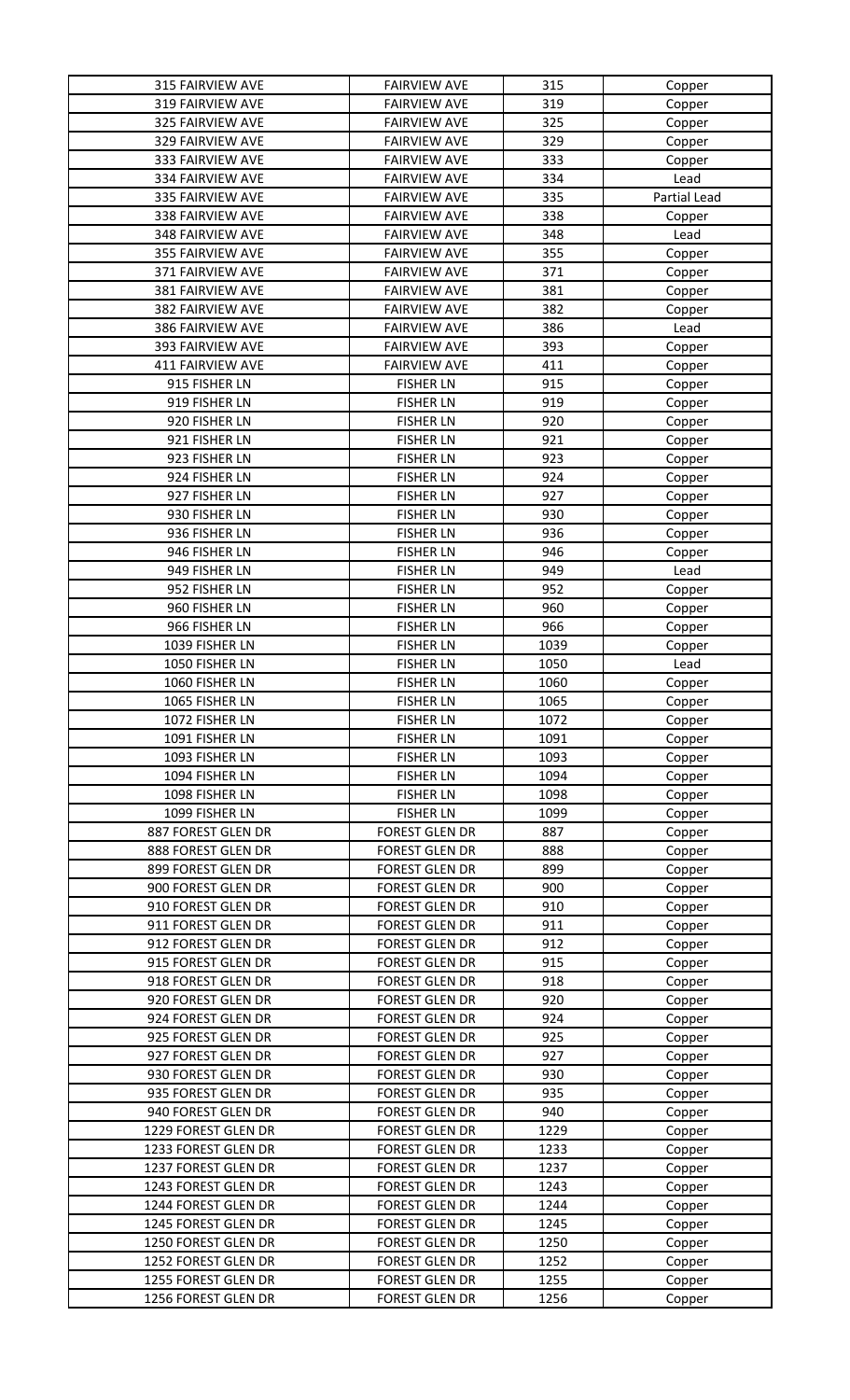| 1257 FOREST GLEN DR                   | <b>FOREST GLEN DR</b>                | 1257       | Copper            |
|---------------------------------------|--------------------------------------|------------|-------------------|
| 1258 FOREST GLEN DR                   | <b>FOREST GLEN DR</b>                | 1258       | Copper            |
| 1259 FOREST GLEN DR                   | <b>FOREST GLEN DR</b>                | 1259       | Copper            |
| 1264 FOREST GLEN DR                   | <b>FOREST GLEN DR</b>                | 1264       | Copper            |
| 1266 FOREST GLEN DR                   | <b>FOREST GLEN DR</b>                | 1266       | Copper            |
| 1267 FOREST GLEN DR                   | <b>FOREST GLEN DR</b>                | 1267       | Copper            |
| 1270 FOREST GLEN DR                   | <b>FOREST GLEN DR</b>                | 1270       | Copper            |
| 1271 FOREST GLEN DR                   | <b>FOREST GLEN DR</b>                | 1271       |                   |
|                                       |                                      |            | Copper            |
| 1272 FOREST GLEN DR                   | <b>FOREST GLEN DR</b>                | 1272       | Copper            |
| 1275 FOREST GLEN DR                   | <b>FOREST GLEN DR</b>                | 1275       | Copper            |
| 1277 FOREST GLEN DR                   | <b>FOREST GLEN DR</b>                | 1277       | Copper            |
| 1280 FOREST GLEN DR                   | <b>FOREST GLEN DR</b>                | 1280       | Copper            |
| 1282 FOREST GLEN DR                   | <b>FOREST GLEN DR</b>                | 1282       | Copper            |
| 1283 FOREST GLEN DR                   | <b>FOREST GLEN DR</b>                | 1283       | Copper            |
| 1285 FOREST GLEN DR                   | <b>FOREST GLEN DR</b>                | 1285       | Copper            |
| 1286 FOREST GLEN DR                   | <b>FOREST GLEN DR</b>                | 1286       | Copper            |
| 1289 FOREST GLEN DR                   | <b>FOREST GLEN DR</b>                | 1289       | Copper            |
| 1290 FOREST GLEN DR                   | <b>FOREST GLEN DR</b>                | 1290       | Copper            |
| 1291 FOREST GLEN DR                   | <b>FOREST GLEN DR</b>                | 1291       | Copper            |
| 1292 FOREST GLEN DR                   | <b>FOREST GLEN DR</b>                | 1292       | Copper            |
| 1295 FOREST GLEN DR                   | <b>FOREST GLEN DR</b>                | 1295       | Copper            |
|                                       |                                      |            |                   |
| 1298 FOREST GLEN DR                   | <b>FOREST GLEN DR</b>                | 1298       | Copper            |
| 1301 FOREST GLEN DR                   | <b>FOREST GLEN DR</b>                | 1301       | Copper            |
| 1305 FOREST GLEN DR                   | <b>FOREST GLEN DR</b>                | 1305       | Copper            |
| 1308 FOREST GLEN DR                   | <b>FOREST GLEN DR</b>                | 1308       | Copper            |
| 1310 FOREST GLEN DR                   | <b>FOREST GLEN DR</b>                | 1310       | Copper            |
| 1311 FOREST GLEN DR                   | <b>FOREST GLEN DR</b>                | 1311       | Copper            |
| 1314 FOREST GLEN DR                   | <b>FOREST GLEN DR</b>                | 1314       | Copper            |
| 1315 FOREST GLEN DR                   | <b>FOREST GLEN DR</b>                | 1315       | Copper            |
| 1318 FOREST GLEN DR                   | <b>FOREST GLEN DR</b>                | 1318       | Copper            |
| 1323 FOREST GLEN DR                   | <b>FOREST GLEN DR</b>                | 1323       | Copper            |
|                                       | FOREST GLEN DR.<br>LOT               |            |                   |
| 1308 FOREST GLEN DR.<br><b>LOT 20</b> | 20                                   | 1308       | Lead              |
| <b>0 FOREST ST</b>                    | <b>FOREST ST</b>                     | 0          | Lead              |
| <b>0 FOREST ST</b>                    | <b>FOREST ST</b>                     | 0          | Lead              |
| <b>0 FOREST ST</b>                    |                                      | $\pmb{0}$  |                   |
|                                       | <b>FOREST ST</b>                     |            | Lead              |
| 176 FOREST ST                         | <b>FOREST ST</b>                     | 176        | Copper            |
|                                       |                                      |            |                   |
| 182 FOREST ST                         | <b>FOREST ST</b>                     | 182        | Copper            |
| 187 FOREST ST                         | <b>FOREST ST</b>                     | 187        | Copper            |
| 188 FOREST ST                         | <b>FOREST ST</b>                     | 188        | Copper            |
| 195 FOREST ST                         | <b>FOREST ST</b>                     | 195        | Copper            |
| 198 FOREST ST                         | <b>FOREST ST</b>                     | 198        | Partial Lead      |
| 199 FOREST ST                         | <b>FOREST ST</b>                     | 199        | Lead              |
| 200 FOREST ST                         | <b>FOREST ST</b>                     | 200        |                   |
| 205 FOREST ST                         | <b>FOREST ST</b>                     | 205        | Copper<br>Lead    |
|                                       |                                      |            |                   |
| 222 FOREST ST                         | <b>FOREST ST</b>                     | 222        | Copper            |
| 231 FOREST ST                         | <b>FOREST ST</b>                     | 231        | Copper            |
| 240 FOREST ST                         | <b>FOREST ST</b>                     | 240        | Lead              |
| 244 FOREST ST                         | <b>FOREST ST</b>                     | 244        | Lead              |
| 245 FOREST ST                         | <b>FOREST ST</b>                     | 245        | Copper            |
| 252 FOREST ST                         | <b>FOREST ST</b>                     | 252        | Lead              |
| 258 FOREST ST                         | <b>FOREST ST</b>                     | 258        | Lead              |
| 266 FOREST ST                         | <b>FOREST ST</b>                     | 266        | Copper            |
| 276 FOREST ST                         | <b>FOREST ST</b>                     | 276        | Copper            |
| 277 FOREST ST                         | <b>FOREST ST</b>                     | 277        | Ductile/Cast Iron |
| 284 FOREST ST                         | <b>FOREST ST</b>                     | 284        | Lead              |
| 290 FOREST ST                         | <b>FOREST ST</b>                     | 290        | Partial Lead      |
| 296 FOREST ST                         | <b>FOREST ST</b>                     | 296        | Partial Lead      |
| 302 FOREST ST                         | <b>FOREST ST</b>                     | 302        | Copper            |
| 306 FOREST ST                         | <b>FOREST ST</b>                     | 306        | Lead              |
| 316 FOREST ST                         | <b>FOREST ST</b>                     | 316        |                   |
| 322 FOREST ST                         |                                      |            | Copper            |
|                                       | <b>FOREST ST</b>                     | 322        | Copper            |
| 330 FOREST ST                         | <b>FOREST ST</b>                     | 330        | Copper            |
| 334 FOREST ST                         | <b>FOREST ST</b>                     | 334        | Lead              |
| 337 FOREST ST<br>342 FOREST ST        | <b>FOREST ST</b><br><b>FOREST ST</b> | 337<br>342 | Copper<br>Lead    |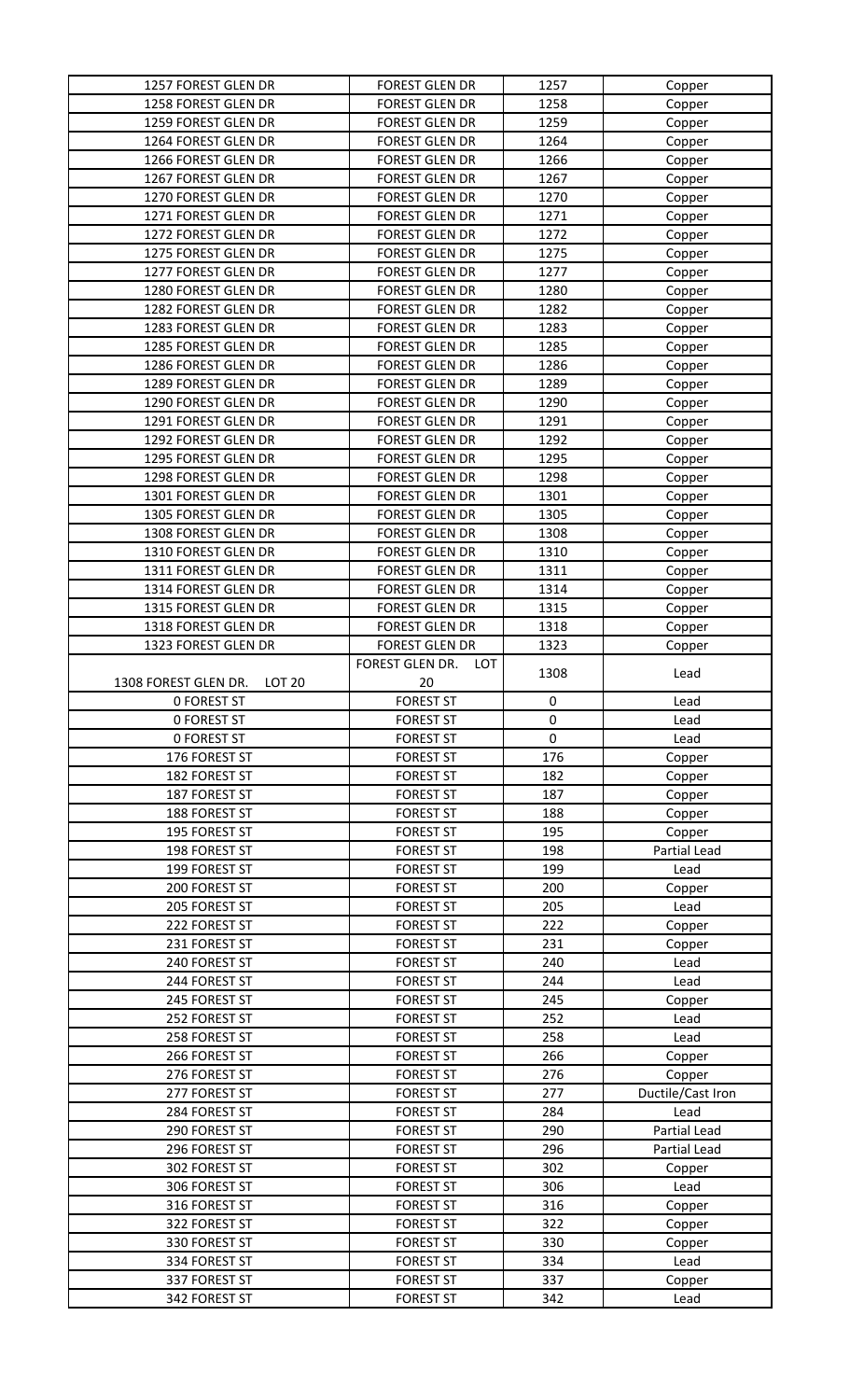| 347 FOREST ST   | <b>FOREST ST</b>   | 347 | Lead         |
|-----------------|--------------------|-----|--------------|
| 350 FOREST ST   | <b>FOREST ST</b>   | 350 | Lead         |
| 360 FOREST ST   | <b>FOREST ST</b>   | 360 | Lead         |
| 20 FOX LN       | <b>FOX LN</b>      | 20  | Copper       |
| 25 FOX LN       | <b>FOX LN</b>      | 25  | Copper       |
| 46 FOX LN       | <b>FOX LN</b>      | 46  | Copper       |
| 58 FOX LN       | <b>FOX LN</b>      | 58  | <b>Brass</b> |
| 66 FOX LN       | <b>FOX LN</b>      | 66  | Lead         |
| 72 FOX LN       | <b>FOX LN</b>      | 72  | Lead         |
| 77 FOX LN       | <b>FOX LN</b>      | 77  | Copper       |
| 674 FOXDALE AVE | <b>FOXDALE AVE</b> | 674 | Copper       |
| 678 FOXDALE AVE | <b>FOXDALE AVE</b> | 678 | Lead         |
| 686 FOXDALE AVE | <b>FOXDALE AVE</b> | 686 | Copper       |
| 688 FOXDALE AVE | <b>FOXDALE AVE</b> | 688 | Copper       |
| 696 FOXDALE AVE | <b>FOXDALE AVE</b> | 696 | Copper       |
| 700 FOXDALE AVE | <b>FOXDALE AVE</b> | 700 | Copper       |
| 701 FOXDALE AVE | <b>FOXDALE AVE</b> | 701 | Lead         |
| 706 FOXDALE AVE | <b>FOXDALE AVE</b> | 706 | Lead         |
| 709 FOXDALE AVE | <b>FOXDALE AVE</b> | 709 | Copper       |
| 714 FOXDALE AVE | <b>FOXDALE AVE</b> | 714 | Copper       |
| 715 FOXDALE AVE | <b>FOXDALE AVE</b> | 715 | Lead         |
| 719 FOXDALE AVE | <b>FOXDALE AVE</b> | 719 | Lead         |
| 720 FOXDALE AVE | <b>FOXDALE AVE</b> | 720 | Copper       |
| 723 FOXDALE AVE | <b>FOXDALE AVE</b> | 723 | Lead         |
| 724 FOXDALE AVE | <b>FOXDALE AVE</b> | 724 | Copper       |
| 727 FOXDALE AVE | <b>FOXDALE AVE</b> | 727 | Lead         |
| 730 FOXDALE AVE | <b>FOXDALE AVE</b> | 730 | Copper       |
| 731 FOXDALE AVE | <b>FOXDALE AVE</b> | 731 | Lead         |
| 734 FOXDALE AVE | <b>FOXDALE AVE</b> | 734 | Lead         |
| 735 FOXDALE AVE | <b>FOXDALE AVE</b> | 735 | Lead         |
| 739 FOXDALE AVE | <b>FOXDALE AVE</b> | 739 | Copper       |
| 740 FOXDALE AVE | <b>FOXDALE AVE</b> | 740 | Copper       |
| 746 FOXDALE AVE | <b>FOXDALE AVE</b> | 746 | Lead         |
| 752 FOXDALE AVE | <b>FOXDALE AVE</b> | 752 | Lead         |
| 756 FOXDALE AVE | <b>FOXDALE AVE</b> | 756 | Lead         |
| 757 FOXDALE AVE | <b>FOXDALE AVE</b> | 757 | Copper       |
| 760 FOXDALE AVE | <b>FOXDALE AVE</b> | 760 | Lead         |
| 761 FOXDALE AVE | <b>FOXDALE AVE</b> | 761 | Lead         |
| 765 FOXDALE AVE | <b>FOXDALE AVE</b> | 765 | Lead         |
| 768 FOXDALE AVE | <b>FOXDALE AVE</b> | 768 | Lead         |
| 769 FOXDALE AVE | <b>FOXDALE AVE</b> | 769 | Lead         |
| 772 FOXDALE AVE | <b>FOXDALE AVE</b> | 772 | Copper       |
| 777 FOXDALE AVE | <b>FOXDALE AVE</b> | 777 | Lead         |
| 778 FOXDALE AVE | <b>FOXDALE AVE</b> | 778 | Lead         |
| 779 FOXDALE AVE | <b>FOXDALE AVE</b> | 779 | Lead         |
| 780 FOXDALE AVE | <b>FOXDALE AVE</b> | 780 | Copper       |
| 783 FOXDALE AVE | <b>FOXDALE AVE</b> | 783 | Copper       |
| 786 FOXDALE AVE | <b>FOXDALE AVE</b> | 786 | Copper       |
| 787 FOXDALE AVE | <b>FOXDALE AVE</b> | 787 | Lead         |
| 790 FOXDALE AVE | <b>FOXDALE AVE</b> | 790 | Lead         |
| 791 FOXDALE AVE | <b>FOXDALE AVE</b> | 791 | Lead         |
| 792 FOXDALE AVE | <b>FOXDALE AVE</b> | 792 | Lead         |
| 795 FOXDALE AVE | <b>FOXDALE AVE</b> | 795 | Copper       |
| 799 FOXDALE AVE | <b>FOXDALE AVE</b> | 799 | Lead         |
| 802 FOXDALE AVE | <b>FOXDALE AVE</b> | 802 | Lead         |
| 806 FOXDALE AVE | <b>FOXDALE AVE</b> | 806 | Lead         |
| 811 FOXDALE AVE | <b>FOXDALE AVE</b> | 811 | Lead         |
| 812 FOXDALE AVE | <b>FOXDALE AVE</b> | 812 | Copper       |
| 815 FOXDALE AVE | <b>FOXDALE AVE</b> | 815 | Copper       |
| 818 FOXDALE AVE | <b>FOXDALE AVE</b> | 818 | Copper       |
| 821 FOXDALE AVE | <b>FOXDALE AVE</b> | 821 | Copper       |
| 824 FOXDALE AVE | <b>FOXDALE AVE</b> | 824 | Copper       |
| 825 FOXDALE AVE | <b>FOXDALE AVE</b> | 825 | Copper       |
| 828 FOXDALE AVE | <b>FOXDALE AVE</b> | 828 | Lead         |
| 829 FOXDALE AVE | <b>FOXDALE AVE</b> | 829 | Lead         |
| 832 FOXDALE AVE | <b>FOXDALE AVE</b> | 832 | Lead         |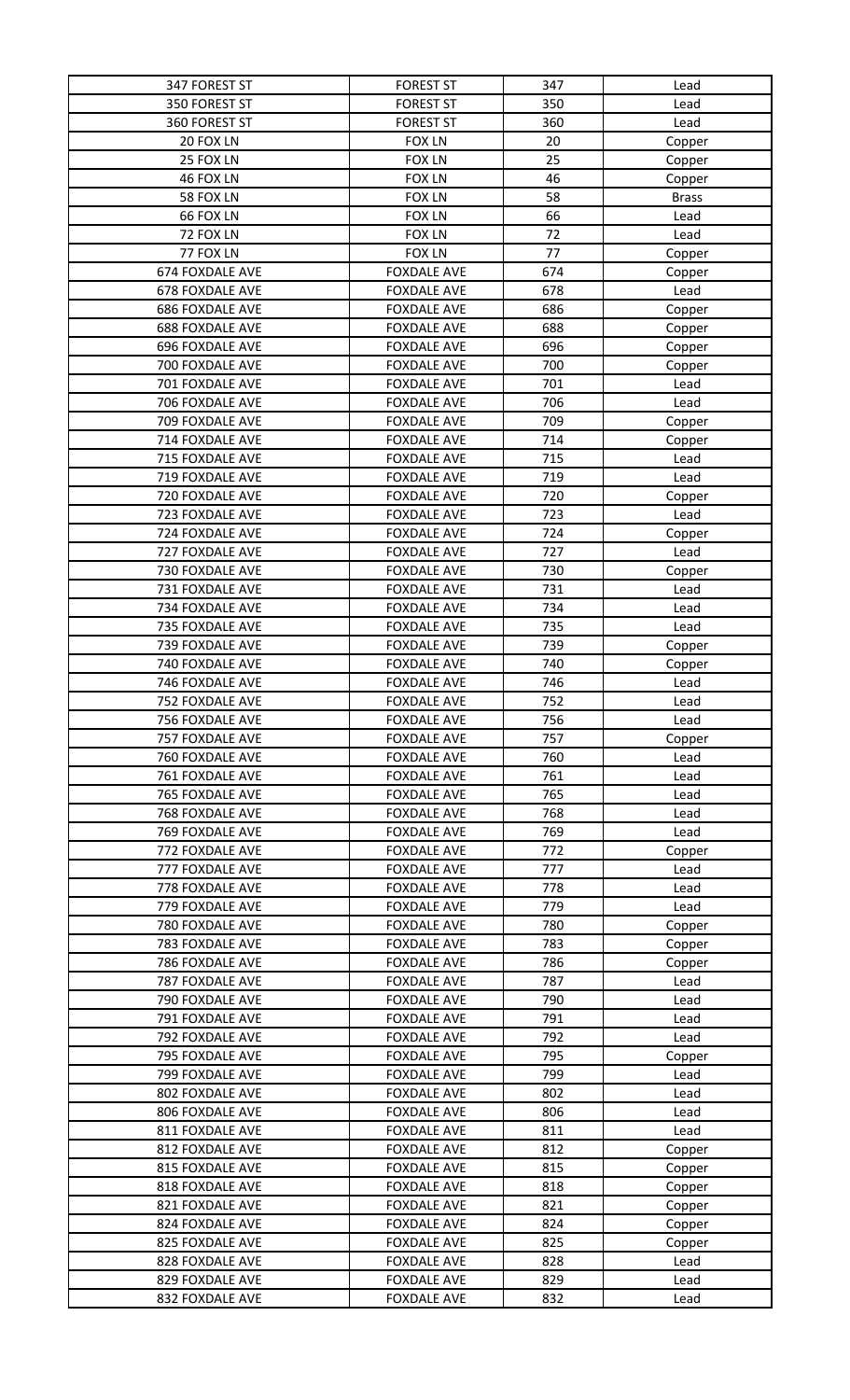| 833 FOXDALE AVE | <b>FOXDALE AVE</b> | 833  | Copper            |
|-----------------|--------------------|------|-------------------|
| 836 FOXDALE AVE | <b>FOXDALE AVE</b> | 836  | Lead              |
| 837 FOXDALE AVE | <b>FOXDALE AVE</b> | 837  | Copper            |
| 840 FOXDALE AVE | <b>FOXDALE AVE</b> | 840  | Lead              |
| 841 FOXDALE AVE | <b>FOXDALE AVE</b> | 841  | Lead              |
| 844 FOXDALE AVE | <b>FOXDALE AVE</b> | 844  | Lead              |
| 845 FOXDALE AVE | <b>FOXDALE AVE</b> | 845  | Copper            |
| 848 FOXDALE AVE | <b>FOXDALE AVE</b> | 848  | Lead              |
| 849 FOXDALE AVE | <b>FOXDALE AVE</b> | 849  | Copper            |
| 854 FOXDALE AVE | <b>FOXDALE AVE</b> | 854  | Copper            |
| 856 FOXDALE AVE | <b>FOXDALE AVE</b> | 856  | Copper            |
| 861 FOXDALE AVE | <b>FOXDALE AVE</b> | 861  |                   |
| 862 FOXDALE AVE |                    | 862  | Copper            |
|                 | <b>FOXDALE AVE</b> |      | Lead              |
| 870 FOXDALE AVE | <b>FOXDALE AVE</b> | 870  | Lead              |
| 876 FOXDALE AVE | <b>FOXDALE AVE</b> | 876  | Copper            |
| 108 FULLER LN   | <b>FULLER LN</b>   | 108  | Partial Lead      |
| 109 FULLER LN   | <b>FULLER LN</b>   | 109  | Lead              |
| 112 FULLER LN   | <b>FULLER LN</b>   | 112  | Lead              |
| 115 FULLER LN   | <b>FULLER LN</b>   | 115  | Lead              |
| 116 FULLER LN   | <b>FULLER LN</b>   | 116  | Lead              |
| 123 FULLER LN   | <b>FULLER LN</b>   | 123  | Copper            |
| 126 FULLER LN   | <b>FULLER LN</b>   | 126  | Copper            |
| 127 FULLER LN   | <b>FULLER LN</b>   | 127  | Copper            |
| 132 FULLER LN   | <b>FULLER LN</b>   | 132  | Lead              |
| 135 FULLER LN   | <b>FULLER LN</b>   | 135  | Lead              |
| 140 FULLER LN   | <b>FULLER LN</b>   | 140  | Copper            |
| 143 FULLER LN   | <b>FULLER LN</b>   | 143  | Copper            |
| 150 FULLER LN   | <b>FULLER LN</b>   | 150  | Lead              |
| 151 FULLER LN   | <b>FULLER LN</b>   | 151  | Lead              |
| 156 FULLER LN   | <b>FULLER LN</b>   | 156  | Lead              |
| 159 FULLER LN   | <b>FULLER LN</b>   | 159  | Lead              |
| 162 FULLER LN   | <b>FULLER LN</b>   | 162  | Partial Lead      |
| 165 FULLER LN   | <b>FULLER LN</b>   | 165  | Lead              |
| 170 FULLER LN   | <b>FULLER LN</b>   | 170  | Lead              |
| 173 FULLER LN   | <b>FULLER LN</b>   | 173  | Lead              |
| 176 FULLER LN   | <b>FULLER LN</b>   | 176  | Lead              |
| 179 FULLER LN   |                    | 179  | Partial Lead      |
| 182 FULLER LN   | <b>FULLER LN</b>   |      |                   |
|                 | <b>FULLER LN</b>   | 182  | Lead              |
| 185 FULLER LN   | <b>FULLER LN</b>   | 185  | Lead              |
| 190 FULLER LN   | <b>FULLER LN</b>   | 190  | Lead              |
| 191 FULLER LN   | <b>FULLER LN</b>   | 191  | Lead              |
| 194 FULLER LN   | <b>FULLER LN</b>   | 194  | Copper            |
| 195 FULLER LN   | <b>FULLER LN</b>   | 195  | Copper            |
| 200 FULLER LN   | <b>FULLER LN</b>   | 200  | Copper            |
| 204 FULLER LN   | <b>FULLER LN</b>   | 204  | Copper            |
| 209 FULLER LN   | <b>FULLER LN</b>   | 209  | Copper            |
| 210 FULLER LN   | <b>FULLER LN</b>   | 210  | Lead              |
| 126* FULLER LN  | <b>FULLER LN</b>   | 126* | Lead              |
| 1046 GAGE ST    | <b>GAGE ST</b>     | 1046 | Lead              |
| 1050 GAGE ST    | <b>GAGE ST</b>     | 1050 | Lead              |
| 1052 GAGE ST    | <b>GAGE ST</b>     | 1052 | Copper            |
| 1054 GAGE ST    | <b>GAGE ST</b>     | 1054 | Lead              |
| 1062 GAGE ST    | <b>GAGE ST</b>     | 1062 | Ductile/Cast Iron |
| 1073 GAGE ST    | <b>GAGE ST</b>     | 1073 | Lead              |
| 1090 GAGE ST    | <b>GAGE ST</b>     | 1090 | Ductile/Cast Iron |
| 1095 GAGE ST    | <b>GAGE ST</b>     | 1095 | Ductile/Cast Iron |
| 1111 GAGE ST    | <b>GAGE ST</b>     | 1111 | Copper            |
| 1117 GAGE ST    | <b>GAGE ST</b>     | 1117 | Copper            |
| 1122 GAGE ST    | <b>GAGE ST</b>     | 1122 | Copper            |
| 1125 GAGE ST    | <b>GAGE ST</b>     | 1125 | Copper            |
| 616 GARLAND AVE | <b>GARLAND AVE</b> | 616  | Lead              |
| 620 GARLAND AVE | <b>GARLAND AVE</b> | 620  | Lead              |
| 627 GARLAND AVE | <b>GARLAND AVE</b> | 627  | Lead              |
| 630 GARLAND AVE | <b>GARLAND AVE</b> | 630  | Lead              |
| 631 GARLAND AVE | <b>GARLAND AVE</b> | 631  | Lead              |
| 636 GARLAND AVE | <b>GARLAND AVE</b> | 636  | Copper            |
|                 |                    |      |                   |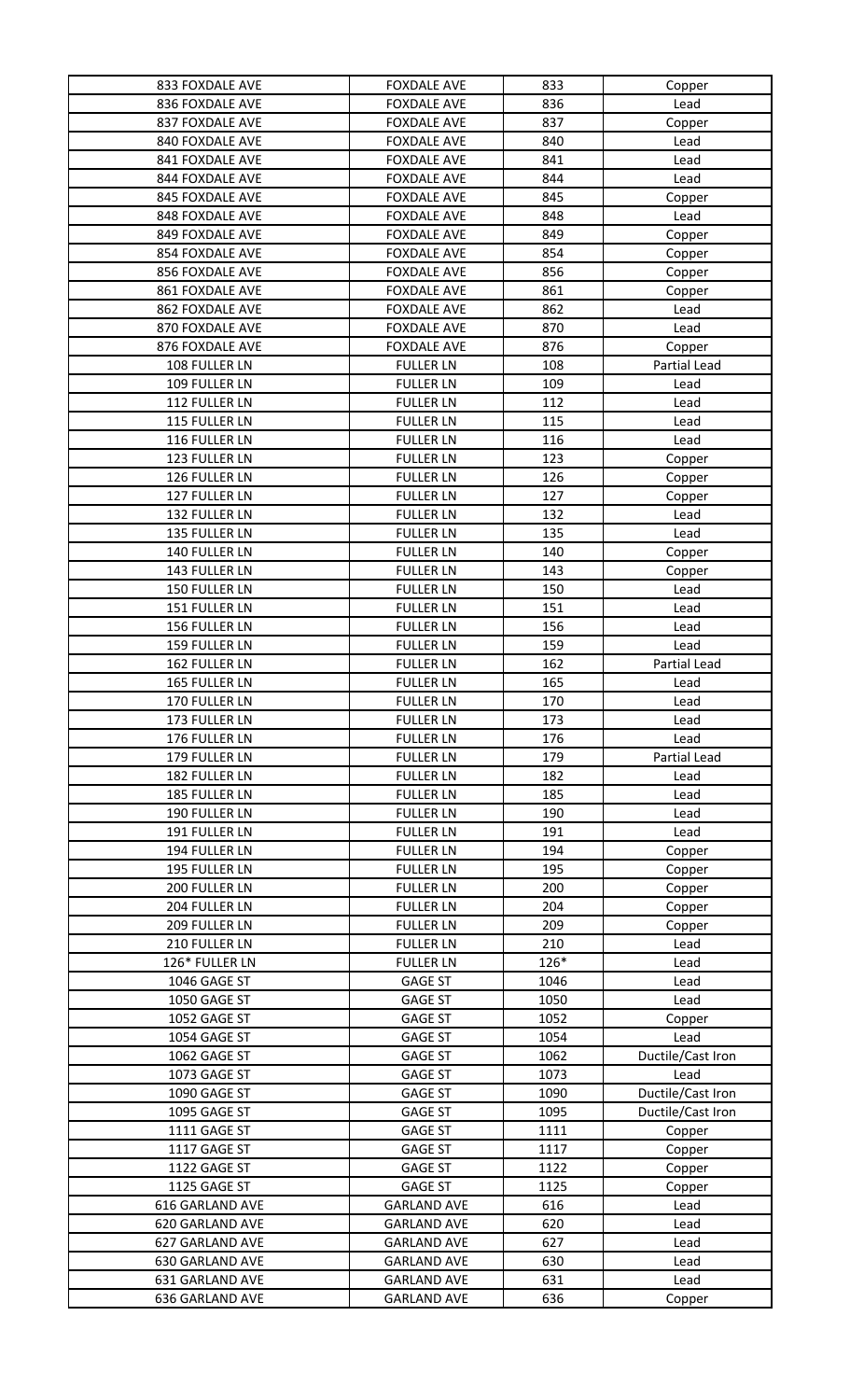| 637 GARLAND AVE              | <b>GARLAND AVE</b>                       | 637                            | Copper              |
|------------------------------|------------------------------------------|--------------------------------|---------------------|
| 643 GARLAND AVE              | <b>GARLAND AVE</b>                       | 643                            | Copper              |
| 647 GARLAND AVE              | <b>GARLAND AVE</b>                       | 647                            | Copper              |
| 650 GARLAND AVE              | <b>GARLAND AVE</b>                       | 650                            | Copper              |
| 654 GARLAND AVE              | <b>GARLAND AVE</b>                       | 654                            | Lead                |
| 655 GARLAND AVE              | <b>GARLAND AVE</b>                       | 655                            | Copper              |
| 660 GARLAND AVE              | <b>GARLAND AVE</b>                       | 660                            | Copper              |
| 663 GARLAND AVE              | <b>GARLAND AVE</b>                       | 663                            | Copper              |
| <b>666 GARLAND AVE</b>       | <b>GARLAND AVE</b>                       | 666                            | Copper              |
| 667 GARLAND AVE              | <b>GARLAND AVE</b>                       | 667                            | Copper              |
| 674 GARLAND AVE              | <b>GARLAND AVE</b>                       | 674                            | Partial Lead        |
| 675 GARLAND AVE              | <b>GARLAND AVE</b>                       | 675                            | Lead                |
| 681 GARLAND AVE              | <b>GARLAND AVE</b>                       | 681                            | Copper              |
| 690 GARLAND AVE              | <b>GARLAND AVE</b>                       | 690                            | Lead                |
| 695 GARLAND AVE              | <b>GARLAND AVE</b>                       | 695                            | Copper              |
| 800 GLEN OAK DR              | <b>GLEN OAK DR</b>                       | 800                            | Copper              |
| 801 GLEN OAK DR              | <b>GLEN OAK DR</b>                       | 801                            | Lead                |
| 810 GLEN OAK DR              | <b>GLEN OAK DR</b>                       | 810                            | Copper              |
| 820 GLEN OAK DR              | <b>GLEN OAK DR</b>                       | 820                            | Copper              |
| 825 GLEN OAK DR              | <b>GLEN OAK DR</b>                       | 825                            | Copper              |
| 830 GLEN OAK DR              | <b>GLEN OAK DR</b>                       | 830                            | Copper              |
| 840 GLEN OAK DR              | <b>GLEN OAK DR</b>                       | 840                            | Copper              |
| 845 GLEN OAK DR              | <b>GLEN OAK DR</b>                       | 845                            | Copper              |
| 303 GLENDALE AVE             | <b>GLENDALE AVE</b>                      | 303                            | Copper              |
| 311 GLENDALE AVE             | <b>GLENDALE AVE</b>                      | 311                            | Copper              |
| 317 GLENDALE AVE             | <b>GLENDALE AVE</b>                      | 317                            | Copper              |
| 323 GLENDALE AVE             | <b>GLENDALE AVE</b>                      | 323                            | Copper              |
| 329 GLENDALE AVE             | <b>GLENDALE AVE</b>                      | 329                            | Copper              |
| 335 GLENDALE AVE             | <b>GLENDALE AVE</b>                      | 335                            | Copper              |
| 341 GLENDALE AVE             | <b>GLENDALE AVE</b>                      | 341                            | Copper              |
| 345 GLENDALE AVE             | <b>GLENDALE AVE</b>                      | 345                            | Copper              |
| 370 GLENDALE AVE             | <b>GLENDALE AVE</b>                      | 370                            | Copper              |
| 373 GLENDALE AVE             | <b>GLENDALE AVE</b>                      | 373                            | Copper              |
| 390 GLENDALE AVE             | <b>GLENDALE AVE</b>                      | 390                            | Copper              |
| 411 GLENDALE AVE             | <b>GLENDALE AVE</b>                      | 411                            | Copper              |
| 436 GLENDALE AVE             | <b>GLENDALE AVE</b>                      | 436                            | Lead                |
| <b>460 GLENDALE AVE</b>      | <b>GLENDALE AVE</b>                      | 460                            | Copper              |
| 470 GLENDALE AVE             | <b>GLENDALE AVE</b>                      | 470                            | Lead                |
| <b>480 GLENDALE AVE</b>      | <b>GLENDALE AVE</b>                      | 480                            | Copper              |
| 520 GLENDALE AVE             | <b>GLENDALE AVE</b>                      | 520                            | Ductile/Cast Iron   |
| 555 GLENDALE AVE             | <b>GLENDALE AVE</b>                      | 555                            | <b>Partial Lead</b> |
| 561 GLENDALE AVE             | <b>GLENDALE AVE</b>                      | 561                            | Copper              |
| 1 GOLF LN                    | <b>GOLF LN</b>                           | 1                              | Partial Lead        |
| 2 GOLF LN                    | <b>GOLF LN</b>                           | $\overline{2}$                 | Ductile/Cast Iron   |
| 3 GOLF LN                    | <b>GOLF LN</b>                           | 3                              | Copper              |
| 4 GOLF LN<br>865 GORDON TERR | <b>GOLF LN</b><br><b>GORDON TERR</b>     | $\overline{\mathbf{4}}$<br>865 | Copper              |
| 874 GORDON TERR              |                                          | 874                            | Copper              |
| 875 GORDON TERR              | <b>GORDON TERR</b><br><b>GORDON TERR</b> | 875                            | Copper              |
| 895 GORDON TERR              | <b>GORDON TERR</b>                       | 895                            | Copper              |
| 900 GORDON TERR              | <b>GORDON TERR</b>                       | 900                            | Copper<br>Copper    |
| 906 GORDON TERR              | <b>GORDON TERR</b>                       | 906                            | Copper              |
| 910 GORDON TERR              | <b>GORDON TERR</b>                       | 910                            | Copper              |
| 937 GORDON TERR              | <b>GORDON TERR</b>                       | 937                            | Lead                |
| 960 GORDON TERR              | <b>GORDON TERR</b>                       | 960                            | Copper              |
| 981 GORDON TERR              | <b>GORDON TERR</b>                       | 981                            | Lead                |
| <b>0 GREEN BAY RD</b>        | <b>GREEN BAY RD</b>                      | $\pmb{0}$                      | Ductile/Cast Iron   |
| <b>0 GREEN BAY RD</b>        | <b>GREEN BAY RD</b>                      | 0                              | Lead                |
| <b>0 GREEN BAY RD</b>        | <b>GREEN BAY RD</b>                      | $\pmb{0}$                      | Lead                |
| <b>0 GREEN BAY RD</b>        | <b>GREEN BAY RD</b>                      | $\pmb{0}$                      | Lead                |
| <b>0 GREEN BAY RD</b>        | <b>GREEN BAY RD</b>                      | $\pmb{0}$                      | Lead                |
| <b>0 GREEN BAY RD</b>        | <b>GREEN BAY RD</b>                      | $\pmb{0}$                      | Lead                |
| 10 GREEN BAY RD              | <b>GREEN BAY RD</b>                      | 10                             | Copper              |
| 14 GREEN BAY RD              | <b>GREEN BAY RD</b>                      | 14                             | Ductile/Cast Iron   |
| <b>20 GREEN BAY RD</b>       | <b>GREEN BAY RD</b>                      | 20                             | Copper              |
| 22 GREEN BAY RD              | <b>GREEN BAY RD</b>                      | 22                             | Ductile/Cast Iron   |
|                              |                                          |                                |                     |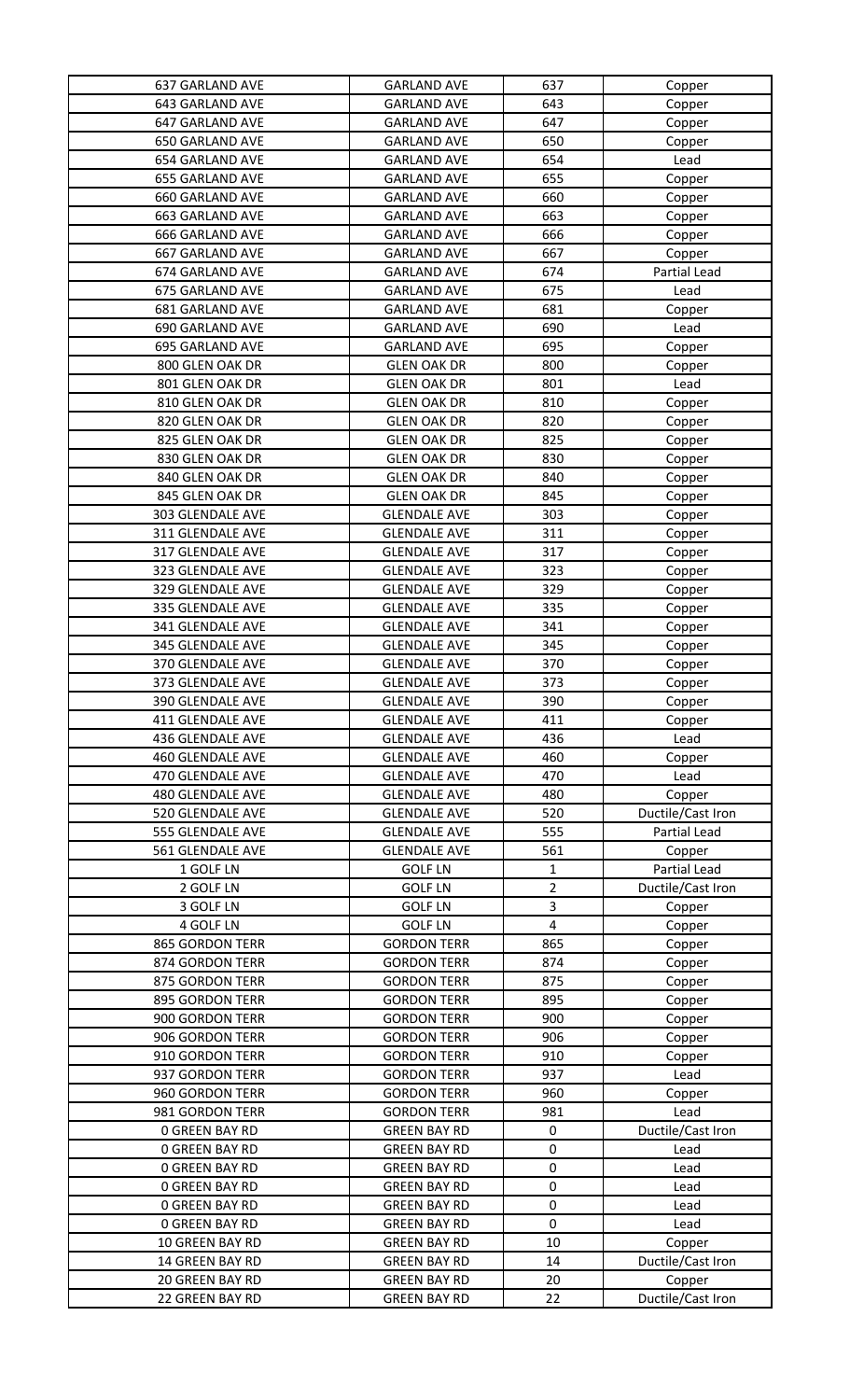| <b>30 GREEN BAY RD</b> | <b>GREEN BAY RD</b> | 30  | Lead              |
|------------------------|---------------------|-----|-------------------|
| 38 GREEN BAY RD        | <b>GREEN BAY RD</b> | 38  | Copper            |
| 40 GREEN BAY RD        | <b>GREEN BAY RD</b> | 40  | Lead              |
| <b>60 GREEN BAY RD</b> | <b>GREEN BAY RD</b> | 60  | Ductile/Cast Iron |
| 62 GREEN BAY RD        | <b>GREEN BAY RD</b> | 62  | Ductile/Cast Iron |
| 64 GREEN BAY RD        | <b>GREEN BAY RD</b> | 64  | Ductile/Cast Iron |
| 80 GREEN BAY RD        | <b>GREEN BAY RD</b> | 80  | Ductile/Cast Iron |
| 88 GREEN BAY RD        | <b>GREEN BAY RD</b> | 88  | Partial Lead      |
| 93 GREEN BAY RD        | <b>GREEN BAY RD</b> | 93  | Lead              |
| 100 GREEN BAY RD       | <b>GREEN BAY RD</b> | 100 | Copper            |
| 118 GREEN BAY RD       | <b>GREEN BAY RD</b> | 118 | Copper            |
| 134 GREEN BAY RD       | <b>GREEN BAY RD</b> | 134 | Ductile/Cast Iron |
| 140 GREEN BAY RD       | <b>GREEN BAY RD</b> | 140 | Copper            |
| 150 GREEN BAY RD       | <b>GREEN BAY RD</b> | 150 | Lead              |
| 200 GREEN BAY RD       | <b>GREEN BAY RD</b> | 200 | Copper            |
| 206 GREEN BAY RD       | <b>GREEN BAY RD</b> | 206 | Copper            |
| 212 GREEN BAY RD       | <b>GREEN BAY RD</b> | 212 | Copper            |
| 218 GREEN BAY RD       | <b>GREEN BAY RD</b> | 218 | Copper            |
| 224 GREEN BAY RD       | <b>GREEN BAY RD</b> | 224 | Copper            |
| 230 GREEN BAY RD       | <b>GREEN BAY RD</b> | 230 | Copper            |
| 240 GREEN BAY RD       | <b>GREEN BAY RD</b> | 240 | Lead              |
| 300 GREEN BAY RD       | <b>GREEN BAY RD</b> | 300 | Copper            |
| 310 GREEN BAY RD       | <b>GREEN BAY RD</b> | 310 | Ductile/Cast Iron |
| 410 GREEN BAY RD       | <b>GREEN BAY RD</b> | 410 | Ductile/Cast Iron |
| 461 GREEN BAY RD       | <b>GREEN BAY RD</b> | 461 | Copper            |
| 510 GREEN BAY RD       | <b>GREEN BAY RD</b> | 510 | Ductile/Cast Iron |
| 546 GREEN BAY RD       | <b>GREEN BAY RD</b> | 546 | Lead              |
| 554 GREEN BAY RD       | <b>GREEN BAY RD</b> | 554 | Ductile/Cast Iron |
| 560 GREEN BAY RD       | <b>GREEN BAY RD</b> | 560 | Copper            |
| 562 GREEN BAY RD       | <b>GREEN BAY RD</b> | 562 | Ductile/Cast Iron |
| 564 GREEN BAY RD       | <b>GREEN BAY RD</b> | 564 | Lead              |
| 566 GREEN BAY RD       | <b>GREEN BAY RD</b> | 566 | Lead              |
| 598 GREEN BAY RD       | <b>GREEN BAY RD</b> | 598 | Ductile/Cast Iron |
| 606 GREEN BAY RD       | <b>GREEN BAY RD</b> | 606 | Ductile/Cast Iron |
| 630 GREEN BAY RD       | <b>GREEN BAY RD</b> | 630 | Ductile/Cast Iron |
| 680 GREEN BAY RD       | <b>GREEN BAY RD</b> | 680 | Ductile/Cast Iron |
| 688 GREEN BAY RD       | <b>GREEN BAY RD</b> | 688 | Lead              |
| 694 GREEN BAY RD       | <b>GREEN BAY RD</b> | 694 | Lead              |
| 696 GREEN BAY RD       | <b>GREEN BAY RD</b> | 696 | Copper            |
| 698 GREEN BAY RD       | <b>GREEN BAY RD</b> | 698 | Copper            |
| 706 GREEN BAY RD       | <b>GREEN BAY RD</b> | 706 | Copper            |
| 710 GREEN BAY RD       | <b>GREEN BAY RD</b> | 710 | Ductile/Cast Iron |
| 714 GREEN BAY RD       | <b>GREEN BAY RD</b> | 714 | Lead              |
| 718 GREEN BAY RD       | <b>GREEN BAY RD</b> | 718 | Lead              |
| 724 GREEN BAY RD       | <b>GREEN BAY RD</b> | 724 | Lead              |
| 726 GREEN BAY RD       | <b>GREEN BAY RD</b> | 726 | Ductile/Cast Iron |
| 728 GREEN BAY RD       | <b>GREEN BAY RD</b> | 728 | Copper            |
| 730 GREEN BAY RD       | <b>GREEN BAY RD</b> | 730 | Copper            |
| 732 GREEN BAY RD       | <b>GREEN BAY RD</b> | 732 | Copper            |
| 734 GREEN BAY RD       | <b>GREEN BAY RD</b> | 734 | Copper            |
| 736 GREEN BAY RD       | <b>GREEN BAY RD</b> | 736 | Copper            |
| 738 GREEN BAY RD       | <b>GREEN BAY RD</b> | 738 | Copper            |
| 746 GREEN BAY RD       | <b>GREEN BAY RD</b> | 746 | Copper            |
| 748 GREEN BAY RD       | <b>GREEN BAY RD</b> | 748 | Lead              |
| 750 GREEN BAY RD       | <b>GREEN BAY RD</b> | 750 | Ductile/Cast Iron |
| 752 GREEN BAY RD       | <b>GREEN BAY RD</b> | 752 | Lead              |
| 770 GREEN BAY RD       | <b>GREEN BAY RD</b> | 770 | Copper            |
| 772 GREEN BAY RD       | <b>GREEN BAY RD</b> | 772 | Copper            |
| 774 GREEN BAY RD       | <b>GREEN BAY RD</b> | 774 | Copper            |
| 776 GREEN BAY RD       | <b>GREEN BAY RD</b> | 776 | Copper            |
| 778 GREEN BAY RD       | <b>GREEN BAY RD</b> | 778 | Copper            |
| 778 GREEN BAY RD       | <b>GREEN BAY RD</b> | 778 | Copper            |
| 780 GREEN BAY RD       | <b>GREEN BAY RD</b> | 780 | Copper            |
| 782 GREEN BAY RD       | <b>GREEN BAY RD</b> | 782 | Copper            |
| 784 GREEN BAY RD       | <b>GREEN BAY RD</b> | 784 | Copper            |
| 786 GREEN BAY RD       | <b>GREEN BAY RD</b> | 786 | Copper            |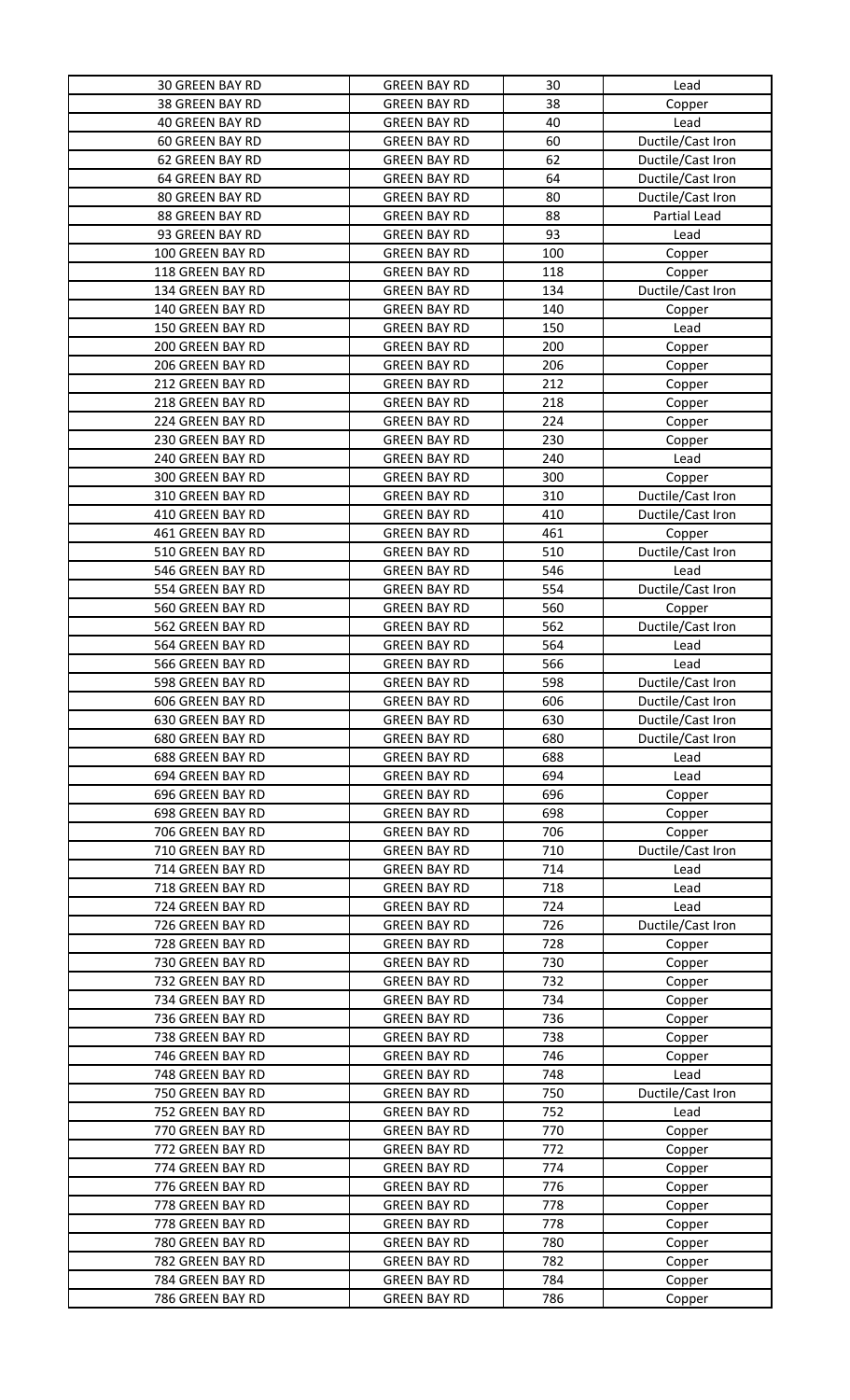| 788 GREEN BAY RD     | <b>GREEN BAY RD</b>  | 788     | Copper            |
|----------------------|----------------------|---------|-------------------|
| 790 GREEN BAY RD     | <b>GREEN BAY RD</b>  | 790     | Copper            |
| 796 GREEN BAY RD     | <b>GREEN BAY RD</b>  | 796     | Lead              |
| 800 GREEN BAY RD     | <b>GREEN BAY RD</b>  | 800     | Lead              |
| 808 GREEN BAY RD     | <b>GREEN BAY RD</b>  | 808     | Lead              |
| 840 GREEN BAY RD     | <b>GREEN BAY RD</b>  | 840     | Lead              |
| 858 GREEN BAY RD     | <b>GREEN BAY RD</b>  | 858     | Ductile/Cast Iron |
| 874 GREEN BAY RD     | <b>GREEN BAY RD</b>  | 874     | Lead              |
| 888 GREEN BAY RD     | <b>GREEN BAY RD</b>  | 888     | Lead              |
| 894 GREEN BAY RD     | <b>GREEN BAY RD</b>  | 894     | Lead              |
| 895 GREEN BAY RD     | <b>GREEN BAY RD</b>  | 895     | Lead              |
| 897 GREEN BAY RD     | <b>GREEN BAY RD</b>  | 897     | Lead              |
| 899 GREEN BAY RD     | <b>GREEN BAY RD</b>  | 899     | Unknown           |
| 902 GREEN BAY RD     | <b>GREEN BAY RD</b>  | 902     | Lead              |
| 903 GREEN BAY RD     | <b>GREEN BAY RD</b>  | 903     | Ductile/Cast Iron |
| 905 GREEN BAY RD     | <b>GREEN BAY RD</b>  | 905     | Lead              |
| 906 GREEN BAY RD     | <b>GREEN BAY RD</b>  | 906     | Ductile/Cast Iron |
| 906 GREEN BAY RD     | <b>GREEN BAY RD</b>  | 906     | Lead              |
| 907 GREEN BAY RD     | <b>GREEN BAY RD</b>  | 907     | Ductile/Cast Iron |
| 909 GREEN BAY RD     | <b>GREEN BAY RD</b>  | 909     | Lead              |
| 910 GREEN BAY RD     | <b>GREEN BAY RD</b>  | 910     | Unknown           |
| 911 GREEN BAY RD     | <b>GREEN BAY RD</b>  | 911     | Lead              |
| 913 GREEN BAY RD     | <b>GREEN BAY RD</b>  | 913     | Lead              |
| 915 GREEN BAY RD     | <b>GREEN BAY RD</b>  | 915     | Ductile/Cast Iron |
| 924 GREEN BAY RD     | <b>GREEN BAY RD</b>  | 924     | Ductile/Cast Iron |
| 925 GREEN BAY RD     | <b>GREEN BAY RD</b>  | 925     | Ductile/Cast Iron |
| 928 GREEN BAY RD     | <b>GREEN BAY RD</b>  | 928     | Lead              |
| 930 GREEN BAY RD     | <b>GREEN BAY RD</b>  | 930     | Ductile/Cast Iron |
| 933 GREEN BAY RD     | <b>GREEN BAY RD</b>  | 933     | Lead              |
| 934 GREEN BAY RD     | <b>GREEN BAY RD</b>  | 934     | Copper            |
| 939 GREEN BAY RD     | <b>GREEN BAY RD</b>  | 939     | Ductile/Cast Iron |
| 940 GREEN BAY RD     | <b>GREEN BAY RD</b>  | 940     | Ductile/Cast Iron |
| 950 GREEN BAY RD     | <b>GREEN BAY RD</b>  | 950     | Ductile/Cast Iron |
| 952 GREEN BAY RD     | <b>GREEN BAY RD</b>  | 952     | Ductile/Cast Iron |
| 954 GREEN BAY RD     | <b>GREEN BAY RD</b>  | 954     | Lead              |
| 955 GREEN BAY RD     | <b>GREEN BAY RD</b>  | 955     | Copper            |
| 962 GREEN BAY RD     | <b>GREEN BAY RD</b>  | 962     | Lead              |
| 965 GREEN BAY RD     | <b>GREEN BAY RD</b>  | 965     | Lead              |
| 966 GREEN BAY RD     | <b>GREEN BAY RD</b>  | 966     | Unknown           |
| 970 GREEN BAY RD     | <b>GREEN BAY RD</b>  | 970     | Copper            |
| 976 GREEN BAY RD     | <b>GREEN BAY RD</b>  | 976     | Ductile/Cast Iron |
| 985 GREEN BAY RD     | <b>GREEN BAY RD</b>  | 985     | Ductile/Cast Iron |
| 988 GREEN BAY RD     | <b>GREEN BAY RD</b>  | 988     | Copper            |
| 992 GREEN BAY RD     | <b>GREEN BAY RD</b>  | 992     | Lead              |
| 994 GREEN BAY RD     | <b>GREEN BAY RD</b>  | 994     | Copper            |
| 997 GREEN BAY RD     | <b>GREEN BAY RD</b>  | 997     | Copper            |
| 1000 GREEN BAY RD    | <b>GREEN BAY RD</b>  | 1000    | Lead              |
| 1001 GREEN BAY RD    | <b>GREEN BAY RD</b>  | 1001    | Ductile/Cast Iron |
| 1010 GREEN BAY RD    | <b>GREEN BAY RD</b>  | 1010    | Ductile/Cast Iron |
| 916-918 GREEN BAY RD | <b>GREEN BAY RD</b>  | 916-918 | Ductile/Cast Iron |
| 890 GREENWOOD AVE    | <b>GREENWOOD AVE</b> | 890     | Lead              |
| 900 GREENWOOD AVE    | <b>GREENWOOD AVE</b> | 900     | Copper            |
| 902 GREENWOOD AVE    | <b>GREENWOOD AVE</b> | 902     | Copper            |
| 905 GREENWOOD AVE    | <b>GREENWOOD AVE</b> | 905     | Partial Lead      |
| 910 GREENWOOD AVE    | <b>GREENWOOD AVE</b> | 910     | Copper            |
| 913 GREENWOOD AVE    | <b>GREENWOOD AVE</b> | 913     | Lead              |
| 916 GREENWOOD AVE    | <b>GREENWOOD AVE</b> | 916     | Copper            |
| 920 GREENWOOD AVE    | <b>GREENWOOD AVE</b> | 920     | Copper            |
| 921 GREENWOOD AVE    | <b>GREENWOOD AVE</b> | 921     | Lead              |
| 940 GREENWOOD AVE    | <b>GREENWOOD AVE</b> | 940     | Lead              |
| 955 GREENWOOD AVE    | <b>GREENWOOD AVE</b> | 955     | Copper            |
| 956 GREENWOOD AVE    | <b>GREENWOOD AVE</b> | 956     | Partial Lead      |
| 980 GREENWOOD AVE    | <b>GREENWOOD AVE</b> | 980     | Copper            |
| 1005 GREENWOOD AVE   | <b>GREENWOOD AVE</b> | 1005    | Lead              |
| 905 GROVE ST         | <b>GROVE ST</b>      | 905     | Copper            |
| 958 GROVE ST         | <b>GROVE ST</b>      | 958     | Copper            |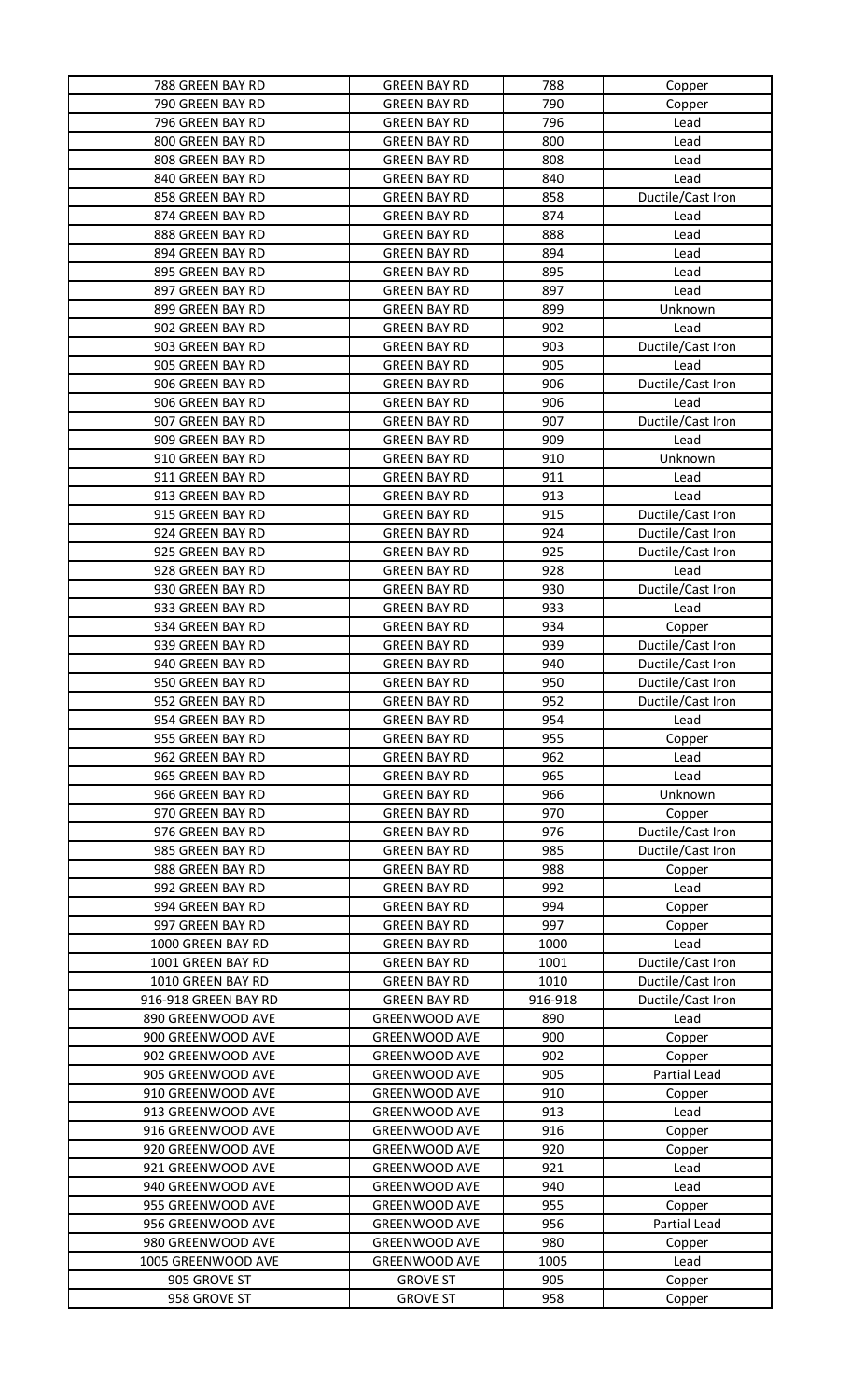| 975 GROVE ST           | <b>GROVE ST</b>        | 975  | Copper |
|------------------------|------------------------|------|--------|
| 985 GROVE ST           | <b>GROVE ST</b>        | 985  | Copper |
| 986 GROVE ST           | <b>GROVE ST</b>        | 986  | Lead   |
| 995 GROVE ST           | <b>GROVE ST</b>        | 995  | Copper |
| 996 GROVE ST           | <b>GROVE ST</b>        | 996  | Lead   |
| 1008 GROVE ST          | <b>GROVE ST</b>        | 1008 | Lead   |
| 1277 HACKBERRY LN      | <b>HACKBERRY LN</b>    | 1277 | Copper |
| 1280 HACKBERRY LN      | <b>HACKBERRY LN</b>    | 1280 | Copper |
| 1295 HACKBERRY LN      | <b>HACKBERRY LN</b>    | 1295 | Copper |
| 1296 HACKBERRY LN      | <b>HACKBERRY LN</b>    | 1296 | Copper |
| 1299 HACKBERRY LN      | <b>HACKBERRY LN</b>    | 1299 |        |
|                        |                        |      | Copper |
| 1300 HACKBERRY LN      | <b>HACKBERRY LN</b>    | 1300 | Copper |
| 1307 HACKBERRY LN      | <b>HACKBERRY LN</b>    | 1307 | Copper |
| 1310 HACKBERRY LN      | <b>HACKBERRY LN</b>    | 1310 | Copper |
| 1320 HACKBERRY LN      | <b>HACKBERRY LN</b>    | 1320 | Copper |
| 1321 HACKBERRY LN      | <b>HACKBERRY LN</b>    | 1321 | Copper |
| 1325 HACKBERRY LN      | <b>HACKBERRY LN</b>    | 1325 | Copper |
| 1327 HACKBERRY LN      | <b>HACKBERRY LN</b>    | 1327 | Copper |
| 1328 HACKBERRY LN      | <b>HACKBERRY LN</b>    | 1328 | Copper |
| 1329 HACKBERRY LN      | <b>HACKBERRY LN</b>    | 1329 | Copper |
| 1333 HACKBERRY LN      | <b>HACKBERRY LN</b>    | 1333 | Copper |
| 1338 HACKBERRY LN      | <b>HACKBERRY LN</b>    | 1338 | Copper |
| 1343 HACKBERRY LN      | <b>HACKBERRY LN</b>    | 1343 | Copper |
| 1347 HACKBERRY LN      | <b>HACKBERRY LN</b>    | 1347 | Copper |
| 1350 HACKBERRY LN      | <b>HACKBERRY LN</b>    | 1350 | Lead   |
| 1351 HACKBERRY LN      | <b>HACKBERRY LN</b>    | 1351 | Copper |
| 1355 HACKBERRY LN      | <b>HACKBERRY LN</b>    | 1355 | Copper |
| 1360 HACKBERRY LN      | <b>HACKBERRY LN</b>    | 1360 | Copper |
| 1361 HACKBERRY LN      | <b>HACKBERRY LN</b>    | 1361 | Copper |
| 1363 HACKBERRY LN      | <b>HACKBERRY LN</b>    | 1363 | Copper |
| 1138 HAMPTONDALE AVE   | HAMPTONDALE AVE        | 1138 | Lead   |
| 1144 HAMPTONDALE AVE   | HAMPTONDALE AVE        | 1144 |        |
| 1152 HAMPTONDALE AVE   | HAMPTONDALE AVE        | 1152 | Copper |
|                        |                        |      | Copper |
| 1155 HAMPTONDALE AVE   | HAMPTONDALE AVE        | 1155 | Copper |
| 1158 HAMPTONDALE AVE   | <b>HAMPTONDALE AVE</b> | 1158 | Copper |
| 1162 HAMPTONDALE AVE   | HAMPTONDALE AVE        | 1162 | Lead   |
| 1165 HAMPTONDALE AVE   | HAMPTONDALE AVE        | 1165 | Lead   |
| 1168 HAMPTONDALE AVE   | <b>HAMPTONDALE AVE</b> | 1168 | Copper |
| 1172 HAMPTONDALE AVE   | <b>HAMPTONDALE AVE</b> | 1172 | Copper |
| 1175 HAMPTONDALE AVE   | <b>HAMPTONDALE AVE</b> | 1175 | Copper |
| 1190 HAMPTONDALE AVE   | <b>HAMPTONDALE AVE</b> | 1190 | Copper |
| 1195 HAMPTONDALE AVE   | <b>HAMPTONDALE AVE</b> | 1195 | Copper |
| 1200 HAMPTONDALE AVE   | HAMPTONDALE AVE        | 1200 | Copper |
| 349 HAWTHORN LN        | <b>HAWTHORN LN</b>     | 349  | Copper |
| 361 HAWTHORN LN        | <b>HAWTHORN LN</b>     | 361  | Copper |
| <b>362 HAWTHORN LN</b> | <b>HAWTHORN LN</b>     | 362  | Copper |
| 369 HAWTHORN LN        | <b>HAWTHORN LN</b>     | 369  | Lead   |
| 372 HAWTHORN LN        | <b>HAWTHORN LN</b>     | 372  | Lead   |
| 375 HAWTHORN LN        | <b>HAWTHORN LN</b>     | 375  | Lead   |
| 378 HAWTHORN LN        | <b>HAWTHORN LN</b>     | 378  | Copper |
| 383 HAWTHORN LN        | <b>HAWTHORN LN</b>     | 383  | Copper |
| 384 HAWTHORN LN        | <b>HAWTHORN LN</b>     | 384  | Copper |
| 390 HAWTHORN LN        | <b>HAWTHORN LN</b>     | 390  | Copper |
| 391 HAWTHORN LN        | <b>HAWTHORN LN</b>     | 391  | Lead   |
| 396 HAWTHORN LN        | <b>HAWTHORN LN</b>     | 396  | Lead   |
| 401 HAWTHORN LN        | <b>HAWTHORN LN</b>     | 401  | Lead   |
| <b>402 HAWTHORN LN</b> | <b>HAWTHORN LN</b>     | 402  | Lead   |
| 429 HAWTHORN LN        | <b>HAWTHORN LN</b>     | 429  | Copper |
| <b>435 HAWTHORN LN</b> | <b>HAWTHORN LN</b>     | 435  | Lead   |
| <b>468 HAWTHORN LN</b> | <b>HAWTHORN LN</b>     | 468  | Copper |
| 470 HAWTHORN LN        | <b>HAWTHORN LN</b>     | 470  | Lead   |
| 471 HAWTHORN LN        | <b>HAWTHORN LN</b>     | 471  | Lead   |
| <b>477 HAWTHORN LN</b> | <b>HAWTHORN LN</b>     | 477  |        |
| 480 HAWTHORN LN        | <b>HAWTHORN LN</b>     | 480  | Copper |
|                        |                        |      | Copper |
| <b>483 HAWTHORN LN</b> | <b>HAWTHORN LN</b>     | 483  | Lead   |
| 484 HAWTHORN LN        | <b>HAWTHORN LN</b>     | 484  | Copper |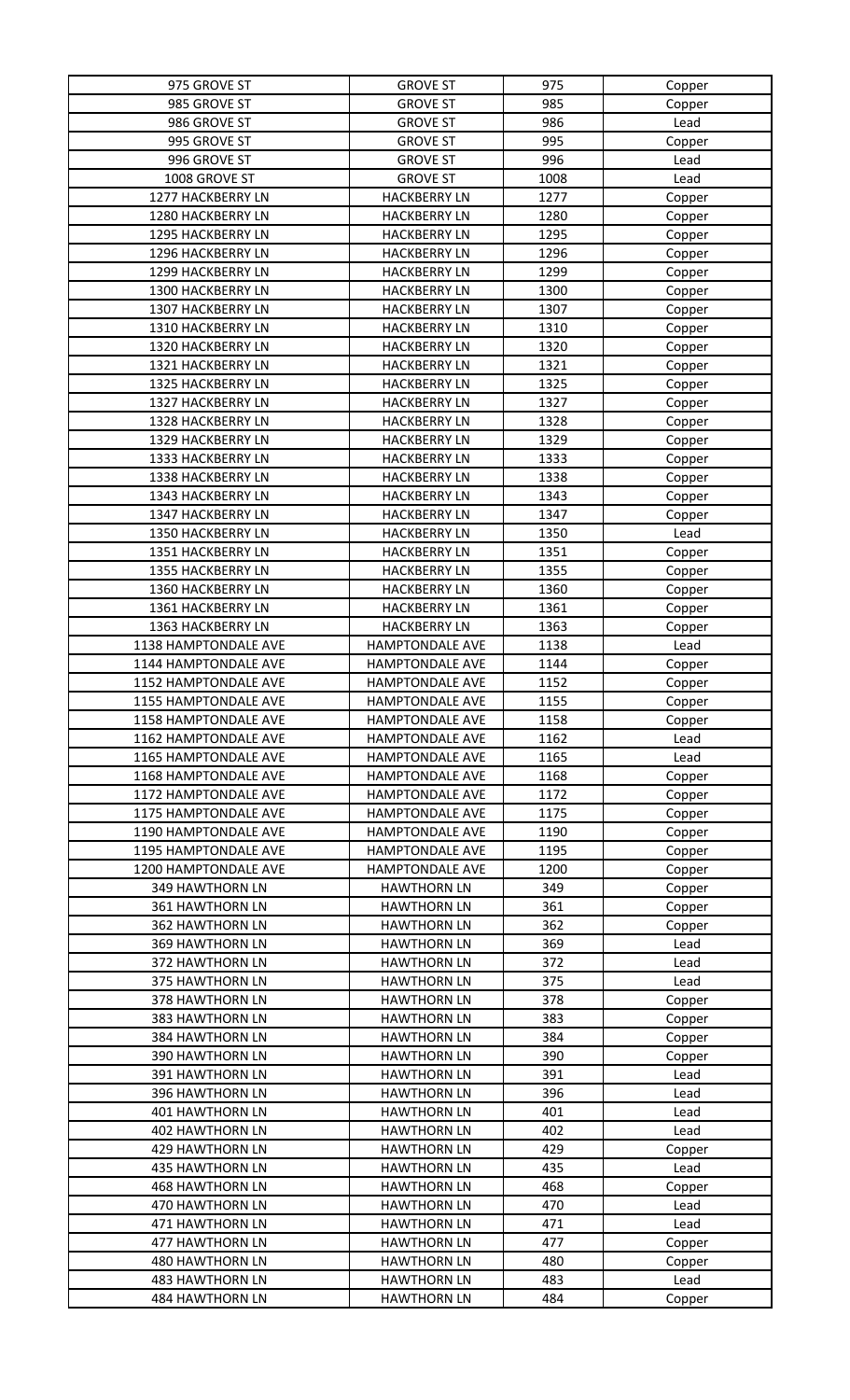| <b>490 HAWTHORN LN</b> | <b>HAWTHORN LN</b> | 490  | Copper            |
|------------------------|--------------------|------|-------------------|
| <b>491 HAWTHORN LN</b> | <b>HAWTHORN LN</b> | 491  | Copper            |
| 500 HAWTHORN LN        | <b>HAWTHORN LN</b> | 500  | Copper            |
| 503 HAWTHORN LN        | <b>HAWTHORN LN</b> | 503  | Lead              |
| <b>508 HAWTHORN LN</b> | <b>HAWTHORN LN</b> | 508  | Copper            |
| 511 HAWTHORN LN        | <b>HAWTHORN LN</b> | 511  | Lead              |
| 512 HAWTHORN LN        | <b>HAWTHORN LN</b> | 512  | Lead              |
| 517 HAWTHORN LN        | <b>HAWTHORN LN</b> | 517  | Copper            |
| 518 HAWTHORN LN        | <b>HAWTHORN LN</b> | 518  | Copper            |
| 523 HAWTHORN LN        | <b>HAWTHORN LN</b> | 523  | Copper            |
| 524 HAWTHORN LN        | <b>HAWTHORN LN</b> | 524  | Copper            |
| 529 HAWTHORN LN        | <b>HAWTHORN LN</b> | 529  | Lead              |
| 533 HAWTHORN LN        | <b>HAWTHORN LN</b> | 533  | Copper            |
| 547 HAWTHORN LN        | <b>HAWTHORN LN</b> | 547  |                   |
| 552 HAWTHORN LN        | <b>HAWTHORN LN</b> | 552  | Copper            |
|                        |                    | 556  | Copper            |
| 556 HAWTHORN LN        | <b>HAWTHORN LN</b> |      | Copper            |
| 561 HAWTHORN LN        | <b>HAWTHORN LN</b> | 561  | Copper            |
| <b>562 HAWTHORN LN</b> | <b>HAWTHORN LN</b> | 562  | Lead              |
| <b>565 HAWTHORN LN</b> | <b>HAWTHORN LN</b> | 565  | Lead              |
| <b>566 HAWTHORN LN</b> | <b>HAWTHORN LN</b> | 566  | Partial Lead      |
| 570 HAWTHORN LN        | <b>HAWTHORN LN</b> | 570  | Lead              |
| 571 HAWTHORN LN        | <b>HAWTHORN LN</b> | 571  | Copper            |
| 576 HAWTHORN LN        | <b>HAWTHORN LN</b> | 576  | Copper            |
| 580 HAWTHORN LN        | <b>HAWTHORN LN</b> | 580  | Lead              |
| 1550 HAZEL LN          | <b>HAZEL LN</b>    | 1550 | Copper            |
| 1555 HAZEL LN          | <b>HAZEL LN</b>    | 1555 | Copper            |
| 1570 HAZEL LN          | <b>HAZEL LN</b>    | 1570 | Copper            |
| 1578 HAZEL LN          | <b>HAZEL LN</b>    | 1578 | Copper            |
| 770 HEATHER LN         | <b>HEATHER LN</b>  | 770  | Copper            |
| 777 HEATHER LN         | <b>HEATHER LN</b>  | 777  | Copper            |
| 790 HEATHER LN         | <b>HEATHER LN</b>  | 790  | Copper            |
| 795 HEATHER LN         | <b>HEATHER LN</b>  | 795  | Copper            |
| 800 HEATHER LN         | <b>HEATHER LN</b>  | 800  | Copper            |
| 805 HEATHER LN         | <b>HEATHER LN</b>  | 805  | Copper            |
| 820 HEATHER LN         | <b>HEATHER LN</b>  | 820  | Copper            |
| 824 HEATHER LN         | <b>HEATHER LN</b>  | 824  | Copper            |
| 825 HEATHER LN         | <b>HEATHER LN</b>  | 825  | Copper            |
| 830 HEATHER LN         | <b>HEATHER LN</b>  | 830  | Copper            |
| 834 HEATHER LN         | <b>HEATHER LN</b>  | 834  | Copper            |
| 840 HEATHER LN         | <b>HEATHER LN</b>  | 840  | Copper            |
| 850 HEATHER LN         | <b>HEATHER LN</b>  | 850  | Copper            |
| 855 HEATHER LN         | <b>HEATHER LN</b>  | 855  | Copper            |
| 870 HEATHER LN         | <b>HEATHER LN</b>  | 870  | Copper            |
| 875 HEATHER LN         | <b>HEATHER LN</b>  | 875  | Copper            |
| <b>0 HIBBARD RD</b>    | <b>HIBBARD RD</b>  | 0    | Copper            |
| <b>0 HIBBARD RD</b>    | <b>HIBBARD RD</b>  | 0    | Lead              |
| <b>0 HIBBARD RD</b>    | <b>HIBBARD RD</b>  | 0    | Lead              |
| 10 HIBBARD RD          | <b>HIBBARD RD</b>  | 10   | Copper            |
| 12 HIBBARD RD          | <b>HIBBARD RD</b>  | 12   |                   |
| 16 HIBBARD RD          | <b>HIBBARD RD</b>  | 16   | Copper            |
|                        |                    |      | Copper            |
| 18 HIBBARD RD          | <b>HIBBARD RD</b>  | 18   | Copper            |
| 36 HIBBARD RD          | <b>HIBBARD RD</b>  | 36   | Copper            |
| 40 HIBBARD RD          | <b>HIBBARD RD</b>  | 40   | Copper            |
| 56 HIBBARD RD          | <b>HIBBARD RD</b>  | 56   | Copper            |
| 85 HIBBARD RD          | <b>HIBBARD RD</b>  | 85   | Copper            |
| 255 HIBBARD RD         | <b>HIBBARD RD</b>  | 255  | Copper            |
| 267 HIBBARD RD         | <b>HIBBARD RD</b>  | 267  | Copper            |
| 277 HIBBARD RD         | <b>HIBBARD RD</b>  | 277  | Copper            |
| 287 HIBBARD RD         | <b>HIBBARD RD</b>  | 287  | Copper            |
| 299 HIBBARD RD         | <b>HIBBARD RD</b>  | 299  | Copper            |
| 319 HIBBARD RD         | <b>HIBBARD RD</b>  | 319  | Unknown           |
| 333 HIBBARD RD         | <b>HIBBARD RD</b>  | 333  | Copper            |
| 345 HIBBARD RD         | <b>HIBBARD RD</b>  | 345  | Copper            |
| 355 HIBBARD RD         | <b>HIBBARD RD</b>  | 355  | Copper            |
| 450 HIBBARD RD         | <b>HIBBARD RD</b>  | 450  | Ductile/Cast Iron |
| 480 HIBBARD RD         | <b>HIBBARD RD</b>  | 480  | Copper            |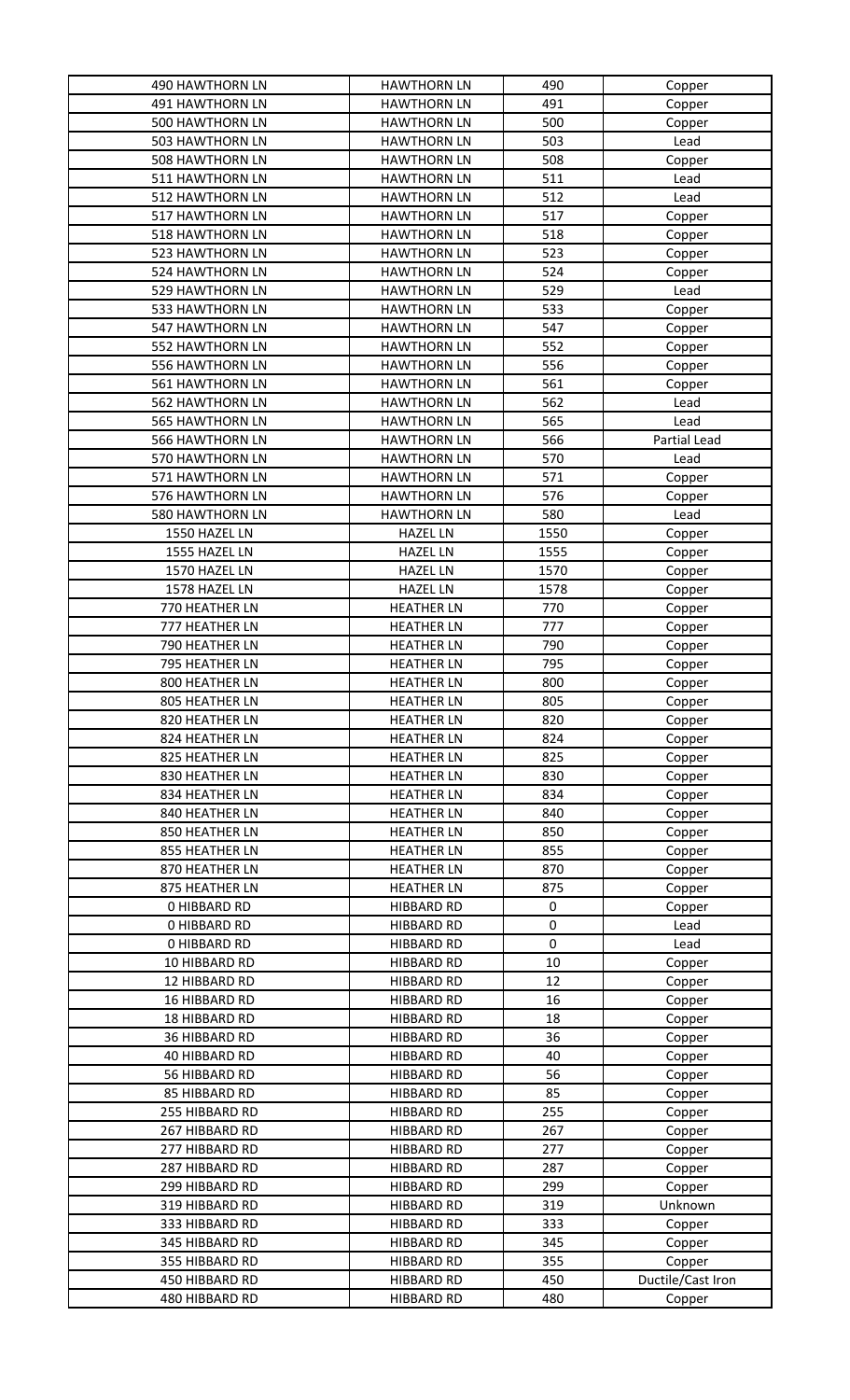| 490 HIBBARD RD         | <b>HIBBARD RD</b>   | 490  | Ductile/Cast Iron |
|------------------------|---------------------|------|-------------------|
| 515 HIBBARD RD         | <b>HIBBARD RD</b>   | 515  | Ductile/Cast Iron |
| 530 HIBBARD RD         | <b>HIBBARD RD</b>   | 530  | Copper            |
| 540 HIBBARD RD         | <b>HIBBARD RD</b>   | 540  | Copper            |
| 645 HIBBARD RD         | <b>HIBBARD RD</b>   | 645  | Copper            |
| 656 HIBBARD RD         | <b>HIBBARD RD</b>   | 656  | Copper            |
| 657 HIBBARD RD         | <b>HIBBARD RD</b>   | 657  | Copper            |
| 660 HIBBARD RD         | <b>HIBBARD RD</b>   | 660  | Copper            |
| 701 HIBBARD RD         | <b>HIBBARD RD</b>   | 701  | Copper            |
| 711 HIBBARD RD         | <b>HIBBARD RD</b>   | 711  | Copper            |
| 718 HIBBARD RD         | <b>HIBBARD RD</b>   | 718  | Copper            |
| 730 HIBBARD RD         | <b>HIBBARD RD</b>   | 730  | Lead              |
| 778 HIBBARD RD         | <b>HIBBARD RD</b>   | 778  | Lead              |
| 812 HIBBARD RD         | <b>HIBBARD RD</b>   | 812  |                   |
| 844 HIBBARD RD         | <b>HIBBARD RD</b>   | 844  | Copper<br>Lead    |
|                        |                     |      |                   |
| 860 HIBBARD RD         | <b>HIBBARD RD</b>   | 860  | Copper            |
| 875 HIBBARD RD         | <b>HIBBARD RD</b>   | 875  | Copper            |
| <b>1552 HICKORY LN</b> | <b>HICKORY LN</b>   | 1552 | Copper            |
| <b>1555 HICKORY LN</b> | <b>HICKORY LN</b>   | 1555 | Copper            |
| 1565 HICKORY LN        | <b>HICKORY LN</b>   | 1565 | Copper            |
| 1575 HICKORY LN        | <b>HICKORY LN</b>   | 1575 | Copper            |
| <b>1585 HICKORY LN</b> | <b>HICKORY LN</b>   | 1585 | Copper            |
| 884 HIGGINSON LN       | <b>HIGGINSON LN</b> | 884  | Copper            |
| 900 HIGGINSON LN       | <b>HIGGINSON LN</b> | 900  | Copper            |
| 901 HIGGINSON LN       | <b>HIGGINSON LN</b> | 901  | Copper            |
| 905 HIGGINSON LN       | <b>HIGGINSON LN</b> | 905  | Copper            |
| 915 HIGGINSON LN       | <b>HIGGINSON LN</b> | 915  | Copper            |
| 916 HIGGINSON LN       | <b>HIGGINSON LN</b> | 916  | Copper            |
| 932 HIGGINSON LN       | <b>HIGGINSON LN</b> | 932  | Copper            |
| 72 HIGH ST             | <b>HIGH ST</b>      | 72   | Lead              |
| 74 HIGH ST             | <b>HIGH ST</b>      | 74   | Copper            |
| 76 HIGH ST             | <b>HIGH ST</b>      | 76   | Copper            |
| 81 HIGH ST             | <b>HIGH ST</b>      | 81   | Lead              |
| 85 HIGH ST             | <b>HIGH ST</b>      | 85   | Copper            |
| 90 HIGH ST             | <b>HIGH ST</b>      | 90   | Lead              |
| 91 HIGH ST             | <b>HIGH ST</b>      | 91   | Lead              |
| 95 HIGH ST             | <b>HIGH ST</b>      | 95   | Lead              |
| 97 HIGH ST             | <b>HIGH ST</b>      | 97   | Copper            |
| 99 HIGH ST             | <b>HIGH ST</b>      | 99   | Copper            |
| 101 HIGH ST            | <b>HIGH ST</b>      | 101  | Copper            |
| 103 HIGH ST            | <b>HIGH ST</b>      | 103  | Copper            |
| 443 HILL RD            | HILL RD             | 443  | Copper            |
| 451 HILL RD            | <b>HILL RD</b>      | 451  | Lead              |
| 460 HILL RD            | HILL RD             | 460  | Lead              |
| 461 HILL RD            | HILL RD             | 461  | Lead              |
| 471 HILL RD            | HILL RD             | 471  | Lead              |
| 481 HILL RD            | <b>HILL RD</b>      | 481  | Copper            |
| 491 HILL RD            | HILL RD             | 491  | Copper            |
| 501 HILL RD            | HILL RD             | 501  | Lead              |
| 600 HILL RD            | <b>HILL RD</b>      | 600  | Copper            |
| 605 HILL RD            | <b>HILL RD</b>      | 605  | Lead              |
| 615 HILL RD            | <b>HILL RD</b>      | 615  | Partial Lead      |
| 625 HILL RD            | <b>HILL RD</b>      | 625  | Partial Lead      |
| 626 HILL RD            | HILL RD             | 626  | Copper            |
| 635 HILL RD            | HILL RD             | 635  | Partial Lead      |
| 637 HILL RD            | HILL RD             | 637  | Copper            |
| 640 HILL RD            | HILL RD             | 640  | Copper            |
| 645 HILL RD            | <b>HILL RD</b>      | 645  | Partial Lead      |
| 650 HILL RD            | HILL RD             | 650  | Partial Lead      |
| 653 HILL RD            | <b>HILL RD</b>      | 653  | Partial Lead      |
| 660 HILL RD            | HILL RD             | 660  | Lead              |
| 661 HILL RD            | <b>HILL RD</b>      | 661  | Copper            |
| 673 HILL RD            | <b>HILL RD</b>      | 673  | Copper            |
| 674 HILL RD            | <b>HILL RD</b>      | 674  | Copper            |
| 679 HILL RD            | HILL RD             | 679  | Copper            |
| 686 HILL RD            | <b>HILL RD</b>      | 686  | Partial Lead      |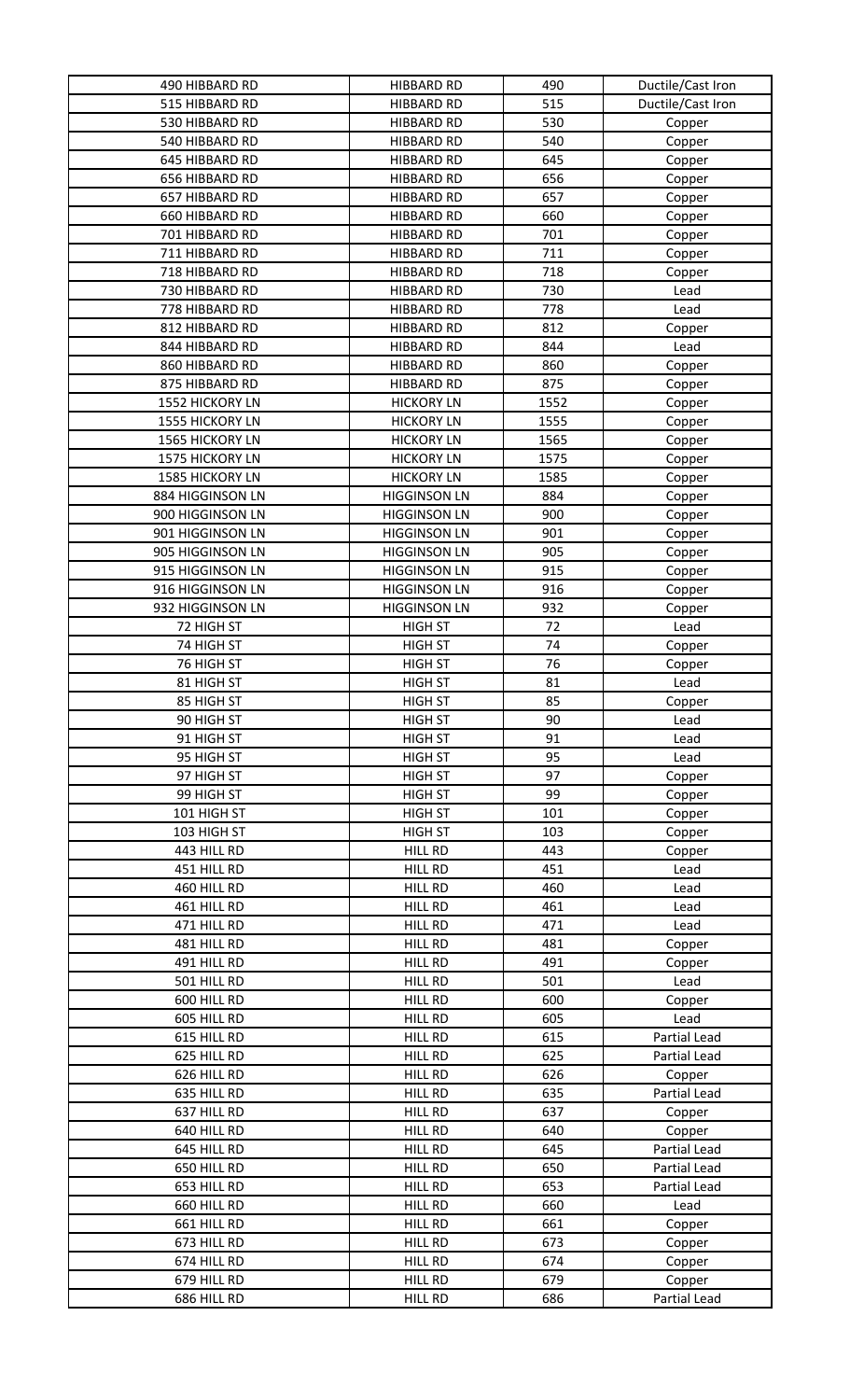| 687 HILL RD         | HILL RD          | 687     | Partial Lead      |
|---------------------|------------------|---------|-------------------|
| 695 HILL RD         | <b>HILL RD</b>   | 695     | Copper            |
| 707 HILL RD         | HILL RD          | 707     | Copper            |
| 710 HILL RD         | <b>HILL RD</b>   | 710     | Partial Lead      |
| 721 HILL RD         | <b>HILL RD</b>   | 721     | Partial Lead      |
| 727 HILL RD         | HILL RD          | 727     | Copper            |
| 770 HILL RD         | <b>HILL RD</b>   | 770     | Lead              |
| 808 HILL RD         | HILL RD          | 808     | Ductile/Cast Iron |
| 830 HILL RD         | <b>HILL RD</b>   | 830     | Copper            |
| 835 HILL RD         | HILL RD          | 835     | Lead              |
| 849 HILL RD         | <b>HILL RD</b>   | 849     | Lead              |
| 850 HILL RD         | <b>HILL RD</b>   | 850     | Lead              |
| 874 HILL RD         | <b>HILL RD</b>   | 874     | Copper            |
| 877 HILL RD         | <b>HILL RD</b>   | 877     | Lead              |
| 885 HILL RD         | HILL RD          | 885     | Copper            |
| 888 HILL RD         | <b>HILL RD</b>   | 888     | Copper            |
| 901 HILL RD         | <b>HILL RD</b>   | 901     | Copper            |
| 919 HILL RD         | <b>HILL RD</b>   | 919     | Copper            |
| 920 HILL RD         | <b>HILL RD</b>   | 920     | Copper            |
| 930 HILL RD         | <b>HILL RD</b>   | 930     | Lead              |
| 950 HILL RD         | HILL RD          | 950     | Lead              |
|                     |                  |         |                   |
| 955 HILL RD         | <b>HILL RD</b>   | 955     | Copper            |
| 969 HILL RD         | <b>HILL RD</b>   | 969     | Copper            |
| 982 HILL RD         | HILL RD          | 982     | Copper            |
| 984 HILL RD         | <b>HILL RD</b>   | 984     | Copper            |
| 985 HILL RD         | HILL RD          | 985     | Lead              |
| 988 HILL RD         | <b>HILL RD</b>   | 988     | Copper            |
| 996 HILL RD         | <b>HILL RD</b>   | 996     | Unknown           |
| 999 HILL RD         | <b>HILL RD</b>   | 999     | Copper            |
| 1000 HILL RD        | <b>HILL RD</b>   | 1000    | Lead              |
| <b>1005 HILL RD</b> | <b>HILL RD</b>   | 1005    | Ductile/Cast Iron |
| <b>1020 HILL RD</b> | <b>HILL RD</b>   | 1020    | Lead              |
| <b>1025 HILL RD</b> | <b>HILL RD</b>   | 1025    | Unknown           |
| <b>1055 HILL RD</b> | HILL RD          | 1055    | Copper            |
| <b>1075 HILL RD</b> | <b>HILL RD</b>   | 1075    | Copper            |
| <b>1085 HILL RD</b> | <b>HILL RD</b>   | 1085    | Copper            |
| 1136 HILL RD        | HILL RD          | 1136    | Copper            |
| <b>1146 HILL RD</b> | <b>HILL RD</b>   | 1146    | Copper            |
| <b>1170 HILL RD</b> | <b>HILL RD</b>   | 1170    | Copper            |
| 1175 HILL RD        | <b>HILL RD</b>   | 1175    | Copper            |
| 1180 HILL RD        | HILL RD          | 1180    | Copper            |
| <b>1185 HILL RD</b> | <b>HILL RD</b>   | 1185    | Copper            |
| <b>1195 HILL RD</b> | HILL RD          | 1195    | Copper            |
| <b>1200 HILL RD</b> | HILL RD          | 1200    | Copper            |
| 1205 HILL RD        | HILL RD          | 1205    | Copper            |
| 1215 HILL RD        | HILL RD          | 1215    | Copper            |
| 1220 HILL RD        | HILL RD          | 1220    | Copper            |
| 1225 HILL RD        | HILL RD          | 1225    | Copper            |
| 1240 HILL RD        | HILL RD          | 1240    | Lead              |
| 1250 HILL RD        | <b>HILL RD</b>   | 1250    | Copper            |
| 558 HILL TERR       | <b>HILL TERR</b> | 558     | Copper            |
| 562 HILL TERR       | <b>HILL TERR</b> | 562     | Lead              |
| 567 HILL TERR       | <b>HILL TERR</b> | 567     | Copper            |
| 568 HILL TERR       | <b>HILL TERR</b> | 568     | Lead              |
| 571 HILL TERR       | <b>HILL TERR</b> | 571     | Lead              |
| 576 HILL TERR       | <b>HILL TERR</b> | 576     | Lead              |
| 579 HILL TERR       | <b>HILL TERR</b> | 579     |                   |
|                     |                  |         | Copper            |
| 547563 HILL TERR    | <b>HILL TERR</b> | 547-563 | Lead              |
| 1301 HOLLY LN       | <b>HOLLY LN</b>  | 1301    | Lead              |
| 1303 HOLLY LN       | <b>HOLLY LN</b>  | 1303    | Copper            |
| 1311 HOLLY LN       | <b>HOLLY LN</b>  | 1311    | Lead              |
| 1313 HOLLY LN       | <b>HOLLY LN</b>  | 1313    | Copper            |
| 1323 HOLLY LN       | <b>HOLLY LN</b>  | 1323    | Copper            |
| 502 HOYT LN         | <b>HOYT LN</b>   | 502     | Lead              |
| 505 HOYT LN         | <b>HOYT LN</b>   | 505     | Copper            |
| 511 HOYT LN         | <b>HOYT LN</b>   | 511     | Copper            |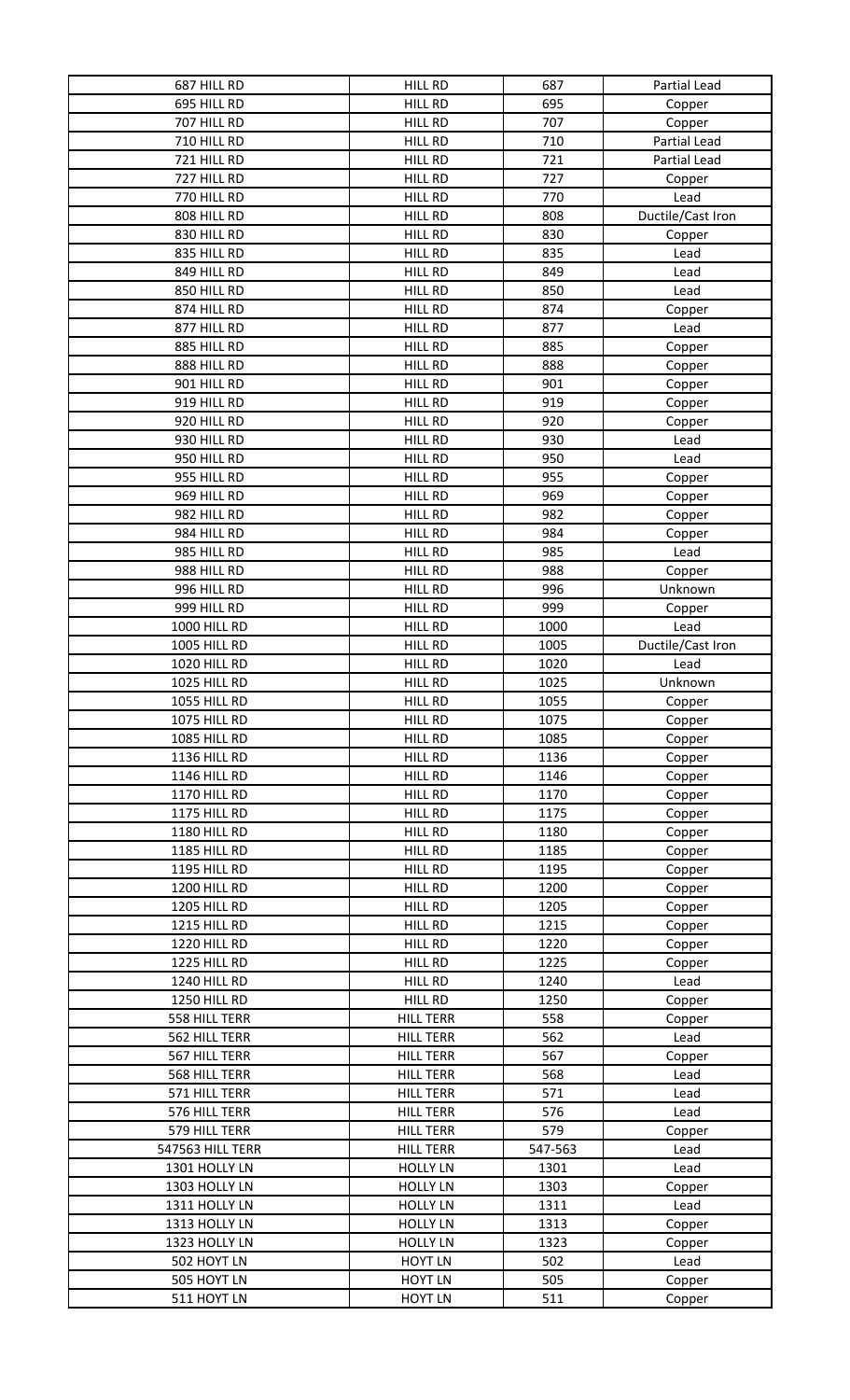| 515 HOYT LN                        | <b>HOYT LN</b>          | 515         | Lead              |
|------------------------------------|-------------------------|-------------|-------------------|
| 519 HOYT LN                        | <b>HOYT LN</b>          | 519         | Copper            |
| 520 HOYT LN                        | <b>HOYT LN</b>          | 520         | Copper            |
| 523 HOYT LN                        | <b>HOYT LN</b>          | 523         | Copper            |
| 524 HOYT LN                        | <b>HOYT LN</b>          | 524         | Copper            |
| 530 HOYT LN                        | <b>HOYT LN</b>          | 530         | Copper            |
| 531 HOYT LN                        | <b>HOYT LN</b>          | 531         | Copper            |
| 1010 HUBBARD PL                    | <b>HUBBARD PL</b>       | 1010        | Copper            |
| 1011 HUBBARD PL                    | <b>HUBBARD PL</b>       | 1011        | Lead              |
| 1025 HUBBARD PL                    | <b>HUBBARD PL</b>       | 1025        | Copper            |
| 1030 HUBBARD PL                    | <b>HUBBARD PL</b>       | 1030        | Copper            |
| 1040 HUBBARD PL                    | <b>HUBBARD PL</b>       | 1040        | Copper            |
| 1045 HUBBARD PL                    | <b>HUBBARD PL</b>       | 1045        |                   |
| 948 HUBBARD ST                     | <b>HUBBARD ST</b>       | 948         | Copper<br>Copper  |
| 720 HUMBOLDT AVE                   | <b>HUMBOLDT AVE</b>     | 720         |                   |
| 740 HUMBOLDT AVE                   |                         |             | Copper            |
|                                    | <b>HUMBOLDT AVE</b>     | 740         | Lead              |
| 789 HUMBOLDT AVE                   | <b>HUMBOLDT AVE</b>     | 789         | Lead              |
| 800 HUMBOLDT AVE                   | <b>HUMBOLDT AVE</b>     | 800         | Copper            |
| 819 HUMBOLDT AVE                   | <b>HUMBOLDT AVE</b>     | 819         | Copper            |
| 820 HUMBOLDT AVE                   | <b>HUMBOLDT AVE</b>     | 820         | Copper            |
| 822 HUMBOLDT AVE                   | <b>HUMBOLDT AVE</b>     | 822         | Copper            |
| 823 HUMBOLDT AVE                   | <b>HUMBOLDT AVE</b>     | 823         | Copper            |
| 824 HUMBOLDT AVE                   | <b>HUMBOLDT AVE</b>     | 824         | Copper            |
| 826 HUMBOLDT AVE                   | <b>HUMBOLDT AVE</b>     | 826         | Lead              |
| 827 HUMBOLDT AVE                   | <b>HUMBOLDT AVE</b>     | 827         | Copper            |
| 835 HUMBOLDT AVE                   | <b>HUMBOLDT AVE</b>     | 835         | Copper            |
| 3150 ILLINOIS RD                   | <b>ILLINOIS RD</b>      | 3150        | Copper            |
|                                    | INDIAN HILL C C DORM    |             |                   |
| <b>0 INDIAN HILL C C DORM BLDG</b> | <b>BLDG</b>             | 0           | Ductile/Cast Iron |
| <b>0 INDIAN HILL CLUB</b>          | <b>INDIAN HILL CLUB</b> | $\pmb{0}$   | Ductile/Cast Iron |
| <b>0 INDIAN HILL CLUB</b>          | <b>INDIAN HILL CLUB</b> | 0           | Copper            |
| <b>0 INDIAN HILL CLUB</b>          | <b>INDIAN HILL CLUB</b> | 0           | Copper            |
| <b>0 INDIAN HILL CLUB</b>          | <b>INDIAN HILL CLUB</b> | 0           | Ductile/Cast Iron |
| 1 INDIAN HILL RD                   | <b>INDIAN HILL RD</b>   | 1           | Copper            |
| 1 INDIAN HILL RD                   | <b>INDIAN HILL RD</b>   | $\mathbf 1$ | Copper            |
| 1 INDIAN HILL RD                   | <b>INDIAN HILL RD</b>   | $\mathbf 1$ | Ductile/Cast Iron |
| 4 INDIAN HILL RD                   | <b>INDIAN HILL RD</b>   | 4           | Copper            |
| 5 INDIAN HILL RD                   | <b>INDIAN HILL RD</b>   | 5           | Copper            |
| <b>6 INDIAN HILL RD</b>            | <b>INDIAN HILL RD</b>   | 6           | Copper            |
| 7 INDIAN HILL RD                   | <b>INDIAN HILL RD</b>   | 7           | Copper            |
| 8 INDIAN HILL RD                   | <b>INDIAN HILL RD</b>   | 8           | Copper            |
| 9 INDIAN HILL RD                   | <b>INDIAN HILL RD</b>   | 9           | Copper            |
| 10 INDIAN HILL RD                  | <b>INDIAN HILL RD</b>   | 10          | Lead              |
| 11 INDIAN HILL RD                  | <b>INDIAN HILL RD</b>   | 11          | Copper            |
| 12 INDIAN HILL RD                  | <b>INDIAN HILL RD</b>   | 12          | Copper            |
| 13 INDIAN HILL RD                  | <b>INDIAN HILL RD</b>   | 13          | Copper            |
| 14 INDIAN HILL RD                  | <b>INDIAN HILL RD</b>   | 14          | Copper            |
| 16 INDIAN HILL RD                  | <b>INDIAN HILL RD</b>   | 16          | Copper            |
| 17 INDIAN HILL RD                  | <b>INDIAN HILL RD</b>   | 17          | Copper            |
| <b>18 INDIAN HILL RD</b>           | <b>INDIAN HILL RD</b>   | 18          | Copper            |
| 19 INDIAN HILL RD                  | <b>INDIAN HILL RD</b>   | 19          | Copper            |
| <b>20 INDIAN HILL RD</b>           | <b>INDIAN HILL RD</b>   | 20          | Copper            |
| 21 INDIAN HILL RD                  | <b>INDIAN HILL RD</b>   | 21          | Partial Lead      |
|                                    |                         | 22          |                   |
| 22 INDIAN HILL RD                  | <b>INDIAN HILL RD</b>   |             | Lead              |
| 23 INDIAN HILL RD                  | <b>INDIAN HILL RD</b>   | 23          | Lead              |
| 24 INDIAN HILL RD                  | <b>INDIAN HILL RD</b>   | 24          | Copper            |
| 25 INDIAN HILL RD                  | <b>INDIAN HILL RD</b>   | 25          | Unknown           |
| 27 INDIAN HILL RD                  | <b>INDIAN HILL RD</b>   | 27          | Copper            |
| 29 INDIAN HILL RD                  | <b>INDIAN HILL RD</b>   | 29          | Lead              |
| <b>30 INDIAN HILL RD</b>           | <b>INDIAN HILL RD</b>   | 30          | Ductile/Cast Iron |
| 31 INDIAN HILL RD                  | <b>INDIAN HILL RD</b>   | 31          | Copper            |
| 32 INDIAN HILL RD                  | <b>INDIAN HILL RD</b>   | 32          | Copper            |
| 33 INDIAN HILL RD                  | <b>INDIAN HILL RD</b>   | 33          | Copper            |
| 34 INDIAN HILL RD                  | <b>INDIAN HILL RD</b>   | 34          | Copper            |
| 35 INDIAN HILL RD                  | <b>INDIAN HILL RD</b>   | 35          | Copper            |
| 36 INDIAN HILL RD                  | <b>INDIAN HILL RD</b>   | 36          | Copper            |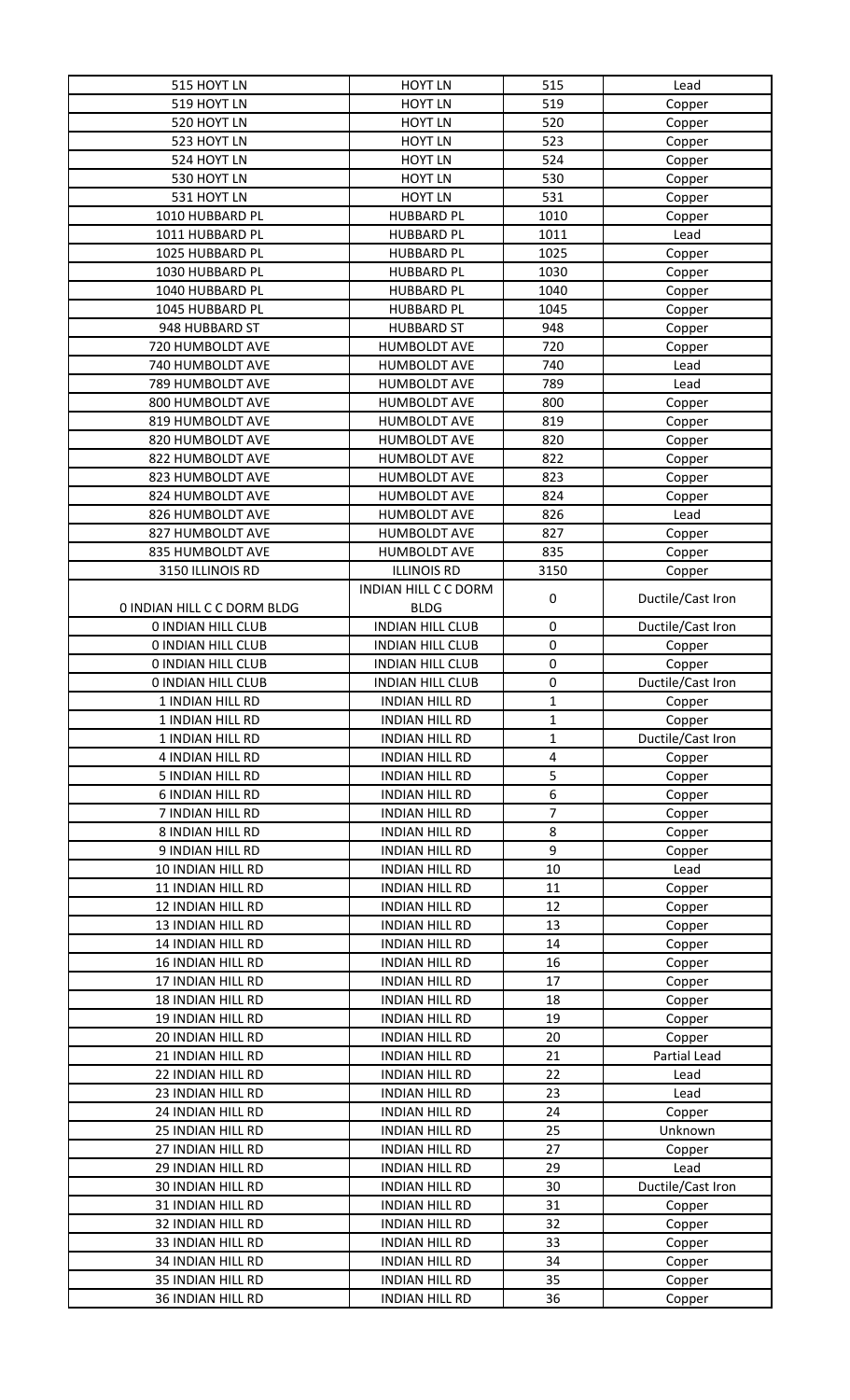| 37 INDIAN HILL RD                  | <b>INDIAN HILL RD</b>                  | 37             | Lead              |
|------------------------------------|----------------------------------------|----------------|-------------------|
| <b>38 INDIAN HILL RD</b>           | <b>INDIAN HILL RD</b>                  | 38             | Copper            |
| 39 INDIAN HILL RD                  | <b>INDIAN HILL RD</b>                  | 39             | Lead              |
| 40 INDIAN HILL RD                  | <b>INDIAN HILL RD</b>                  | 40             | Lead              |
| <b>41 INDIAN HILL RD</b>           | <b>INDIAN HILL RD</b>                  | 41             | Copper            |
| 42 INDIAN HILL RD                  | <b>INDIAN HILL RD</b>                  | 42             | Copper            |
| 43 INDIAN HILL RD                  | <b>INDIAN HILL RD</b>                  | 43             | Copper            |
| <b>44 INDIAN HILL RD</b>           | <b>INDIAN HILL RD</b>                  | 44             | Lead              |
| <b>45 INDIAN HILL RD</b>           | <b>INDIAN HILL RD</b>                  | 45             | Copper            |
| 47 INDIAN HILL RD                  | <b>INDIAN HILL RD</b>                  | 47             | Copper            |
| 48 INDIAN HILL RD                  | <b>INDIAN HILL RD</b>                  | 48             |                   |
| 55 INDIAN HILL RD                  | <b>INDIAN HILL RD</b>                  | 55             | Copper            |
|                                    |                                        |                | Copper            |
| 57 INDIAN HILL RD                  | <b>INDIAN HILL RD</b>                  | 57             | Copper            |
| 58 INDIAN HILL RD                  | <b>INDIAN HILL RD</b>                  | 58             | Copper            |
| 59 INDIAN HILL RD                  | <b>INDIAN HILL RD</b>                  | 59             | Copper            |
| 61 INDIAN HILL RD                  | <b>INDIAN HILL RD</b>                  | 61             | Copper            |
| 63 INDIAN HILL RD                  | <b>INDIAN HILL RD</b>                  | 63             | Copper            |
| 65 INDIAN HILL RD                  | <b>INDIAN HILL RD</b>                  | 65             | Copper            |
| 70 INDIAN HILL RD                  | <b>INDIAN HILL RD</b>                  | 70             | Copper            |
| 81 INDIAN HILL RD                  | <b>INDIAN HILL RD</b>                  | 81             | Copper            |
| 82 INDIAN HILL RD                  | <b>INDIAN HILL RD</b>                  | 82             | Copper            |
| 83 INDIAN HILL RD                  | <b>INDIAN HILL RD</b>                  | 83             | Copper            |
| 84 INDIAN HILL RD                  | <b>INDIAN HILL RD</b>                  | 84             | Copper            |
| 85 INDIAN HILL RD                  | <b>INDIAN HILL RD</b>                  | 85             | Copper            |
| <b>86 INDIAN HILL RD</b>           | <b>INDIAN HILL RD</b>                  | 86             | Ductile/Cast Iron |
| 88 INDIAN HILL RD                  | <b>INDIAN HILL RD</b>                  | 88             | Copper            |
| 89 INDIAN HILL RD                  | <b>INDIAN HILL RD</b>                  | 89             | Unknown           |
| 90 INDIAN HILL RD                  | <b>INDIAN HILL RD</b>                  | 90             | Copper            |
| 91 INDIAN HILL RD                  | <b>INDIAN HILL RD</b>                  | 91             | Copper            |
| 92 INDIAN HILL RD                  | <b>INDIAN HILL RD</b>                  | 92             | Copper            |
| 93 INDIAN HILL RD                  | <b>INDIAN HILL RD</b>                  | 93             |                   |
| 94 INDIAN HILL RD                  | <b>INDIAN HILL RD</b>                  | 94             | Copper            |
|                                    |                                        | 95             | Copper            |
| 95 INDIAN HILL RD                  | <b>INDIAN HILL RD</b>                  |                | Copper            |
| 97 INDIAN HILL RD                  | <b>INDIAN HILL RD</b>                  | 97             | Copper            |
| 98 INDIAN HILL RD                  | <b>INDIAN HILL RD</b>                  | 98             | Lead              |
| 99 INDIAN HILL RD                  | <b>INDIAN HILL RD</b>                  | 99             | Copper            |
| 100 INDIAN HILL RD                 | <b>INDIAN HILL RD</b>                  | 100            | Lead              |
| 1 INDIAN HILL RD NORTH             | <b>INDIAN HILL RD NORTH</b>            | 1              | Copper            |
| 2 INDIAN HILL RD NORTH             | <b>INDIAN HILL RD NORTH</b>            | $\overline{2}$ | Copper            |
| <b>3 INDIAN HILL RD NORTH</b>      | <b>INDIAN HILL RD NORTH</b>            | 3              | Copper            |
| 4 INDIAN HILL RD NORTH             | <b>INDIAN HILL RD NORTH</b>            | 4              | Copper            |
| 2 KENT RD                          | <b>KENT RD</b>                         | 2              | Copper            |
| 3 KENT RD                          | <b>KENT RD</b>                         | 3              | Copper            |
| <b>4 KENT RD</b>                   | <b>KENT RD</b>                         | 4              | Copper            |
| <b>5 KENT RD</b>                   | <b>KENT RD</b>                         | 5              | Copper            |
| <b>6 KENT RD</b>                   | <b>KENT RD</b>                         | 6              | Copper            |
| 7 KENT RD                          | <b>KENT RD</b>                         | $\overline{7}$ | Lead              |
| 8 KENT RD                          | <b>KENT RD</b>                         | 8              | Copper            |
| 9 KENT RD                          | <b>KENT RD</b>                         | 9              | Copper            |
| 11 KENT RD                         | <b>KENT RD</b>                         | 11             | Copper            |
| 12 KENT RD                         | <b>KENT RD</b>                         | 12             | Copper            |
| 988 LAKE LN                        | <b>LAKE LN</b>                         | 988            | Partial Lead      |
| 999 LAKE LN                        | <b>LAKE LN</b>                         | 999            | Copper            |
| 830 LAMSON DR                      | <b>LAMSON DR</b>                       | 830            | Copper            |
| 840 LAMSON DR                      | <b>LAMSON DR</b>                       | 840            | Copper            |
| 845 LAMSON DR                      | <b>LAMSON DR</b>                       | 845            | Copper            |
| 850 LAMSON DR                      |                                        |                |                   |
|                                    |                                        |                |                   |
|                                    | <b>LAMSON DR</b>                       | 850            | Copper            |
| 855 LAMSON DR                      | <b>LAMSON DR</b>                       | 855            | Copper            |
| 860 LAMSON DR                      | <b>LAMSON DR</b>                       | 860            | Copper            |
| 865 LAMSON DR                      | <b>LAMSON DR</b>                       | 865            | Partial Lead      |
| 1074 LAUREL AVE<br>1086 LAUREL AVE | <b>LAUREL AVE</b><br><b>LAUREL AVE</b> | 1074<br>1086   | Copper<br>Lead    |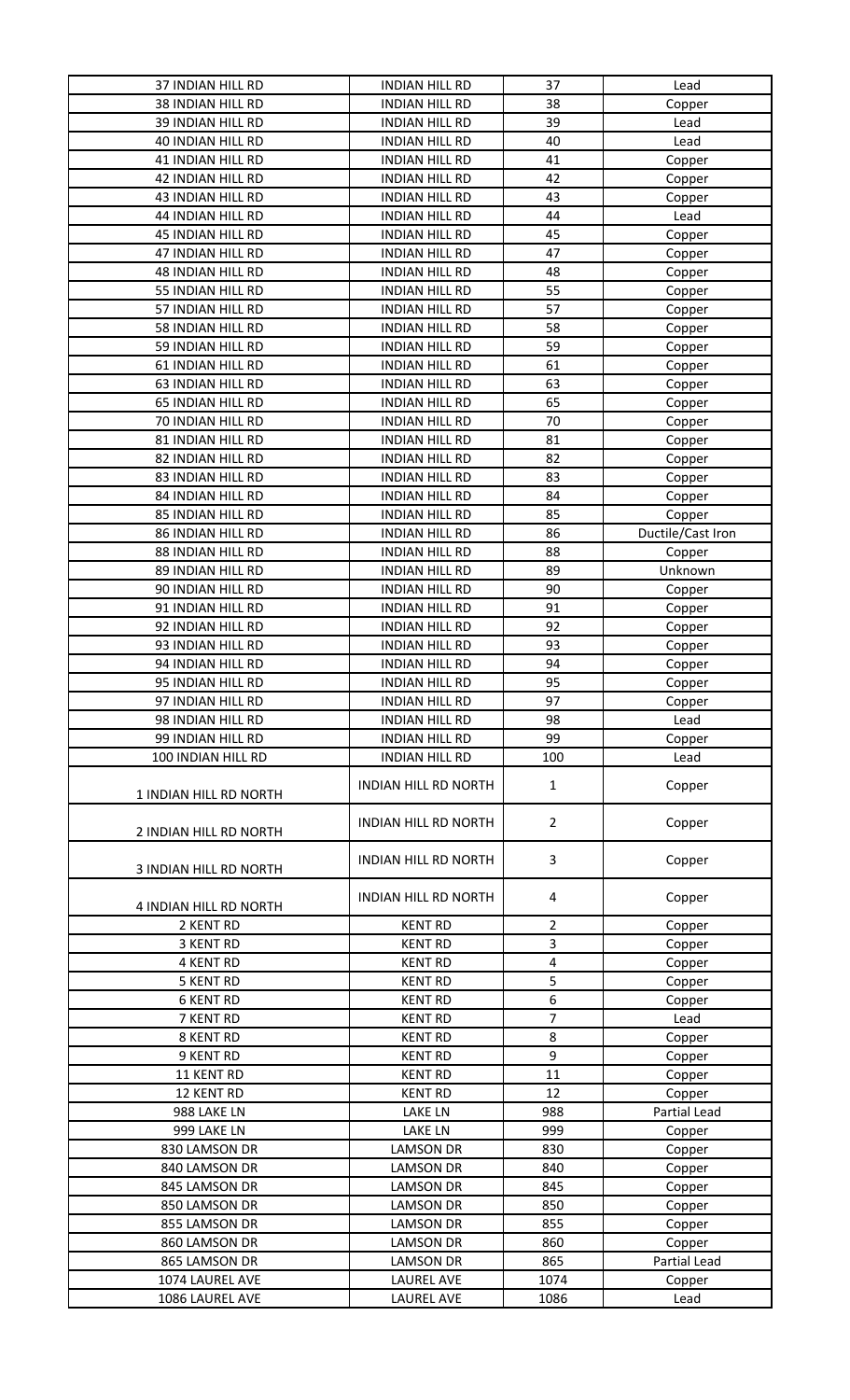| 1096 LAUREL AVE                    | LAUREL AVE                               | 1096       | Unknown           |
|------------------------------------|------------------------------------------|------------|-------------------|
| 1127 LAUREL AVE                    | <b>LAUREL AVE</b>                        | 1127       | Copper            |
| 1130 LAUREL AVE                    | <b>LAUREL AVE</b>                        | 1130       | Ductile/Cast Iron |
| 1131 LAUREL AVE                    | <b>LAUREL AVE</b>                        | 1131       | Copper            |
| 1137 LAUREL AVE                    | <b>LAUREL AVE</b>                        | 1137       | Copper            |
| 1149 LAUREL AVE                    | <b>LAUREL AVE</b>                        | 1149       | Copper            |
| 1151 LAUREL AVE                    | <b>LAUREL AVE</b>                        | 1151       | Copper            |
| 1160 LAUREL AVE                    | <b>LAUREL AVE</b>                        | 1160       | Copper            |
| 1161 LAUREL AVE                    | <b>LAUREL AVE</b>                        | 1161       | Lead              |
| 1180 LAUREL AVE                    | <b>LAUREL AVE</b>                        | 1180       | Copper            |
| 1185 LAUREL AVE                    | <b>LAUREL AVE</b>                        | 1185       | Lead              |
| 505 LINCOLN AVE                    | <b>LINCOLN AVE</b>                       | 505        | Copper            |
| 511 LINCOLN AVE                    | <b>LINCOLN AVE</b>                       | 511        | Ductile/Cast Iron |
| 515 LINCOLN AVE                    | LINCOLN AVE                              | 515        | Ductile/Cast Iron |
| 574 LINCOLN AVE                    | LINCOLN AVE                              | 574        | Ductile/Cast Iron |
| 575 LINCOLN AVE                    | <b>LINCOLN AVE</b>                       | 575        | Copper            |
| 585 LINCOLN AVE                    | <b>LINCOLN AVE</b>                       | 585        | Copper            |
| 589 LINCOLN AVE                    | <b>LINCOLN AVE</b>                       | 589        | Partial Lead      |
| 590 LINCOLN AVE                    | <b>LINCOLN AVE</b>                       | 590        | Lead              |
| 595 LINCOLN AVE                    | <b>LINCOLN AVE</b>                       | 595        | Copper            |
| 596 LINCOLN AVE                    | <b>LINCOLN AVE</b>                       | 596        | Copper            |
| 598 LINCOLN AVE                    | <b>LINCOLN AVE</b>                       | 598        | Copper            |
| 600 LINCOLN AVE                    | <b>LINCOLN AVE</b>                       | 600        | Copper            |
| 602 LINCOLN AVE                    | <b>LINCOLN AVE</b>                       | 602        | Copper            |
| 604 LINCOLN AVE                    | <b>LINCOLN AVE</b>                       | 604        | Copper            |
| 605 LINCOLN AVE                    | LINCOLN AVE                              | 605        | Lead              |
| 606 LINCOLN AVE                    | <b>LINCOLN AVE</b>                       | 606        | Copper            |
| 608 LINCOLN AVE                    | <b>LINCOLN AVE</b>                       | 608        | Copper            |
| <b>610 LINCOLN AVE</b>             | LINCOLN AVE                              | 610        | Copper            |
| 611 LINCOLN AVE                    | <b>LINCOLN AVE</b>                       | 611        | Copper            |
| 612 LINCOLN AVE                    | <b>LINCOLN AVE</b>                       | 612        | Copper            |
| 615 LINCOLN AVE                    | <b>LINCOLN AVE</b>                       | 615        | Copper            |
| 619 LINCOLN AVE                    | <b>LINCOLN AVE</b>                       | 619        | Copper            |
| 620 LINCOLN AVE                    | <b>LINCOLN AVE</b>                       | 620        | Ductile/Cast Iron |
| 639 LINCOLN AVE                    | <b>LINCOLN AVE</b>                       | 639        | Lead              |
| 647 LINCOLN AVE                    | <b>LINCOLN AVE</b>                       | 647        | Copper            |
| 650 LINCOLN AVE                    | <b>LINCOLN AVE</b>                       | 650        | Lead              |
| 651 LINCOLN AVE                    | <b>LINCOLN AVE</b>                       | 651        | Copper            |
| 652 LINCOLN AVE                    | <b>LINCOLN AVE</b>                       | 652        | Copper            |
| 655 LINCOLN AVE                    | <b>LINCOLN AVE</b>                       | 655        | Lead              |
| 656 LINCOLN AVE                    | LINCOLN AVE                              | 656        | Copper            |
| 659 LINCOLN AVE                    | <b>LINCOLN AVE</b>                       | 659        | Lead              |
| 663 LINCOLN AVE                    | <b>LINCOLN AVE</b>                       | 663        | Lead              |
| 664 LINCOLN AVE                    | <b>LINCOLN AVE</b>                       | 664        | Lead              |
| 671 LINCOLN AVE                    | <b>LINCOLN AVE</b>                       | 671<br>672 | Copper            |
| 672 LINCOLN AVE                    | <b>LINCOLN AVE</b>                       |            | Copper            |
| 681 LINCOLN AVE<br>682 LINCOLN AVE | <b>LINCOLN AVE</b><br><b>LINCOLN AVE</b> | 681<br>682 | Copper<br>Lead    |
| 687 LINCOLN AVE                    | <b>LINCOLN AVE</b>                       | 687        |                   |
| 710 LINCOLN AVE                    | <b>LINCOLN AVE</b>                       | 710        | Copper<br>Copper  |
| 720 LINCOLN AVE                    | <b>LINCOLN AVE</b>                       | 720        | Copper            |
| 721 LINCOLN AVE                    | LINCOLN AVE                              | 721        | Copper            |
| 724 LINCOLN AVE                    | <b>LINCOLN AVE</b>                       | 724        | Copper            |
| 731 LINCOLN AVE                    | <b>LINCOLN AVE</b>                       | 731        | Lead              |
| 734 LINCOLN AVE                    | <b>LINCOLN AVE</b>                       | 734        | Copper            |
| 738 LINCOLN AVE                    | <b>LINCOLN AVE</b>                       | 738        | Copper            |
| 739 LINCOLN AVE                    | <b>LINCOLN AVE</b>                       | 739        | Lead              |
| 744 LINCOLN AVE                    | <b>LINCOLN AVE</b>                       | 744        | Lead              |
| 747 LINCOLN AVE                    | <b>LINCOLN AVE</b>                       | 747        | Lead              |
| 752 LINCOLN AVE                    | <b>LINCOLN AVE</b>                       | 752        | Copper            |
| 755 LINCOLN AVE                    | <b>LINCOLN AVE</b>                       | 755        | Copper            |
| 756 LINCOLN AVE                    | <b>LINCOLN AVE</b>                       | 756        | Copper            |
| 761 LINCOLN AVE                    | <b>LINCOLN AVE</b>                       | 761        | Copper            |
| 768 LINCOLN AVE                    | <b>LINCOLN AVE</b>                       | 768        | Lead              |
| 772 LINCOLN AVE                    | <b>LINCOLN AVE</b>                       | 772        | Lead              |
| 775 LINCOLN AVE                    | <b>LINCOLN AVE</b>                       | 775        | Copper            |
|                                    |                                          |            |                   |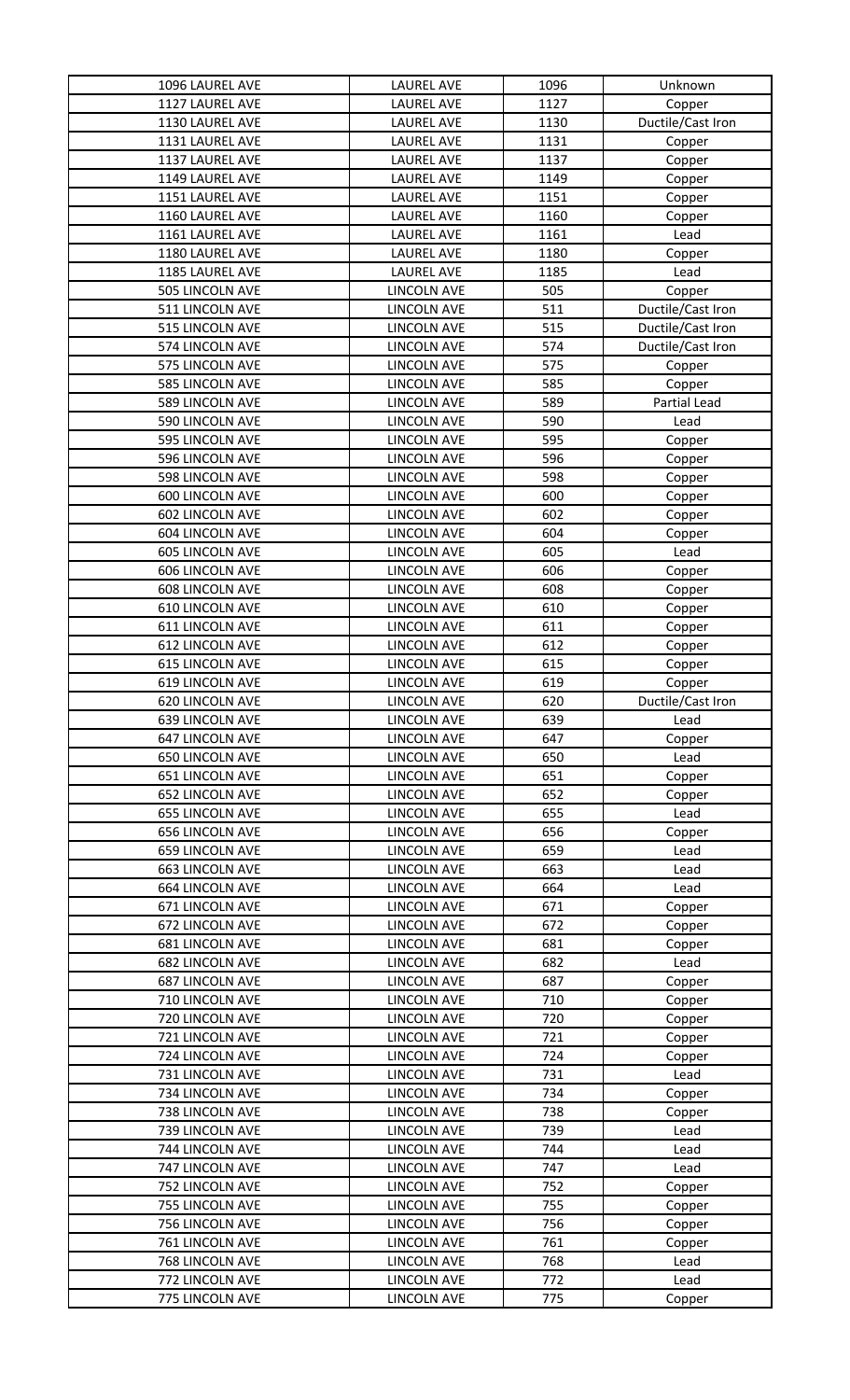| 780 LINCOLN AVE                | LINCOLN AVE                          | 780        | Copper            |
|--------------------------------|--------------------------------------|------------|-------------------|
| 784 LINCOLN AVE                | LINCOLN AVE                          | 784        | Copper            |
| 785 LINCOLN AVE                | <b>LINCOLN AVE</b>                   | 785        | Copper            |
| 788 LINCOLN AVE                | LINCOLN AVE                          | 788        | Lead              |
| 794 LINCOLN AVE                | <b>LINCOLN AVE</b>                   | 794        | Lead              |
| 795 LINCOLN AVE                | <b>LINCOLN AVE</b>                   | 795        | Copper            |
| 799 LINCOLN AVE                | <b>LINCOLN AVE</b>                   | 799        | Copper            |
| 800 LINCOLN AVE                | LINCOLN AVE                          | 800        | Copper            |
| 804 LINCOLN AVE                | <b>LINCOLN AVE</b>                   | 804        | Copper            |
| 808 LINCOLN AVE                | <b>LINCOLN AVE</b>                   | 808        | Copper            |
| 809 LINCOLN AVE                | <b>LINCOLN AVE</b>                   | 809        | Copper            |
| 812 LINCOLN AVE                | <b>LINCOLN AVE</b>                   | 812        | Copper            |
| 815 LINCOLN AVE                | LINCOLN AVE                          | 815        | Copper            |
| 826 LINCOLN AVE                | LINCOLN AVE                          | 826        | Copper            |
| 834 LINCOLN AVE                | LINCOLN AVE                          | 834        | Lead              |
| 838 LINCOLN AVE                | <b>LINCOLN AVE</b>                   | 838        | Copper            |
| 839 LINCOLN AVE                | <b>LINCOLN AVE</b>                   | 839        | Copper            |
| 844 LINCOLN AVE                | <b>LINCOLN AVE</b>                   | 844        | Lead              |
| 845 LINCOLN AVE                | <b>LINCOLN AVE</b>                   | 845        | Lead              |
| 848 LINCOLN AVE                | <b>LINCOLN AVE</b>                   | 848        | Copper            |
| 849 LINCOLN AVE                | <b>LINCOLN AVE</b>                   | 849        | Lead              |
| 854 LINCOLN AVE                | <b>LINCOLN AVE</b>                   | 854        | Copper            |
| 855 LINCOLN AVE                | <b>LINCOLN AVE</b>                   | 855        | Lead              |
| 859 LINCOLN AVE                | <b>LINCOLN AVE</b>                   | 859        | Lead              |
| 860 LINCOLN AVE                | <b>LINCOLN AVE</b>                   | 860        | Copper            |
| 863 LINCOLN AVE                | <b>LINCOLN AVE</b>                   | 863        | Lead              |
| 867 LINCOLN AVE                | <b>LINCOLN AVE</b>                   | 867        | Lead              |
| 874 LINCOLN AVE                | LINCOLN AVE                          | 874        | Copper            |
| 540-42 LINCOLN AVE             | LINCOLN AVE                          | 540-42     | Ductile/Cast Iron |
| 544-50 LINCOLN AVE             | <b>LINCOLN AVE</b>                   | 544-50     | Ductile/Cast Iron |
| 545-61 LINCOLN AVE             | <b>LINCOLN AVE</b>                   | 545-61     | Ductile/Cast Iron |
| 545-61 LINCOLN AVE             | <b>LINCOLN AVE</b>                   | 545-61     | Ductile/Cast Iron |
| 545-61 LINCOLN AVE             | <b>LINCOLN AVE</b>                   | 545-61     | Partial Lead      |
| 552-54 LINCOLN AVE             | <b>LINCOLN AVE</b>                   | 552-54     | Ductile/Cast Iron |
| 562-72 LINCOLN AVE             | LINCOLN AVE                          | 562-72     | Ductile/Cast Iron |
| 563-71 LINCOLN AVE             | LINCOLN AVE                          | 563-71     | Ductile/Cast Iron |
| 576-82 LINCOLN AVE             | <b>LINCOLN AVE</b>                   | 576-82     | Ductile/Cast Iron |
| 586-88 LINCOLN AVE             | <b>LINCOLN AVE</b>                   | 586-88     | Partial Lead      |
| 100 LINDEN ST                  | <b>LINDEN ST</b>                     | 100        | Copper            |
| 150 LINDEN ST                  | <b>LINDEN ST</b>                     | 150        | Copper            |
| 170 LINDEN ST                  | <b>LINDEN ST</b>                     | 170        | Lead              |
| 174 LINDEN ST                  | <b>LINDEN ST</b>                     | 174        | Partial Lead      |
| 180 LINDEN ST<br>190 LINDEN ST | <b>LINDEN ST</b>                     | 180        | Lead              |
|                                | <b>LINDEN ST</b>                     | 190        | Copper            |
| 191 LINDEN ST<br>200 LINDEN ST | <b>LINDEN ST</b>                     | 191<br>200 | Ductile/Cast Iron |
| 201 LINDEN ST                  | <b>LINDEN ST</b><br><b>LINDEN ST</b> | 201        | Lead              |
| 210 LINDEN ST                  | <b>LINDEN ST</b>                     | 210        | Copper            |
| 213 LINDEN ST                  | <b>LINDEN ST</b>                     | 213        | Copper<br>Lead    |
| 225 LINDEN ST                  | <b>LINDEN ST</b>                     | 225        | Copper            |
| 235 LINDEN ST                  | <b>LINDEN ST</b>                     | 235        | Lead              |
| 245 LINDEN ST                  | <b>LINDEN ST</b>                     | 245        | Copper            |
| 248 LINDEN ST                  | <b>LINDEN ST</b>                     | 248        | Copper            |
| 260 LINDEN ST                  | <b>LINDEN ST</b>                     | 260        | Copper            |
| 261 LINDEN ST                  | <b>LINDEN ST</b>                     | 261        | Copper            |
| 266 LINDEN ST                  | <b>LINDEN ST</b>                     | 266        | Lead              |
| 271 LINDEN ST                  | <b>LINDEN ST</b>                     | 271        | Copper            |
| 279 LINDEN ST                  | <b>LINDEN ST</b>                     | 279        | Copper            |
| 282 LINDEN ST                  | <b>LINDEN ST</b>                     | 282        | Copper            |
| 285 LINDEN ST                  | <b>LINDEN ST</b>                     | 285        | Copper            |
| 310 LINDEN ST                  | <b>LINDEN ST</b>                     | 310        | Copper            |
| 320 LINDEN ST                  | <b>LINDEN ST</b>                     | 320        | Copper            |
| 321 LINDEN ST                  | <b>LINDEN ST</b>                     | 321        | Copper            |
| 325 LINDEN ST                  | <b>LINDEN ST</b>                     | 325        | Lead              |
| 328 LINDEN ST                  | <b>LINDEN ST</b>                     | 328        | Lead              |
| 331 LINDEN ST                  | <b>LINDEN ST</b>                     | 331        | Copper            |
|                                |                                      |            |                   |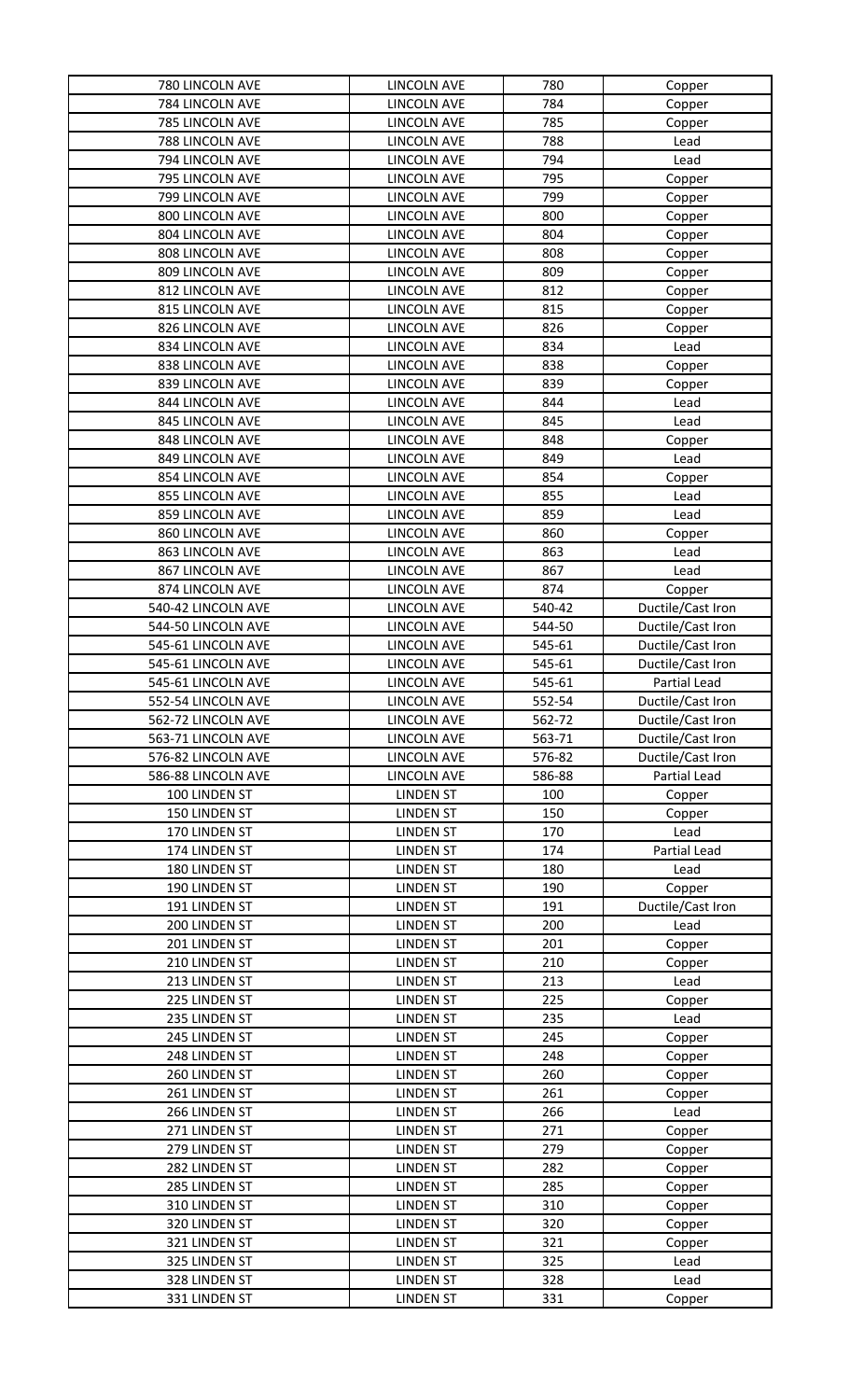| 338 LINDEN ST                              | <b>LINDEN ST</b>                     | 338         | Copper            |
|--------------------------------------------|--------------------------------------|-------------|-------------------|
| 339 LINDEN ST                              | <b>LINDEN ST</b>                     | 339         | Copper            |
| 350 LINDEN ST                              | <b>LINDEN ST</b>                     | 350         | Copper            |
| 351 LINDEN ST                              | <b>LINDEN ST</b>                     | 351         | Lead              |
| 352 LINDEN ST                              | <b>LINDEN ST</b>                     | 352         | Copper            |
| 355 LINDEN ST                              | <b>LINDEN ST</b>                     | 355         | Lead              |
| 365 LINDEN ST                              | <b>LINDEN ST</b>                     | 365         | Copper            |
| 380 LINDEN ST                              | <b>LINDEN ST</b>                     | 380         | Copper            |
| 381 LINDEN ST                              | <b>LINDEN ST</b>                     | 381         | Copper            |
| 387 LINDEN ST                              | <b>LINDEN ST</b>                     | 387         | Copper            |
| 390 LINDEN ST                              | <b>LINDEN ST</b>                     | 390         | Copper            |
| 391 LINDEN ST                              | <b>LINDEN ST</b>                     | 391         | Lead              |
| 410 LINDEN ST                              | <b>LINDEN ST</b>                     | 410         | Copper            |
| 411 LINDEN ST                              | <b>LINDEN ST</b>                     | 411         | Ductile/Cast Iron |
| 414 LINDEN ST                              | <b>LINDEN ST</b>                     | 414         | Lead              |
| 420 LINDEN ST                              | <b>LINDEN ST</b>                     | 420         | Lead              |
| 421 LINDEN ST                              | <b>LINDEN ST</b>                     | 421         | Copper            |
| 425 LINDEN ST                              | <b>LINDEN ST</b>                     | 425         | Lead              |
| 426 LINDEN ST                              | <b>LINDEN ST</b>                     | 426         | Lead              |
| 428 LINDEN ST                              | <b>LINDEN ST</b>                     | 428         | Lead              |
| 429 LINDEN ST                              | <b>LINDEN ST</b>                     | 429         | Copper            |
| 435 LINDEN ST                              | <b>LINDEN ST</b>                     | 435         | Copper            |
| 436 LINDEN ST                              | <b>LINDEN ST</b>                     | 436         | Copper            |
| 455 LINDEN ST                              | <b>LINDEN ST</b>                     | 455         | Lead              |
| 458 LINDEN ST                              | <b>LINDEN ST</b>                     | 458         | Partial Lead      |
| 461 LINDEN ST                              | <b>LINDEN ST</b>                     | 461         | Lead              |
| 466 LINDEN ST                              | <b>LINDEN ST</b>                     | 466         | Copper            |
| 468 LINDEN ST                              | <b>LINDEN ST</b>                     | 468         | Copper            |
| 470 LINDEN ST                              | <b>LINDEN ST</b>                     | 470         | Copper            |
| 472 LINDEN ST                              | <b>LINDEN ST</b>                     | 472         | Copper            |
| 474 LINDEN ST                              | <b>LINDEN ST</b>                     | 474         | Copper            |
| 476 LINDEN ST                              | <b>LINDEN ST</b>                     | 476         | Lead              |
|                                            | <b>LINDEN ST</b>                     | 465-467-469 |                   |
| 465-467-469 LINDEN ST                      |                                      |             | Copper            |
| 466-476 LINDEN ST                          | <b>LINDEN ST</b>                     | 466-476     | Ductile/Cast Iron |
| 471-477 LINDEN ST                          | <b>LINDEN ST</b>                     | 471-477     | Copper            |
| 1161 LINDENWOOD DR                         | LINDENWOOD DR                        | 1161        | Copper            |
| 1170 LINDENWOOD DR                         | LINDENWOOD DR                        | 1170        | Unknown           |
| 1171 LINDENWOOD DR                         | LINDENWOOD DR                        | 1171        | Copper            |
| 1181 LINDENWOOD DR                         | LINDENWOOD DR                        | 1181        | Copper            |
| 1190 LINDENWOOD DR                         | LINDENWOOD DR                        | 1190        | Copper            |
| 1191 LINDENWOOD DR                         | LINDENWOOD DR                        | 1191        | Copper            |
| 1200 LINDENWOOD DR                         | LINDENWOOD DR                        | 1200        | Copper            |
| 1201 LINDENWOOD DR                         | LINDENWOOD DR                        | 1201        | Copper            |
| 1210 LINDENWOOD DR                         | LINDENWOOD DR                        | 1210        | Copper            |
| 1211 LINDENWOOD DR                         | LINDENWOOD DR                        | 1211        | Copper            |
| 1220 LINDENWOOD DR                         | LINDENWOOD DR                        | 1220        | Copper            |
| 1230 LINDENWOOD DR                         | LINDENWOOD DR                        | 1230        | Copper            |
| 1231 LINDENWOOD DR                         | LINDENWOOD DR                        | 1231        | Copper            |
| 1240 LINDENWOOD DR                         | LINDENWOOD DR                        | 1240        | Copper            |
| 1241 LINDENWOOD DR                         | LINDENWOOD DR                        | 1241        | Copper            |
| 1250 LINDENWOOD DR                         | LINDENWOOD DR                        | 1250        | Copper            |
| 1251 LINDENWOOD DR                         | LINDENWOOD DR                        | 1251        | Copper            |
| 700 LLOYD PL                               | <b>LLOYD PL</b>                      | 700         | Copper            |
| 800 LLOYD PL                               | <b>LLOYD PL</b>                      | 800         | Copper            |
| 812 LLOYD PL                               | <b>LLOYD PL</b>                      | 812         | Copper            |
| 20 LOCUST RD                               | <b>LOCUST RD</b>                     | 20          | Lead              |
| 30 LOCUST RD                               | <b>LOCUST RD</b>                     | 30          | Copper            |
| <b>40 LOCUST RD</b>                        | <b>LOCUST RD</b>                     | 40          | Lead              |
| 41 LOCUST RD                               | <b>LOCUST RD</b>                     | 41          | Copper            |
| 43 LOCUST RD                               | <b>LOCUST RD</b>                     | 43          | Partial Lead      |
| 44 LOCUST RD                               | <b>LOCUST RD</b>                     | 44          | Ductile/Cast Iron |
| <b>48 LOCUST RD</b>                        | <b>LOCUST RD</b>                     | 48          | Copper            |
| 50 LOCUST RD                               | <b>LOCUST RD</b>                     | 50          | Copper            |
| 52 LOCUST RD                               | <b>LOCUST RD</b>                     | 52          | Copper            |
| <b>60 LOCUST RD</b><br><b>64 LOCUST RD</b> | <b>LOCUST RD</b><br><b>LOCUST RD</b> | 60<br>64    | Lead<br>Unknown   |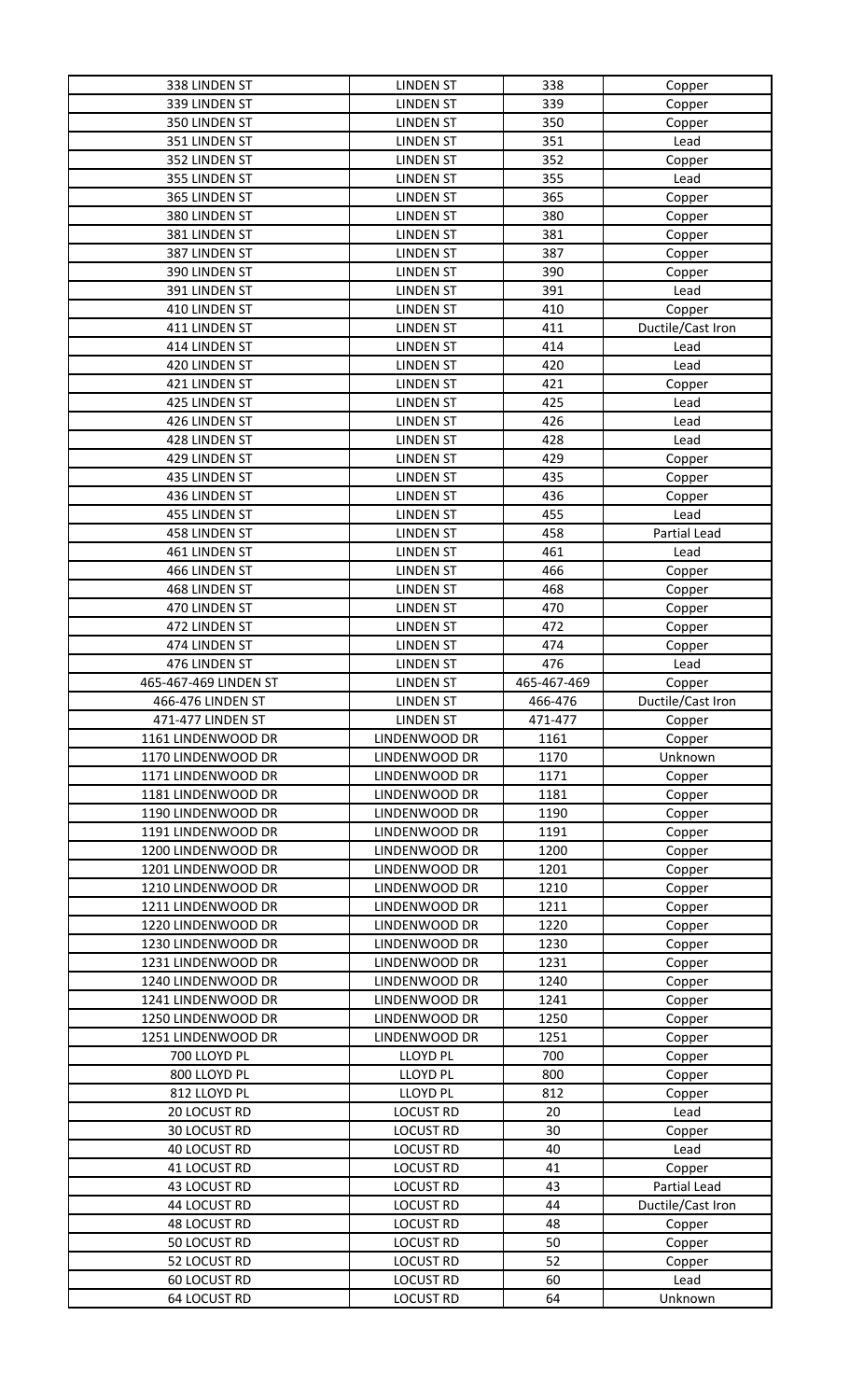| <b>66 LOCUST RD</b>            | <b>LOCUST RD</b>                     | 66         | Copper                 |
|--------------------------------|--------------------------------------|------------|------------------------|
| <b>68 LOCUST RD</b>            | <b>LOCUST RD</b>                     | 68         | Ductile/Cast Iron      |
| 70 LOCUST RD                   | <b>LOCUST RD</b>                     | 70         | Lead                   |
| 72 LOCUST RD                   | <b>LOCUST RD</b>                     | 72         | Copper                 |
| 73 LOCUST RD                   | <b>LOCUST RD</b>                     | 73         | Copper                 |
| 74 LOCUST RD                   | <b>LOCUST RD</b>                     | 74         | Copper                 |
| 75 LOCUST RD                   | <b>LOCUST RD</b>                     | 75         | Copper                 |
| 76 LOCUST RD                   | <b>LOCUST RD</b>                     | 76         | Lead                   |
| 77 LOCUST RD                   | <b>LOCUST RD</b>                     | 77         | Copper                 |
| 79 LOCUST RD                   | <b>LOCUST RD</b>                     | 79         | Lead                   |
| 80 LOCUST RD                   | <b>LOCUST RD</b>                     | 80         | Lead                   |
| 81 LOCUST RD                   | <b>LOCUST RD</b>                     | 81         | Copper                 |
| 82 LOCUST RD                   | <b>LOCUST RD</b>                     | 82         | Copper                 |
| 84 LOCUST RD                   | <b>LOCUST RD</b>                     | 84         | Copper                 |
| 85 LOCUST RD                   | <b>LOCUST RD</b>                     | 85         | Lead                   |
| 86 LOCUST RD                   | <b>LOCUST RD</b>                     | 86         | Copper                 |
| 87 LOCUST RD                   | <b>LOCUST RD</b>                     | 87         | Copper                 |
| 88 LOCUST RD                   | <b>LOCUST RD</b>                     | 88         | Copper                 |
| 90 LOCUST RD                   | <b>LOCUST RD</b>                     | 90         | Copper                 |
| 96 LOCUST RD                   | <b>LOCUST RD</b>                     | 96         | Copper                 |
| 98 LOCUST RD                   | <b>LOCUST RD</b>                     | 98         |                        |
| 240 LOCUST ST                  | <b>LOCUST ST</b>                     | 240        | Copper<br>Partial Lead |
| 255 LOCUST ST                  | <b>LOCUST ST</b>                     | 255        | Copper                 |
| 260 LOCUST ST                  | <b>LOCUST ST</b>                     | 260        | Lead                   |
| 269 LOCUST ST                  | <b>LOCUST ST</b>                     | 269        | Copper                 |
| 270 LOCUST ST                  | <b>LOCUST ST</b>                     | 270        | Copper                 |
| 275 LOCUST ST                  | <b>LOCUST ST</b>                     | 275        |                        |
| 280 LOCUST ST                  | <b>LOCUST ST</b>                     | 280        | Copper                 |
| 300 LOCUST ST                  | <b>LOCUST ST</b>                     | 300        | Copper<br>Lead         |
| 310 LOCUST ST                  | <b>LOCUST ST</b>                     | 310        |                        |
| 313 LOCUST ST                  |                                      | 313        | Copper                 |
| 320 LOCUST ST                  | <b>LOCUST ST</b>                     | 320        | Copper                 |
| 323 LOCUST ST                  | <b>LOCUST ST</b><br><b>LOCUST ST</b> | 323        | Partial Lead           |
| 329 LOCUST ST                  | <b>LOCUST ST</b>                     | 329        | Lead<br>Lead           |
|                                |                                      | 330        |                        |
| 330 LOCUST ST<br>335 LOCUST ST | <b>LOCUST ST</b><br><b>LOCUST ST</b> | 335        | Lead                   |
| 338 LOCUST ST                  | <b>LOCUST ST</b>                     | 338        | Copper                 |
| 344 LOCUST ST                  |                                      | 344        | Copper                 |
| 345 LOCUST ST                  | <b>LOCUST ST</b><br><b>LOCUST ST</b> | 345        | Copper                 |
| 350 LOCUST ST                  | <b>LOCUST ST</b>                     | 350        | Copper                 |
| 380 LOCUST ST                  | <b>LOCUST ST</b>                     | 380        | Copper                 |
|                                |                                      |            | Copper                 |
| 381 LOCUST ST<br>395 LOCUST ST | <b>LOCUST ST</b>                     | 381        | Lead                   |
| 433 LOCUST ST                  | <b>LOCUST ST</b>                     | 395        | Copper                 |
| 459 LOCUST ST                  | <b>LOCUST ST</b>                     | 433<br>459 | Copper                 |
|                                | <b>LOCUST ST</b>                     | 460        | Lead                   |
| 460 LOCUST ST<br>545 LOCUST ST | <b>LOCUST ST</b>                     | 545        | Copper                 |
|                                | <b>LOCUST ST</b>                     | 550        | Copper                 |
| 550 LOCUST ST<br>565 LOCUST ST | <b>LOCUST ST</b><br><b>LOCUST ST</b> | 565        | Copper                 |
| 596 LOCUST ST                  |                                      | 596        | Copper                 |
| 605 LOCUST ST                  | <b>LOCUST ST</b><br><b>LOCUST ST</b> | 605        | Lead                   |
| 630 LOCUST ST                  | <b>LOCUST ST</b>                     | 630        | Copper                 |
| 635 LOCUST ST                  | <b>LOCUST ST</b>                     | 635        | Copper                 |
|                                |                                      | 639        | Copper                 |
| 639 LOCUST ST                  | <b>LOCUST ST</b>                     | 649        | Copper                 |
| 649 LOCUST ST                  | <b>LOCUST ST</b>                     |            | Copper                 |
| 656 LOCUST ST                  | <b>LOCUST ST</b>                     | 656        | Lead                   |
| 659 LOCUST ST                  | <b>LOCUST ST</b><br><b>LOCUST ST</b> | 659<br>675 | Copper                 |
| 675 LOCUST ST                  |                                      |            | Copper                 |
| 680 LOCUST ST                  | <b>LOCUST ST</b>                     | 680        | Lead                   |
| 685 LOCUST ST                  | <b>LOCUST ST</b>                     | 685        | Copper                 |
| 689 LOCUST ST                  | <b>LOCUST ST</b>                     | 689        | Copper                 |
| 699 LOCUST ST                  | <b>LOCUST ST</b>                     | 699        | Copper                 |
| 700 LOCUST ST                  | <b>LOCUST ST</b>                     | 700        | Copper                 |
| 711 LOCUST ST                  | <b>LOCUST ST</b>                     | 711        | Copper                 |
| 717 LOCUST ST                  | <b>LOCUST ST</b>                     | 717        | Copper                 |
| 720 LOCUST ST                  | <b>LOCUST ST</b>                     | 720        | Copper                 |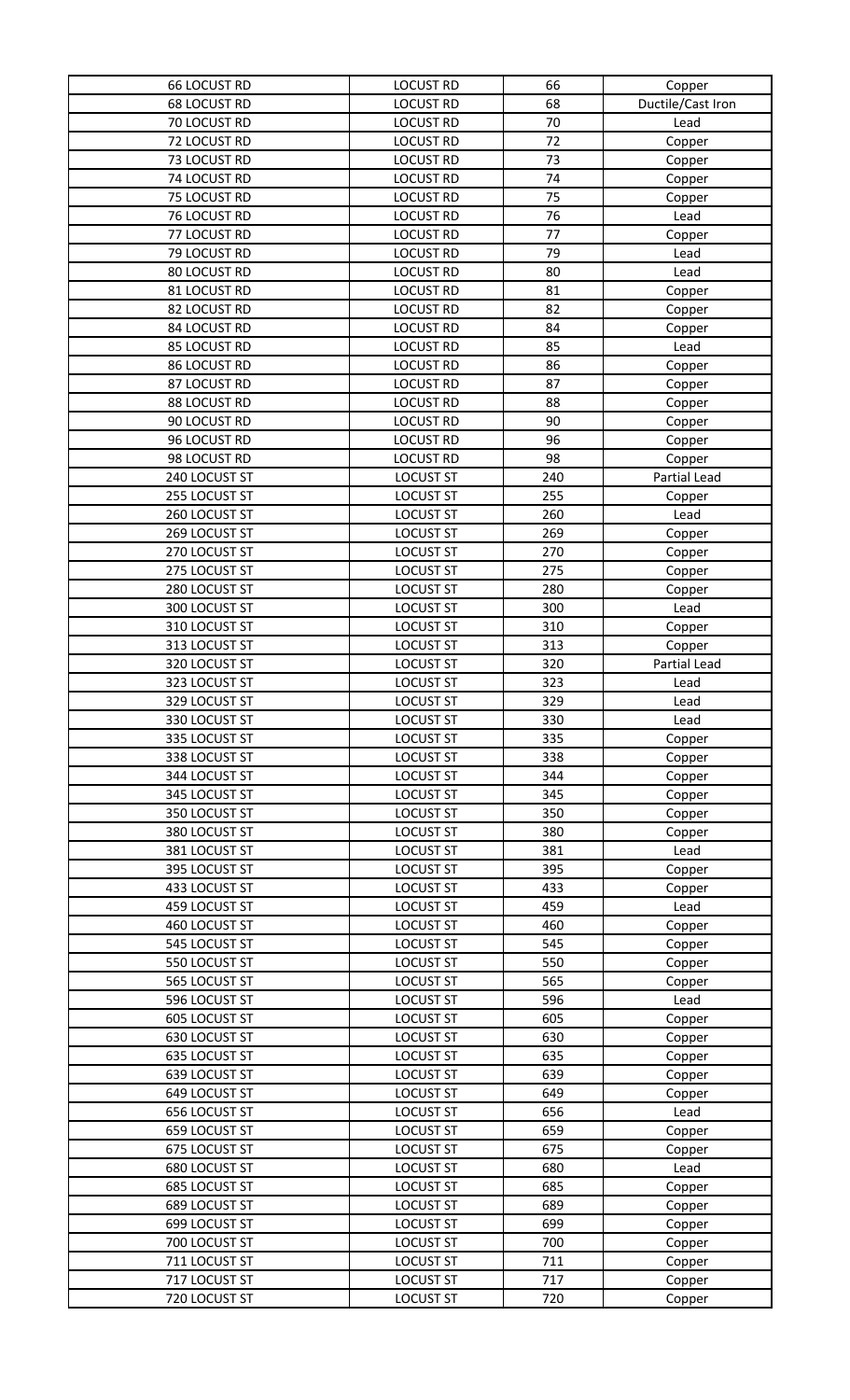| 745 LOCUST ST           | <b>LOCUST ST</b> | 745            | Copper         |
|-------------------------|------------------|----------------|----------------|
| 757 LOCUST ST           | <b>LOCUST ST</b> | 757            | Lead           |
| 764 LOCUST ST           | <b>LOCUST ST</b> | 764            | Copper         |
| 769 LOCUST ST           | <b>LOCUST ST</b> | 769            | Lead           |
| 772 LOCUST ST           | <b>LOCUST ST</b> | 772            | Lead           |
| 777 LOCUST ST           | <b>LOCUST ST</b> | 777            | Copper         |
| 780 LOCUST ST           | <b>LOCUST ST</b> | 780            | Lead           |
| 781 LOCUST ST           | <b>LOCUST ST</b> | 781            | Copper         |
| 785 LOCUST ST           | <b>LOCUST ST</b> | 785            | Lead           |
| 786 LOCUST ST           | <b>LOCUST ST</b> | 786            | Copper         |
| 794 LOCUST ST           | <b>LOCUST ST</b> | 794            | Lead           |
| 795 LOCUST ST           | <b>LOCUST ST</b> | 795            | Lead           |
| 801 LOCUST ST           | <b>LOCUST ST</b> | 801            |                |
| 806 LOCUST ST           | <b>LOCUST ST</b> | 806            | Copper<br>Lead |
| 809 LOCUST ST           | <b>LOCUST ST</b> | 809            |                |
| 825 LOCUST ST           | <b>LOCUST ST</b> | 825            | Copper<br>Lead |
| 826 LOCUST ST           | <b>LOCUST ST</b> | 826            |                |
| 830 LOCUST ST           | <b>LOCUST ST</b> | 830            | Copper         |
|                         |                  |                | Copper         |
| 835 LOCUST ST           | <b>LOCUST ST</b> | 835            | Lead           |
| 838 LOCUST ST           | <b>LOCUST ST</b> | 838            | Copper         |
| 839 LOCUST ST           | <b>LOCUST ST</b> | 839            | Lead           |
| 840 LOCUST ST           | <b>LOCUST ST</b> | 840            | Copper         |
| 845 LOCUST ST           | <b>LOCUST ST</b> | 845            | Lead           |
| 850 LOCUST ST           | <b>LOCUST ST</b> | 850            | Copper         |
| 869 LOCUST ST           | <b>LOCUST ST</b> | 869            | Lead           |
| 870 LOCUST ST           | <b>LOCUST ST</b> | 870            | Copper         |
| 1 LONGMEADOW RD         | LONGMEADOW RD    | 1              | Copper         |
| 3 LONGMEADOW RD         | LONGMEADOW RD    | 3              | Copper         |
| 4 LONGMEADOW RD         | LONGMEADOW RD    | 4              | Copper         |
| 5 LONGMEADOW RD         | LONGMEADOW RD    | 5              | Copper         |
| <b>6 LONGMEADOW RD</b>  | LONGMEADOW RD    | 6              | Copper         |
| 7 LONGMEADOW RD         | LONGMEADOW RD    | $\overline{7}$ | Copper         |
| 8 LONGMEADOW RD         | LONGMEADOW RD    | 8              | Copper         |
| 9 LONGMEADOW RD         | LONGMEADOW RD    | 9              | Copper         |
| 10 LONGMEADOW RD        | LONGMEADOW RD    | 10             | Copper         |
| 11 LONGMEADOW RD        | LONGMEADOW RD    | 11             | Copper         |
| 12 LONGMEADOW RD        | LONGMEADOW RD    | 12             | Copper         |
| 12 LONGMEADOW RD        | LONGMEADOW RD    | 12             | Copper         |
| 14 LONGMEADOW RD        | LONGMEADOW RD    | 14             | Copper         |
| <b>15 LONGMEADOW RD</b> | LONGMEADOW RD    | 15             | Copper         |
| 16 LONGMEADOW RD        | LONGMEADOW RD    | 16             | Copper         |
| 17 LONGMEADOW RD        | LONGMEADOW RD    | 17             | Copper         |
| 18 LONGMEADOW RD        | LONGMEADOW RD    | 18             | Copper         |
| 19 LONGMEADOW RD        | LONGMEADOW RD    | 19             | Copper         |
| 20 LONGMEADOW RD        | LONGMEADOW RD    | 20             | Copper         |
| 21 LONGMEADOW RD        | LONGMEADOW RD    | 21             | Copper         |
| 22 LONGMEADOW RD        | LONGMEADOW RD    | 22             | Copper         |
| 24 LONGMEADOW RD        | LONGMEADOW RD    | 24             | Copper         |
| 26 LONGMEADOW RD        | LONGMEADOW RD    | 26             | Copper         |
| 31 LONGMEADOW RD        | LONGMEADOW RD    | 31             | Lead           |
| 33 LONGMEADOW RD        | LONGMEADOW RD    | 33             | Copper         |
| 34 LONGMEADOW RD        | LONGMEADOW RD    | 34             | Copper         |
| 35 LONGMEADOW RD        | LONGMEADOW RD    | 35             | Copper         |
| 36 LONGMEADOW RD        | LONGMEADOW RD    | 36             | Copper         |
| 37 LONGMEADOW RD        | LONGMEADOW RD    | 37             | Copper         |
| 38 LONGMEADOW RD        | LONGMEADOW RD    | 38             | Copper         |
| 39 LONGMEADOW RD        | LONGMEADOW RD    | 39             | Copper         |
| 40 LONGMEADOW RD        | LONGMEADOW RD    | 40             | Copper         |
| 41 LONGMEADOW RD        | LONGMEADOW RD    | 41             | Lead           |
| 42 LONGMEADOW RD        | LONGMEADOW RD    | 42             | Copper         |
| 43 LONGMEADOW RD        | LONGMEADOW RD    | 43             | Copper         |
| <b>45 LONGMEADOW RD</b> | LONGMEADOW RD    | 45             | Copper         |
| 47 LONGMEADOW RD        | LONGMEADOW RD    | 47             | Copper         |
| 50 LONGMEADOW RD        | LONGMEADOW RD    | 50             | Copper         |
| 100 LONGMEADOW RD       | LONGMEADOW RD    | 100            | Copper         |
| 102 LONGMEADOW RD       | LONGMEADOW RD    | 102            | Copper         |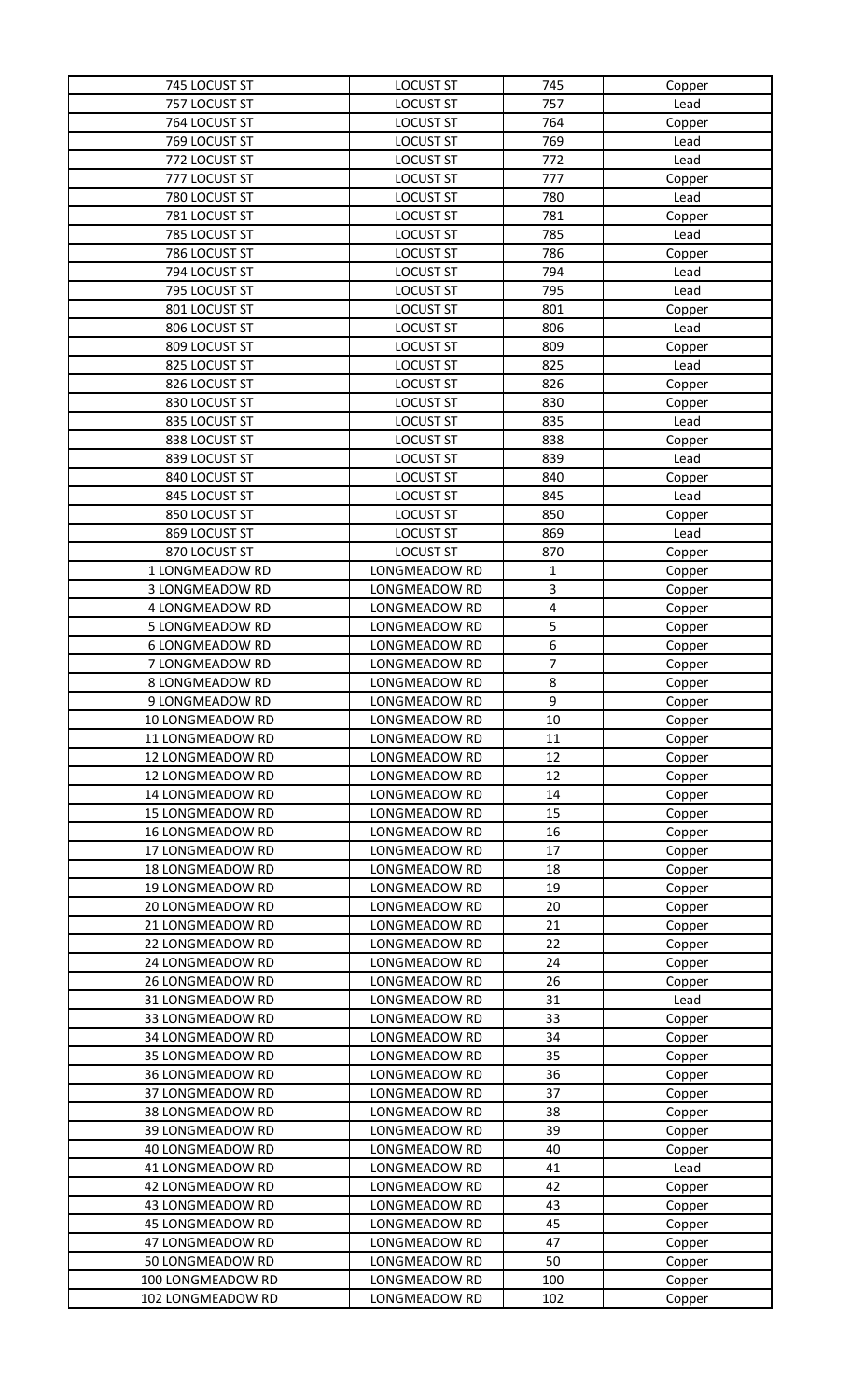| 104 LONGMEADOW RD     | LONGMEADOW RD       | 104       | Copper            |
|-----------------------|---------------------|-----------|-------------------|
| 106 LONGMEADOW RD     | LONGMEADOW RD       | 106       | Copper            |
| 415 MAPLE ST          | <b>MAPLE ST</b>     | 415       | Lead              |
| 416 MAPLE ST          | <b>MAPLE ST</b>     | 416       | Copper            |
| 419 MAPLE ST          | <b>MAPLE ST</b>     | 419       | Lead              |
| 420 MAPLE ST          | <b>MAPLE ST</b>     | 420       | Lead              |
| 423 MAPLE ST          | <b>MAPLE ST</b>     | 423       | Lead              |
| 426 MAPLE ST          | <b>MAPLE ST</b>     | 426       | Lead              |
| 429 MAPLE ST          | <b>MAPLE ST</b>     | 429       | Lead              |
| 432 MAPLE ST          | <b>MAPLE ST</b>     | 432       | Copper            |
| 436 MAPLE ST          | <b>MAPLE ST</b>     | 436       | Lead              |
| 439 MAPLE ST          | <b>MAPLE ST</b>     | 439       | Lead              |
| 461 MAPLE ST          | <b>MAPLE ST</b>     | 461       | Copper            |
| 470 MAPLE ST          | <b>MAPLE ST</b>     | 470       | Ductile/Cast Iron |
| 475 MAPLE ST          | <b>MAPLE ST</b>     | 475       | Lead              |
| 485 MAPLE ST          | <b>MAPLE ST</b>     | 485       | Copper            |
| 500 MAPLE ST          | <b>MAPLE ST</b>     | 500       | Lead              |
| 508 MAPLE ST          | <b>MAPLE ST</b>     | 508       | Lead              |
| 520 MAPLE ST          | <b>MAPLE ST</b>     | 520       | Copper            |
| 528 MAPLE ST          | <b>MAPLE ST</b>     | 528       | Lead              |
| 545 MAPLE ST          | <b>MAPLE ST</b>     | 545       | Copper            |
| 548 MAPLE ST          | <b>MAPLE ST</b>     | 548       | Lead              |
| 564 MAPLE ST          | <b>MAPLE ST</b>     | 564       | Copper            |
| 567 MAPLE ST          | <b>MAPLE ST</b>     | 567       | Copper            |
| 576 MAPLE ST          | <b>MAPLE ST</b>     | 576       | Copper            |
| 586 MAPLE ST          | <b>MAPLE ST</b>     | 586       | Copper            |
| 596 MAPLE ST          | <b>MAPLE ST</b>     | 596       | Lead              |
| 599 MAPLE ST          | <b>MAPLE ST</b>     | 599       | Copper            |
| 606 MAPLE ST          | <b>MAPLE ST</b>     | 606       | Lead              |
| 630 MAPLE ST          | <b>MAPLE ST</b>     | 630       | Copper            |
| 635 MAPLE ST          | <b>MAPLE ST</b>     | 635       | Lead              |
| 642 MAPLE ST          | <b>MAPLE ST</b>     | 642       | Copper            |
| 645 MAPLE ST          | <b>MAPLE ST</b>     | 645       | Copper            |
| 655 MAPLE ST          | <b>MAPLE ST</b>     | 655       | Copper            |
| 656 MAPLE ST          | <b>MAPLE ST</b>     | 656       | Copper            |
| 662 MAPLE ST          | <b>MAPLE ST</b>     | 662       | Lead              |
| 672 MAPLE ST          | <b>MAPLE ST</b>     | 672       | Lead              |
| 100 MEADOW LN         | <b>MEADOW LN</b>    | 100       | Partial Lead      |
| 115 MEADOW LN         | <b>MEADOW LN</b>    | 115       | Lead              |
| 120 MEADOW LN         | <b>MEADOW LN</b>    | 120       | Copper            |
| 150 MEADOW LN         | <b>MEADOW LN</b>    | 150       | Copper            |
| 151 MEADOW LN         | <b>MEADOW LN</b>    | 151       | Copper            |
| 180 MEADOW LN         | <b>MEADOW LN</b>    | 180       | Copper            |
| 504 MEADOW RD         | MEADOW RD           | 504       | Lead              |
| 510 MEADOW RD         | <b>MEADOW RD</b>    | 510       | Copper            |
| 514 MEADOW RD         | <b>MEADOW RD</b>    | 514       | Lead              |
| 515 MEADOW RD         | <b>MEADOW RD</b>    | 515       | Lead              |
| 516 MEADOW RD         | <b>MEADOW RD</b>    | 516       | Lead              |
| 520 MEADOW RD         | <b>MEADOW RD</b>    | 520       | Lead              |
| 533 MEADOW RD         | <b>MEADOW RD</b>    | 533       | Lead              |
| 534 MEADOW RD         | <b>MEADOW RD</b>    | 534       | Copper            |
| 538 MEADOW RD         | MEADOW RD           | 538       | Lead              |
| 542 MEADOW RD         | <b>MEADOW RD</b>    | 542       | Lead              |
| 546 MEADOW RD         | <b>MEADOW RD</b>    | 546       | Copper            |
| 550 MEADOW RD         | <b>MEADOW RD</b>    | 550       | Lead              |
| 551 MEADOW RD         | <b>MEADOW RD</b>    | 551       | Lead              |
| 554 MEADOW RD         | <b>MEADOW RD</b>    | 554       | Lead              |
| 564 MEADOW RD         | MEADOW RD           | 564       | Lead              |
| 565 MEADOW RD         | <b>MEADOW RD</b>    | 565       | Copper            |
| <b>0 MERRILL PARK</b> | <b>MERRILL PARK</b> | $\pmb{0}$ | Lead              |
| 1108 MERRILL ST       | <b>MERRILL ST</b>   | 1108      | Copper            |
| 1110 MERRILL ST       | <b>MERRILL ST</b>   | 1110      | Copper            |
| 1111 MERRILL ST       | <b>MERRILL ST</b>   | 1111      | Lead              |
| 1114 MERRILL ST       | <b>MERRILL ST</b>   | 1114      | Copper            |
| 1117 MERRILL ST       | <b>MERRILL ST</b>   | 1117      | Copper            |
| 1120 MERRILL ST       | <b>MERRILL ST</b>   | 1120      | Lead              |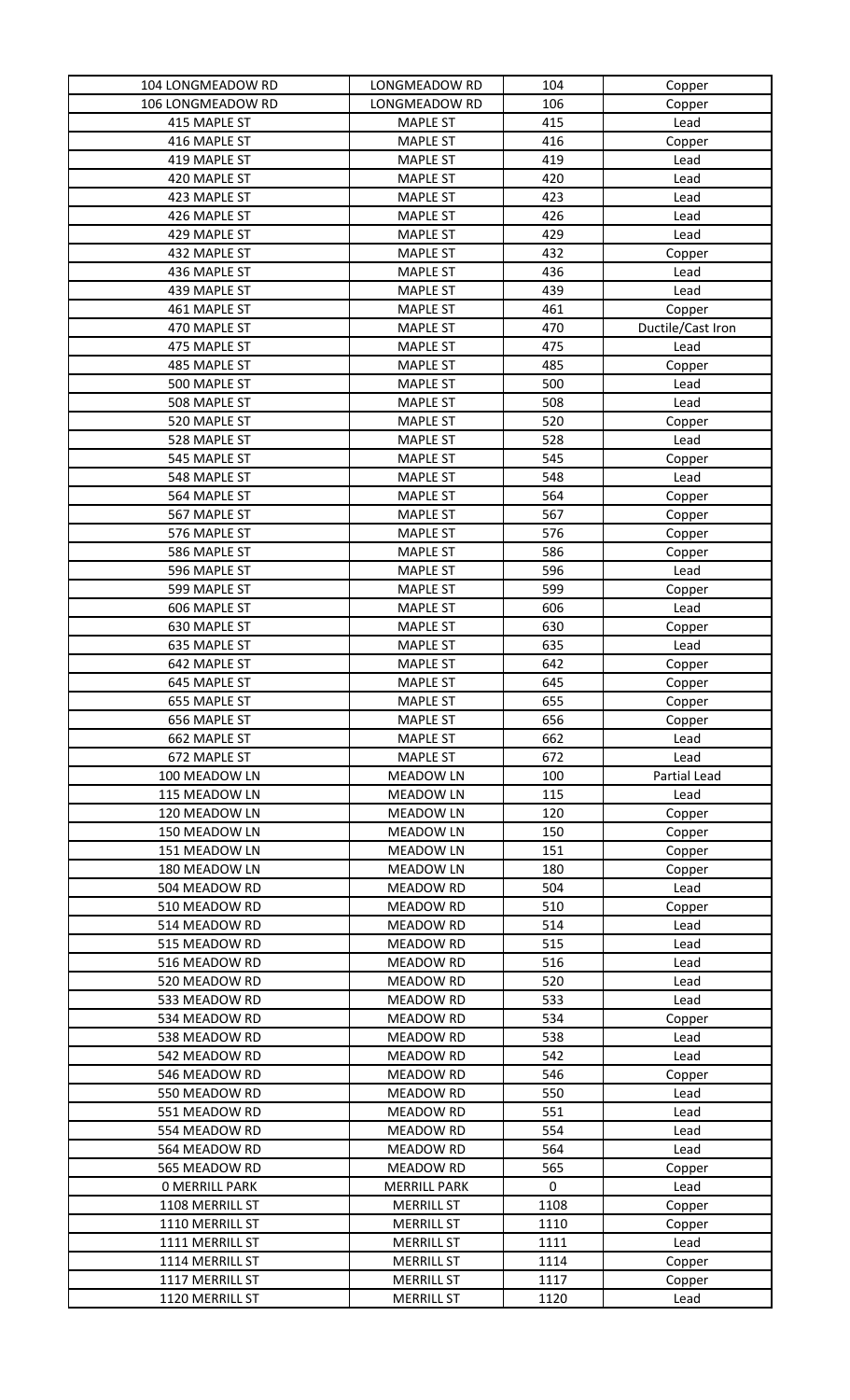| 1121 MERRILL ST                  | <b>MERRILL ST</b>   | 1121      | Copper       |
|----------------------------------|---------------------|-----------|--------------|
| 1124 MERRILL ST                  | <b>MERRILL ST</b>   | 1124      | Copper       |
| 10951107 MERRILL ST              | <b>MERRILL ST</b>   | 1095-1107 | Lead         |
| 747 MT PLEASANT ST               | MT PLEASANT ST      | 747       | Lead         |
| 753 MT PLEASANT ST               | MT PLEASANT ST      | 753       | Copper       |
| 760 MT PLEASANT ST               | MT PLEASANT ST      | 760       | Copper       |
| 761 MT PLEASANT ST               | MT PLEASANT ST      | 761       | Lead         |
| 767 MT PLEASANT ST               | MT PLEASANT ST      | 767       | Copper       |
| 785 MT PLEASANT ST               | MT PLEASANT ST      | 785       | Copper       |
| 790 MT PLEASANT ST               | MT PLEASANT ST      | 790       | Lead         |
| 800 MT PLEASANT ST               | MT PLEASANT ST      | 800       | Copper       |
| 808 MT PLEASANT ST               | MT PLEASANT ST      | 808       | Partial Lead |
| 815 MT PLEASANT ST               | MT PLEASANT ST      | 815       | Partial Lead |
| 825 MT PLEASANT ST               | MT PLEASANT ST      | 825       | Copper       |
| 830 MT PLEASANT ST               | MT PLEASANT ST      | 830       | Copper       |
| 855 MT PLEASANT ST               | MT PLEASANT ST      | 855       | Copper       |
| 860 MT PLEASANT ST               | MT PLEASANT ST      | 860       | Copper       |
| 888 MT PLEASANT ST               | MT PLEASANT ST      | 888       | Copper       |
| 900 MT PLEASANT ST               | MT PLEASANT ST      | 900       | Lead         |
| 909 MT PLEASANT ST               | MT PLEASANT ST      | 909       | Lead         |
| 1005 MT PLEASANT ST              | MT PLEASANT ST      | 1005      | Copper       |
| 1010 MT PLEASANT ST              | MT PLEASANT ST      | 1010      | Copper       |
| 1011 MT PLEASANT ST              | MT PLEASANT ST      | 1011      | Copper       |
| 1020 MT PLEASANT ST              | MT PLEASANT ST      | 1020      | Copper       |
| 1055 MT PLEASANT ST              | MT PLEASANT ST      | 1055      | Copper       |
| 1066 MT PLEASANT ST              | MT PLEASANT ST      | 1066      | Copper       |
| 1078 MT PLEASANT ST              | MT PLEASANT ST      | 1078      | Copper       |
| 1086 MT PLEASANT ST              | MT PLEASANT ST      | 1086      | Copper       |
| 1088 MT PLEASANT ST              | MT PLEASANT ST      | 1088      | Copper       |
| 1098 MT PLEASANT ST              | MT PLEASANT ST      | 1098      | Copper       |
| 1108 MT PLEASANT ST              | MT PLEASANT ST      | 1108      | Copper       |
| 1118 MT PLEASANT ST              | MT PLEASANT ST      | 1118      | Copper       |
| 1128 MT PLEASANT ST              | MT PLEASANT ST      | 1128      | Copper       |
| 178 MYRTLE ST                    | <b>MYRTLE ST</b>    | 178       | Lead         |
| 182 MYRTLE ST                    | <b>MYRTLE ST</b>    | 182       | Copper       |
| 185 MYRTLE ST                    | <b>MYRTLE ST</b>    | 185       | Copper       |
| 188 MYRTLE ST                    | <b>MYRTLE ST</b>    | 188       | Copper       |
| 216 MYRTLE ST                    | <b>MYRTLE ST</b>    | 216       | Lead         |
| 220 MYRTLE ST                    | <b>MYRTLE ST</b>    | 220       | Lead         |
| 228 MYRTLE ST                    | <b>MYRTLE ST</b>    | 228       | Copper       |
| 252 MYRTLE ST                    | <b>MYRTLE ST</b>    | 252       | Copper       |
| 288 MYRTLE ST                    | <b>MYRTLE ST</b>    | 288       | Copper       |
| 310 MYRTLE ST                    | <b>MYRTLE ST</b>    | 310       | Copper       |
| 355 MYRTLE ST                    | <b>MYRTLE ST</b>    | 355       | Lead         |
|                                  |                     |           |              |
|                                  | NORTH SHORE COUNTRY | $\pmb{0}$ | Lead         |
| 0 NORTH SHORE COUNTRY DAY SCHOOL | DAY SCHOOL          |           |              |
| 0 OAK ST                         | <b>OAK ST</b>       | $\pmb{0}$ | Lead         |
| 480 OAK ST                       | <b>OAK ST</b>       | 480       | Copper       |
| <b>514 OAK ST</b>                | <b>OAK ST</b>       | 514       | Lead         |
| 520 OAK ST                       | <b>OAK ST</b>       | 520       | Lead         |
| 532 OAK ST                       | <b>OAK ST</b>       | 532       | Copper       |
| 535 OAK ST                       | <b>OAK ST</b>       | 535       | Copper       |
| 545 OAK ST                       | <b>OAK ST</b>       | 545       | Lead         |
| 550 OAK ST                       | <b>OAK ST</b>       | 550       | Lead         |
| 559 OAK ST                       | <b>OAK ST</b>       | 559       | Copper       |
| 560 OAK ST                       | <b>OAK ST</b>       | 560       | Copper       |
| 567 OAK ST                       | <b>OAK ST</b>       | 567       | Copper       |
| 570 OAK ST                       | <b>OAK ST</b>       | 570       | Copper       |
| 576 OAK ST                       | <b>OAK ST</b>       | 576       | Copper       |
| 577 OAK ST                       | <b>OAK ST</b>       | 577       | Copper       |
| 596 OAK ST                       | <b>OAK ST</b>       | 596       | Lead         |
| 597 OAK ST                       | <b>OAK ST</b>       | 597       | Copper       |
| 607 OAK ST                       | <b>OAK ST</b>       | 607       | Lead         |
| 610 OAK ST                       | <b>OAK ST</b>       | 610       | Copper       |
| 611 OAK ST                       | <b>OAK ST</b>       | 611       | Lead         |
|                                  |                     |           |              |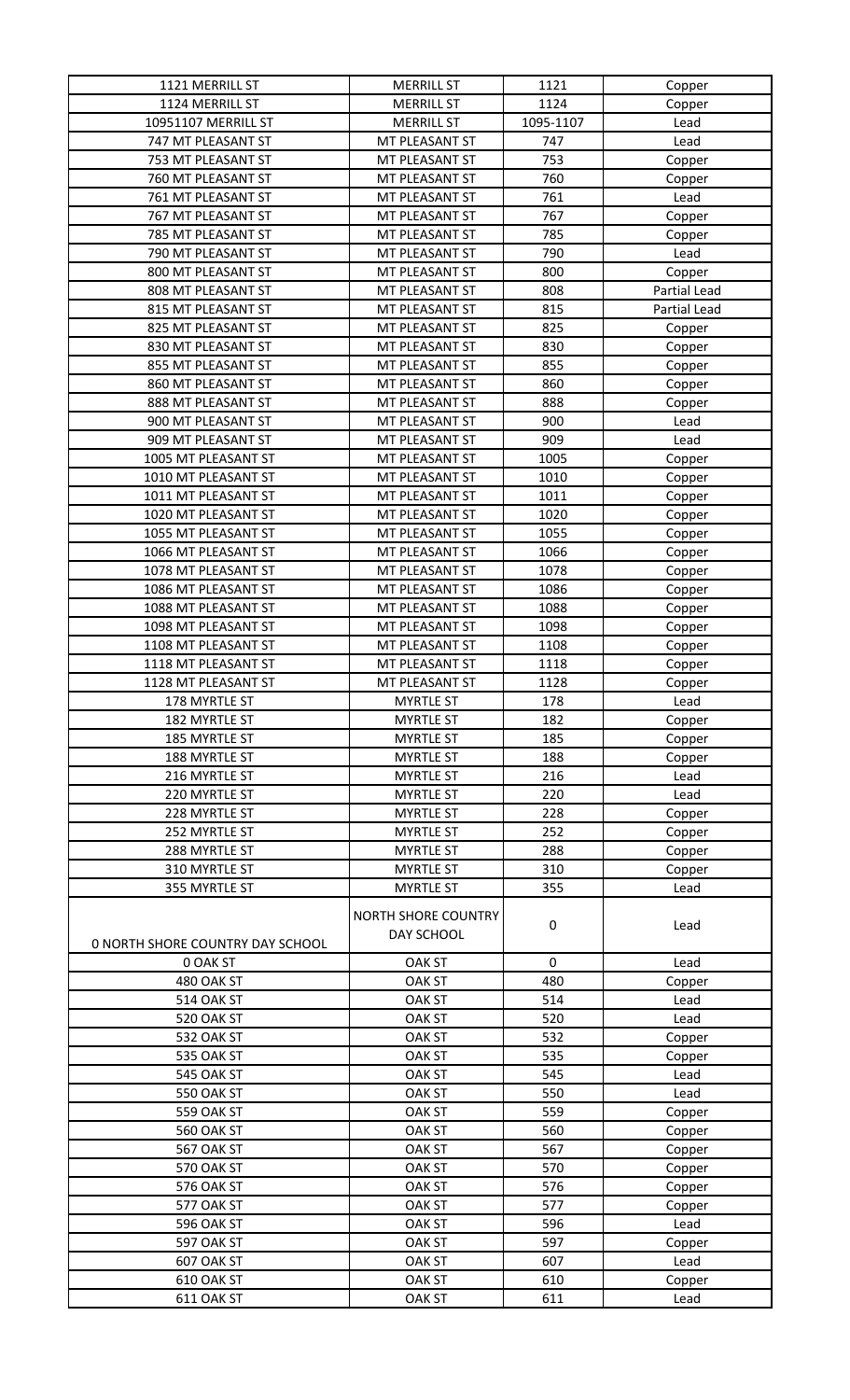| 622 OAK ST        | <b>OAK ST</b> | 622        | Lead              |
|-------------------|---------------|------------|-------------------|
| 625 OAK ST        | <b>OAK ST</b> | 625        | Copper            |
| 644 OAK ST        | <b>OAK ST</b> | 644        | Copper            |
| <b>700 OAK ST</b> | <b>OAK ST</b> | 700        | Ductile/Cast Iron |
| <b>705 OAK ST</b> | <b>OAK ST</b> | 705        | Copper            |
| 711 OAK ST        | <b>OAK ST</b> | 711        | Ductile/Cast Iron |
| <b>720 OAK ST</b> | <b>OAK ST</b> | 720        | Ductile/Cast Iron |
| <b>722 OAK ST</b> | <b>OAK ST</b> | 722        | Copper            |
| <b>724 OAK ST</b> | <b>OAK ST</b> | 724        | Copper            |
| <b>725 OAK ST</b> | <b>OAK ST</b> | 725        | Lead              |
| <b>726 OAK ST</b> | <b>OAK ST</b> | 726        | Copper            |
| <b>728 OAK ST</b> | <b>OAK ST</b> | 728        |                   |
| <b>730 OAK ST</b> |               |            | Copper            |
| <b>732 OAK ST</b> | <b>OAK ST</b> | 730<br>732 | Copper            |
|                   | <b>OAK ST</b> |            | Copper            |
| <b>734 OAK ST</b> | <b>OAK ST</b> | 734        | Copper            |
| <b>736 OAK ST</b> | <b>OAK ST</b> | 736        | Copper            |
| <b>738 OAK ST</b> | <b>OAK ST</b> | 738        | Copper            |
| <b>740 OAK ST</b> | <b>OAK ST</b> | 740        | Copper            |
| 742 OAK ST        | <b>OAK ST</b> | 742        | Copper            |
| <b>744 OAK ST</b> | <b>OAK ST</b> | 744        | Copper            |
| <b>768 OAK ST</b> | <b>OAK ST</b> | 768        | Ductile/Cast Iron |
| <b>794 OAK ST</b> | <b>OAK ST</b> | 794        | Ductile/Cast Iron |
| 800 OAK ST        | <b>OAK ST</b> | 800        | Ductile/Cast Iron |
| 801 OAK ST        | <b>OAK ST</b> | 801        | Ductile/Cast Iron |
| 803 OAK ST        | <b>OAK ST</b> | 803        | Copper            |
| 809 OAK ST        | <b>OAK ST</b> | 809        | Lead              |
| 812 OAK ST        | <b>OAK ST</b> | 812        | Ductile/Cast Iron |
| 818 OAK ST        | <b>OAK ST</b> | 818        | Lead              |
| 828 OAK ST        | <b>OAK ST</b> | 828        | Copper            |
| 834 OAK ST        | <b>OAK ST</b> | 834        | Partial Lead      |
| 836 OAK ST        | <b>OAK ST</b> | 836        | Copper            |
| 842 OAK ST        | <b>OAK ST</b> | 842        | Copper            |
| 846 OAK ST        | <b>OAK ST</b> | 846        | Copper            |
| 852 OAK ST        | <b>OAK ST</b> | 852        | Copper            |
| 856 OAK ST        | <b>OAK ST</b> | 856        | Copper            |
| 860 OAK ST        | <b>OAK ST</b> | 860        | Partial Lead      |
| <b>861 OAK ST</b> | <b>OAK ST</b> | 861        | Lead              |
| 872 OAK ST        | <b>OAK ST</b> | 872        | Copper            |
| 873 OAK ST        | <b>OAK ST</b> | 873        | Partial Lead      |
| 878 OAK ST        | <b>OAK ST</b> | 878        | Partial Lead      |
| 879 OAK ST        | <b>OAK ST</b> | 879        | Partial Lead      |
| 882 OAK ST        | <b>OAK ST</b> | 882        | Copper            |
| 883 OAK ST        | <b>OAK ST</b> | 883        | Copper            |
| 887 OAK ST        | <b>OAK ST</b> | 887        | Partial Lead      |
| 888 OAK ST        | <b>OAK ST</b> | 888        | Copper            |
| 892 OAK ST        | <b>OAK ST</b> | 892        | Partial Lead      |
| 893 OAK ST        | <b>OAK ST</b> | 893        | Copper            |
| 899 OAK ST        | <b>OAK ST</b> | 899        | Copper            |
| <b>900 OAK ST</b> | <b>OAK ST</b> | 900        | Partial Lead      |
| 902 OAK ST        | <b>OAK ST</b> | 902        | Partial Lead      |
| <b>903 OAK ST</b> | <b>OAK ST</b> | 903        | Copper            |
| 906 OAK ST        | <b>OAK ST</b> | 906        | Copper            |
| 907 OAK ST        | <b>OAK ST</b> | 907        | Copper            |
| 910 OAK ST        | <b>OAK ST</b> | 910        | Copper            |
| 913 OAK ST        | <b>OAK ST</b> | 913        | Copper            |
| 916 OAK ST        | <b>OAK ST</b> | 916        | Partial Lead      |
| 919 OAK ST        | <b>OAK ST</b> | 919        | Copper            |
| 922 OAK ST        | <b>OAK ST</b> | 922        | Copper            |
| 923 OAK ST        | <b>OAK ST</b> | 923        | Partial Lead      |
| 926 OAK ST        | <b>OAK ST</b> | 926        | Copper            |
| 927 OAK ST        | <b>OAK ST</b> | 927        | Copper            |
| 931 OAK ST        | <b>OAK ST</b> | 931        | Copper            |
| 932 OAK ST        | <b>OAK ST</b> | 932        | Copper            |
| 941 OAK ST        | <b>OAK ST</b> | 941        | Partial Lead      |
| 943 OAK ST        | <b>OAK ST</b> | 943        | Partial Lead      |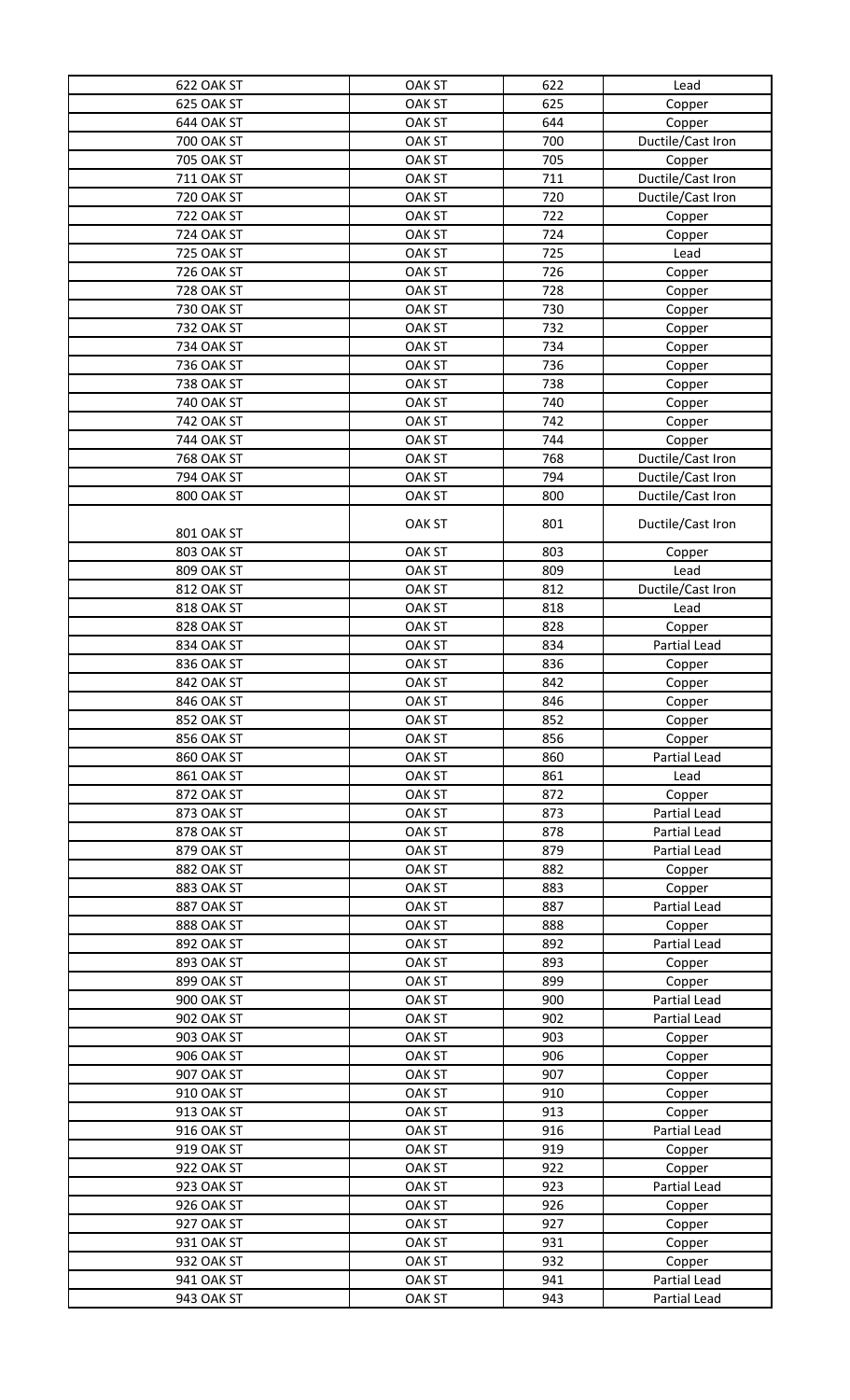| <b>946 OAK ST</b>  | <b>OAK ST</b> | 946  | Partial Lead |
|--------------------|---------------|------|--------------|
| 947 OAK ST         | <b>OAK ST</b> | 947  | Partial Lead |
| 970 OAK ST         | <b>OAK ST</b> | 970  | Copper       |
| 975 OAK ST         | <b>OAK ST</b> | 975  | Partial Lead |
| 978 OAK ST         | <b>OAK ST</b> | 978  | Partial Lead |
| 979 OAK ST         | <b>OAK ST</b> | 979  | Partial Lead |
| 982 OAK ST         | <b>OAK ST</b> | 982  | Copper       |
| 985 OAK ST         | <b>OAK ST</b> | 985  | Partial Lead |
| 988 OAK ST         | <b>OAK ST</b> | 988  | Copper       |
| 989 OAK ST         | <b>OAK ST</b> | 989  | Copper       |
| 992 OAK ST         | <b>OAK ST</b> | 992  | Lead         |
| <b>995 OAK ST</b>  | <b>OAK ST</b> | 995  | Copper       |
| <b>1004 OAK ST</b> | <b>OAK ST</b> | 1004 |              |
| <b>1005 OAK ST</b> | <b>OAK ST</b> | 1005 | Copper       |
| 1010 OAK ST        |               |      | Copper       |
|                    | <b>OAK ST</b> | 1010 | Partial Lead |
| 1011 OAK ST        | <b>OAK ST</b> | 1011 | Copper       |
| 1014 OAK ST        | <b>OAK ST</b> | 1014 | Copper       |
| 1015 OAK ST        | <b>OAK ST</b> | 1015 | Copper       |
| 1020 OAK ST        | <b>OAK ST</b> | 1020 | Copper       |
| <b>1025 OAK ST</b> | <b>OAK ST</b> | 1025 | Copper       |
| 1026 OAK ST        | <b>OAK ST</b> | 1026 | Copper       |
| 1030 OAK ST        | <b>OAK ST</b> | 1030 | Partial Lead |
| 1031 OAK ST        | <b>OAK ST</b> | 1031 | Copper       |
| 1035 OAK ST        | <b>OAK ST</b> | 1035 | Copper       |
| 1036 OAK ST        | <b>OAK ST</b> | 1036 | Copper       |
| 1037 OAK ST        | <b>OAK ST</b> | 1037 | Partial Lead |
| 1040 OAK ST        | <b>OAK ST</b> | 1040 | Copper       |
| 1041 OAK ST        | <b>OAK ST</b> | 1041 | Copper       |
| 1044 OAK ST        | <b>OAK ST</b> | 1044 | Copper       |
| 1050 OAK ST        | <b>OAK ST</b> | 1050 | Lead         |
| 1063 OAK ST        | <b>OAK ST</b> | 1063 | Copper       |
| <b>1066 OAK ST</b> | <b>OAK ST</b> | 1066 | Copper       |
| <b>1067 OAK ST</b> | <b>OAK ST</b> | 1067 | Copper       |
| 1072 OAK ST        | <b>OAK ST</b> | 1072 | Partial Lead |
| 1073 OAK ST        | <b>OAK ST</b> | 1073 |              |
|                    |               |      | Copper       |
| <b>1076 OAK ST</b> | <b>OAK ST</b> | 1076 | Copper       |
| 1077 OAK ST        | <b>OAK ST</b> | 1077 | Copper       |
| <b>1082 OAK ST</b> | <b>OAK ST</b> | 1082 | Copper       |
| 1083 OAK ST        | <b>OAK ST</b> | 1083 | Copper       |
| <b>1086 OAK ST</b> | <b>OAK ST</b> | 1086 | Copper       |
| <b>1087 OAK ST</b> | <b>OAK ST</b> | 1087 | Copper       |
| <b>1092 OAK ST</b> | <b>OAK ST</b> | 1092 | Copper       |
| 1096 OAK ST        | <b>OAK ST</b> | 1096 | Copper       |
| <b>1097 OAK ST</b> | <b>OAK ST</b> | 1097 | Copper       |
| 1101 OAK ST        | <b>OAK ST</b> | 1101 | Copper       |
| 1102 OAK ST        | <b>OAK ST</b> | 1102 | Copper       |
| 1107 OAK ST        | <b>OAK ST</b> | 1107 | Copper       |
| 1108 OAK ST        | <b>OAK ST</b> | 1108 | Copper       |
| 1111 OAK ST        | <b>OAK ST</b> | 1111 | Copper       |
| 1132 OAK ST        | <b>OAK ST</b> | 1132 | Copper       |
| 1136 OAK ST        | <b>OAK ST</b> | 1136 | Lead         |
| 1142 OAK ST        | <b>OAK ST</b> | 1142 | Copper       |
| 1148 OAK ST        | <b>OAK ST</b> | 1148 | Copper       |
| 1152 OAK ST        | <b>OAK ST</b> | 1152 | Lead         |
| 1158 OAK ST        | <b>OAK ST</b> | 1158 | Copper       |
| 1166 OAK ST        | <b>OAK ST</b> | 1166 | Copper       |
| 1170 OAK ST        | <b>OAK ST</b> | 1170 | Copper       |
| 1176 OAK ST        | <b>OAK ST</b> | 1176 | Lead         |
| 1206 OAK ST        | <b>OAK ST</b> | 1206 | Copper       |
| <b>1208 OAK ST</b> | <b>OAK ST</b> | 1208 | Partial Lead |
| 1212 OAK ST        | <b>OAK ST</b> | 1212 | Copper       |
| 1218 OAK ST        | <b>OAK ST</b> | 1218 | Lead         |
| 1224 OAK ST        | <b>OAK ST</b> | 1224 | Copper       |
| <b>1228 OAK ST</b> | <b>OAK ST</b> | 1228 | Copper       |
| 1236 OAK ST        | <b>OAK ST</b> | 1236 |              |
|                    |               |      | Copper       |
| 1238 OAK ST        | <b>OAK ST</b> | 1238 | Copper       |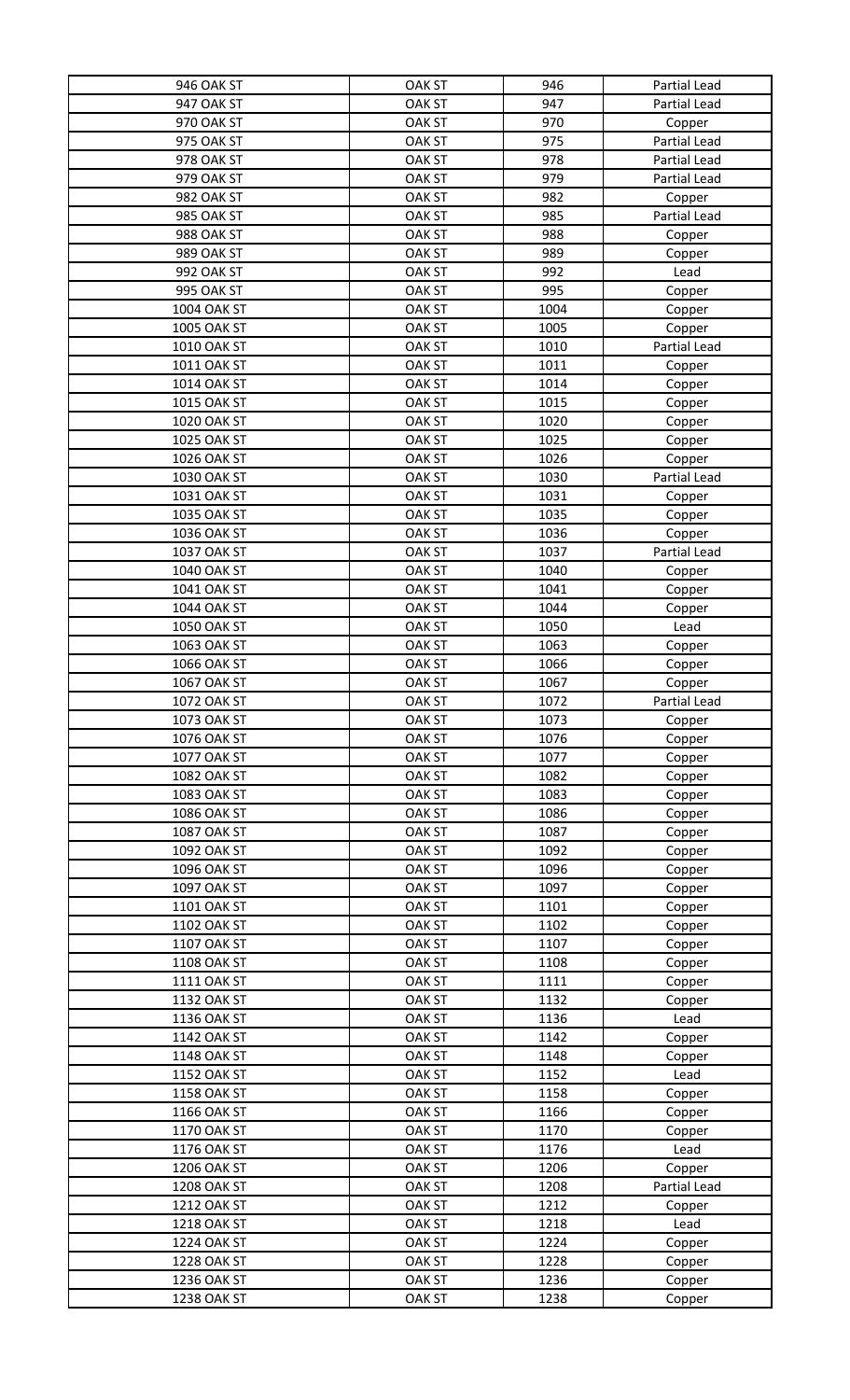| 1244 OAK ST                    | <b>OAK ST</b>                          | 1244           | Copper            |
|--------------------------------|----------------------------------------|----------------|-------------------|
| <b>1248 OAK ST</b>             | <b>OAK ST</b>                          | 1248           | Lead              |
| 1252 OAK ST                    | <b>OAK ST</b>                          | 1252           | Lead              |
| 1260 OAK ST                    | <b>OAK ST</b>                          | 1260           | Copper            |
| 710716 OAK ST                  | <b>OAK ST</b>                          | 710-716        | Ductile/Cast Iron |
| 817819 OAK ST                  | <b>OAK ST</b>                          | 817-819        | Copper            |
| <b>0 OAK ST - CLUB HOUSE</b>   | OAK ST - CLUB HOUSE                    | $\pmb{0}$      | Lead              |
| <b>0 OAK ST - TENNIS SHACK</b> | OAK ST - TENNIS SHACK                  | 0              | Lead              |
| 0 OAK ST - VILLAGE COMMONS     | OAK ST - VILLAGE<br><b>COMMONS</b>     | $\pmb{0}$      | Copper            |
| 1139 OAKLEY AVE                | <b>OAKLEY AVE</b>                      | 1139           | Lead              |
| 1140 OAKLEY AVE                | <b>OAKLEY AVE</b>                      | 1140           |                   |
| 1148 OAKLEY AVE                | <b>OAKLEY AVE</b>                      | 1148           | Copper<br>Copper  |
| 1153 OAKLEY AVE                | <b>OAKLEY AVE</b>                      | 1153           | Lead              |
| 1160 OAKLEY AVE                | <b>OAKLEY AVE</b>                      | 1160           |                   |
| 1161 OAKLEY AVE                | <b>OAKLEY AVE</b>                      | 1161           | Copper<br>Lead    |
| 1170 OAKLEY AVE                | <b>OAKLEY AVE</b>                      | 1170           |                   |
| 1171 OAKLEY AVE                | <b>OAKLEY AVE</b>                      | 1171           | Copper            |
| 1180 OAKLEY AVE                | <b>OAKLEY AVE</b>                      | 1180           | Copper            |
| 1181 OAKLEY AVE                |                                        |                | Copper            |
|                                | <b>OAKLEY AVE</b><br><b>OAKLEY AVE</b> | 1181<br>1189   | Copper            |
| 1189 OAKLEY AVE                |                                        |                | Copper            |
| 1190 OAKLEY AVE                | <b>OAKLEY AVE</b>                      | 1190           | Lead              |
| 1 OIL                          | OIL                                    | 1              | Lead              |
| 2 OIL                          | OIL                                    | $\overline{2}$ | Lead              |
| 3 OIL                          | OIL                                    | 3              | Lead              |
| 4 OIL                          | OIL                                    | 4              | Lead              |
| 5 OIL                          | OIL                                    | 5              | Lead              |
| 6 OIL                          | OIL                                    | 6              | Lead              |
| 7 OIL                          | OIL                                    | 7              | Lead              |
| 8 OIL                          | OIL                                    | 8              | Lead              |
| 900 OLD GREEN BAY ROAD         | OLD GREEN BAY ROAD                     | 900            | Copper            |
| 901 OLD GREEN BAY ROAD         | OLD GREEN BAY ROAD                     | 901            | Lead              |
| 909 OLD GREEN BAY ROAD         | OLD GREEN BAY ROAD                     | 909            | Lead              |
| 938 OLD GREEN BAY ROAD         | OLD GREEN BAY ROAD                     | 938            | Copper            |
| 945 OLD GREEN BAY ROAD         | OLD GREEN BAY ROAD                     | 945            | Copper            |
| 955 OLD GREEN BAY ROAD         | OLD GREEN BAY ROAD                     | 955            | Copper            |
| 960 OLD GREEN BAY ROAD         | OLD GREEN BAY ROAD                     | 960            | Copper            |
| 965 OLD GREEN BAY ROAD         | OLD GREEN BAY ROAD                     | 965            | Copper            |
| 970 OLD GREEN BAY ROAD         | OLD GREEN BAY ROAD                     | 970            | Copper            |
| 989 OLD GREEN BAY ROAD         | OLD GREEN BAY ROAD                     | 989            | Copper            |
| 993 OLD GREEN BAY ROAD         | OLD GREEN BAY ROAD                     | 993            | Copper            |
| 1000 OLD GREEN BAY ROAD        | OLD GREEN BAY ROAD                     | 1000           | Copper            |
| 1009 OLD GREEN BAY ROAD        | OLD GREEN BAY ROAD                     | 1009           | Copper            |
| 1029 OLD GREEN BAY ROAD        | OLD GREEN BAY ROAD                     | 1029           | Copper            |
| 460 ORCHARD LN                 | <b>ORCHARD LN</b>                      | 460            | Lead              |
| 463 ORCHARD LN                 | <b>ORCHARD LN</b>                      | 463            | Copper            |
| 470 ORCHARD LN                 | <b>ORCHARD LN</b>                      | 470            | Lead              |
| 475 ORCHARD LN                 | <b>ORCHARD LN</b>                      | 475            | Lead              |
| 479 ORCHARD LN                 | <b>ORCHARD LN</b>                      | 479            | Lead              |
| 480 ORCHARD LN                 | <b>ORCHARD LN</b>                      | 480            | Lead              |
| 484 ORCHARD LN                 | <b>ORCHARD LN</b>                      | 484            | Copper            |
| 485 ORCHARD LN                 | <b>ORCHARD LN</b>                      | 485            | Lead              |
| 490 ORCHARD LN                 | <b>ORCHARD LN</b>                      | 490            | Partial Lead      |
| 491 ORCHARD LN                 | <b>ORCHARD LN</b>                      | 491            | Copper            |
| 503 ORCHARD LN                 | <b>ORCHARD LN</b>                      | 503            | Lead              |
| 507 ORCHARD LN                 | <b>ORCHARD LN</b>                      | 507            | Lead              |
| 512 ORCHARD LN                 | <b>ORCHARD LN</b>                      | 512            | Lead              |
| 516 ORCHARD LN                 | <b>ORCHARD LN</b>                      | 516            | Copper            |
| 519 ORCHARD LN                 | <b>ORCHARD LN</b>                      | 519            | Lead              |
| 520 ORCHARD LN                 | <b>ORCHARD LN</b>                      | 520            | Copper            |
| 525 ORCHARD LN                 | <b>ORCHARD LN</b>                      | 525            | Lead              |
| 526 ORCHARD LN                 | <b>ORCHARD LN</b>                      | 526            | Lead              |
| 535 ORCHARD LN                 | <b>ORCHARD LN</b>                      | 535            | Copper            |
| 548 ORCHARD LN                 | <b>ORCHARD LN</b>                      | 548            | Copper            |
| 554 ORCHARD LN                 | <b>ORCHARD LN</b>                      | 554            | Copper            |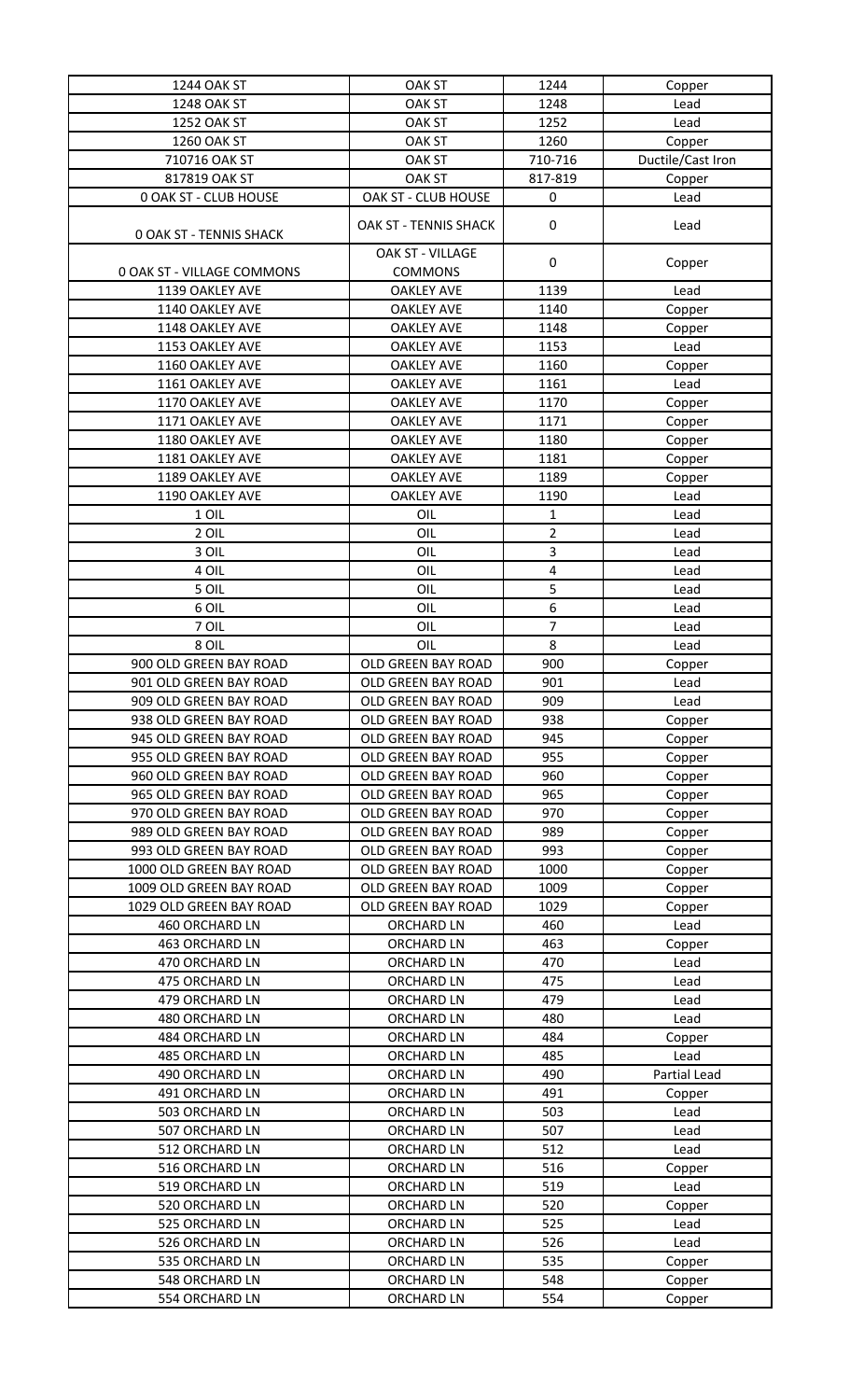| 557 ORCHARD LN | <b>ORCHARD LN</b> | 557  | Copper            |
|----------------|-------------------|------|-------------------|
| 560 ORCHARD LN | <b>ORCHARD LN</b> | 560  | Lead              |
| 561 ORCHARD LN | <b>ORCHARD LN</b> | 561  | Copper            |
| 565 ORCHARD LN | ORCHARD LN        | 565  | Copper            |
| 566 ORCHARD LN | <b>ORCHARD LN</b> | 566  | Copper            |
| 570 ORCHARD LN | <b>ORCHARD LN</b> | 570  | Copper            |
| 571 ORCHARD LN | <b>ORCHARD LN</b> | 571  | Lead              |
| 574 ORCHARD LN | <b>ORCHARD LN</b> | 574  | Partial Lead      |
| 575 ORCHARD LN | <b>ORCHARD LN</b> | 575  | Copper            |
| 580 ORCHARD LN | <b>ORCHARD LN</b> | 580  | Copper            |
| 595 ORCHARD LN | <b>ORCHARD LN</b> | 595  | Copper            |
| 599 ORCHARD LN | <b>ORCHARD LN</b> | 599  | Lead              |
| 607 ORCHARD LN | <b>ORCHARD LN</b> | 607  | Lead              |
| 611 ORCHARD LN | <b>ORCHARD LN</b> | 611  | Lead              |
| 615 ORCHARD LN | <b>ORCHARD LN</b> | 615  | Copper            |
| 704 PARK AVE   | PARK AVE          | 704  | Copper            |
| 714 PARK AVE   | <b>PARK AVE</b>   | 714  | Copper            |
| 717 PARK AVE   | PARK AVE          | 717  | Lead              |
| 718 PARK AVE   | <b>PARK AVE</b>   | 718  | Copper            |
| 1075 PELHAM RD | PELHAM RD         | 1075 | Lead              |
| 1080 PELHAM RD | PELHAM RD         | 1080 | Lead              |
| 1099 PELHAM RD | PELHAM RD         | 1099 | Copper            |
| 1100 PELHAM RD | PELHAM RD         | 1100 | Partial Lead      |
| 1122 PELHAM RD | PELHAM RD         | 1122 | Lead              |
| 1150 PELHAM RD | PELHAM RD         | 1150 | Copper            |
| 1160 PELHAM RD | PELHAM RD         | 1160 | Copper            |
| 1170 PELHAM RD | PELHAM RD         | 1170 | Copper            |
| 1175 PELHAM RD | PELHAM RD         | 1175 | Lead              |
| 614 PINE LN    | PINE LN           | 614  | Copper            |
| 624 PINE LN    | PINE LN           | 624  | Copper            |
| 630 PINE LN    | PINE LN           | 630  | Copper            |
| 644 PINE LN    | PINE LN           | 644  | Lead              |
| 640 PINE ST    | PINE ST           | 640  | Lead              |
| 648 PINE ST    | PINE ST           | 648  | Copper            |
| 649 PINE ST    | PINE ST           | 649  | Copper            |
| 654 PINE ST    | PINE ST           | 654  | Copper            |
| 660 PINE ST    | PINE ST           | 660  | Lead              |
| 684 PINE ST    | PINE ST           | 684  | Copper            |
|                |                   | 684  |                   |
| 684 PINE ST    | PINE ST           |      | Lead              |
| 720 PINE ST    | PINE ST           | 720  | Copper            |
| 725 PINE ST    | PINE ST           | 725  | Ductile/Cast Iron |
| 742 PINE ST    | PINE ST           | 742  | Lead              |
| 795 PINE ST    | PINE ST           | 795  | Lead              |
| 797 PINE ST    | PINE ST           | 797  |                   |
| 803 PINE ST    | PINE ST           | 803  | Copper            |
| 809 PINE ST    | PINE ST           | 809  | Copper<br>Lead    |
| 813 PINE ST    | PINE ST           | 813  | Lead              |
| 860 PINE ST    | PINE ST           | 860  | Lead              |
| 865 PINE ST    | PINE ST           | 865  | Copper            |
| 869 PINE ST    | PINE ST           | 869  | Lead              |
| 872 PINE ST    | PINE ST           | 872  | Copper            |
| 876 PINE ST    | PINE ST           | 876  | Copper            |
| 881 PINE ST    | PINE ST           | 881  | Copper            |
| 882 PINE ST    | PINE ST           | 882  | Copper            |
| 886 PINE ST    | PINE ST           | 886  | Copper            |
| 894 PINE ST    | PINE ST           | 894  | Lead              |
| 902 PINE ST    | PINE ST           | 902  | Copper            |
| 920 PINE ST    | PINE ST           | 920  | Copper            |
| 921 PINE ST    | PINE ST           | 921  | Lead              |
| 928 PINE ST    | PINE ST           | 928  | Copper            |
| 934 PINE ST    | PINE ST           | 934  | Lead              |
| 942 PINE ST    | PINE ST           | 942  | Copper            |
| 948 PINE ST    | PINE ST           | 948  | Copper            |
| 952 PINE ST    | PINE ST           | 952  | Copper            |
| 958 PINE ST    | PINE ST           | 958  | Lead              |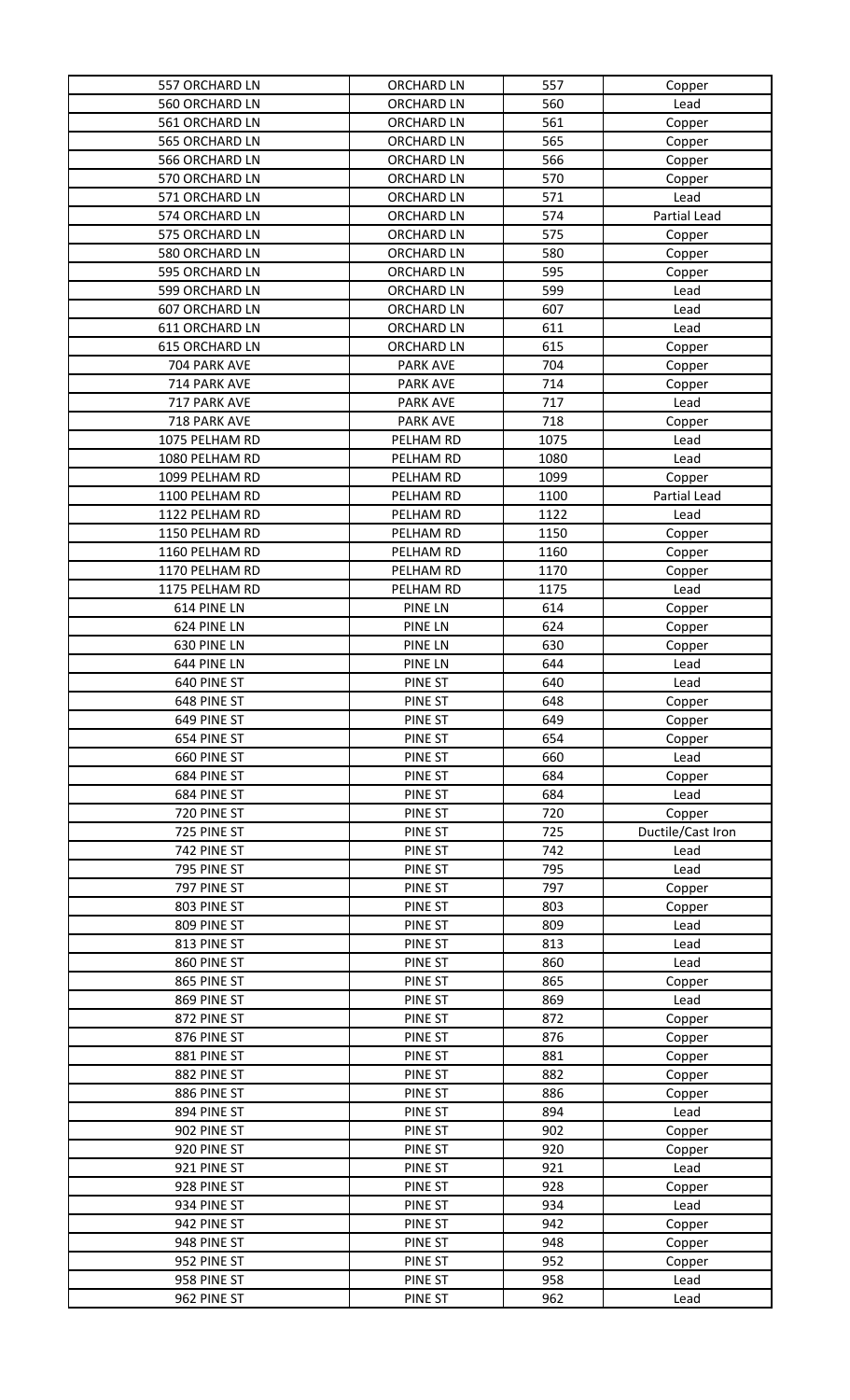| 968 PINE ST         | PINE ST            | 968  | Lead    |
|---------------------|--------------------|------|---------|
| 972 PINE ST         | PINE ST            | 972  | Copper  |
| 975 PINE ST         | PINE ST            | 975  | Copper  |
| 976 PINE ST         | PINE ST            | 976  | Copper  |
| 982 PINE ST         | PINE ST            | 982  | Lead    |
| 985 PINE ST         | PINE ST            | 985  | Copper  |
| 986 PINE ST         | PINE ST            | 986  | Copper  |
| 992 PINE ST         | PINE ST            | 992  | Lead    |
| 995 PINE ST         | PINE ST            | 995  | Copper  |
| 1004 PINE ST        | PINE ST            | 1004 | Lead    |
| 1010 PINE ST        | PINE ST            | 1010 |         |
|                     |                    |      | Copper  |
| 1014 PINE ST        | PINE ST            | 1014 | Copper  |
| 1015 PINE ST        | PINE ST            | 1015 | Lead    |
| 1016 PINE ST        | PINE ST            | 1016 | Lead    |
| 1020 PINE ST        | PINE ST            | 1020 | Copper  |
| 1025 PINE ST        | PINE ST            | 1025 | Copper  |
| 1026 PINE ST        | PINE ST            | 1026 | Copper  |
| 1034 PINE ST        | PINE ST            | 1034 | Copper  |
| 1035 PINE ST        | PINE ST            | 1035 | Copper  |
| 1039 PINE ST        | PINE ST            | 1039 | Lead    |
| 1040 PINE ST        | PINE ST            | 1040 | Copper  |
| 1045 PINE ST        | PINE ST            | 1045 | Copper  |
| 1046 PINE ST        | PINE ST            | 1046 | Copper  |
| 1066 PINE ST        | PINE ST            | 1066 | Lead    |
| 1072 PINE ST        | PINE ST            | 1072 | Copper  |
| 1076 PINE ST        | PINE ST            | 1076 | Unknown |
| 1082 PINE ST        | PINE ST            | 1082 | Copper  |
| 1088 PINE ST        | PINE ST            | 1088 | Lead    |
| 1094 PINE ST        | PINE ST            | 1094 | Lead    |
| 1095 PINE ST        | PINE ST            | 1095 | Lead    |
| 1100 PINE ST        | PINE ST            | 1100 | Lead    |
| <b>1110 PINE ST</b> | PINE ST            | 1110 | Copper  |
| 1124 PINE ST        | PINE ST            | 1124 | Copper  |
| 1133 PINE ST        | PINE ST            | 1133 | Lead    |
| 1134 PINE ST        | PINE ST            | 1134 | Copper  |
| 1153 PINE ST        | PINE ST            | 1153 | Lead    |
| 1154 PINE ST        | PINE ST            | 1154 | Copper  |
| 1161 PINE ST        | PINE ST            | 1161 | Lead    |
| 1176 PINE ST        | PINE ST            | 1176 | Copper  |
| 1180 PINE ST        | PINE ST            | 1180 | Copper  |
| 1201 PINE ST        | PINE ST            | 1201 | Copper  |
| 1208 PINE ST        | PINE ST            | 1208 | Copper  |
| 1215 PINE ST        | PINE ST            | 1215 | Copper  |
| 1218 PINE ST        | PINE ST            | 1218 | Copper  |
| 1225 PINE ST        | PINE ST            | 1225 | Copper  |
| 1228 PINE ST        | PINE ST            | 1228 | Copper  |
| 1248 PINE ST        | PINE ST            | 1248 | Copper  |
| 1258 PINE ST        | PINE ST            | 1258 | Copper  |
| 938 PINE ST1927     | <b>PINE ST1927</b> | 938  | Copper  |
| 895 PINE TREE LN    | PINE TREE LN       | 895  | Copper  |
| 900 PINE TREE LN    | PINE TREE LN       | 900  | Copper  |
| 905 PINE TREE LN    | PINE TREE LN       | 905  | Copper  |
| 910 PINE TREE LN    | PINE TREE LN       | 910  | Copper  |
| 915 PINE TREE LN    | PINE TREE LN       | 915  | Copper  |
| 920 PINE TREE LN    | PINE TREE LN       | 920  | Copper  |
| 924 PINE TREE LN    | PINE TREE LN       | 924  | Copper  |
| 925 PINE TREE LN    | PINE TREE LN       | 925  | Copper  |
| 928 PINE TREE LN    | PINE TREE LN       | 928  | Copper  |
| 932 PINE TREE LN    | PINE TREE LN       | 932  | Copper  |
| 942 PINE TREE LN    | PINE TREE LN       | 942  | Copper  |
| 943 PINE TREE LN    | PINE TREE LN       | 943  | Copper  |
| 945 PINE TREE LN    | PINE TREE LN       | 945  | Lead    |
| 946 PINE TREE LN    | PINE TREE LN       | 946  | Copper  |
| 952 PINE TREE LN    | PINE TREE LN       | 952  | Lead    |
| 965 PINE TREE LN    | PINE TREE LN       | 965  | Copper  |
| 966 PINE TREE LN    | PINE TREE LN       | 966  | Copper  |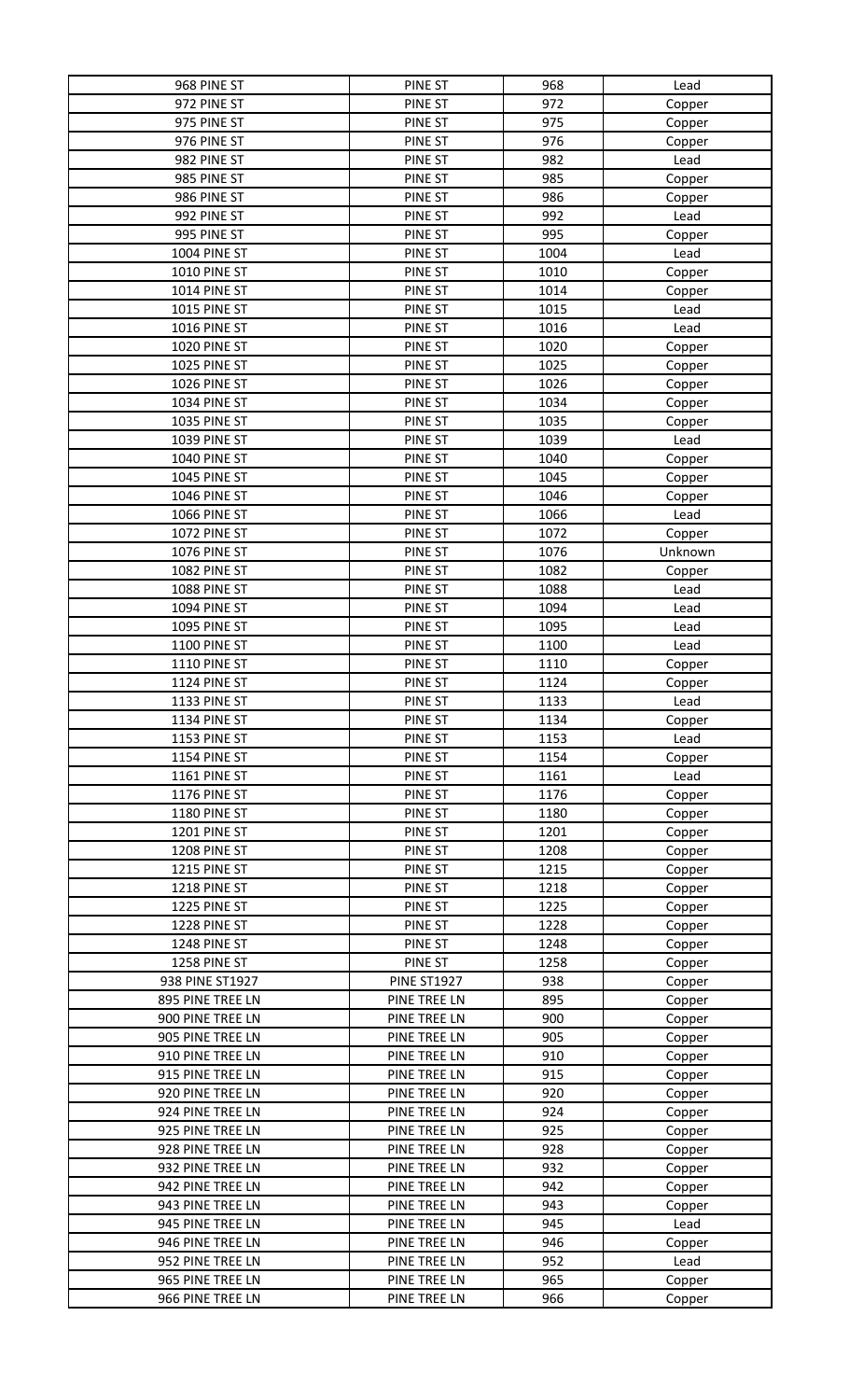| 975 PINE TREE LN            | PINE TREE LN     | 975  | Lead         |
|-----------------------------|------------------|------|--------------|
| 976 PINE TREE LN            | PINE TREE LN     | 976  | Lead         |
| 984 PINE TREE LN            | PINE TREE LN     | 984  | Copper       |
| 985 PINE TREE LN            | PINE TREE LN     | 985  | Copper       |
| 998 PINE TREE LN            | PINE TREE LN     | 998  | Copper       |
| 999 PINE TREE LN            | PINE TREE LN     | 999  | Copper       |
| 1004 PINE TREE LN           |                  | 1004 |              |
|                             | PINE TREE LN     |      | Copper       |
| 1005 PINE TREE LN           | PINE TREE LN     | 1005 | Copper       |
|                             | PLANT VILLAGE OF | 0    | Lead         |
| 0 PLANT VILLAGE OF WINNETKA | <b>WINNETKA</b>  |      |              |
| 1301 PLUM TREE LN           | PLUM TREE LN     | 1301 | Copper       |
| 1311 PLUM TREE LN           | PLUM TREE LN     | 1311 | Copper       |
| 1321 PLUM TREE LN           | PLUM TREE LN     | 1321 | Copper       |
| 624 PNE LN                  | PNE LN           | 624  | Copper       |
| 214 POPLAR ST               | POPLAR ST        | 214  | Copper       |
| 220 POPLAR ST               | POPLAR ST        | 220  | Lead         |
| 228 POPLAR ST               | POPLAR ST        | 228  | Lead         |
| 238 POPLAR ST               | POPLAR ST        | 238  | Lead         |
| 250 POPLAR ST               | POPLAR ST        | 250  | Copper       |
| 255 POPLAR ST               | POPLAR ST        | 255  | Lead         |
| 265 POPLAR ST               | POPLAR ST        | 265  | Copper       |
| 272 POPLAR ST               | POPLAR ST        | 272  |              |
|                             |                  |      | Copper       |
| 277 POPLAR ST               | POPLAR ST        | 277  | Copper       |
| 290 POPLAR ST               | POPLAR ST        | 290  | Copper       |
| 300 POPLAR ST               | POPLAR ST        | 300  | Copper       |
| 305 POPLAR ST               | POPLAR ST        | 305  | Lead         |
| 315 POPLAR ST               | POPLAR ST        | 315  | Copper       |
| 330 POPLAR ST               | POPLAR ST        | 330  | Copper       |
| 340 POPLAR ST               | POPLAR ST        | 340  | Copper       |
| 370 POPLAR ST               | POPLAR ST        | 370  | Unknown      |
| 380 POPLAR ST               | POPLAR ST        | 380  | Copper       |
| 381 POPLAR ST               | POPLAR ST        | 381  | Copper       |
| 429 POPLAR ST               | POPLAR ST        | 429  | Copper       |
| 460 POPLAR ST               | <b>POPLAR ST</b> | 460  | Copper       |
| 465 POPLAR ST               | POPLAR ST        | 465  | Copper       |
| 466 POPLAR ST               | POPLAR ST        | 466  | Lead         |
| 470 POPLAR ST               | POPLAR ST        | 470  | Copper       |
| 475 POPLAR ST               | POPLAR ST        | 475  |              |
| 510 POPLAR ST               |                  | 510  | Copper       |
|                             | POPLAR ST        |      | Lead         |
| 850 PRIVATE RD              | PRIVATE RD       | 850  | Copper       |
| 870 PRIVATE RD              | PRIVATE RD       | 870  | Copper       |
| 875 PRIVATE RD              | PRIVATE RD       | 875  | Copper       |
| 880 PRIVATE RD              | PRIVATE RD       | 880  | Copper       |
| 881 PRIVATE RD              | PRIVATE RD       | 881  | Partial Lead |
| 883 PRIVATE RD              | PRIVATE RD       | 883  | Copper       |
| 885 PRIVATE RD              | PRIVATE RD       | 885  | Copper       |
| 887 PRIVATE RD              | PRIVATE RD       | 887  | Copper       |
| 889 PRIVATE RD              | PRIVATE RD       | 889  | Copper       |
| 890 PRIVATE RD              | PRIVATE RD       | 890  | Copper       |
| 900 PRIVATE RD              | PRIVATE RD       | 900  | Copper       |
| 901 PRIVATE RD              | PRIVATE RD       | 901  | Copper       |
| 903 PRIVATE RD              | PRIVATE RD       | 903  | Copper       |
| 910 PRIVATE RD              | PRIVATE RD       | 910  | Copper       |
| 915 PRIVATE RD              | PRIVATE RD       | 915  | Copper       |
| 920 PRIVATE RD              | PRIVATE RD       | 920  | Copper       |
| 935 PRIVATE RD              | PRIVATE RD       | 935  | Copper       |
| 940 PRIVATE RD              | PRIVATE RD       | 940  |              |
|                             |                  |      | Copper       |
| 945 PRIVATE RD              | PRIVATE RD       | 945  | Copper       |
| 949 PRIVATE RD              | PRIVATE RD       | 949  | Copper       |
| 951 PRIVATE RD              | PRIVATE RD       | 951  | Copper       |
| 953 PRIVATE RD              | PRIVATE RD       | 953  | Copper       |
| 960 PRIVATE RD              | PRIVATE RD       | 960  | Copper       |
| 962 PRIVATE RD              | PRIVATE RD       | 962  | Copper       |
| 965 PRIVATE RD              | PRIVATE RD       | 965  | Copper       |
| 966 PRIVATE RD              | PRIVATE RD       | 966  | Lead         |
| 975 PRIVATE RD              | PRIVATE RD       | 975  | Copper       |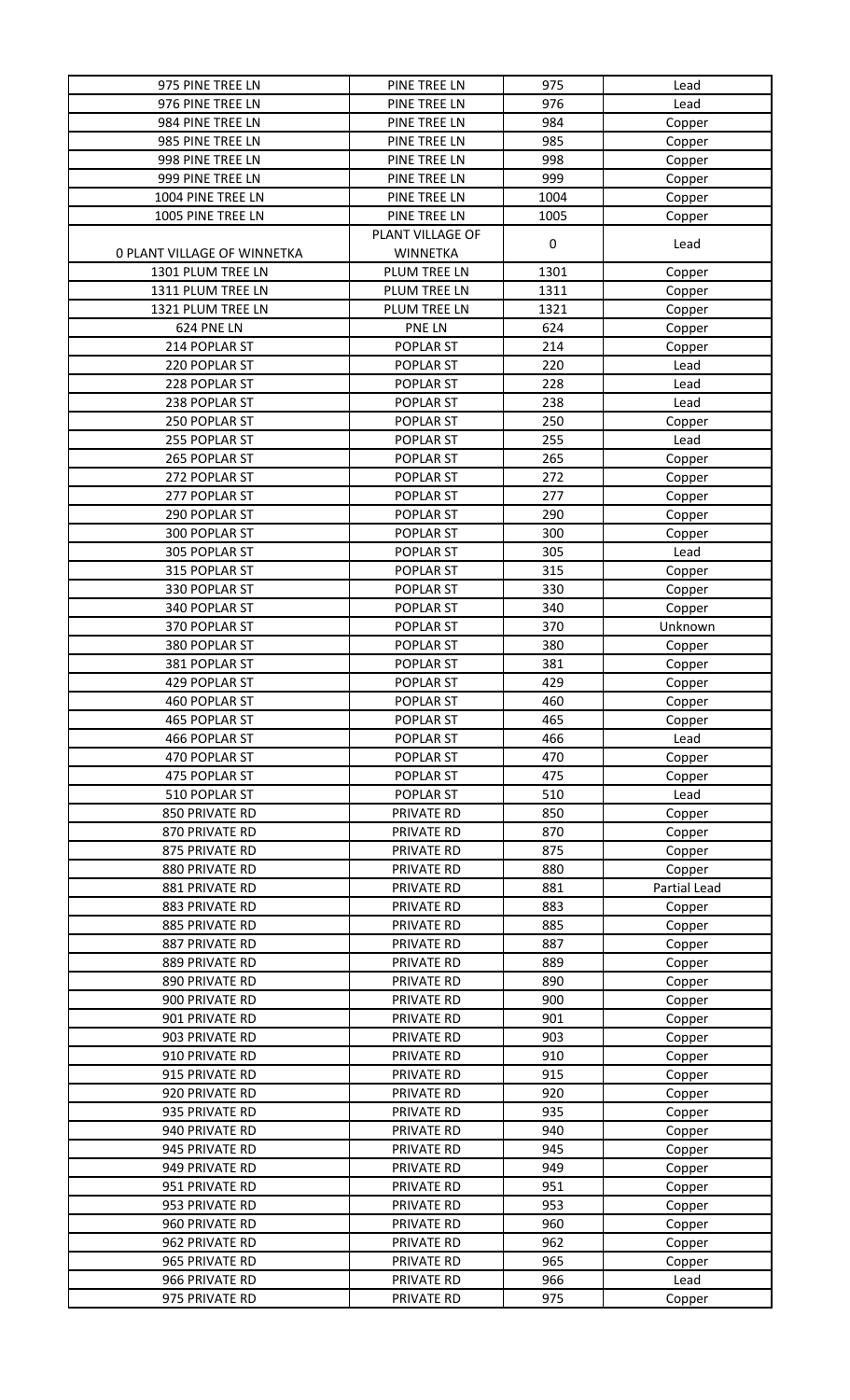| 976 PRIVATE RD           | PRIVATE RD                     | 976 | Lead         |
|--------------------------|--------------------------------|-----|--------------|
| 986 PRIVATE RD           | PRIVATE RD                     | 986 | Lead         |
| 646 PROSPECT AVE         | PROSPECT AVE                   | 646 | Copper       |
| <b>660 PROSPECT AVE</b>  | PROSPECT AVE                   | 660 | Copper       |
| <b>665 PROSPECT AVE</b>  | PROSPECT AVE                   | 665 | Copper       |
| 674 PROSPECT AVE         | PROSPECT AVE                   | 674 | Copper       |
| 690 PROSPECT AVE         | PROSPECT AVE                   | 690 | Lead         |
| 695 PROSPECT AVE         | PROSPECT AVE                   | 695 | Partial Lead |
| 696 PROSPECT AVE         | PROSPECT AVE                   | 696 | Copper       |
| 703 PROSPECT AVE         |                                | 703 |              |
|                          | PROSPECT AVE                   |     | Copper       |
| 708 PROSPECT AVE         | PROSPECT AVE                   | 708 | Lead         |
| 715 PROSPECT AVE         | PROSPECT AVE                   | 715 | Copper       |
| 717 PROSPECT AVE         | PROSPECT AVE                   | 717 | Copper       |
| 720 PROSPECT AVE         | PROSPECT AVE                   | 720 | Copper       |
| 722 PROSPECT AVE         | PROSPECT AVE                   | 722 | Copper       |
| 731 PROSPECT AVE         | PROSPECT AVE                   | 731 | Copper       |
| 741 PROSPECT AVE         | PROSPECT AVE                   | 741 | Lead         |
| 744 PROSPECT AVE         | PROSPECT AVE                   | 744 | Lead         |
| 759 PROSPECT AVE         | PROSPECT AVE                   | 759 | Lead         |
| 760 PROSPECT AVE         | PROSPECT AVE                   | 760 | Copper       |
| 766 PROSPECT AVE         | PROSPECT AVE                   | 766 | Lead         |
| 770 PROSPECT AVE         | PROSPECT AVE                   | 770 | Copper       |
| 773 PROSPECT AVE         | PROSPECT AVE                   | 773 | Copper       |
| 777 PROSPECT AVE         | PROSPECT AVE                   | 777 | Copper       |
| 780 PROSPECT AVE         | PROSPECT AVE                   | 780 | Copper       |
| 787 PROSPECT AVE         | PROSPECT AVE                   | 787 | Copper       |
| 790 PROSPECT AVE         | PROSPECT AVE                   | 790 | Copper       |
| 800 PROSPECT AVE         | PROSPECT AVE                   | 800 | Copper       |
| 804 PROSPECT AVE         | PROSPECT AVE                   | 804 | Lead         |
| 807 PROSPECT AVE         | PROSPECT AVE                   | 807 | Copper       |
| 808 PROSPECT AVE         | PROSPECT AVE                   | 808 |              |
| 811 PROSPECT AVE         |                                | 811 | Copper       |
| 814 PROSPECT AVE         | PROSPECT AVE<br>PROSPECT AVE   | 814 | Copper       |
|                          |                                |     | Copper       |
| 820 PROSPECT AVE         | PROSPECT AVE                   | 820 | Copper       |
| 821 PROSPECT AVE         | PROSPECT AVE                   | 821 | Copper       |
| 824 PROSPECT AVE         | PROSPECT AVE                   | 824 | Lead         |
| 827 PROSPECT AVE         | PROSPECT AVE                   | 827 | Copper       |
| 835 PROSPECT AVE         | PROSPECT AVE                   | 835 | Copper       |
| 841 PROSPECT AVE         | PROSPECT AVE                   | 841 | Copper       |
| 844 PROSPECT AVE         | PROSPECT AVE                   | 844 | Lead         |
| 845 PROSPECT AVE         | PROSPECT AVE                   | 845 | Copper       |
| 853 PROSPECT AVE         | PROSPECT AVE                   | 853 | Lead         |
| 854 PROSPECT AVE         | PROSPECT AVE                   | 854 | Copper       |
| 861 PROSPECT AVE         | PROSPECT AVE                   | 861 | Copper       |
| 862 PROSPECT AVE         | PROSPECT AVE                   | 862 | Copper       |
| 870 PROSPECT AVE         | PROSPECT AVE                   | 870 | Copper       |
| <b>365 PROVIDENT AVE</b> | PROVIDENT AVE                  | 365 | Copper       |
| 372 PROVIDENT AVE        | PROVIDENT AVE                  | 372 | Lead         |
| 376 PROVIDENT AVE        | PROVIDENT AVE                  | 376 | Lead         |
| 377 PROVIDENT AVE        | PROVIDENT AVE                  | 377 | Copper       |
| 384 PROVIDENT AVE        | PROVIDENT AVE                  | 384 | Copper       |
| 385 PROVIDENT AVE        | PROVIDENT AVE                  | 385 | Copper       |
| 387 PROVIDENT AVE        | PROVIDENT AVE                  | 387 | Copper       |
| 388 PROVIDENT AVE        | PROVIDENT AVE                  | 388 | Copper       |
| 391 PROVIDENT AVE        | PROVIDENT AVE                  | 391 | Copper       |
| 395 PROVIDENT AVE        | PROVIDENT AVE                  | 395 | Copper       |
| 410 PROVIDENT AVE        | PROVIDENT AVE                  | 410 | Lead         |
| <b>414 PROVIDENT AVE</b> | PROVIDENT AVE                  | 414 | Lead         |
| <b>415 PROVIDENT AVE</b> | PROVIDENT AVE                  | 415 | Copper       |
| 418 PROVIDENT AVE        | PROVIDENT AVE                  | 418 | Copper       |
| <b>419 PROVIDENT AVE</b> | PROVIDENT AVE                  | 419 | Lead         |
| 422 PROVIDENT AVE        |                                | 422 |              |
| <b>425 PROVIDENT AVE</b> | PROVIDENT AVE<br>PROVIDENT AVE |     | Copper       |
|                          |                                | 425 | Lead         |
| 428 PROVIDENT AVE        | PROVIDENT AVE                  | 428 | Copper       |
| <b>429 PROVIDENT AVE</b> | PROVIDENT AVE                  | 429 | Lead         |
| 433 PROVIDENT AVE        | PROVIDENT AVE                  | 433 | Copper       |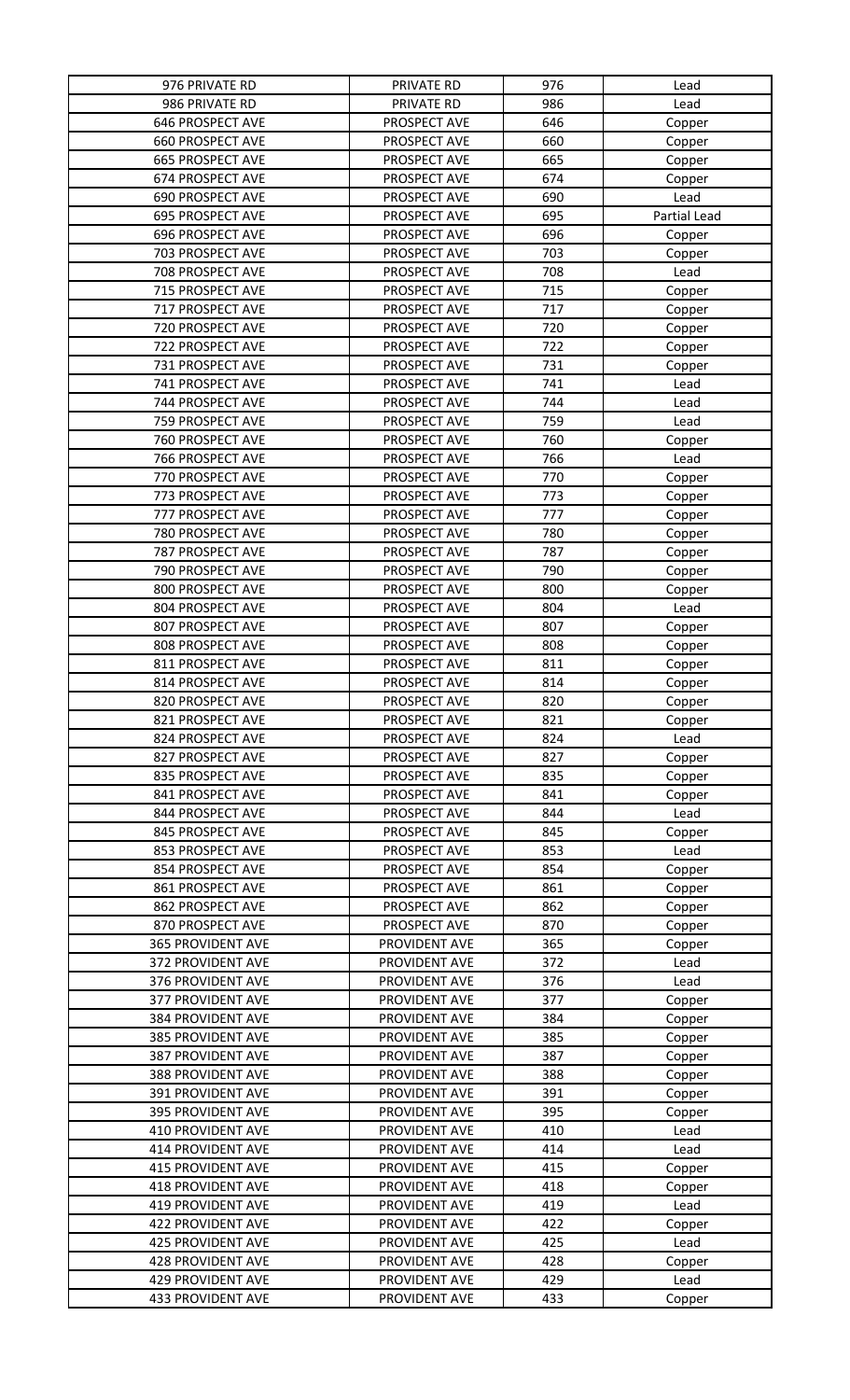| <b>434 PROVIDENT AVE</b> | PROVIDENT AVE      | 434  | Lead              |
|--------------------------|--------------------|------|-------------------|
| <b>437 PROVIDENT AVE</b> | PROVIDENT AVE      | 437  | Copper            |
| 446 PROVIDENT AVE        | PROVIDENT AVE      | 446  | Lead              |
| <b>452 PROVIDENT AVE</b> | PROVIDENT AVE      | 452  | Lead              |
| <b>459 PROVIDENT AVE</b> | PROVIDENT AVE      | 459  | Lead              |
| 462 PROVIDENT AVE        | PROVIDENT AVE      | 462  | Copper            |
| <b>463 PROVIDENT AVE</b> | PROVIDENT AVE      | 463  | Copper            |
| <b>466 PROVIDENT AVE</b> | PROVIDENT AVE      | 466  | Lead              |
| <b>467 PROVIDENT AVE</b> | PROVIDENT AVE      | 467  | Copper            |
| 470 PROVIDENT AVE        | PROVIDENT AVE      | 470  | Lead              |
| 473 PROVIDENT AVE        | PROVIDENT AVE      | 473  | Lead              |
| 475 PROVIDENT AVE        | PROVIDENT AVE      | 475  | Copper            |
| 476 PROVIDENT AVE        | PROVIDENT AVE      | 476  | Copper            |
| 480 PROVIDENT AVE        | PROVIDENT AVE      | 480  | Copper            |
| 481 PROVIDENT AVE        | PROVIDENT AVE      | 481  | Copper            |
| <b>484 PROVIDENT AVE</b> | PROVIDENT AVE      | 484  | Copper            |
| 496 PROVIDENT AVE        | PROVIDENT AVE      | 496  | Copper            |
| 502 PROVIDENT AVE        | PROVIDENT AVE      | 502  | Lead              |
| 505 PROVIDENT AVE        | PROVIDENT AVE      | 505  | Lead              |
| 506 PROVIDENT AVE        | PROVIDENT AVE      | 506  | Lead              |
| 510 PROVIDENT AVE        | PROVIDENT AVE      | 510  | Lead              |
| 511 PROVIDENT AVE        | PROVIDENT AVE      | 511  | Lead              |
| 515 PROVIDENT AVE        | PROVIDENT AVE      | 515  | Copper            |
| 516 PROVIDENT AVE        | PROVIDENT AVE      | 516  | Copper            |
| 520 PROVIDENT AVE        | PROVIDENT AVE      | 520  | Copper            |
| 524 PROVIDENT AVE        | PROVIDENT AVE      | 524  | Copper            |
| 527 PROVIDENT AVE        | PROVIDENT AVE      | 527  | Copper            |
| 545 PROVIDENT AVE        | PROVIDENT AVE      | 545  | Copper            |
| 546 PROVIDENT AVE        | PROVIDENT AVE      | 546  | Lead              |
| <b>548 PROVIDENT AVE</b> | PROVIDENT AVE      | 548  | Copper            |
| 549 PROVIDENT AVE        | PROVIDENT AVE      | 549  | Copper            |
| 550 PROVIDENT AVE        | PROVIDENT AVE      | 550  | Copper            |
| 555 PROVIDENT AVE        | PROVIDENT AVE      | 555  | Copper            |
| 558 PROVIDENT AVE        | PROVIDENT AVE      | 558  | Copper            |
| 559 PROVIDENT AVE        | PROVIDENT AVE      | 559  | Copper            |
| <b>563 PROVIDENT AVE</b> | PROVIDENT AVE      | 563  | Copper            |
| 564 PROVIDENT AVE        | PROVIDENT AVE      | 564  | Copper            |
| 567 PROVIDENT AVE        | PROVIDENT AVE      | 567  | Copper            |
| 572 PROVIDENT AVE        | PROVIDENT AVE      | 572  | Lead              |
| 582 PROVIDENT AVE        | PROVIDENT AVE      | 582  | Lead              |
| 585 PROVIDENT AVE        | PROVIDENT AVE      | 585  | Copper            |
| 592 PROVIDENT AVE        | PROVIDENT AVE      | 592  | Copper            |
| 593 PROVIDENT AVE        | PROVIDENT AVE      | 593  | Copper            |
| 596 PROVIDENT AVE        | PROVIDENT AVE      | 596  | Copper            |
| 597 PROVIDENT AVE        | PROVIDENT AVE      | 597  | Lead              |
| <b>602 PROVIDENT AVE</b> | PROVIDENT AVE      | 602  | Copper            |
| <b>603 PROVIDENT AVE</b> | PROVIDENT AVE      | 603  | Copper            |
| <b>606 PROVIDENT AVE</b> | PROVIDENT AVE      | 606  | Copper            |
| <b>607 PROVIDENT AVE</b> | PROVIDENT AVE      | 607  | Copper            |
| 1013 RANDOLPH ST         | <b>RANDOLPH ST</b> | 1013 | Lead              |
| 900 RAVINE RD            | <b>RAVINE RD</b>   | 900  | Copper            |
| 925 RAVINE RD            | <b>RAVINE RD</b>   | 925  | Copper            |
| 935 RAVINE RD            | <b>RAVINE RD</b>   | 935  | Copper            |
| 945 RAVINE RD            | <b>RAVINE RD</b>   | 945  | Copper            |
| 180 RIDGE AVE            | <b>RIDGE AVE</b>   | 180  | Ductile/Cast Iron |
| 187 RIDGE AVE            | <b>RIDGE AVE</b>   | 187  | Lead              |
| 189 RIDGE AVE            | <b>RIDGE AVE</b>   | 189  | Lead              |
| 192 RIDGE AVE            | <b>RIDGE AVE</b>   | 192  | Lead              |
| 195 RIDGE AVE            | <b>RIDGE AVE</b>   | 195  | Copper            |
| 205 RIDGE AVE            | <b>RIDGE AVE</b>   | 205  | Copper            |
| 214 RIDGE AVE            | <b>RIDGE AVE</b>   | 214  | Copper            |
| 215 RIDGE AVE            | <b>RIDGE AVE</b>   | 215  | Copper            |
| 224 RIDGE AVE            | <b>RIDGE AVE</b>   | 224  | Copper            |
| 225 RIDGE AVE            | <b>RIDGE AVE</b>   | 225  | Lead              |
| 233 RIDGE AVE            | <b>RIDGE AVE</b>   | 233  | Lead              |
| 238 RIDGE AVE            | <b>RIDGE AVE</b>   | 238  | Copper            |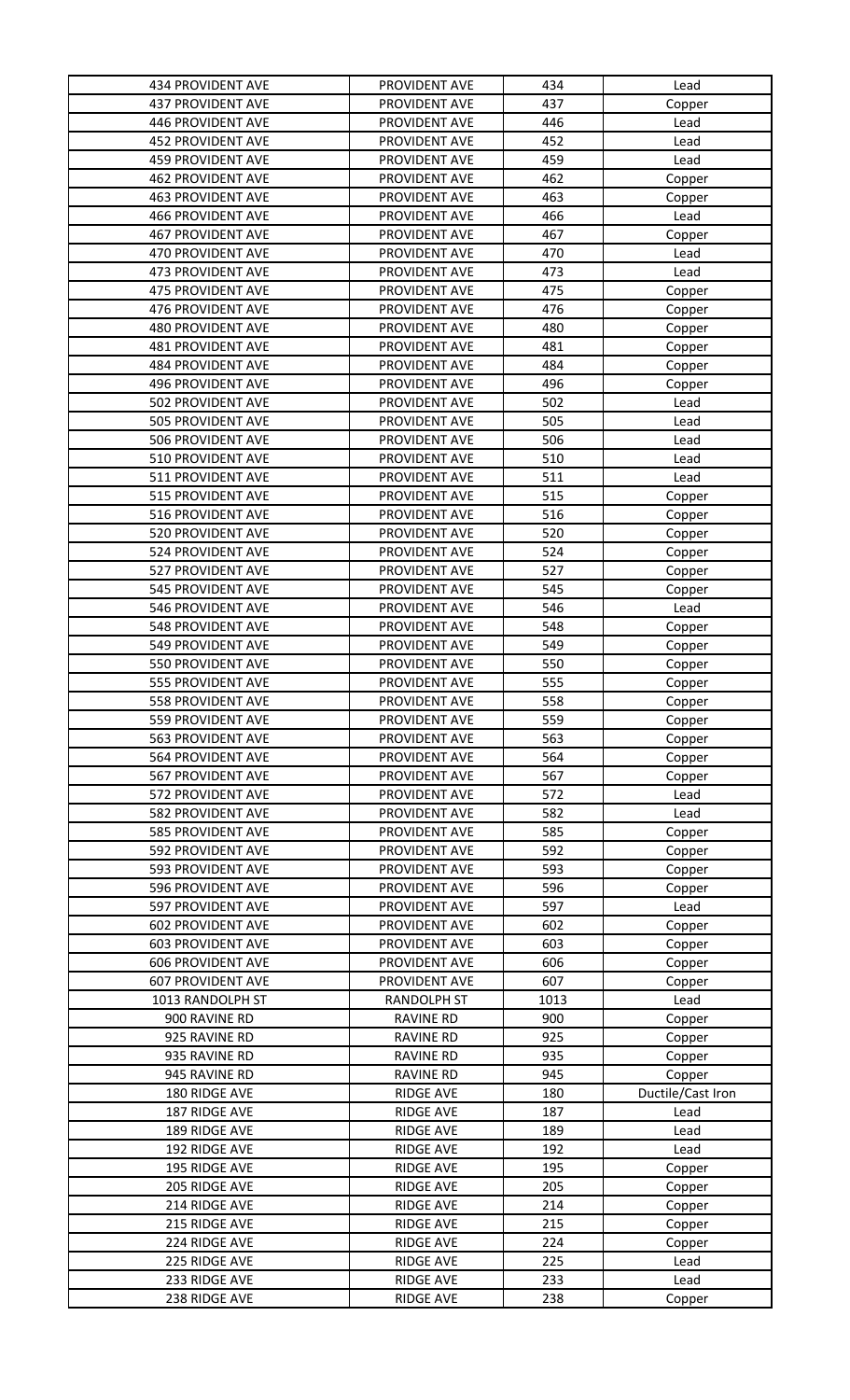| 239 RIDGE AVE             | <b>RIDGE AVE</b>      | 239         | Copper            |
|---------------------------|-----------------------|-------------|-------------------|
| 245 RIDGE AVE             | <b>RIDGE AVE</b>      | 245         | Copper            |
| 250 RIDGE AVE             | <b>RIDGE AVE</b>      | 250         | Copper            |
| 254 RIDGE AVE             | <b>RIDGE AVE</b>      | 254         | Copper            |
| 255 RIDGE AVE             | <b>RIDGE AVE</b>      | 255         | Copper            |
| 258 RIDGE AVE             | <b>RIDGE AVE</b>      | 258         | Lead              |
| 259 RIDGE AVE             | <b>RIDGE AVE</b>      | 259         | Lead              |
| 262 RIDGE AVE             | <b>RIDGE AVE</b>      | 262         | Lead              |
| 267 RIDGE AVE             | <b>RIDGE AVE</b>      | 267         | Lead              |
| 268 RIDGE AVE             | <b>RIDGE AVE</b>      | 268         | Lead              |
| 274 RIDGE AVE             | <b>RIDGE AVE</b>      | 274         | Copper            |
| 277 RIDGE AVE             | <b>RIDGE AVE</b>      | 277         |                   |
| 278 RIDGE AVE             |                       |             | Copper            |
|                           | <b>RIDGE AVE</b>      | 278         | Copper            |
| 283 RIDGE AVE             | <b>RIDGE AVE</b>      | 283         | Lead              |
| 286 RIDGE AVE             | <b>RIDGE AVE</b>      | 286         | Copper            |
| 289 RIDGE AVE             | <b>RIDGE AVE</b>      | 289         | Lead              |
| 293 RIDGE AVE             | <b>RIDGE AVE</b>      | 293         | Lead              |
| 301 RIDGE AVE             | <b>RIDGE AVE</b>      | 301         | Copper            |
| 305 RIDGE AVE             | <b>RIDGE AVE</b>      | 305         | Copper            |
| 314 RIDGE AVE             | <b>RIDGE AVE</b>      | 314         | Copper            |
| 315 RIDGE AVE             | <b>RIDGE AVE</b>      | 315         | Lead              |
| 322 RIDGE AVE             | <b>RIDGE AVE</b>      | 322         | Lead              |
| 325 RIDGE AVE             | <b>RIDGE AVE</b>      | 325         | Lead              |
| 326 RIDGE AVE             | <b>RIDGE AVE</b>      | 326         | Lead              |
| 334 RIDGE AVE             | <b>RIDGE AVE</b>      | 334         | Copper            |
| 335 RIDGE AVE             | <b>RIDGE AVE</b>      | 335         | Copper            |
| 340 RIDGE AVE             | <b>RIDGE AVE</b>      | 340         | Copper            |
| 341 RIDGE AVE             | <b>RIDGE AVE</b>      | 341         | Copper            |
| 350 RIDGE AVE             | <b>RIDGE AVE</b>      | 350         | Copper            |
| 351 RIDGE AVE             | <b>RIDGE AVE</b>      | 351         | Lead              |
| 360 RIDGE AVE             | <b>RIDGE AVE</b>      | 360         | Copper            |
| 368 RIDGE AVE             | <b>RIDGE AVE</b>      | 368         | Copper            |
| 369 RIDGE AVE             | <b>RIDGE AVE</b>      | 369         | Copper            |
| 379 RIDGE AVE             | <b>RIDGE AVE</b>      | 379         | Partial Lead      |
| 382 RIDGE AVE             | <b>RIDGE AVE</b>      | 382         | Copper            |
| 385 RIDGE AVE             | <b>RIDGE AVE</b>      | 385         | Lead              |
| 389 RIDGE AVE             | <b>RIDGE AVE</b>      | 389         | Partial Lead      |
| 395 RIDGE AVE             |                       | 395         |                   |
|                           | <b>RIDGE AVE</b>      | 399         | Copper            |
| 399 RIDGE AVE             | <b>RIDGE AVE</b>      |             | Lead              |
| 418 RIDGE AVE             | <b>RIDGE AVE</b>      | 418         | Lead              |
| 422 RIDGE AVE             | <b>RIDGE AVE</b>      | 422         | Lead              |
| 428 RIDGE AVE             | <b>RIDGE AVE</b>      | 428         | Copper            |
| 440 RIDGE AVE             | <b>RIDGE AVE</b>      | 440         | Ductile/Cast Iron |
| 458 RIDGE AVE             | <b>RIDGE AVE</b>      | 458         | Lead              |
| 550 RIDGE RD (KENILWORTH) | RIDGE RD (KENILWORTH) | 550         | Lead              |
| 610 RIDGE RD (KENILWORTH) | RIDGE RD (KENILWORTH) | 610         | Copper            |
| 620 RIDGE RD (KENILWORTH) | RIDGE RD (KENILWORTH) | 620         | Lead              |
| 0 ROSEWOOD AVE            | ROSEWOOD AVE          | $\mathbf 0$ | Lead              |
| 302 ROSEWOOD AVE          | ROSEWOOD AVE          | 302         | Copper            |
| 311 ROSEWOOD AVE          | ROSEWOOD AVE          | 311         | Lead              |
| 312 ROSEWOOD AVE          | ROSEWOOD AVE          | 312         | Copper            |
| 317 ROSEWOOD AVE          | ROSEWOOD AVE          | 317         | Copper            |
| 318 ROSEWOOD AVE          | ROSEWOOD AVE          | 318         | Copper            |
| 323 ROSEWOOD AVE          | ROSEWOOD AVE          | 323         | Copper            |
| 324 ROSEWOOD AVE          | ROSEWOOD AVE          | 324         | Copper            |
| 329 ROSEWOOD AVE          | ROSEWOOD AVE          | 329         | Copper            |
| 330 ROSEWOOD AVE          | ROSEWOOD AVE          | 330         | Copper            |
| 333 ROSEWOOD AVE          | ROSEWOOD AVE          | 333         | Lead              |
| 336 ROSEWOOD AVE          | ROSEWOOD AVE          | 336         | Copper            |
| 341 ROSEWOOD AVE          | ROSEWOOD AVE          | 341         | Lead              |
| 342 ROSEWOOD AVE          | ROSEWOOD AVE          | 342         | Copper            |
| 345 ROSEWOOD AVE          | ROSEWOOD AVE          | 345         | Copper            |
| 350 ROSEWOOD AVE          | ROSEWOOD AVE          | 350         | Copper            |
|                           |                       |             |                   |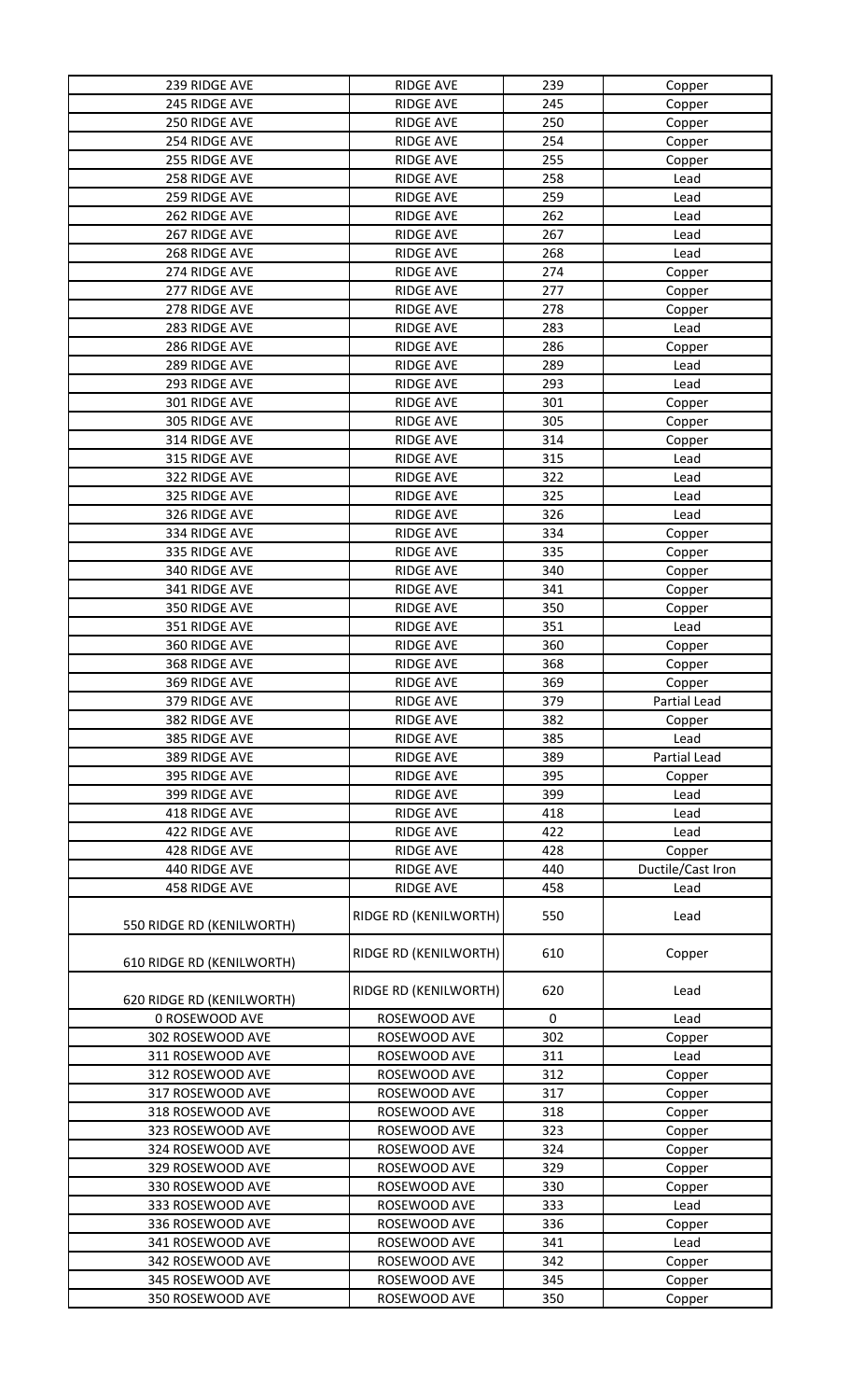| 363 ROSEWOOD AVE | ROSEWOOD AVE     | 363  | Copper |
|------------------|------------------|------|--------|
| 370 ROSEWOOD AVE | ROSEWOOD AVE     | 370  | Copper |
| 376 ROSEWOOD AVE | ROSEWOOD AVE     | 376  | Copper |
| 379 ROSEWOOD AVE | ROSEWOOD AVE     | 379  | Lead   |
| 385 ROSEWOOD AVE | ROSEWOOD AVE     | 385  | Lead   |
| 391 ROSEWOOD AVE | ROSEWOOD AVE     | 391  | Copper |
| 395 ROSEWOOD AVE | ROSEWOOD AVE     | 395  | Copper |
| 421 ROSEWOOD AVE | ROSEWOOD AVE     | 421  | Copper |
| 422 ROSEWOOD AVE | ROSEWOOD AVE     | 422  | Copper |
| 475 ROSEWOOD AVE | ROSEWOOD AVE     | 475  | Copper |
| 480 ROSEWOOD AVE | ROSEWOOD AVE     | 480  | Copper |
| 503 ROSEWOOD AVE | ROSEWOOD AVE     | 503  | Lead   |
| 511 ROSEWOOD AVE | ROSEWOOD AVE     | 511  | Copper |
| 518 ROSEWOOD AVE | ROSEWOOD AVE     | 518  | Lead   |
| 550 ROSEWOOD AVE | ROSEWOOD AVE     | 550  | Copper |
| 551 ROSEWOOD AVE | ROSEWOOD AVE     | 551  | Copper |
| 595 ROSEWOOD AVE | ROSEWOOD AVE     | 595  | Lead   |
| 610 ROSEWOOD AVE | ROSEWOOD AVE     | 610  | Copper |
| 611 ROSEWOOD AVE | ROSEWOOD AVE     | 611  | Lead   |
| 630 ROSEWOOD AVE | ROSEWOOD AVE     | 630  | Copper |
| 635 ROSEWOOD AVE | ROSEWOOD AVE     | 635  | Lead   |
| 660 ROSEWOOD AVE | ROSEWOOD AVE     | 660  | Copper |
| 700 ROSEWOOD AVE | ROSEWOOD AVE     | 700  | Copper |
| 714 ROSEWOOD AVE | ROSEWOOD AVE     | 714  | Copper |
| 717 ROSEWOOD AVE | ROSEWOOD AVE     | 717  | Copper |
| 720 ROSEWOOD AVE | ROSEWOOD AVE     | 720  | Copper |
| 747 ROSEWOOD AVE | ROSEWOOD AVE     | 747  | Copper |
| 755 ROSEWOOD AVE | ROSEWOOD AVE     | 755  | Copper |
| 764 ROSEWOOD AVE | ROSEWOOD AVE     | 764  | Lead   |
| 770 ROSEWOOD AVE | ROSEWOOD AVE     | 770  | Copper |
| 771 ROSEWOOD AVE | ROSEWOOD AVE     | 771  | Copper |
| 777 ROSEWOOD AVE | ROSEWOOD AVE     | 777  | Lead   |
| 780 ROSEWOOD AVE | ROSEWOOD AVE     | 780  | Lead   |
| 785 ROSEWOOD AVE | ROSEWOOD AVE     | 785  | Lead   |
| 791 ROSEWOOD AVE | ROSEWOOD AVE     | 791  | Lead   |
| 794 ROSEWOOD AVE | ROSEWOOD AVE     | 794  | Copper |
| 799 ROSEWOOD AVE | ROSEWOOD AVE     | 799  | Copper |
| 800 ROSEWOOD AVE | ROSEWOOD AVE     | 800  | Copper |
| 806 ROSEWOOD AVE | ROSEWOOD AVE     | 806  | Lead   |
| 807 ROSEWOOD AVE | ROSEWOOD AVE     | 807  | Lead   |
| 809 ROSEWOOD AVE | ROSEWOOD AVE     | 809  | Lead   |
| 812 ROSEWOOD AVE | ROSEWOOD AVE     | 812  | Copper |
| 815 ROSEWOOD AVE | ROSEWOOD AVE     | 815  | Lead   |
| 1133 SCOTT AVE   | <b>SCOTT AVE</b> | 1133 | Copper |
| 1138 SCOTT AVE   | <b>SCOTT AVE</b> | 1138 | Lead   |
| 1139 SCOTT AVE   | <b>SCOTT AVE</b> | 1139 | Lead   |
| 1140 SCOTT AVE   | <b>SCOTT AVE</b> | 1140 | Copper |
| 1148 SCOTT AVE   | <b>SCOTT AVE</b> | 1148 | Copper |
| 1149 SCOTT AVE   | <b>SCOTT AVE</b> | 1149 | Lead   |
| 1152 SCOTT AVE   | <b>SCOTT AVE</b> | 1152 | Lead   |
| 1155 SCOTT AVE   | <b>SCOTT AVE</b> | 1155 | Lead   |
| 1162 SCOTT AVE   | <b>SCOTT AVE</b> | 1162 | Copper |
| 1163 SCOTT AVE   | <b>SCOTT AVE</b> | 1163 | Lead   |
| 1169 SCOTT AVE   | <b>SCOTT AVE</b> | 1169 | Copper |
| 1170 SCOTT AVE   | <b>SCOTT AVE</b> | 1170 | Copper |
| 1173 SCOTT AVE   | <b>SCOTT AVE</b> | 1173 | Copper |
| 1174 SCOTT AVE   | <b>SCOTT AVE</b> | 1174 | Lead   |
| 1180 SCOTT AVE   | <b>SCOTT AVE</b> | 1180 | Copper |
| 1183 SCOTT AVE   | <b>SCOTT AVE</b> | 1183 | Copper |
| 1191 SCOTT AVE   | <b>SCOTT AVE</b> | 1191 | Lead   |
| 1192 SCOTT AVE   | <b>SCOTT AVE</b> | 1192 | Lead   |
| 1193 SCOTT AVE   | <b>SCOTT AVE</b> | 1193 | Copper |
| 1204 SCOTT AVE   | <b>SCOTT AVE</b> | 1204 | Copper |
| 1205 SCOTT AVE   | <b>SCOTT AVE</b> | 1205 | Lead   |
| 1214 SCOTT AVE   | <b>SCOTT AVE</b> | 1214 | Copper |
| 1215 SCOTT AVE   | <b>SCOTT AVE</b> | 1215 | Copper |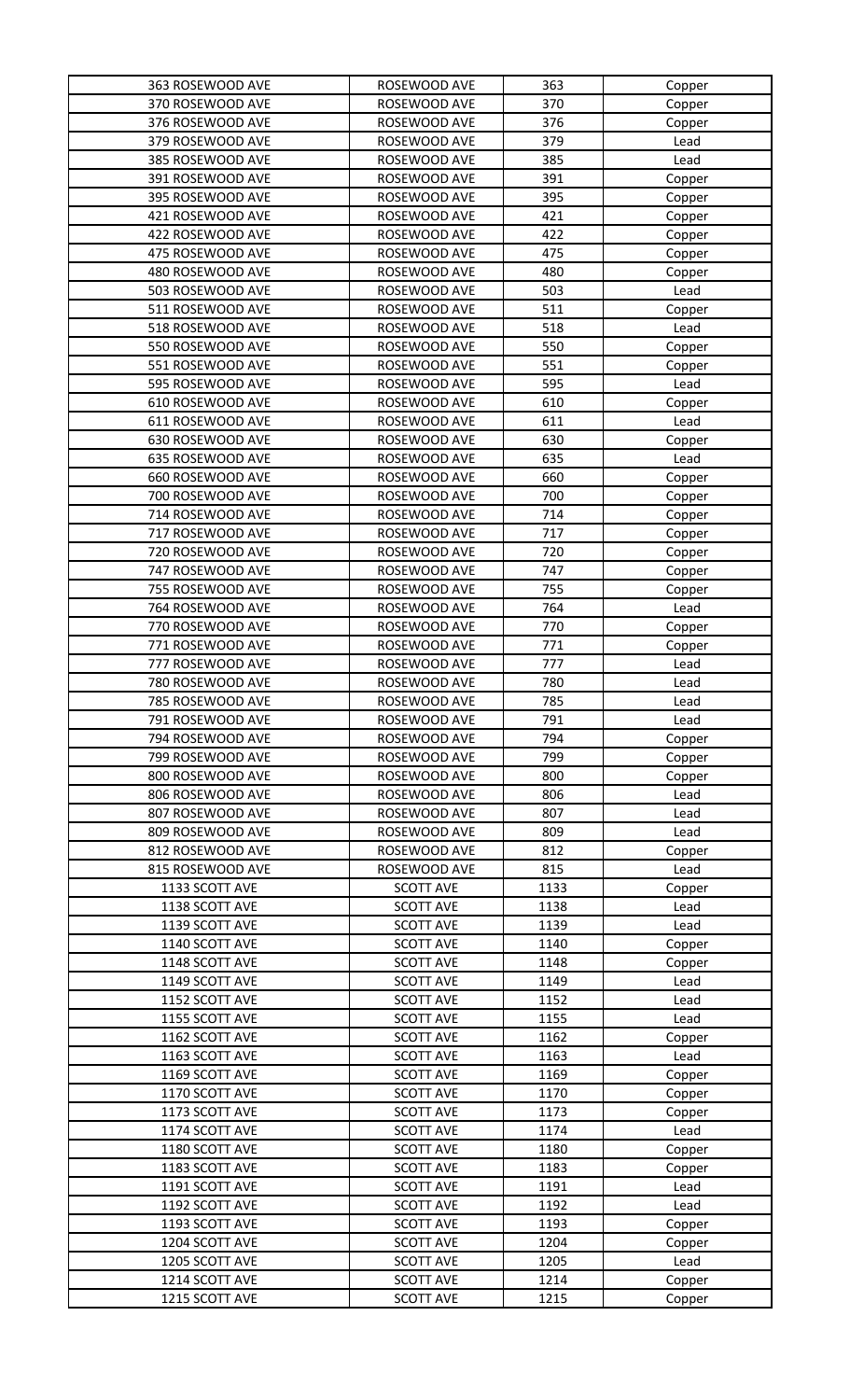| 1216 SCOTT AVE | <b>SCOTT AVE</b> | 1216 | Copper       |
|----------------|------------------|------|--------------|
| 1219 SCOTT AVE | <b>SCOTT AVE</b> | 1219 | Copper       |
| 1228 SCOTT AVE | <b>SCOTT AVE</b> | 1228 | Copper       |
| 1229 SCOTT AVE | <b>SCOTT AVE</b> | 1229 | Copper       |
| 1235 SCOTT AVE | <b>SCOTT AVE</b> | 1235 | Copper       |
| 1238 SCOTT AVE | <b>SCOTT AVE</b> | 1238 | Lead         |
| 1239 SCOTT AVE | <b>SCOTT AVE</b> | 1239 | Lead         |
| 1243 SCOTT AVE | <b>SCOTT AVE</b> | 1243 | Lead         |
| 1248 SCOTT AVE | <b>SCOTT AVE</b> | 1248 | Copper       |
| 1249 SCOTT AVE | <b>SCOTT AVE</b> | 1249 | Copper       |
| 1257 SCOTT AVE | <b>SCOTT AVE</b> | 1257 | Copper       |
| 1258 SCOTT AVE | <b>SCOTT AVE</b> | 1258 | Copper       |
| 1270 SCOTT AVE | <b>SCOTT AVE</b> | 1270 | Lead         |
| 1271 SCOTT AVE | <b>SCOTT AVE</b> | 1271 | Lead         |
| 1275 SCOTT AVE | <b>SCOTT AVE</b> | 1275 | Copper       |
| 1278 SCOTT AVE | <b>SCOTT AVE</b> | 1278 | Lead         |
| 1280 SCOTT AVE | <b>SCOTT AVE</b> | 1280 | Lead         |
| 1285 SCOTT AVE | <b>SCOTT AVE</b> | 1285 | Lead         |
| 1287 SCOTT AVE | <b>SCOTT AVE</b> | 1287 | Lead         |
| 1290 SCOTT AVE | <b>SCOTT AVE</b> | 1290 | Lead         |
| 1293 SCOTT AVE | <b>SCOTT AVE</b> | 1293 | Lead         |
| 1294 SCOTT AVE | <b>SCOTT AVE</b> | 1294 | Copper       |
| 1302 SCOTT AVE | <b>SCOTT AVE</b> | 1302 | Copper       |
| 1303 SCOTT AVE | <b>SCOTT AVE</b> | 1303 | Lead         |
| 1310 SCOTT AVE | <b>SCOTT AVE</b> | 1310 | Copper       |
| 1311 SCOTT AVE | <b>SCOTT AVE</b> | 1311 | Lead         |
| 1314 SCOTT AVE | <b>SCOTT AVE</b> | 1314 | Copper       |
| 1317 SCOTT AVE | <b>SCOTT AVE</b> | 1317 | Lead         |
| 1321 SCOTT AVE | <b>SCOTT AVE</b> | 1321 | Lead         |
| 1324 SCOTT AVE | <b>SCOTT AVE</b> | 1324 | Copper       |
| 1336 SCOTT AVE | <b>SCOTT AVE</b> | 1336 | Copper       |
| 1340 SCOTT AVE | <b>SCOTT AVE</b> | 1340 | Lead         |
| 1341 SCOTT AVE | <b>SCOTT AVE</b> | 1341 | Copper       |
| 1346 SCOTT AVE | <b>SCOTT AVE</b> | 1346 | Copper       |
| 1347 SCOTT AVE | <b>SCOTT AVE</b> | 1347 | Copper       |
| 1351 SCOTT AVE | <b>SCOTT AVE</b> | 1351 | Copper       |
| 1354 SCOTT AVE | <b>SCOTT AVE</b> | 1354 | Copper       |
| 1356 SCOTT AVE | <b>SCOTT AVE</b> | 1356 | Lead         |
| 1357 SCOTT AVE | <b>SCOTT AVE</b> | 1357 | Lead         |
| 1360 SCOTT AVE | <b>SCOTT AVE</b> | 1360 | Copper       |
| 1361 SCOTT AVE | <b>SCOTT AVE</b> | 1361 | Lead         |
| 1367 SCOTT AVE | <b>SCOTT AVE</b> | 1367 | Copper       |
| 1368 SCOTT AVE | <b>SCOTT AVE</b> | 1368 | Lead         |
| 1370 SCOTT AVE | <b>SCOTT AVE</b> | 1370 | Lead         |
| 1371 SCOTT AVE | <b>SCOTT AVE</b> | 1371 | Lead         |
| 1376 SCOTT AVE | <b>SCOTT AVE</b> | 1376 | Partial Lead |
| 1377 SCOTT AVE | <b>SCOTT AVE</b> | 1377 | Lead         |
| 1380 SCOTT AVE | <b>SCOTT AVE</b> | 1380 | Copper       |
| 1387 SCOTT AVE | <b>SCOTT AVE</b> | 1387 | Lead         |
| 1390 SCOTT AVE | <b>SCOTT AVE</b> | 1390 | Lead         |
| 1405 SCOTT AVE | <b>SCOTT AVE</b> | 1405 | Lead         |
| 1409 SCOTT AVE | <b>SCOTT AVE</b> | 1409 | Lead         |
| 1412 SCOTT AVE | <b>SCOTT AVE</b> | 1412 | Copper       |
| 1417 SCOTT AVE | <b>SCOTT AVE</b> | 1417 | Lead         |
| 1418 SCOTT AVE | <b>SCOTT AVE</b> | 1418 | Lead         |
| 1422 SCOTT AVE | <b>SCOTT AVE</b> | 1422 | Lead         |
| 1423 SCOTT AVE | <b>SCOTT AVE</b> | 1423 | Copper       |
| 1427 SCOTT AVE | <b>SCOTT AVE</b> | 1427 | Lead         |
| 1428 SCOTT AVE | <b>SCOTT AVE</b> | 1428 | Lead         |
| 1432 SCOTT AVE | <b>SCOTT AVE</b> | 1432 | Copper       |
| 1433 SCOTT AVE | <b>SCOTT AVE</b> | 1433 | Lead         |
| 1436 SCOTT AVE | <b>SCOTT AVE</b> | 1436 | Lead         |
| 1437 SCOTT AVE | <b>SCOTT AVE</b> | 1437 | Copper       |
| 1442 SCOTT AVE | <b>SCOTT AVE</b> | 1442 | Copper       |
| 1443 SCOTT AVE | <b>SCOTT AVE</b> | 1443 | Lead         |
| 1446 SCOTT AVE | <b>SCOTT AVE</b> | 1446 | Lead         |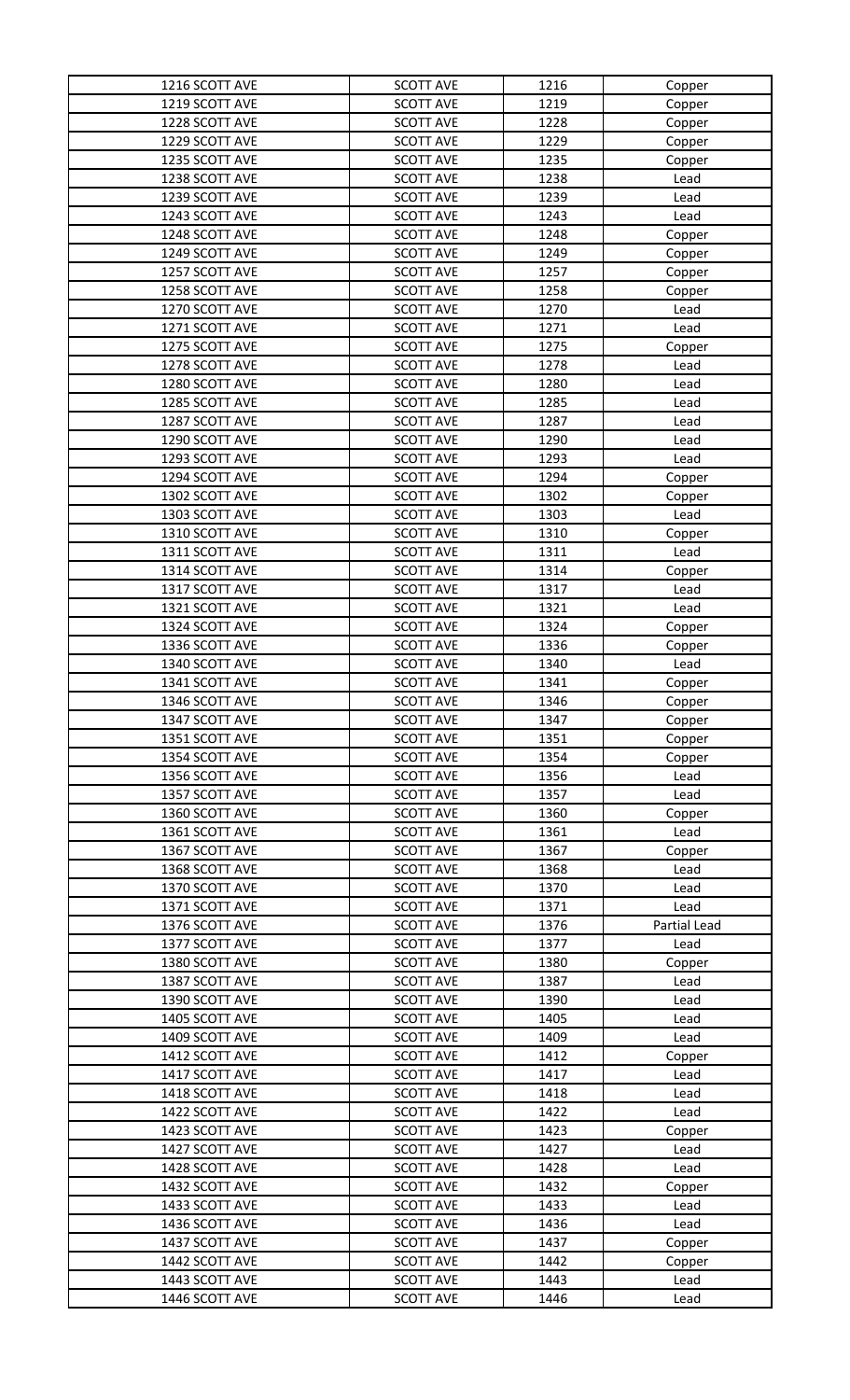| 1449 SCOTT AVE                     | <b>SCOTT AVE</b>           | 1449        | Copper                      |
|------------------------------------|----------------------------|-------------|-----------------------------|
| 1452 SCOTT AVE                     | <b>SCOTT AVE</b>           | 1452        | Lead                        |
| 1453 SCOTT AVE                     | <b>SCOTT AVE</b>           | 1453        | Lead                        |
| 1456 SCOTT AVE                     | <b>SCOTT AVE</b>           | 1456        | Lead                        |
| 1468 SCOTT AVE                     | <b>SCOTT AVE</b>           | 1468        | Copper                      |
| 1469 SCOTT AVE                     | <b>SCOTT AVE</b>           | 1469        | Lead                        |
| 1472 SCOTT AVE                     | <b>SCOTT AVE</b>           | 1472        | Copper                      |
| 1475 SCOTT AVE                     | <b>SCOTT AVE</b>           | 1475        | Copper                      |
| 1476 SCOTT AVE                     | <b>SCOTT AVE</b>           | 1476        | Copper                      |
| 1477 SCOTT AVE                     | <b>SCOTT AVE</b>           | 1477        | Copper                      |
| 1484 SCOTT AVE                     | <b>SCOTT AVE</b>           | 1484        | Lead                        |
| 1485 SCOTT AVE                     | <b>SCOTT AVE</b>           | 1485        | Lead                        |
| 1487 SCOTT AVE                     | <b>SCOTT AVE</b>           | 1487        | Lead                        |
| 1488 SCOTT AVE                     | <b>SCOTT AVE</b>           | 1488        | Copper                      |
| 1492 SCOTT AVE                     | <b>SCOTT AVE</b>           | 1492        | Copper                      |
| 1495 SCOTT AVE                     | <b>SCOTT AVE</b>           | 1495        | Copper                      |
| 1496 SCOTT AVE                     | <b>SCOTT AVE</b>           | 1496        | Copper                      |
| 1502 SCOTT AVE                     | <b>SCOTT AVE</b>           | 1502        | Copper                      |
| 1503 SCOTT AVE                     | <b>SCOTT AVE</b>           | 1503        | Copper                      |
| 1508 SCOTT AVE                     | <b>SCOTT AVE</b>           | 1508        | Copper                      |
| 1509 SCOTT AVE                     | <b>SCOTT AVE</b>           | 1509        | Copper                      |
| 1512 SCOTT AVE                     | <b>SCOTT AVE</b>           | 1512        | Copper                      |
| 1515 SCOTT AVE                     | <b>SCOTT AVE</b>           | 1515        | Copper                      |
| 1525 SCOTT AVE                     | <b>SCOTT AVE</b>           | 1525        | Copper                      |
| 520 SHERIDAN KENILWORTH            | SHERIDAN KENILWORTH        | 520         | Copper                      |
| <b>0 SHERIDAN RD</b>               | SHERIDAN RD                | 0           | Lead                        |
| <b>0 SHERIDAN RD</b>               | SHERIDAN RD                | $\mathbf 0$ | Lead                        |
| <b>0 SHERIDAN RD</b>               | SHERIDAN RD                | 0           | Lead                        |
| 130 SHERIDAN RD                    | SHERIDAN RD                | 130         |                             |
|                                    |                            |             | Copper                      |
| 137 SHERIDAN RD<br>139 SHERIDAN RD | SHERIDAN RD<br>SHERIDAN RD | 137         | Copper                      |
| 140 SHERIDAN RD                    | SHERIDAN RD                | 139<br>140  | Copper<br>Ductile/Cast Iron |
| 141 SHERIDAN RD                    | SHERIDAN RD                | 141         | Copper                      |
| 143 SHERIDAN RD                    | SHERIDAN RD                | 143         | Copper                      |
| 151 SHERIDAN RD                    | SHERIDAN RD                | 151         | Ductile/Cast Iron           |
| 156 SHERIDAN RD                    | SHERIDAN RD                | 156         | Copper                      |
| <b>159 SHERIDAN RD</b>             | SHERIDAN RD                | 159         | Lead                        |
| 160 SHERIDAN RD                    | SHERIDAN RD                | 160         | Unknown                     |
| <b>166 SHERIDAN RD</b>             | SHERIDAN RD                | 166         | Copper                      |
| 174 SHERIDAN RD                    | SHERIDAN RD                | 174         | Copper                      |
| 175 SHERIDAN RD                    | SHERIDAN RD                | 175         | Ductile/Cast Iron           |
| 180 SHERIDAN RD                    | SHERIDAN RD                | 180         | Copper                      |
| 181 SHERIDAN RD                    | SHERIDAN RD                | 181         | Ductile/Cast Iron           |
| 184 SHERIDAN RD                    | SHERIDAN RD                | 184         | Copper                      |
| 190 SHERIDAN RD                    | SHERIDAN RD                | 190         | Lead                        |
| <b>195 SHERIDAN RD</b>             | SHERIDAN RD                | 195         | Copper                      |
| 196 SHERIDAN RD                    | SHERIDAN RD                | 196         | Copper                      |
| 199 SHERIDAN RD                    | SHERIDAN RD                | 199         | Ductile/Cast Iron           |
| 200 SHERIDAN RD                    | SHERIDAN RD                | 200         | Copper                      |
| 203 SHERIDAN RD                    | SHERIDAN RD                | 203         | Lead                        |
| 205 SHERIDAN RD                    | SHERIDAN RD                | 205         | Copper                      |
| 206 SHERIDAN RD                    | SHERIDAN RD                | 206         | Lead                        |
| 220 SHERIDAN RD                    | SHERIDAN RD                | 220         | Lead                        |
| 224 SHERIDAN RD                    | SHERIDAN RD                | 224         | Copper                      |
| 226 SHERIDAN RD                    | SHERIDAN RD                | 226         | Unknown                     |
| 228 SHERIDAN RD                    | SHERIDAN RD                | 228         | Lead                        |
| 230 SHERIDAN RD                    | SHERIDAN RD                | 230         | Lead                        |
| 232 SHERIDAN RD                    | SHERIDAN RD                | 232         | Lead                        |
| 234 SHERIDAN RD                    | SHERIDAN RD                | 234         | Lead                        |
| 246 SHERIDAN RD                    | SHERIDAN RD                | 246         | Copper                      |
| 256 SHERIDAN RD                    | SHERIDAN RD                | 256         | Copper                      |
| 261 SHERIDAN RD                    | SHERIDAN RD                | 261         | Copper                      |
| 264 SHERIDAN RD                    | SHERIDAN RD                | 264         | Copper                      |
| 280 SHERIDAN RD                    | SHERIDAN RD                | 280         | Lead                        |
| 286 SHERIDAN RD                    | SHERIDAN RD                | 286         | Copper                      |
|                                    |                            |             |                             |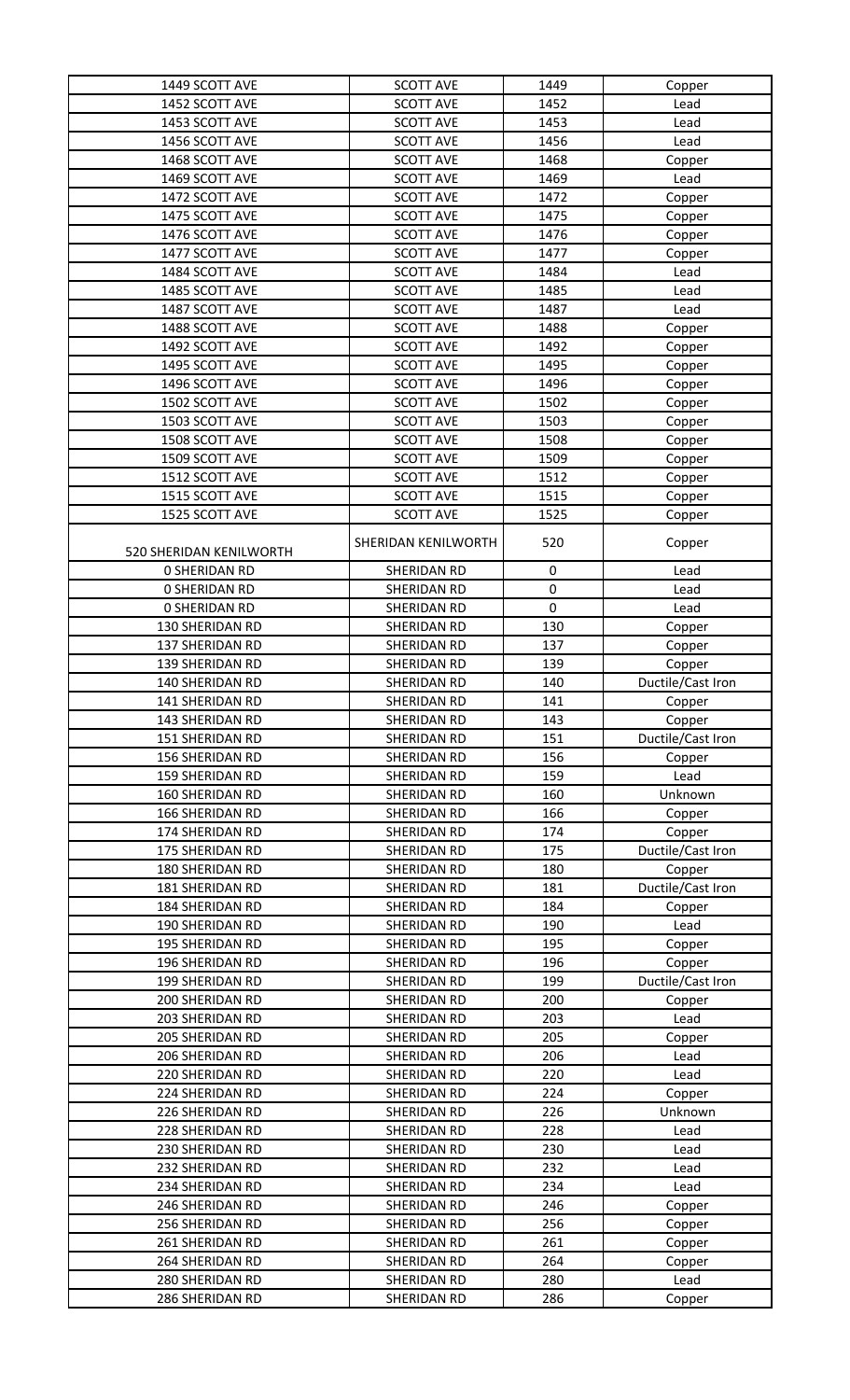| <b>292 SHERIDAN RD</b> | SHERIDAN RD | 292 | Copper            |
|------------------------|-------------|-----|-------------------|
| <b>301 SHERIDAN RD</b> | SHERIDAN RD | 301 | Copper            |
| 303 SHERIDAN RD        | SHERIDAN RD | 303 | Partial Lead      |
| 305 SHERIDAN RD        | SHERIDAN RD | 305 | Copper            |
| 316 SHERIDAN RD        | SHERIDAN RD | 316 | Copper            |
| 319 SHERIDAN RD        | SHERIDAN RD | 319 | Copper            |
| 321 SHERIDAN RD        | SHERIDAN RD | 321 | Copper            |
| 322 SHERIDAN RD        | SHERIDAN RD | 322 | Lead              |
| 328 SHERIDAN RD        | SHERIDAN RD | 328 | Copper            |
| 331 SHERIDAN RD        | SHERIDAN RD | 331 | Copper            |
| 333 SHERIDAN RD        | SHERIDAN RD | 333 | Partial Lead      |
| 334 SHERIDAN RD        | SHERIDAN RD | 334 | Lead              |
| 335 SHERIDAN RD        | SHERIDAN RD | 335 | Lead              |
| 337 SHERIDAN RD        | SHERIDAN RD | 337 | Lead              |
| 339 SHERIDAN RD        | SHERIDAN RD | 339 | Lead              |
| 340 SHERIDAN RD        | SHERIDAN RD | 340 | Lead              |
| 341 SHERIDAN RD        | SHERIDAN RD | 341 | Copper            |
| 346 SHERIDAN RD        | SHERIDAN RD | 346 | Copper            |
| 349 SHERIDAN RD        | SHERIDAN RD | 349 | Copper            |
| 354 SHERIDAN RD        | SHERIDAN RD | 354 | Lead              |
| 359 SHERIDAN RD        | SHERIDAN RD | 359 | Copper            |
| 365 SHERIDAN RD        | SHERIDAN RD | 365 | Unknown           |
| 370 SHERIDAN RD        | SHERIDAN RD | 370 | Copper            |
| 375 SHERIDAN RD        | SHERIDAN RD | 375 | Lead              |
| 380 SHERIDAN RD        | SHERIDAN RD | 380 | Copper            |
| 381 SHERIDAN RD        | SHERIDAN RD | 381 | Copper            |
| 387 SHERIDAN RD        | SHERIDAN RD | 387 | Lead              |
| 390 SHERIDAN RD        | SHERIDAN RD | 390 | Copper            |
| 391 SHERIDAN RD        | SHERIDAN RD | 391 | Copper            |
| 400 SHERIDAN RD        | SHERIDAN RD | 400 | Copper            |
| 401 SHERIDAN RD        | SHERIDAN RD | 401 | Lead              |
| 410 SHERIDAN RD        | SHERIDAN RD | 410 | Copper            |
| 411 SHERIDAN RD        | SHERIDAN RD | 411 | Ductile/Cast Iron |
| 419 SHERIDAN RD        | SHERIDAN RD | 419 | Copper            |
| 420 SHERIDAN RD        |             |     |                   |
|                        | SHERIDAN RD | 420 | Copper            |
| 429 SHERIDAN RD        | SHERIDAN RD | 429 | Partial Lead      |
| 435 SHERIDAN RD        | SHERIDAN RD | 435 | Partial Lead      |
| 445 SHERIDAN RD        | SHERIDAN RD | 445 | Copper            |
| 453 SHERIDAN RD        | SHERIDAN RD | 453 | Copper            |
| <b>455 SHERIDAN RD</b> | SHERIDAN RD | 455 | Copper            |
| 457 SHERIDAN RD        | SHERIDAN RD | 457 | Copper            |
| <b>459 SHERIDAN RD</b> | SHERIDAN RD | 459 | Copper            |
| <b>465 SHERIDAN RD</b> | SHERIDAN RD | 465 | Copper            |
| <b>466 SHERIDAN RD</b> | SHERIDAN RD | 466 | Lead              |
| 467 SHERIDAN RD        | SHERIDAN RD | 467 | Copper            |
| 471 SHERIDAN RD        | SHERIDAN RD | 471 | Copper            |
| 473 SHERIDAN RD        | SHERIDAN RD | 473 | Unknown           |
| 474 SHERIDAN RD        | SHERIDAN RD | 474 | Copper            |
| 480 SHERIDAN RD        | SHERIDAN RD | 480 | Unknown           |
| 483 SHERIDAN RD        | SHERIDAN RD | 483 | Ductile/Cast Iron |
| 495 SHERIDAN RD        | SHERIDAN RD | 495 | Copper            |
| 499 SHERIDAN RD        | SHERIDAN RD | 499 | Copper            |
| 500 SHERIDAN RD        | SHERIDAN RD | 500 | Copper            |
| 505 SHERIDAN RD        | SHERIDAN RD | 505 | Copper            |
| 506 SHERIDAN RD        | SHERIDAN RD | 506 | Copper            |
| 509 SHERIDAN RD        | SHERIDAN RD | 509 | Copper            |
| 510 SHERIDAN RD        | SHERIDAN RD | 510 | Lead              |
| 519 SHERIDAN RD        | SHERIDAN RD | 519 | Copper            |
| 545 SHERIDAN RD        | SHERIDAN RD | 545 | Partial Lead      |
| 550 SHERIDAN RD        | SHERIDAN RD | 550 | Copper            |
| 553 SHERIDAN RD        | SHERIDAN RD | 553 | Partial Lead      |
| 554 SHERIDAN RD        | SHERIDAN RD | 554 | Copper            |
| 555 SHERIDAN RD        | SHERIDAN RD | 555 | Copper            |
| 560 SHERIDAN RD        | SHERIDAN RD | 560 | Lead              |
| 565 SHERIDAN RD        | SHERIDAN RD | 565 | Copper            |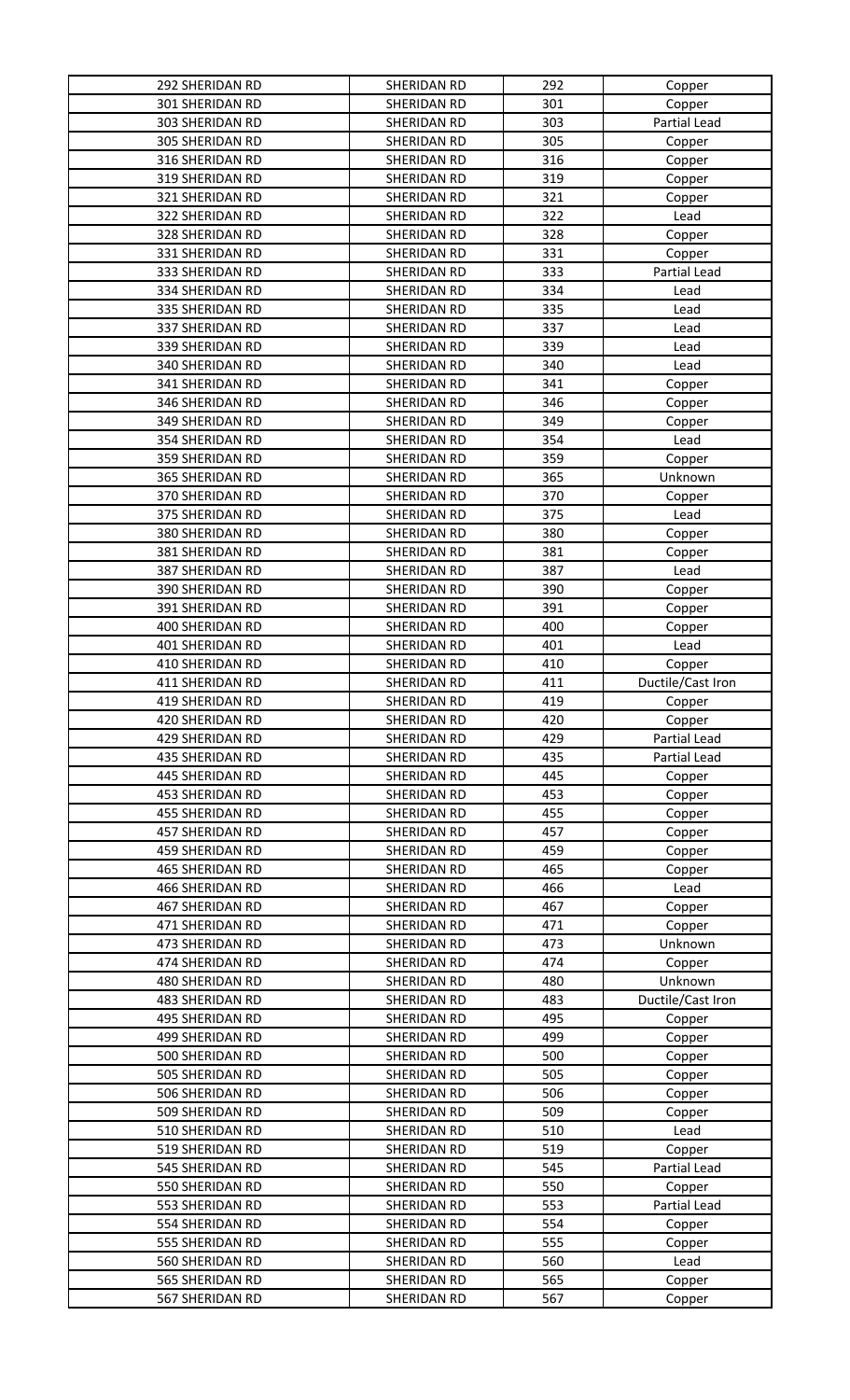| 568 SHERIDAN RD        | SHERIDAN RD | 568 | Copper            |
|------------------------|-------------|-----|-------------------|
| 573 SHERIDAN RD        | SHERIDAN RD | 573 | Copper            |
| 575 SHERIDAN RD        | SHERIDAN RD | 575 | Copper            |
| 590 SHERIDAN RD        | SHERIDAN RD | 590 | Copper            |
| 595 SHERIDAN RD        | SHERIDAN RD | 595 | Ductile/Cast Iron |
| 600 SHERIDAN RD        | SHERIDAN RD | 600 | Copper            |
| 610 SHERIDAN RD        | SHERIDAN RD | 610 | Partial Lead      |
| 619 SHERIDAN RD        | SHERIDAN RD | 619 | Copper            |
| 621 SHERIDAN RD        | SHERIDAN RD | 621 | Copper            |
| 627 SHERIDAN RD        | SHERIDAN RD | 627 | Copper            |
| 630 SHERIDAN RD        | SHERIDAN RD | 630 | Copper            |
| 633 SHERIDAN RD        | SHERIDAN RD | 633 | Copper            |
| 645 SHERIDAN RD        | SHERIDAN RD | 645 | Unknown           |
| <b>650 SHERIDAN RD</b> | SHERIDAN RD | 650 | Copper            |
| <b>653 SHERIDAN RD</b> | SHERIDAN RD | 653 | Copper            |
| 655 SHERIDAN RD        | SHERIDAN RD | 655 | Copper            |
| <b>656 SHERIDAN RD</b> | SHERIDAN RD | 656 | Copper            |
| 657 SHERIDAN RD        | SHERIDAN RD | 657 | Copper            |
| <b>658 SHERIDAN RD</b> | SHERIDAN RD | 658 | Copper            |
| 660 SHERIDAN RD        | SHERIDAN RD | 660 | Copper            |
| 661 SHERIDAN RD        | SHERIDAN RD | 661 | Lead              |
| 667 SHERIDAN RD        | SHERIDAN RD | 667 | Copper            |
| 670 SHERIDAN RD        | SHERIDAN RD | 670 | Copper            |
| 671 SHERIDAN RD        | SHERIDAN RD | 671 | Copper            |
| 678 SHERIDAN RD        | SHERIDAN RD | 678 | Copper            |
| 691 SHERIDAN RD        | SHERIDAN RD | 691 | Copper            |
| 693 SHERIDAN RD        | SHERIDAN RD | 693 | Copper            |
| 695 SHERIDAN RD        | SHERIDAN RD | 695 | Copper            |
| 697 SHERIDAN RD        | SHERIDAN RD | 697 | Copper            |
| 703 SHERIDAN RD        | SHERIDAN RD | 703 | Copper            |
| 711 SHERIDAN RD        | SHERIDAN RD | 711 | Lead              |
| 715 SHERIDAN RD        | SHERIDAN RD | 715 | Copper            |
| 730 SHERIDAN RD        | SHERIDAN RD | 730 | Lead              |
| 735 SHERIDAN RD        | SHERIDAN RD | 735 | Copper            |
| 740 SHERIDAN RD        | SHERIDAN RD | 740 | Lead              |
| 745 SHERIDAN RD        | SHERIDAN RD | 745 | Copper            |
| 750 SHERIDAN RD        | SHERIDAN RD | 750 | Copper            |
| 755 SHERIDAN RD        | SHERIDAN RD | 755 | Copper            |
| 765 SHERIDAN RD        | SHERIDAN RD | 765 | Copper            |
| 770 SHERIDAN RD        | SHERIDAN RD | 770 | Lead              |
| 771 SHERIDAN RD        | SHERIDAN RD | 771 | Copper            |
| 773 SHERIDAN RD        | SHERIDAN RD | 773 | Copper            |
| 773 SHERIDAN RD        | SHERIDAN RD | 773 | Copper            |
| 784 SHERIDAN RD        | SHERIDAN RD | 784 | Ductile/Cast Iron |
| 825 SHERIDAN RD        | SHERIDAN RD | 825 | Lead              |
| 830 SHERIDAN RD        | SHERIDAN RD | 830 | Copper            |
| 840 SHERIDAN RD        | SHERIDAN RD | 840 | Copper            |
| 849 SHERIDAN RD        | SHERIDAN RD | 849 | Copper            |
| 850 SHERIDAN RD        | SHERIDAN RD | 850 | Copper            |
| 851 SHERIDAN RD        | SHERIDAN RD | 851 | Copper            |
| 853 SHERIDAN RD        | SHERIDAN RD | 853 | Copper            |
| 856 SHERIDAN RD        | SHERIDAN RD | 856 | Copper            |
| 857 SHERIDAN RD        | SHERIDAN RD | 857 | Copper            |
| 859 SHERIDAN RD        | SHERIDAN RD | 859 | Lead              |
| 860 SHERIDAN RD        | SHERIDAN RD | 860 | Copper            |
| 870 SHERIDAN RD        | SHERIDAN RD | 870 | Copper            |
| 874 SHERIDAN RD        | SHERIDAN RD | 874 | Copper            |
| 875 SHERIDAN RD        | SHERIDAN RD | 875 | Copper            |
| 878 SHERIDAN RD        | SHERIDAN RD | 878 | Copper            |
| 889 SHERIDAN RD        | SHERIDAN RD | 889 | Copper            |
| 908 SHERIDAN RD        | SHERIDAN RD | 908 | Copper            |
| 909 SHERIDAN RD        | SHERIDAN RD | 909 | Copper            |
| 915 SHERIDAN RD        | SHERIDAN RD | 915 | Ductile/Cast Iron |
| 932 SHERIDAN RD        | SHERIDAN RD | 932 | Copper            |
| 945 SHERIDAN RD        | SHERIDAN RD | 945 | Lead              |
|                        | SHERIDAN RD | 962 | Copper            |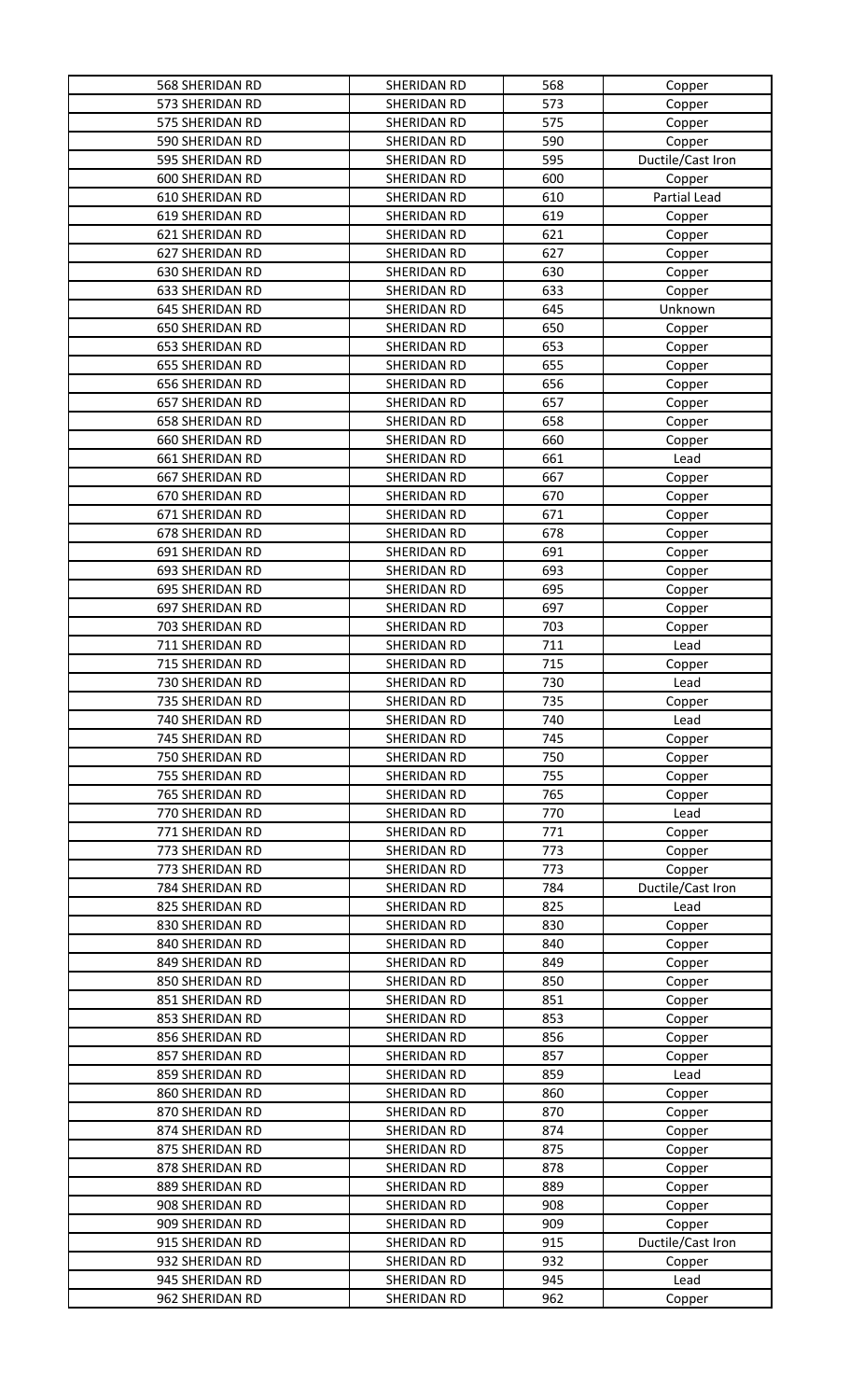| 973 SHERIDAN RD      | SHERIDAN RD      | 973  | Ductile/Cast Iron |
|----------------------|------------------|------|-------------------|
| 977 SHERIDAN RD      | SHERIDAN RD      | 977  | Copper            |
| 979 SHERIDAN RD      | SHERIDAN RD      | 979  | Copper            |
| 985 SHERIDAN RD      | SHERIDAN RD      | 985  | Copper            |
| 990 SHERIDAN RD      | SHERIDAN RD      | 990  | Ductile/Cast Iron |
| 1000 SHERIDAN RD     | SHERIDAN RD      | 1000 | Copper            |
| 1005 SHERIDAN RD     | SHERIDAN RD      | 1005 | Copper            |
| 1015 SHERIDAN RD     | SHERIDAN RD      | 1015 | Copper            |
| 1025 SHERIDAN RD     | SHERIDAN RD      | 1025 | Copper            |
| 1035 SHERIDAN RD     | SHERIDAN RD      | 1035 | Copper            |
| 1045 SHERIDAN RD     | SHERIDAN RD      | 1045 | Copper            |
| 1055 SHERIDAN RD     | SHERIDAN RD      | 1055 | Copper            |
| 1077 SHERIDAN RD     | SHERIDAN RD      | 1077 | Copper            |
| 1085 SHERIDAN RD     | SHERIDAN RD      | 1085 | Copper            |
| 1091 SHERIDAN RD     | SHERIDAN RD      | 1091 | Copper            |
| 1111 SHERIDAN RD     | SHERIDAN RD      | 1111 | Copper            |
| 1119 SHERIDAN RD     | SHERIDAN RD      | 1119 | Ductile/Cast Iron |
| 1127 SHERIDAN RD     | SHERIDAN RD      | 1127 | Copper            |
| 1133 SHERIDAN RD     | SHERIDAN RD      | 1133 | Copper            |
| 1135 SHERIDAN RD     | SHERIDAN RD      | 1135 | Ductile/Cast Iron |
| 1147 SHERIDAN RD     | SHERIDAN RD      | 1147 | Lead              |
| 155 SPRING LN        | <b>SPRING LN</b> | 155  | Lead              |
| 164 SPRING LN        | <b>SPRING LN</b> | 164  | Copper            |
| 165 SPRING LN        | <b>SPRING LN</b> | 165  | Copper            |
| 170 SPRING LN        | <b>SPRING LN</b> | 170  | Copper            |
| 175 SPRING LN        | <b>SPRING LN</b> | 175  | Partial Lead      |
| 594 SPRUCE ST        | <b>SPRUCE ST</b> | 594  | Lead              |
| 601 SPRUCE ST        | <b>SPRUCE ST</b> | 601  | Copper            |
| 602 SPRUCE ST        | <b>SPRUCE ST</b> | 602  | Lead              |
| 607 SPRUCE ST        | <b>SPRUCE ST</b> | 607  | Lead              |
| 610 SPRUCE ST        | <b>SPRUCE ST</b> | 610  | Lead              |
| 615 SPRUCE ST        | <b>SPRUCE ST</b> | 615  | Lead              |
| 620 SPRUCE ST        | <b>SPRUCE ST</b> | 620  | Lead              |
| 623 SPRUCE ST        | SPRUCE ST        | 623  | Lead              |
| <b>639 SPRUCE ST</b> | <b>SPRUCE ST</b> | 639  | Copper            |
| 644 SPRUCE ST        | <b>SPRUCE ST</b> | 644  | Copper            |
| 647 SPRUCE ST        | <b>SPRUCE ST</b> | 647  | Copper            |
| <b>657 SPRUCE ST</b> | <b>SPRUCE ST</b> | 657  | Copper            |
| 661 SPRUCE ST        | <b>SPRUCE ST</b> | 661  | Copper            |
| 666 SPRUCE ST        | <b>SPRUCE ST</b> | 666  | Lead              |
| 844 SPRUCE ST        | <b>SPRUCE ST</b> | 844  | Ductile/Cast Iron |
| 845 SPRUCE ST        | <b>SPRUCE ST</b> | 845  | Lead              |
| 848 SPRUCE ST        | <b>SPRUCE ST</b> | 848  | Ductile/Cast Iron |
| 851 SPRUCE ST        | <b>SPRUCE ST</b> | 851  | Ductile/Cast Iron |
| 854 SPRUCE ST        | <b>SPRUCE ST</b> | 854  | Lead              |
| 860 SPRUCE ST        | <b>SPRUCE ST</b> | 860  | Lead              |
| 861 SPRUCE ST        | <b>SPRUCE ST</b> | 861  | Lead              |
| 873 SPRUCE ST        | <b>SPRUCE ST</b> | 873  | Copper            |
| 876 SPRUCE ST        | <b>SPRUCE ST</b> | 876  | Copper            |
| 881 SPRUCE ST        | <b>SPRUCE ST</b> | 881  | Copper            |
| 882 SPRUCE ST        | <b>SPRUCE ST</b> | 882  | Copper            |
| 886 SPRUCE ST        | <b>SPRUCE ST</b> | 886  | Lead              |
| 887 SPRUCE ST        | <b>SPRUCE ST</b> | 887  | Copper            |
| 891 SPRUCE ST        | <b>SPRUCE ST</b> | 891  | Copper            |
| 892 SPRUCE ST        | <b>SPRUCE ST</b> | 892  | Lead              |
| 896 SPRUCE ST        | <b>SPRUCE ST</b> | 896  | Lead              |
| 897 SPRUCE ST        | <b>SPRUCE ST</b> | 897  | Lead              |
| 902 SPRUCE ST        | <b>SPRUCE ST</b> | 902  | Lead              |
| 903 SPRUCE ST        | <b>SPRUCE ST</b> | 903  | Lead              |
| 910 SPRUCE ST        | <b>SPRUCE ST</b> | 910  | Lead              |
| 932 SPRUCE ST        | <b>SPRUCE ST</b> | 932  | Copper            |
| 935 SPRUCE ST        | <b>SPRUCE ST</b> | 935  | Copper            |
| 936 SPRUCE ST        | <b>SPRUCE ST</b> | 936  | Lead              |
| 937 SPRUCE ST        | <b>SPRUCE ST</b> | 937  | Copper            |
| 942 SPRUCE ST        | <b>SPRUCE ST</b> | 942  | Copper            |
| 943 SPRUCE ST        | <b>SPRUCE ST</b> | 943  | Copper            |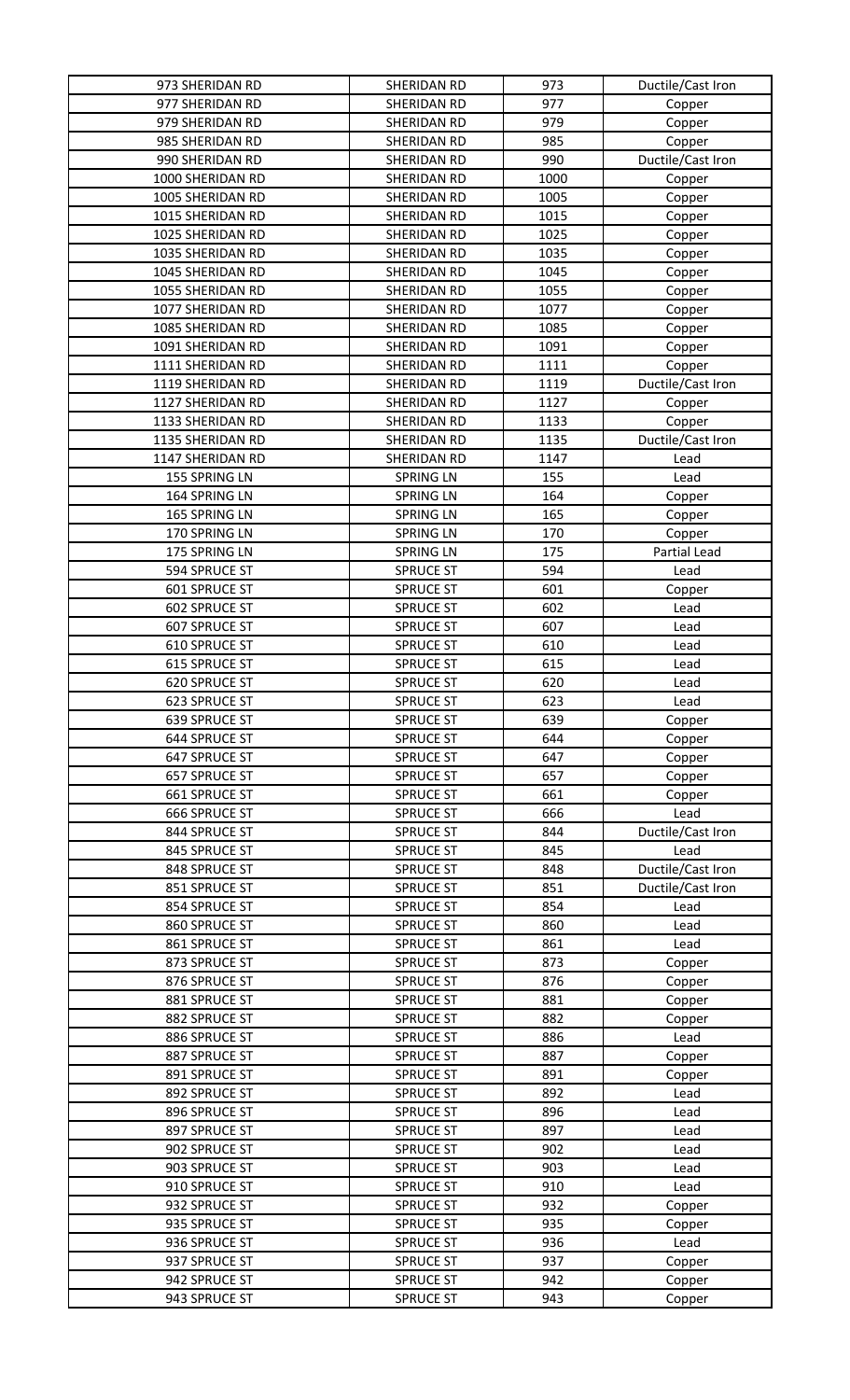| 948 SPRUCE ST  | <b>SPRUCE ST</b> | 948  | Lead         |
|----------------|------------------|------|--------------|
| 949 SPRUCE ST  | <b>SPRUCE ST</b> | 949  | Copper       |
| 952 SPRUCE ST  | <b>SPRUCE ST</b> | 952  | Lead         |
| 953 SPRUCE ST  | <b>SPRUCE ST</b> | 953  | Copper       |
| 958 SPRUCE ST  | <b>SPRUCE ST</b> | 958  | Copper       |
| 959 SPRUCE ST  | <b>SPRUCE ST</b> | 959  | Lead         |
| 964 SPRUCE ST  | <b>SPRUCE ST</b> | 964  | Lead         |
| 965 SPRUCE ST  | <b>SPRUCE ST</b> | 965  | Copper       |
| 968 SPRUCE ST  | <b>SPRUCE ST</b> | 968  |              |
|                |                  |      | Copper       |
| 969 SPRUCE ST  | <b>SPRUCE ST</b> | 969  | Copper       |
| 972 SPRUCE ST  | <b>SPRUCE ST</b> | 972  | Copper       |
| 975 SPRUCE ST  | <b>SPRUCE ST</b> | 975  | Copper       |
| 978 SPRUCE ST  | <b>SPRUCE ST</b> | 978  | Lead         |
| 979 SPRUCE ST  | <b>SPRUCE ST</b> | 979  | Copper       |
| 984 SPRUCE ST  | <b>SPRUCE ST</b> | 984  | Copper       |
| 985 SPRUCE ST  | <b>SPRUCE ST</b> | 985  | Lead         |
| 989 SPRUCE ST  | <b>SPRUCE ST</b> | 989  | Lead         |
| 990 SPRUCE ST  | <b>SPRUCE ST</b> | 990  | Copper       |
| 995 SPRUCE ST  | <b>SPRUCE ST</b> | 995  | Lead         |
| 1004 SPRUCE ST | <b>SPRUCE ST</b> | 1004 | Lead         |
| 1010 SPRUCE ST | <b>SPRUCE ST</b> | 1010 | Copper       |
| 1011 SPRUCE ST | <b>SPRUCE ST</b> | 1011 | Copper       |
| 1015 SPRUCE ST | <b>SPRUCE ST</b> | 1015 | Copper       |
| 1016 SPRUCE ST | <b>SPRUCE ST</b> | 1016 | Lead         |
| 1020 SPRUCE ST | <b>SPRUCE ST</b> | 1020 | Copper       |
| 1021 SPRUCE ST | <b>SPRUCE ST</b> | 1021 |              |
| 1026 SPRUCE ST |                  | 1026 | Copper       |
|                | <b>SPRUCE ST</b> |      | Copper       |
| 1027 SPRUCE ST | <b>SPRUCE ST</b> | 1027 | Copper       |
| 1030 SPRUCE ST | <b>SPRUCE ST</b> | 1030 | Copper       |
| 1031 SPRUCE ST | <b>SPRUCE ST</b> | 1031 | Copper       |
| 1036 SPRUCE ST | <b>SPRUCE ST</b> | 1036 | Copper       |
| 1037 SPRUCE ST | <b>SPRUCE ST</b> | 1037 | Copper       |
| 1039 SPRUCE ST | <b>SPRUCE ST</b> | 1039 | Lead         |
| 1040 SPRUCE ST | SPRUCE ST        | 1040 | Copper       |
| 1045 SPRUCE ST | <b>SPRUCE ST</b> | 1045 | Copper       |
| 1046 SPRUCE ST | <b>SPRUCE ST</b> | 1046 | Lead         |
| 1050 SPRUCE ST | <b>SPRUCE ST</b> | 1050 | Copper       |
| 1051 SPRUCE ST | <b>SPRUCE ST</b> | 1051 | Lead         |
| 1060 SPRUCE ST | <b>SPRUCE ST</b> | 1060 | Copper       |
| 1065 SPRUCE ST | <b>SPRUCE ST</b> | 1065 | Lead         |
| 1066 SPRUCE ST | <b>SPRUCE ST</b> | 1066 | Copper       |
| 1069 SPRUCE ST | <b>SPRUCE ST</b> | 1069 | Lead         |
| 1072 SPRUCE ST | <b>SPRUCE ST</b> | 1072 | Copper       |
| 1077 SPRUCE ST | <b>SPRUCE ST</b> | 1077 | Copper       |
| 1078 SPRUCE ST | <b>SPRUCE ST</b> | 1078 | Copper       |
| 1082 SPRUCE ST | <b>SPRUCE ST</b> | 1082 | Copper       |
| 1086 SPRUCE ST | <b>SPRUCE ST</b> | 1086 | Lead         |
| 1089 SPRUCE ST | <b>SPRUCE ST</b> | 1089 |              |
| 1092 SPRUCE ST |                  |      | Copper       |
|                | <b>SPRUCE ST</b> | 1092 | Copper       |
| 1093 SPRUCE ST | <b>SPRUCE ST</b> | 1093 | Copper       |
| 1096 SPRUCE ST | <b>SPRUCE ST</b> | 1096 | Copper       |
| 1099 SPRUCE ST | <b>SPRUCE ST</b> | 1099 | Copper       |
| 1103 SPRUCE ST | <b>SPRUCE ST</b> | 1103 | Copper       |
| 1108 SPRUCE ST | <b>SPRUCE ST</b> | 1108 | Lead         |
| 1111 SPRUCE ST | <b>SPRUCE ST</b> | 1111 | Copper       |
| 1125 SPRUCE ST | <b>SPRUCE ST</b> | 1125 | Copper       |
| 1135 SPRUCE ST | <b>SPRUCE ST</b> | 1135 | Unknown      |
| 1149 SPRUCE ST | <b>SPRUCE ST</b> | 1149 | Copper       |
| 1161 SPRUCE ST | <b>SPRUCE ST</b> | 1161 | Copper       |
| 1174 SPRUCE ST | <b>SPRUCE ST</b> | 1174 | Copper       |
| 1175 SPRUCE ST | <b>SPRUCE ST</b> | 1175 | Copper       |
| 1186 SPRUCE ST | <b>SPRUCE ST</b> | 1186 | Partial Lead |
| 1194 SPRUCE ST | <b>SPRUCE ST</b> | 1194 | Lead         |
| 1195 SPRUCE ST | <b>SPRUCE ST</b> | 1195 | Copper       |
| 1200 SPRUCE ST | <b>SPRUCE ST</b> | 1200 | Copper       |
| 1210 SPRUCE ST | <b>SPRUCE ST</b> | 1210 | Lead         |
|                |                  |      |              |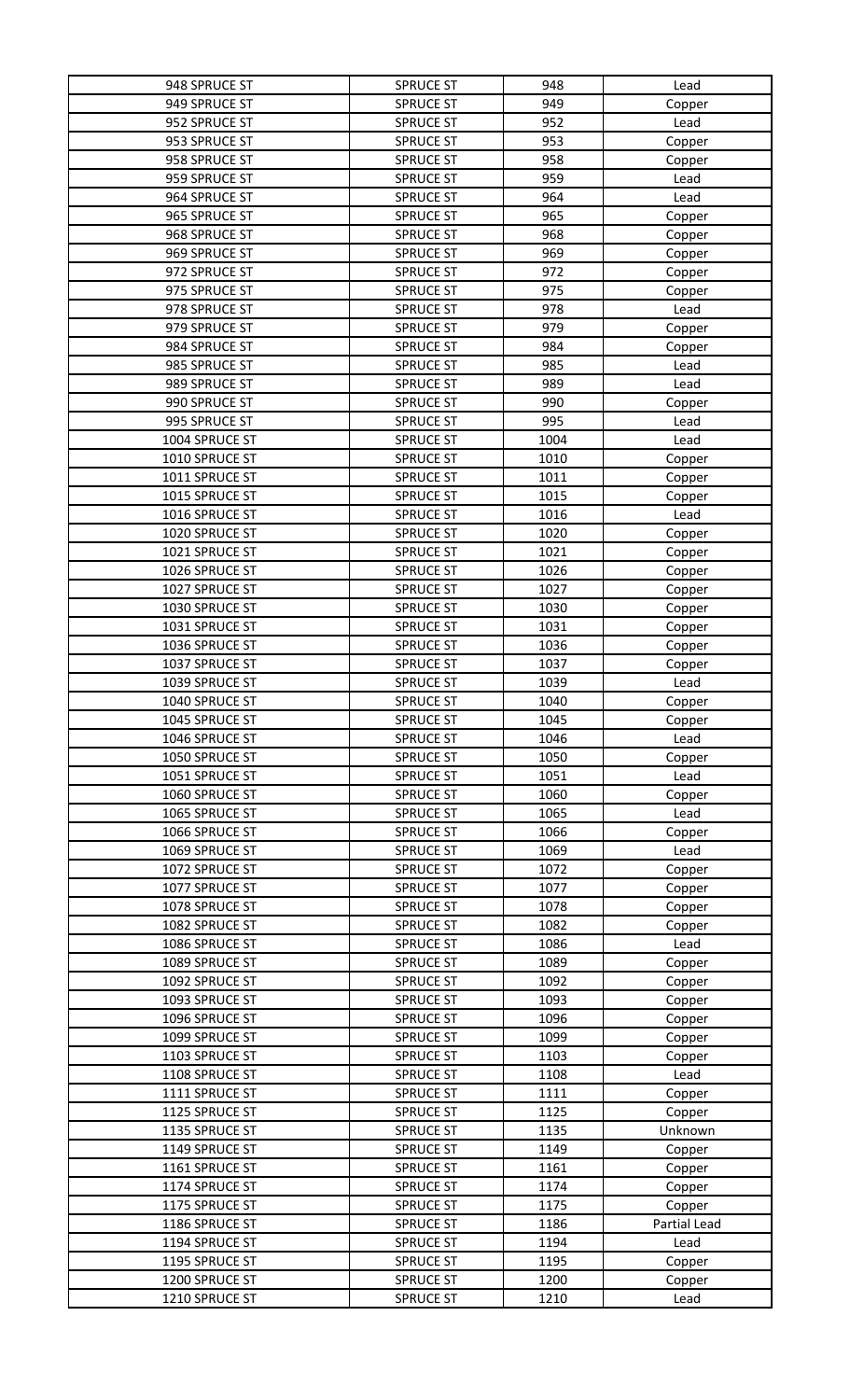| 1215 SPRUCE ST        | <b>SPRUCE ST</b>    | 1215 | Copper       |
|-----------------------|---------------------|------|--------------|
| 1220 SPRUCE ST        | <b>SPRUCE ST</b>    | 1220 | Copper       |
| 1225 SPRUCE ST        | <b>SPRUCE ST</b>    | 1225 | Copper       |
| 1230 SPRUCE ST        | <b>SPRUCE ST</b>    | 1230 | Copper       |
| 1235 SPRUCE ST        | <b>SPRUCE ST</b>    | 1235 | Copper       |
| 1245 SPRUCE ST        | <b>SPRUCE ST</b>    | 1245 | Copper       |
| 1246 SPRUCE ST        | <b>SPRUCE ST</b>    | 1246 | Copper       |
| 1252 SPRUCE ST        | <b>SPRUCE ST</b>    | 1252 | Copper       |
| 1255 SPRUCE ST        | <b>SPRUCE ST</b>    | 1255 | Copper       |
| 1260 SPRUCE ST        | <b>SPRUCE ST</b>    | 1260 | Copper       |
| 1014 STARR RD         | <b>STARR RD</b>     | 1014 | Lead         |
| 1015 STARR RD         | <b>STARR RD</b>     | 1015 | Lead         |
| 1025 STARR RD         | <b>STARR RD</b>     | 1025 | Copper       |
| 1028 STARR RD         | <b>STARR RD</b>     | 1028 | Lead         |
| 1034 STARR RD         | <b>STARR RD</b>     | 1034 | Copper       |
| 1035 STARR RD         | <b>STARR RD</b>     | 1035 | Copper       |
| 1040 STARR RD         | <b>STARR RD</b>     | 1040 | Copper       |
| 1045 STARR RD         | <b>STARR RD</b>     | 1045 | Copper       |
| 1050 STARR RD         | <b>STARR RD</b>     | 1050 | Lead         |
| 1055 STARR RD         | <b>STARR RD</b>     | 1055 | Copper       |
| <b>0 STATION PARK</b> | <b>STATION PARK</b> | 0    | Lead         |
| 775 SUMAC LN          | <b>SUMACLN</b>      | 775  | Copper       |
| 780 SUMAC LN          | <b>SUMACLN</b>      | 780  | Copper       |
| 785 SUMAC LN          | <b>SUMACLN</b>      | 785  | Copper       |
| 790 SUMAC LN          | <b>SUMACLN</b>      | 790  | Copper       |
| 805 SUMAC LN          | <b>SUMACLN</b>      | 805  | Copper       |
| 810 SUMAC LN          | <b>SUMACLN</b>      | 810  | Copper       |
| 815 SUMAC LN          | <b>SUMACLN</b>      | 815  | Copper       |
| 820 SUMAC LN          | <b>SUMACLN</b>      | 820  | Copper       |
| 833 SUMAC LN          | <b>SUMACLN</b>      | 833  | Copper       |
| 853 SUMMIT ST         | <b>SUMMIT ST</b>    | 853  | Lead         |
| 860 SUMMIT ST         | <b>SUMMIT ST</b>    | 860  | Copper       |
| 1205 SUNSET           | <b>SUNSET</b>       | 1205 | Copper       |
| <b>0 SUNSET RD</b>    | <b>SUNSET RD</b>    | 0    | Lead         |
| <b>0 SUNSET RD</b>    | <b>SUNSET RD</b>    | 0    | Lead         |
| 300 SUNSET RD         | <b>SUNSET RD</b>    | 300  | Copper       |
| 315 SUNSET RD         | <b>SUNSET RD</b>    | 315  | Partial Lead |
| 316 SUNSET RD         | <b>SUNSET RD</b>    | 316  | Copper       |
| 318 SUNSET RD         | <b>SUNSET RD</b>    | 318  | Lead         |
| 320 SUNSET RD         | <b>SUNSET RD</b>    | 320  | Lead         |
| 321 SUNSET RD         | <b>SUNSET RD</b>    | 321  | Partial Lead |
| 322 SUNSET RD         | <b>SUNSET RD</b>    | 322  | Copper       |
| 333 SUNSET RD         | <b>SUNSET RD</b>    | 333  | Partial Lead |
| 357 SUNSET RD         | <b>SUNSET RD</b>    | 357  | Lead         |
| 363 SUNSET RD         | <b>SUNSET RD</b>    | 363  | Copper       |
| 367 SUNSET RD         | <b>SUNSET RD</b>    | 367  | Lead         |
| 373 SUNSET RD         | <b>SUNSET RD</b>    | 373  | Copper       |
| 377 SUNSET RD         | <b>SUNSET RD</b>    | 377  | Copper       |
| 383 SUNSET RD         | <b>SUNSET RD</b>    | 383  | Lead         |
| 387 SUNSET RD         | <b>SUNSET RD</b>    | 387  | Copper       |
| 393 SUNSET RD         | <b>SUNSET RD</b>    | 393  | Copper       |
| 397 SUNSET RD         | <b>SUNSET RD</b>    | 397  | Lead         |
| 403 SUNSET RD         | <b>SUNSET RD</b>    | 403  | Copper       |
| 420 SUNSET RD         | <b>SUNSET RD</b>    | 420  | Lead         |
| 425 SUNSET RD         | <b>SUNSET RD</b>    | 425  | Copper       |
| 426 SUNSET RD         | <b>SUNSET RD</b>    | 426  | Lead         |
| 429 SUNSET RD         | <b>SUNSET RD</b>    | 429  | Partial Lead |
| 432 SUNSET RD         | <b>SUNSET RD</b>    | 432  | Copper       |
| 435 SUNSET RD         | <b>SUNSET RD</b>    | 435  | Copper       |
| 436 SUNSET RD         | <b>SUNSET RD</b>    | 436  | Lead         |
| 440 SUNSET RD         | <b>SUNSET RD</b>    | 440  | Lead         |
| 445 SUNSET RD         | <b>SUNSET RD</b>    | 445  | Partial Lead |
| 446 SUNSET RD         | <b>SUNSET RD</b>    | 446  | Lead         |
| 447 SUNSET RD         | <b>SUNSET RD</b>    | 447  | Lead         |
| 449 SUNSET RD         | <b>SUNSET RD</b>    | 449  | Lead         |
| 452 SUNSET RD         | <b>SUNSET RD</b>    | 452  | Copper       |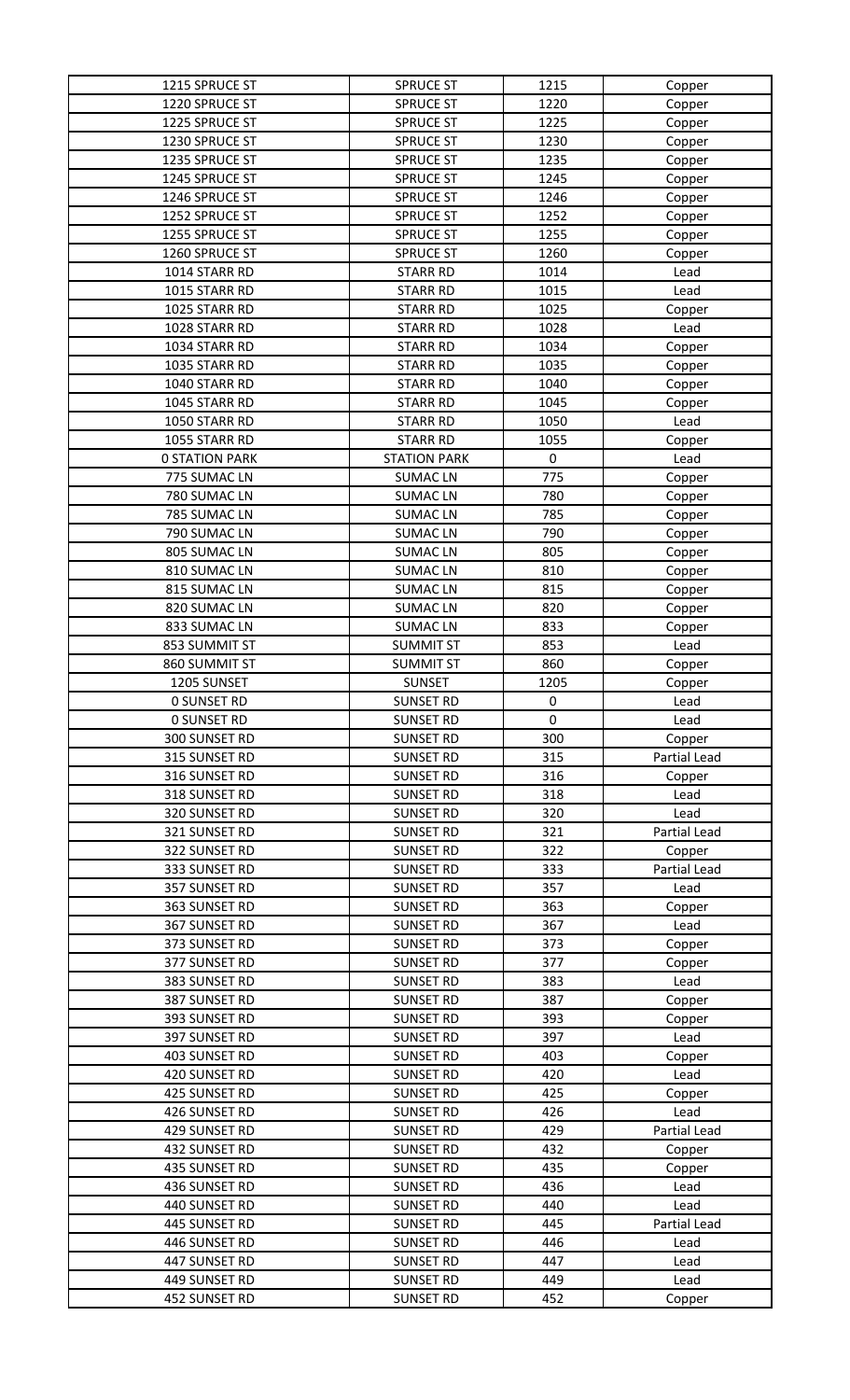| 455 SUNSET RD  | <b>SUNSET RD</b> | 455  | Lead   |
|----------------|------------------|------|--------|
| 458 SUNSET RD  | <b>SUNSET RD</b> | 458  | Lead   |
| 459 SUNSET RD  | <b>SUNSET RD</b> | 459  | Copper |
| 464 SUNSET RD  | <b>SUNSET RD</b> | 464  | Copper |
| 465 SUNSET RD  | <b>SUNSET RD</b> | 465  | Copper |
| 470 SUNSET RD  | <b>SUNSET RD</b> | 470  | Lead   |
| 471 SUNSET RD  | <b>SUNSET RD</b> | 471  | Copper |
| 478 SUNSET RD  | <b>SUNSET RD</b> | 478  | Lead   |
| 479 SUNSET RD  | <b>SUNSET RD</b> | 479  | Copper |
| 485 SUNSET RD  | <b>SUNSET RD</b> | 485  | Lead   |
|                | <b>SUNSET RD</b> | 489  |        |
| 489 SUNSET RD  |                  |      | Copper |
| 490 SUNSET RD  | <b>SUNSET RD</b> | 490  | Copper |
| 500 SUNSET RD  | <b>SUNSET RD</b> | 500  | Copper |
| 505 SUNSET RD  | <b>SUNSET RD</b> | 505  | Lead   |
| 518 SUNSET RD  | <b>SUNSET RD</b> | 518  | Lead   |
| 519 SUNSET RD  | <b>SUNSET RD</b> | 519  | Lead   |
| 525 SUNSET RD  | <b>SUNSET RD</b> | 525  | Lead   |
| 526 SUNSET RD  | <b>SUNSET RD</b> | 526  | Copper |
| 529 SUNSET RD  | <b>SUNSET RD</b> | 529  | Copper |
| 530 SUNSET RD  | <b>SUNSET RD</b> | 530  | Copper |
| 535 SUNSET RD  | <b>SUNSET RD</b> | 535  | Lead   |
| 569 SUNSET RD  | <b>SUNSET RD</b> | 569  | Lead   |
| 570 SUNSET RD  | <b>SUNSET RD</b> | 570  | Copper |
| 575 SUNSET RD  | <b>SUNSET RD</b> | 575  | Copper |
| 576 SUNSET RD  | <b>SUNSET RD</b> | 576  | Copper |
| 580 SUNSET RD  | <b>SUNSET RD</b> | 580  | Lead   |
| 583 SUNSET RD  | <b>SUNSET RD</b> | 583  | Copper |
| 589 SUNSET RD  | <b>SUNSET RD</b> | 589  | Copper |
| 595 SUNSET RD  | <b>SUNSET RD</b> | 595  | Lead   |
| 752 SUNSET RD  | <b>SUNSET RD</b> | 752  | Copper |
| 787 SUNSET RD  | <b>SUNSET RD</b> | 787  | Copper |
| 790 SUNSET RD  | <b>SUNSET RD</b> | 790  | Lead   |
| 808 SUNSET RD  | <b>SUNSET RD</b> | 808  | Lead   |
| 811 SUNSET RD  | <b>SUNSET RD</b> | 811  | Lead   |
| 844 SUNSET RD  | <b>SUNSET RD</b> | 844  | Copper |
| 894 SUNSET RD  | <b>SUNSET RD</b> | 894  | Copper |
| 898 SUNSET RD  | <b>SUNSET RD</b> | 898  | Lead   |
| 906 SUNSET RD  | <b>SUNSET RD</b> | 906  | Copper |
| 911 SUNSET RD  | <b>SUNSET RD</b> | 911  | Copper |
| 920 SUNSET RD  | <b>SUNSET RD</b> | 920  | Copper |
| 931 SUNSET RD  | <b>SUNSET RD</b> | 931  | Copper |
| 936 SUNSET RD  | <b>SUNSET RD</b> | 936  | Copper |
| 955 SUNSET RD  | <b>SUNSET RD</b> | 955  | Copper |
| 956 SUNSET RD  | <b>SUNSET RD</b> | 956  | Copper |
| 970 SUNSET RD  | <b>SUNSET RD</b> | 970  | Copper |
| 972 SUNSET RD  | <b>SUNSET RD</b> | 972  | Copper |
| 976 SUNSET RD  | <b>SUNSET RD</b> | 976  | Lead   |
| 978 SUNSET RD  | <b>SUNSET RD</b> | 978  | Copper |
| 1000 SUNSET RD | <b>SUNSET RD</b> | 1000 | Copper |
| 1015 SUNSET RD | <b>SUNSET RD</b> | 1015 | Copper |
| 1025 SUNSET RD | <b>SUNSET RD</b> | 1025 | Copper |
| 1035 SUNSET RD | <b>SUNSET RD</b> | 1035 | Copper |
| 1040 SUNSET RD | <b>SUNSET RD</b> | 1040 | Copper |
| 1050 SUNSET RD | <b>SUNSET RD</b> | 1050 | Copper |
| 1055 SUNSET RD | <b>SUNSET RD</b> | 1055 | Copper |
| 1070 SUNSET RD | <b>SUNSET RD</b> | 1070 | Copper |
| 1080 SUNSET RD | <b>SUNSET RD</b> | 1080 | Copper |
| 1099 SUNSET RD | <b>SUNSET RD</b> | 1099 | Copper |
| 1103 SUNSET RD | <b>SUNSET RD</b> | 1103 | Copper |
| 1106 SUNSET RD | <b>SUNSET RD</b> | 1106 | Copper |
| 1107 SUNSET RD | <b>SUNSET RD</b> | 1107 | Copper |
| 1111 SUNSET RD | <b>SUNSET RD</b> | 1111 | Copper |
| 1122 SUNSET RD | <b>SUNSET RD</b> | 1122 | Copper |
| 1200 SUNSET RD | <b>SUNSET RD</b> | 1200 | Copper |
| 1205 SUNSET RD | <b>SUNSET RD</b> | 1205 | Copper |
| 1210 SUNSET RD | <b>SUNSET RD</b> | 1210 | Copper |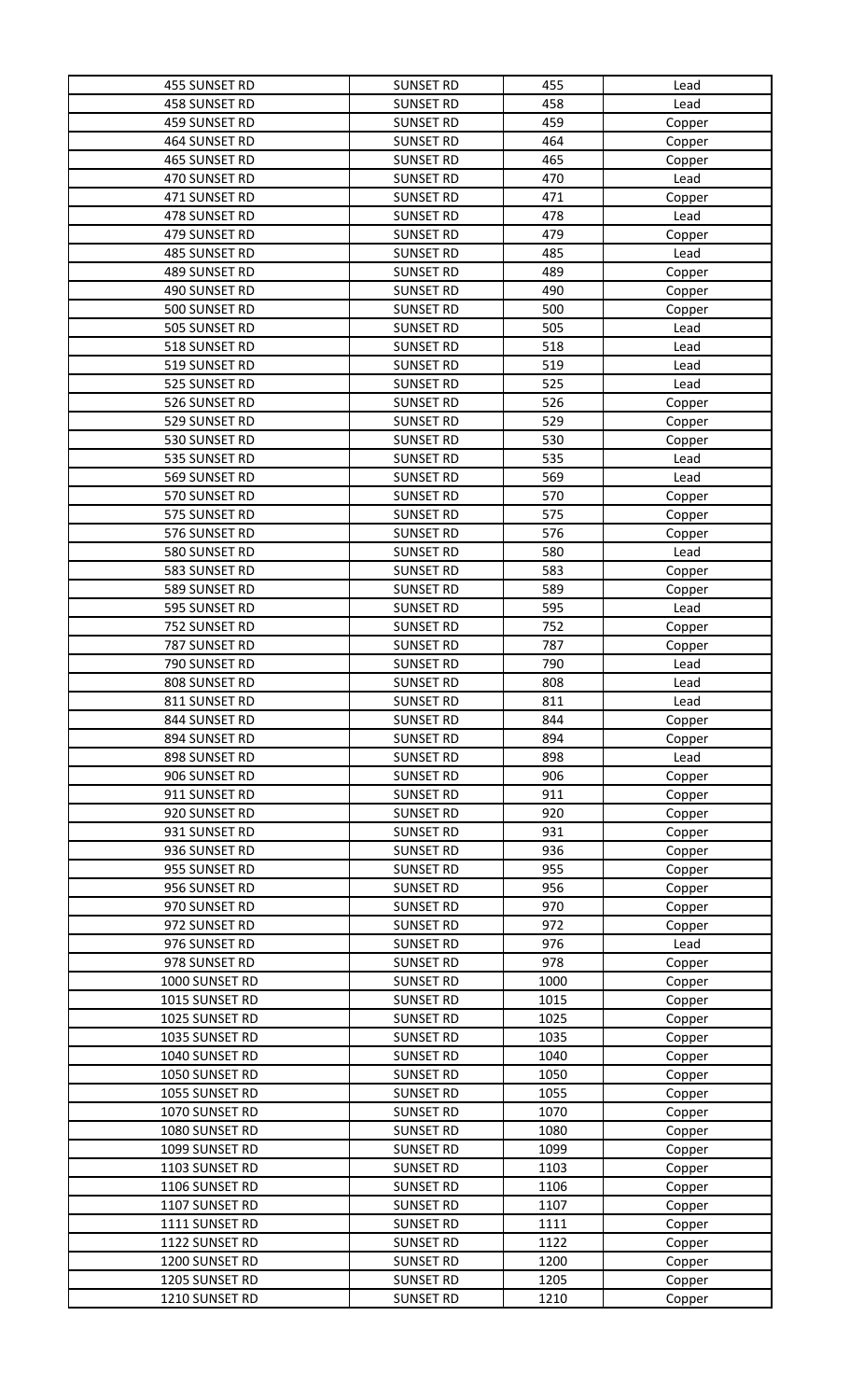| 1215 SUNSET RD           | <b>SUNSET RD</b>      | 1215           | Copper |
|--------------------------|-----------------------|----------------|--------|
| 1220 SUNSET RD           | <b>SUNSET RD</b>      | 1220           | Copper |
| 1230 SUNSET RD           | <b>SUNSET RD</b>      | 1230           | Copper |
| 1235 SUNSET RD           | <b>SUNSET RD</b>      | 1235           | Copper |
| 1240 SUNSET RD           | <b>SUNSET RD</b>      | 1240           | Copper |
| 1245 SUNSET RD           | <b>SUNSET RD</b>      | 1245           | Copper |
| 1250 SUNSET RD           | <b>SUNSET RD</b>      | 1250           | Copper |
| 1287 SUNVIEW LN          | <b>SUNVIEW LN</b>     | 1287           | Copper |
| 1288 SUNVIEW LN          | <b>SUNVIEW LN</b>     | 1288           |        |
|                          |                       |                | Copper |
| 1294 SUNVIEW LN          | <b>SUNVIEW LN</b>     | 1294           | Copper |
| 1295 SUNVIEW LN          | <b>SUNVIEW LN</b>     | 1295           | Copper |
| 1302 SUNVIEW LN          | <b>SUNVIEW LN</b>     | 1302           | Copper |
| 1303 SUNVIEW LN          | <b>SUNVIEW LN</b>     | 1303           | Copper |
| 1308 SUNVIEW LN          | <b>SUNVIEW LN</b>     | 1308           | Copper |
| 1311 SUNVIEW LN          | <b>SUNVIEW LN</b>     | 1311           | Copper |
| 1314 SUNVIEW LN          | <b>SUNVIEW LN</b>     | 1314           | Copper |
| 1317 SUNVIEW LN          | <b>SUNVIEW LN</b>     | 1317           | Copper |
| 1323 SUNVIEW LN          | <b>SUNVIEW LN</b>     | 1323           | Copper |
| 1326 SUNVIEW LN          | <b>SUNVIEW LN</b>     | 1326           | Copper |
| 1332 SUNVIEW LN          | <b>SUNVIEW LN</b>     | 1332           | Copper |
| 1333 SUNVIEW LN          | <b>SUNVIEW LN</b>     | 1333           | Copper |
| 1338 SUNVIEW LN          | <b>SUNVIEW LN</b>     | 1338           | Copper |
| 1339 SUNVIEW LN          | <b>SUNVIEW LN</b>     | 1339           | Copper |
| 1344 SUNVIEW LN          | <b>SUNVIEW LN</b>     | 1344           | Copper |
| 1347 SUNVIEW LN          | <b>SUNVIEW LN</b>     | 1347           | Copper |
| 1350 SUNVIEW LN          | <b>SUNVIEW LN</b>     | 1350           |        |
|                          |                       |                | Copper |
| 1357 SUNVIEW LN          | <b>SUNVIEW LN</b>     | 1357           | Copper |
| 1360 SUNVIEW LN          | <b>SUNVIEW LN</b>     | 1360           | Copper |
| 1366 SUNVIEW LN          | <b>SUNVIEW LN</b>     | 1366           | Copper |
| 1369 SUNVIEW LN          | <b>SUNVIEW LN</b>     | 1369           | Copper |
| 1372 SUNVIEW LN          | <b>SUNVIEW LN</b>     | 1372           | Copper |
| 1375 SUNVIEW LN          | <b>SUNVIEW LN</b>     | 1375           | Copper |
| 1129 TAYLORSPORT LN      | <b>TAYLORSPORT LN</b> | 1129           | Copper |
| 1131 TAYLORSPORT LN      | <b>TAYLORSPORT LN</b> | 1131           | Copper |
| 1133 TAYLORSPORT LN      | <b>TAYLORSPORT LN</b> | 1133           | Copper |
| 7 THORN TREE LN          | THORN TREE LN         | $\overline{7}$ | Lead   |
| 100 THORN TREE LN        | THORN TREE LN         | 100            | Copper |
| 101 THORN TREE LN        | THORN TREE LN         | 101            | Copper |
| 111 THORN TREE LN        | THORN TREE LN         | 111            | Copper |
| 120 THORN TREE LN        | THORN TREE LN         | 120            | Copper |
| <b>125 THORN TREE LN</b> | THORN TREE LN         | 125            | Copper |
| <b>130 THORN TREE LN</b> | THORN TREE LN         | 130            | Copper |
| 140 THORN TREE LN        | THORN TREE LN         | 140            | Copper |
| 145 THORN TREE LN        | THORN TREE LN         | 145            | Copper |
| <b>150 THORN TREE LN</b> | THORN TREE LN         | 150            | Copper |
| <b>155 THORN TREE LN</b> | THORN TREE LN         | 155            |        |
|                          |                       | 161            | Copper |
| 161 THORN TREE LN        | THORN TREE LN         |                | Copper |
| <b>163 THORN TREE LN</b> | THORN TREE LN         | 163            | Copper |
| <b>165 THORN TREE LN</b> | THORN TREE LN         | 165            | Lead   |
| 955 TOWER MANOR DR       | <b>TOWER MANOR DR</b> | 955            | Lead   |
| 959 TOWER MANOR DR       | <b>TOWER MANOR DR</b> | 959            | Lead   |
| 965 TOWER MANOR DR       | <b>TOWER MANOR DR</b> | 965            | Lead   |
| 969 TOWER MANOR DR       | <b>TOWER MANOR DR</b> | 969            | Lead   |
| <b>0 TOWER RD</b>        | <b>TOWER RD</b>       | $\mathbf 0$    | Lead   |
| 738 TOWER RD             | <b>TOWER RD</b>       | 738            | Copper |
| 790 TOWER RD             | <b>TOWER RD</b>       | 790            | Copper |
| 800 TOWER RD             | <b>TOWER RD</b>       | 800            | Copper |
| 804 TOWER RD             | <b>TOWER RD</b>       | 804            | Copper |
| 830 TOWER RD             | <b>TOWER RD</b>       | 830            | Lead   |
| 840 TOWER RD             | <b>TOWER RD</b>       | 840            | Copper |
| 848 TOWER RD             | <b>TOWER RD</b>       | 848            | Lead   |
| 888 TOWER RD             | <b>TOWER RD</b>       | 888            | Copper |
| 895 TOWER RD             | <b>TOWER RD</b>       | 895            | Copper |
| 896 TOWER RD             | <b>TOWER RD</b>       | 896            | Lead   |
| 911 TOWER RD             | <b>TOWER RD</b>       | 911            | Copper |
| 921 TOWER RD             | <b>TOWER RD</b>       | 921            |        |
|                          |                       |                | Copper |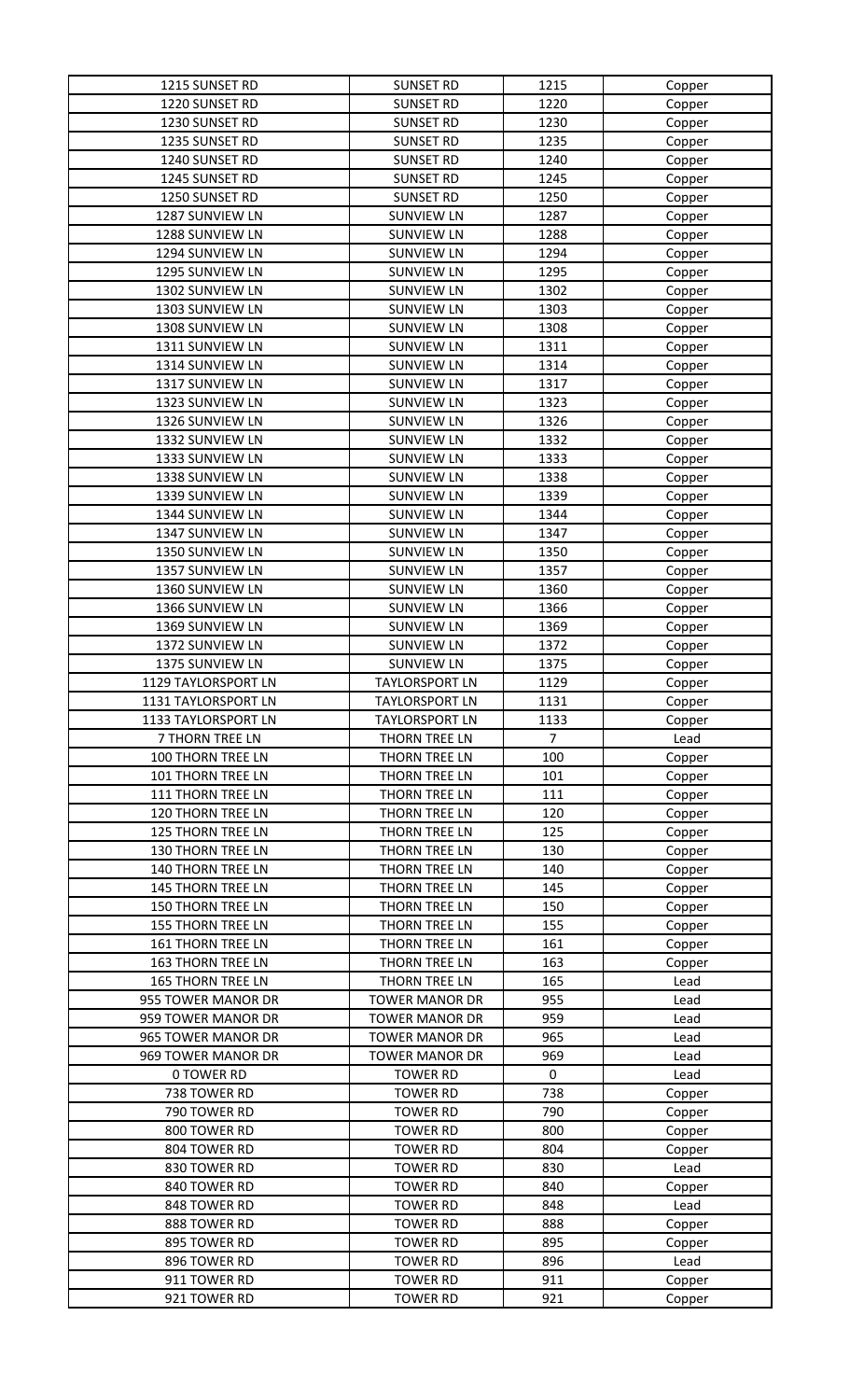| 922 TOWER RD  | <b>TOWER RD</b> | 922          | Lead              |
|---------------|-----------------|--------------|-------------------|
| 929 TOWER RD  | <b>TOWER RD</b> | 929          | Lead              |
| 932 TOWER RD  | <b>TOWER RD</b> | 932          | Lead              |
| 933 TOWER RD  | <b>TOWER RD</b> | 933          | Lead              |
| 935 TOWER RD  | <b>TOWER RD</b> | 935          | Lead              |
| 939 TOWER RD  | <b>TOWER RD</b> | 939          | Lead              |
| 941 TOWER RD  | <b>TOWER RD</b> | 941          | Copper            |
| 942 TOWER RD  | <b>TOWER RD</b> | 942          | Lead              |
| 964 TOWER RD  | <b>TOWER RD</b> | 964          | Lead              |
| 972 TOWER RD  | <b>TOWER RD</b> | 972          | Copper            |
| 1007 TOWER RD | <b>TOWER RD</b> | 1007         | Ductile/Cast Iron |
| 1010 TOWER RD | <b>TOWER RD</b> | 1010         | Partial Lead      |
| 1015 TOWER RD |                 |              |                   |
|               | <b>TOWER RD</b> | 1015<br>1025 | Lead              |
| 1025 TOWER RD | <b>TOWER RD</b> |              | Lead              |
| 1039 TOWER RD | <b>TOWER RD</b> | 1039         | Lead              |
| 1040 TOWER RD | <b>TOWER RD</b> | 1040         | Copper            |
| 1044 TOWER RD | <b>TOWER RD</b> | 1044         | Copper            |
| 1047 TOWER RD | <b>TOWER RD</b> | 1047         | Ductile/Cast Iron |
| 1050 TOWER RD | <b>TOWER RD</b> | 1050         | Copper            |
| 1053 TOWER RD | <b>TOWER RD</b> | 1053         | Lead              |
| 1054 TOWER RD | <b>TOWER RD</b> | 1054         | Copper            |
| 1060 TOWER RD | <b>TOWER RD</b> | 1060         | Lead              |
| 1066 TOWER RD | <b>TOWER RD</b> | 1066         | Partial Lead      |
| 1070 TOWER RD | <b>TOWER RD</b> | 1070         | Lead              |
| 1073 TOWER RD | <b>TOWER RD</b> | 1073         | Copper            |
| 1085 TOWER RD | <b>TOWER RD</b> | 1085         | Lead              |
| 1099 TOWER RD | <b>TOWER RD</b> | 1099         | Partial Lead      |
| 1100 TOWER RD | <b>TOWER RD</b> | 1100         | Partial Lead      |
| 1102 TOWER RD | <b>TOWER RD</b> | 1102         | Partial Lead      |
| 1107 TOWER RD | <b>TOWER RD</b> | 1107         | Partial Lead      |
| 1111 TOWER RD | <b>TOWER RD</b> | 1111         | Copper            |
| 1112 TOWER RD | <b>TOWER RD</b> | 1112         | Copper            |
| 1116 TOWER RD | <b>TOWER RD</b> | 1116         | Lead              |
| 1117 TOWER RD | <b>TOWER RD</b> | 1117         | Copper            |
| 1124 TOWER RD | <b>TOWER RD</b> | 1124         | Lead              |
| 1125 TOWER RD | <b>TOWER RD</b> | 1125         | Copper            |
| 1137 TOWER RD | <b>TOWER RD</b> | 1137         | Copper            |
| 1138 TOWER RD | <b>TOWER RD</b> | 1138         | Lead              |
| 1141 TOWER RD | <b>TOWER RD</b> | 1141         | Copper            |
| 1144 TOWER RD | <b>TOWER RD</b> | 1144         | Partial Lead      |
| 1150 TOWER RD | <b>TOWER RD</b> | 1150         | Copper            |
| 1158 TOWER RD | <b>TOWER RD</b> | 1158         | Partial Lead      |
|               |                 |              |                   |
| 1162 TOWER RD | <b>TOWER RD</b> | 1162         | Copper            |
| 1163 TOWER RD | <b>TOWER RD</b> | 1163         | Partial Lead      |
| 1173 TOWER RD | <b>TOWER RD</b> | 1173         | Partial Lead      |
| 1174 TOWER RD | <b>TOWER RD</b> | 1174         | Partial Lead      |
| 1183 TOWER RD | <b>TOWER RD</b> | 1183         | Copper            |
| 1184 TOWER RD | <b>TOWER RD</b> | 1184         | Partial Lead      |
| 1192 TOWER RD | <b>TOWER RD</b> | 1192         | Copper            |
| 1195 TOWER RD | <b>TOWER RD</b> | 1195         | Copper            |
| 1205 TOWER RD | <b>TOWER RD</b> | 1205         | Copper            |
| 1206 TOWER RD | <b>TOWER RD</b> | 1206         | Copper            |
| 1215 TOWER RD | <b>TOWER RD</b> | 1215         | Copper            |
| 1221 TOWER RD | <b>TOWER RD</b> | 1221         | Copper            |
| 1240 TOWER RD | <b>TOWER RD</b> | 1240         | Copper            |
| 1274 TOWER RD | <b>TOWER RD</b> | 1274         | Lead              |
| 1300 TOWER RD | <b>TOWER RD</b> | 1300         | Copper            |
| 1314 TOWER RD | <b>TOWER RD</b> | 1314         | Copper            |
| 1326 TOWER RD | <b>TOWER RD</b> | 1326         | Copper            |
| 1331 TOWER RD | <b>TOWER RD</b> | 1331         | Copper            |
| 1333 TOWER RD | <b>TOWER RD</b> | 1333         | Copper            |
| 1341 TOWER RD | <b>TOWER RD</b> | 1341         | Copper            |
| 1345 TOWER RD | <b>TOWER RD</b> | 1345         | Copper            |
| 1353 TOWER RD | <b>TOWER RD</b> | 1353         | Copper            |
| 1359 TOWER RD | <b>TOWER RD</b> | 1359         | Copper            |
| 1363 TOWER RD | <b>TOWER RD</b> | 1363         | Unknown           |
|               |                 |              |                   |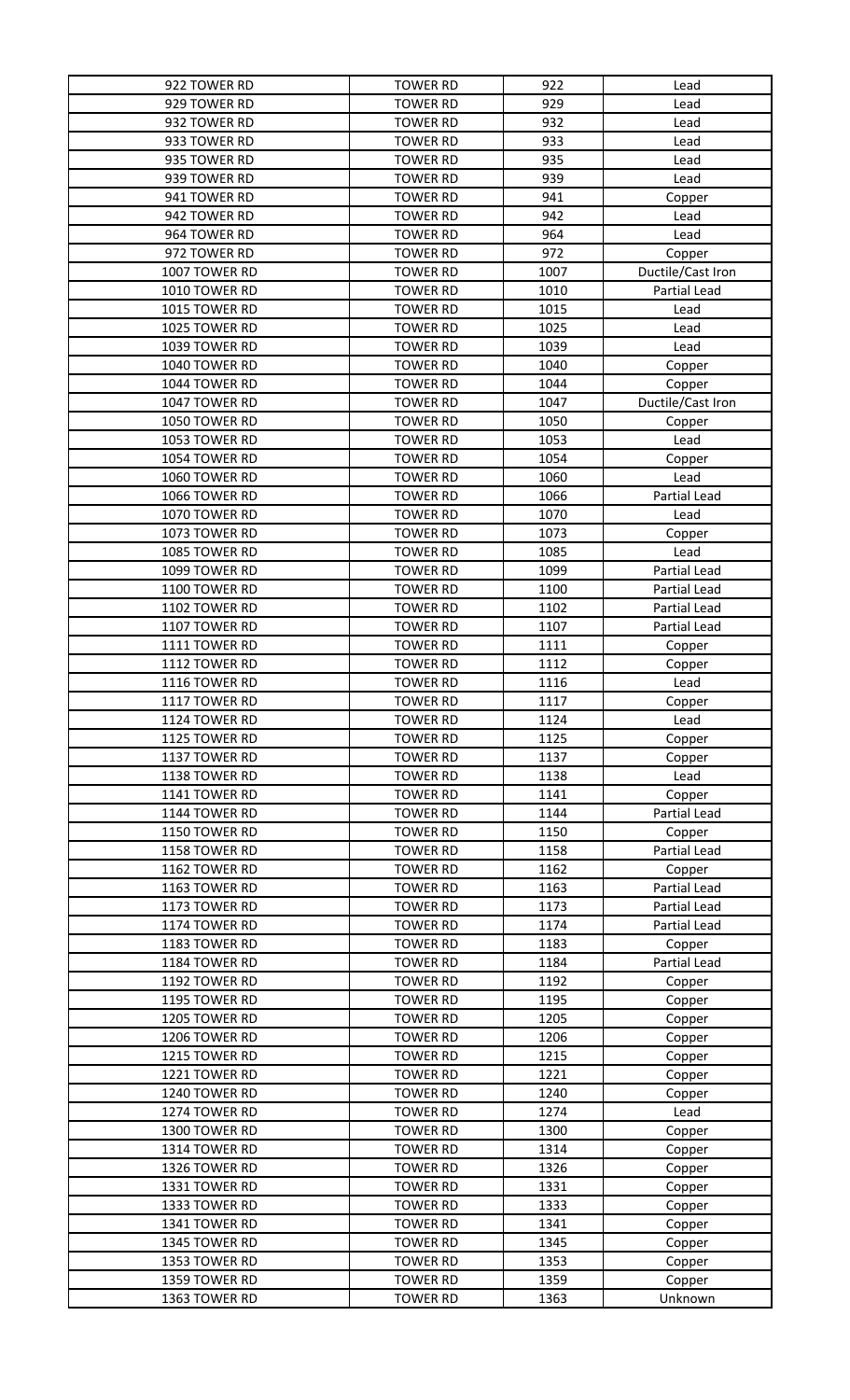| 1369 TOWER RD    | <b>TOWER RD</b>   | 1369    | Copper       |
|------------------|-------------------|---------|--------------|
| 1400 TOWER RD    | <b>TOWER RD</b>   | 1400    | Lead         |
| 1401 TOWER RD    | <b>TOWER RD</b>   | 1401    | Copper       |
| 1407 TOWER RD    | <b>TOWER RD</b>   | 1407    | Lead         |
| 1413 TOWER RD    | <b>TOWER RD</b>   | 1413    | Copper       |
| 1417 TOWER RD    | <b>TOWER RD</b>   | 1417    | Lead         |
| 1420 TOWER RD    | <b>TOWER RD</b>   | 1420    | Copper       |
| 1423 TOWER RD    | <b>TOWER RD</b>   | 1423    | Lead         |
| 1427 TOWER RD    | <b>TOWER RD</b>   | 1427    | Lead         |
| 1430 TOWER RD    | <b>TOWER RD</b>   | 1430    | Copper       |
| 1435 TOWER RD    | <b>TOWER RD</b>   | 1435    | Lead         |
| 1440 TOWER RD    | <b>TOWER RD</b>   | 1440    | Copper       |
| 1441 TOWER RD    | <b>TOWER RD</b>   | 1441    | Copper       |
| 1447 TOWER RD    | <b>TOWER RD</b>   | 1447    | Lead         |
| 1455 TOWER RD    | <b>TOWER RD</b>   | 1455    | Lead         |
| 1460 TOWER RD    | <b>TOWER RD</b>   | 1460    | Copper       |
| 1479 TOWER RD    | <b>TOWER RD</b>   | 1479    | Lead         |
| 1480 TOWER RD    |                   | 1480    |              |
|                  | <b>TOWER RD</b>   |         | Copper       |
| 1487 TOWER RD    | <b>TOWER RD</b>   | 1487    | Copper       |
| 1495 TOWER RD    | <b>TOWER RD</b>   | 1495    | Copper       |
| 1500 TOWER RD    | <b>TOWER RD</b>   | 1500    | Copper       |
| 1501 TOWER RD    | <b>TOWER RD</b>   | 1501    | Lead         |
| 1505 TOWER RD    | <b>TOWER RD</b>   | 1505    | Partial Lead |
| 1507 TOWER RD    | <b>TOWER RD</b>   | 1507    | Copper       |
| 1510 TOWER RD    | <b>TOWER RD</b>   | 1510    | Lead         |
| 1515 TOWER RD    | <b>TOWER RD</b>   | 1515    | Copper       |
| 1519 TOWER RD    | <b>TOWER RD</b>   | 1519    | Copper       |
| 1520 TOWER RD    | <b>TOWER RD</b>   | 1520    | Lead         |
| 1523 TOWER RD    | <b>TOWER RD</b>   | 1523    | Copper       |
| 1530 TOWER RD    | <b>TOWER RD</b>   | 1530    | Lead         |
| 1545 TOWER RD    | <b>TOWER RD</b>   | 1545    | Copper       |
| 1548 TOWER RD    | <b>TOWER RD</b>   | 1548    | Copper       |
| 1550 TOWER RD    | <b>TOWER RD</b>   | 1550    | Copper       |
| 1555 TOWER RD    | <b>TOWER RD</b>   | 1555    | Copper       |
| 1556 TOWER RD    | <b>TOWER RD</b>   | 1556    | Copper       |
| 1560 TOWER RD    | <b>TOWER RD</b>   | 1560    | Copper       |
| 1565 TOWER RD    | <b>TOWER RD</b>   | 1565    | Copper       |
| 1570 TOWER RD    | <b>TOWER RD</b>   | 1570    | Copper       |
| 1575 TOWER RD    | <b>TOWER RD</b>   | 1575    | Copper       |
| 1580 TOWER RD    | <b>TOWER RD</b>   | 1580    | Copper       |
| 1585 TOWER RD    | <b>TOWER RD</b>   | 1585    | Copper       |
| 1620 TOWER RD    | <b>TOWER RD</b>   | 1620    | Copper       |
| 1077-99 TOWER RD | <b>TOWER RD</b>   | 1077-99 | Unknown      |
| 1097-99 TOWER RD | <b>TOWER RD</b>   | 1097-99 | Partial Lead |
| 1274 TRAPP LN    | <b>TRAPP LN</b>   | 1274    | Copper       |
| 1279 TRAPP LN    | <b>TRAPP LN</b>   | 1279    | Copper       |
| 1284 TRAPP LN    | <b>TRAPP LN</b>   | 1284    | Partial Lead |
| 1294 TRAPP LN    | <b>TRAPP LN</b>   | 1294    | Copper       |
| 1299 TRAPP LN    | <b>TRAPP LN</b>   | 1299    | Copper       |
| 1304 TRAPP LN    | <b>TRAPP LN</b>   | 1304    | Copper       |
| 1309 TRAPP LN    | <b>TRAPP LN</b>   | 1309    | Copper       |
| 1314 TRAPP LN    | <b>TRAPP LN</b>   | 1314    | Copper       |
| 1319 TRAPP LN    | <b>TRAPP LN</b>   | 1319    | Copper       |
| 1324 TRAPP LN    | <b>TRAPP LN</b>   | 1324    | Copper       |
| 1329 TRAPP LN    | <b>TRAPP LN</b>   | 1329    | Copper       |
| 1334 TRAPP LN    | <b>TRAPP LN</b>   | 1334    |              |
| 1339 TRAPP LN    |                   |         | Copper       |
|                  | <b>TRAPP LN</b>   | 1339    | Copper       |
| 1345 TRAPP LN    | <b>TRAPP LN</b>   | 1345    | Lead         |
| 1350 TRAPP LN    | <b>TRAPP LN</b>   | 1350    | Copper       |
| 1360 TRAPP LN    | <b>TRAPP LN</b>   | 1360    | Copper       |
| 1368 TRAPP LN    | <b>TRAPP LN</b>   | 1368    | Copper       |
| 1370 TRAPP LN    | <b>TRAPP LN</b>   | 1370    | Copper       |
| 1372 TRAPP LN    | <b>TRAPP LN</b>   | 1372    | Copper       |
| 1385 TRAPP LN    | <b>TRAPP LN</b>   | 1385    | Copper       |
| 891 VERNON AVE   | <b>VERNON AVE</b> | 891     | Copper       |
| 899 VERNON AVE   | <b>VERNON AVE</b> | 899     | Copper       |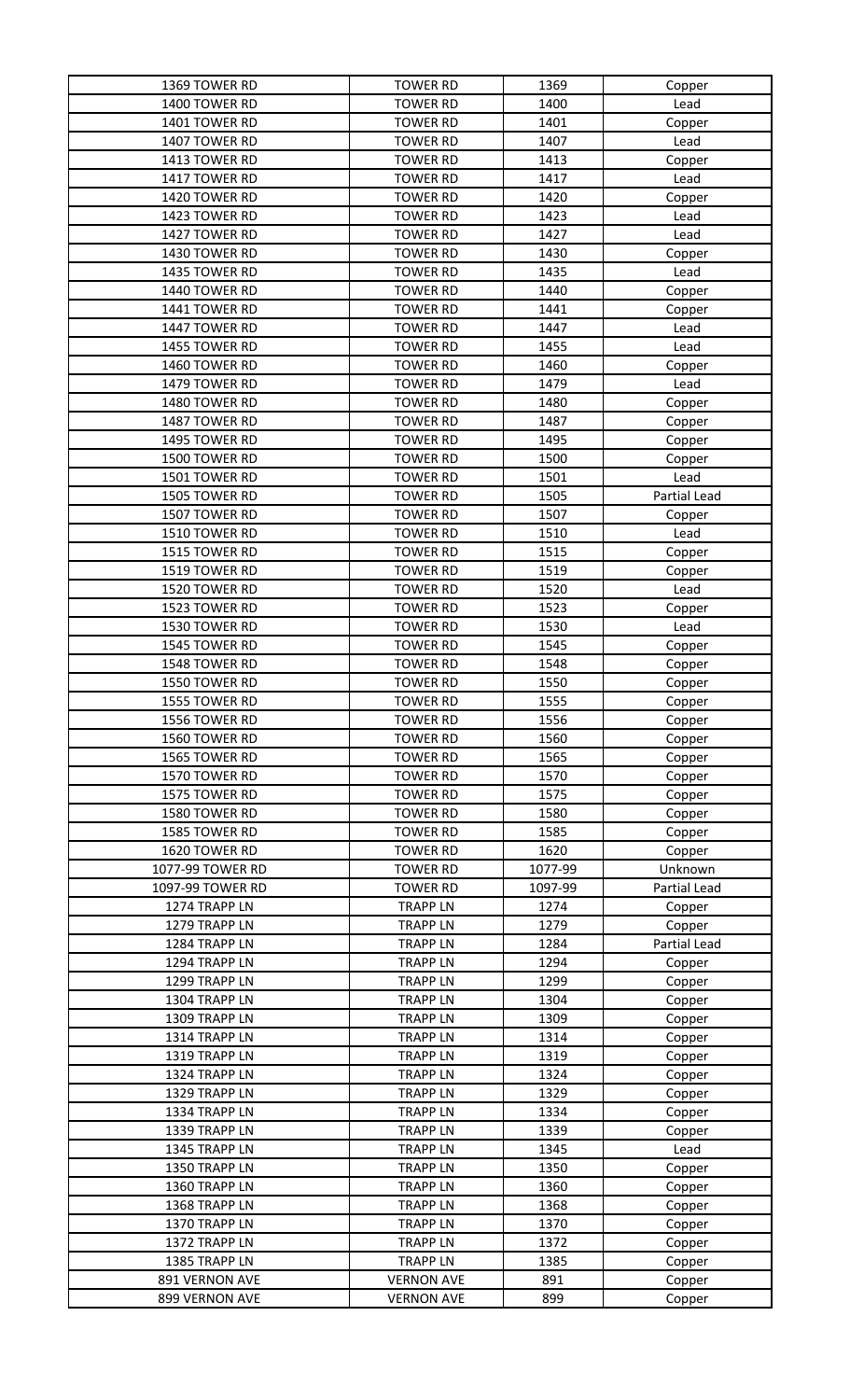| 909 VERNON AVE                 | <b>VERNON AVE</b>                    | 909         | Copper       |
|--------------------------------|--------------------------------------|-------------|--------------|
| 914 VERNON AVE                 | <b>VERNON AVE</b>                    | 914         | Lead         |
| 919 VERNON AVE                 | <b>VERNON AVE</b>                    | 919         | Copper       |
| 955 VERNON AVE                 | <b>VERNON AVE</b>                    | 955         | Lead         |
| 956 VERNON AVE                 | <b>VERNON AVE</b>                    | 956         | Partial Lead |
| 975 VERNON AVE                 | <b>VERNON AVE</b>                    | 975         | Partial Lead |
| 976 VERNON AVE                 | <b>VERNON AVE</b>                    | 976         | Partial Lead |
| 1000 VERNON AVE                | <b>VERNON AVE</b>                    | 1000        | Lead         |
| <b>0 VILLAGE GREEN</b>         | <b>VILLAGE GREEN</b>                 | $\pmb{0}$   | Lead         |
| 972 VINE ST                    | <b>VINE ST</b>                       | 972         | Lead         |
|                                |                                      | 979         |              |
| 979 VINE ST                    | <b>VINE ST</b>                       |             | Lead         |
| 983 VINE ST                    | <b>VINE ST</b>                       | 983         | Lead         |
| 985 VINE ST                    | <b>VINE ST</b>                       | 985         | Copper       |
| 992 VINE ST                    | <b>VINE ST</b>                       | 992         | Lead         |
| 997 VINE ST                    | <b>VINE ST</b>                       | 997         | Lead         |
| 1000 VINE ST                   | <b>VINE ST</b>                       | 1000        | Copper       |
| <b>1003 VINE ST</b>            | <b>VINE ST</b>                       | 1003        | Lead         |
| 1009 VINE ST                   | <b>VINE ST</b>                       | 1009        | Lead         |
| 1046 VINE ST                   | <b>VINE ST</b>                       | 1046        | Lead         |
| 1057 VINE ST                   | <b>VINE ST</b>                       | 1057        | Lead         |
| 1065 VINE ST                   | <b>VINE ST</b>                       | 1065        | Copper       |
| <b>1071 VINE ST</b>            | <b>VINE ST</b>                       | 1071        | Lead         |
| 0 WALDEN RD                    | <b>WALDEN RD</b>                     | $\pmb{0}$   | Lead         |
| 0 WALDEN RD                    | <b>WALDEN RD</b>                     | $\mathbf 0$ | Lead         |
| 630 WALDEN RD                  | <b>WALDEN RD</b>                     | 630         | Lead         |
| 631 WALDEN RD                  | <b>WALDEN RD</b>                     | 631         | Lead         |
| 636 WALDEN RD                  | <b>WALDEN RD</b>                     | 636         | Lead         |
| 643 WALDEN RD                  | <b>WALDEN RD</b>                     | 643         | Copper       |
| 644 WALDEN RD                  | <b>WALDEN RD</b>                     | 644         | Copper       |
| 650 WALDEN RD                  | <b>WALDEN RD</b>                     | 650         | Copper       |
| 653 WALDEN RD                  | <b>WALDEN RD</b>                     | 653         | Copper       |
| 660 WALDEN RD                  | <b>WALDEN RD</b>                     | 660         | Copper       |
| 663 WALDEN RD                  | <b>WALDEN RD</b>                     | 663         | Copper       |
| 669 WALDEN RD                  | <b>WALDEN RD</b>                     | 669         | Copper       |
| 670 WALDEN RD                  | <b>WALDEN RD</b>                     | 670         | Lead         |
| 677 WALDEN RD                  | <b>WALDEN RD</b>                     | 677         | Lead         |
| 680 WALDEN RD                  | <b>WALDEN RD</b>                     | 680         | Copper       |
| 681 WALDEN RD                  | <b>WALDEN RD</b>                     | 681         | Copper       |
| 693 WALDEN RD                  | <b>WALDEN RD</b>                     | 693         | Copper       |
| 699 WALDEN RD                  | <b>WALDEN RD</b>                     | 699         | Copper       |
| 703 WALDEN RD                  | <b>WALDEN RD</b>                     | 703         | Copper       |
| 707 WALDEN RD                  | <b>WALDEN RD</b>                     | 707         | Lead         |
| 710 WALDEN RD                  | <b>WALDEN RD</b>                     | 710         | Lead         |
| 717 WALDEN RD                  | <b>WALDEN RD</b>                     | 717         | Lead         |
| 720 WALDEN RD                  | <b>WALDEN RD</b>                     | 720         |              |
|                                |                                      |             | Copper       |
| 725 WALDEN RD<br>730 WALDEN RD | <b>WALDEN RD</b><br><b>WALDEN RD</b> | 725<br>730  | Copper       |
|                                |                                      |             | Copper       |
| 735 WALDEN RD                  | <b>WALDEN RD</b>                     | 735         | Lead         |
| 739 WALDEN RD                  | <b>WALDEN RD</b>                     | 739         | Lead         |
| 747 WALDEN RD                  | <b>WALDEN RD</b>                     | 747         | Copper       |
| 765 WALDEN RD                  | <b>WALDEN RD</b>                     | 765         | Copper       |
| 766 WALDEN RD                  | <b>WALDEN RD</b>                     | 766         | Copper       |
| 772 WALDEN RD                  | <b>WALDEN RD</b>                     | 772         | Copper       |
| 777 WALDEN RD                  | <b>WALDEN RD</b>                     | 777         | Copper       |
| 781 WALDEN RD                  | <b>WALDEN RD</b>                     | 781         | Lead         |
| 785 WALDEN RD                  | <b>WALDEN RD</b>                     | 785         | Copper       |
| 788 WALDEN RD                  | <b>WALDEN RD</b>                     | 788         | Copper       |
| 791 WALDEN RD                  | <b>WALDEN RD</b>                     | 791         | Lead         |
| 792 WALDEN RD                  | <b>WALDEN RD</b>                     | 792         | Copper       |
| 794 WALDEN RD                  | <b>WALDEN RD</b>                     | 794         | Lead         |
| 797 WALDEN RD                  | <b>WALDEN RD</b>                     | 797         | Copper       |
| 800 WALDEN RD                  | <b>WALDEN RD</b>                     | 800         | Lead         |
| 801 WALDEN RD                  | <b>WALDEN RD</b>                     | 801         | Unknown      |
| 811 WALDEN RD                  | <b>WALDEN RD</b>                     | 811         | Lead         |
| 803807 WALDEN RD               | <b>WALDEN RD</b>                     | 803-807     | Copper       |
| 299 WALNUT ST                  | <b>WALNUT ST</b>                     | 299         | Copper       |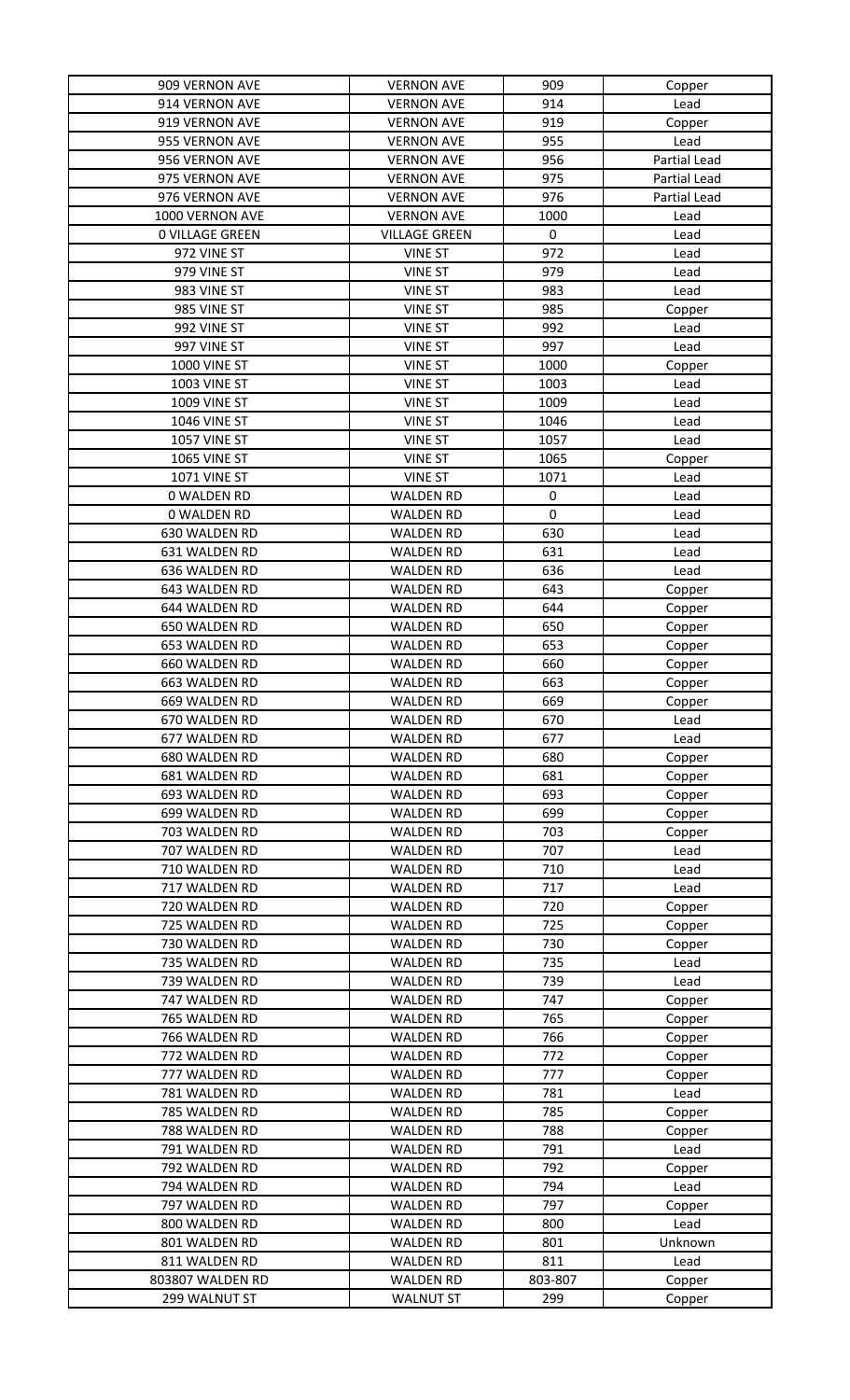| 300 WALNUT ST         | <b>WALNUT ST</b>   | 300             | Copper              |
|-----------------------|--------------------|-----------------|---------------------|
| 302 WALNUT ST         | <b>WALNUT ST</b>   | 302             | Copper              |
| 306 WALNUT ST         | <b>WALNUT ST</b>   | 306             | Copper              |
| 310 WALNUT ST         | <b>WALNUT ST</b>   | 310             | Copper              |
| 314 WALNUT ST         | <b>WALNUT ST</b>   | 314             | Copper              |
| 330 WALNUT ST         | <b>WALNUT ST</b>   | 330             | Copper              |
| 331 WALNUT ST         | <b>WALNUT ST</b>   | 331             | Lead                |
| 340 WALNUT ST         | <b>WALNUT ST</b>   | 340             | Copper              |
| 370 WALNUT ST         | <b>WALNUT ST</b>   | 370             | Lead                |
| 371 WALNUT ST         | <b>WALNUT ST</b>   | 371             | Copper              |
| 377 WALNUT ST         | <b>WALNUT ST</b>   | 377             | Lead                |
| 378 WALNUT ST         | <b>WALNUT ST</b>   | 378             | Lead                |
| 412 WALNUT ST         | <b>WALNUT ST</b>   | 412             | Copper              |
| 425 WALNUT ST         | <b>WALNUT ST</b>   | 425             | Partial Lead        |
| 429 WALNUT ST         | <b>WALNUT ST</b>   | 429             | Lead                |
| 430 WALNUT ST         | <b>WALNUT ST</b>   | 430             | Lead                |
| 439 WALNUT ST         | <b>WALNUT ST</b>   | 439             | Copper              |
| 510 WALNUT ST         | <b>WALNUT ST</b>   | 510             | Lead                |
| 513 WALNUT ST         | <b>WALNUT ST</b>   | 513             | Lead                |
| 516 WALNUT ST         | <b>WALNUT ST</b>   | 516             | Copper              |
| 521 WALNUT ST         | <b>WALNUT ST</b>   | 521             | Lead                |
| 555 WALNUT ST         | <b>WALNUT ST</b>   | 555             | Lead                |
| 9 WARWICK AVE         | <b>WARWICK AVE</b> | 9               | Copper              |
| <b>16 WARWICK AVE</b> | <b>WARWICK AVE</b> | 16              | Copper              |
| <b>19 WARWICK AVE</b> | <b>WARWICK AVE</b> | 19              | Copper              |
| <b>23 WARWICK AVE</b> | <b>WARWICK AVE</b> | 23              | Partial Lead        |
| 24 WARWICK AVE        | <b>WARWICK AVE</b> | 24              | Copper              |
| 32 WARWICK AVE        | <b>WARWICK AVE</b> | 32              | Copper              |
| <b>40 WARWICK AVE</b> | <b>WARWICK AVE</b> | 40              | Copper              |
| <b>45 WARWICK AVE</b> | <b>WARWICK AVE</b> | 45              | Partial Lead        |
| 50 WARWICK AVE        | <b>WARWICK AVE</b> | 50              | Copper              |
| 51 WARWICK AVE        | <b>WARWICK AVE</b> | 51              | Copper              |
| <b>54 WARWICK AVE</b> | <b>WARWICK AVE</b> | 54              | Copper              |
| 57 WARWICK AVE        | <b>WARWICK AVE</b> | $\overline{57}$ | Partial Lead        |
| 58 WARWICK AVE        | <b>WARWICK AVE</b> | 58              | Copper              |
| 62 WARWICK AVE        | <b>WARWICK AVE</b> | 62              | Partial Lead        |
| <b>63 WARWICK AVE</b> | <b>WARWICK AVE</b> | 63              | Copper              |
| <b>66 WARWICK AVE</b> | <b>WARWICK AVE</b> | 66              | Partial Lead        |
| <b>67 WARWICK AVE</b> | <b>WARWICK AVE</b> | 67              | Copper              |
| 70 WARWICK AVE        | <b>WARWICK AVE</b> | 70              | <b>Partial Lead</b> |
| 71 WARWICK AVE        | <b>WARWICK AVE</b> | 71              | Partial Lead        |
| 72 WARWICK AVE        | <b>WARWICK AVE</b> | 72              | Partial Lead        |
| <b>76 WARWICK AVE</b> | <b>WARWICK AVE</b> | 76              | Partial Lead        |
| <b>80 WARWICK AVE</b> | <b>WARWICK AVE</b> | 80              | Partial Lead        |
| 82 WARWICK AVE        | <b>WARWICK AVE</b> | 82              | Partial Lead        |
| <b>84 WARWICK AVE</b> | <b>WARWICK AVE</b> | 84              | Copper              |
| <b>86 WARWICK AVE</b> | <b>WARWICK AVE</b> | 86              | Copper              |
| <b>88 WARWICK AVE</b> | <b>WARWICK AVE</b> | 88              | Copper              |
| 90 WARWICK AVE        | <b>WARWICK AVE</b> | 90              | Copper              |
| 93 WARWICK AVE        | <b>WARWICK AVE</b> | 93              | Lead                |
| 934 WESTMOOR RD       | <b>WESTMOOR RD</b> | 934             | Ductile/Cast Iron   |
| 935 WESTMOOR RD       | <b>WESTMOOR RD</b> | 935             | Copper              |
| 939 WESTMOOR RD       | <b>WESTMOOR RD</b> | 939             | Copper              |
| 943 WESTMOOR RD       | <b>WESTMOOR RD</b> | 943             | Copper              |
| 944 WESTMOOR RD       | <b>WESTMOOR RD</b> | 944             | Copper              |
| 947 WESTMOOR RD       | <b>WESTMOOR RD</b> | 947             | Copper              |
| 950 WESTMOOR RD       | <b>WESTMOOR RD</b> | 950             | Lead                |
| 951 WESTMOOR RD       | <b>WESTMOOR RD</b> | 951             | Copper              |
| 953 WESTMOOR RD       | <b>WESTMOOR RD</b> | 953             | Copper              |
| 955 WESTMOOR RD       | <b>WESTMOOR RD</b> | 955             | Copper              |
| 956 WESTMOOR RD       | <b>WESTMOOR RD</b> | 956             | Copper              |
| 965 WESTMOOR RD       | <b>WESTMOOR RD</b> | 965             | Copper              |
| 985 WESTMOOR RD       | <b>WESTMOOR RD</b> | 985             | Copper              |
| 993 WESTMOOR RD       | <b>WESTMOOR RD</b> | 993             | Copper              |
| 999 WESTMOOR RD       | <b>WESTMOOR RD</b> | 999             | Copper              |
| 1003 WESTMOOR RD      | <b>WESTMOOR RD</b> | 1003            |                     |
|                       |                    |                 | Copper              |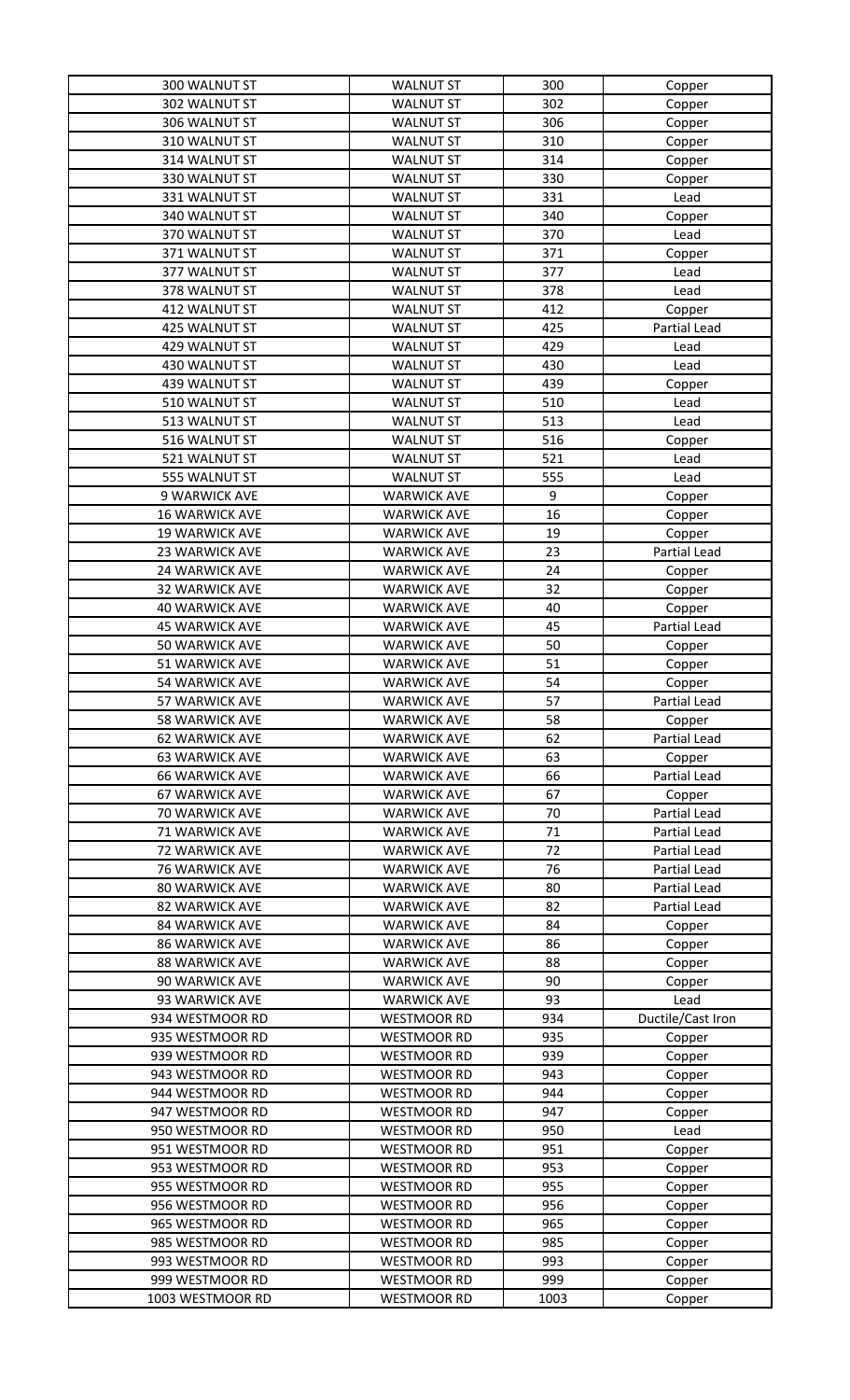| 1004 WESTMOOR RD | <b>WESTMOOR RD</b>  | 1004 | Lead              |
|------------------|---------------------|------|-------------------|
| 1005 WESTMOOR RD | <b>WESTMOOR RD</b>  | 1005 | Lead              |
| 1012 WESTMOOR RD | <b>WESTMOOR RD</b>  | 1012 | Copper            |
| 1016 WESTMOOR RD | <b>WESTMOOR RD</b>  | 1016 | Copper            |
| 1024 WESTMOOR RD | <b>WESTMOOR RD</b>  | 1024 | Copper            |
| 1034 WESTMOOR RD | <b>WESTMOOR RD</b>  | 1034 | Copper            |
| 1042 WESTMOOR RD | <b>WESTMOOR RD</b>  | 1042 | Copper            |
| 1045 WESTMOOR RD | <b>WESTMOOR RD</b>  | 1045 | Copper            |
| 1046 WESTMOOR RD | <b>WESTMOOR RD</b>  | 1046 | Lead              |
| 1065 WESTMOOR RD | <b>WESTMOOR RD</b>  | 1065 | Copper            |
| 1070 WESTMOOR RD | <b>WESTMOOR RD</b>  | 1070 | Copper            |
| 1077 WESTMOOR RD | <b>WESTMOOR RD</b>  | 1077 | Copper            |
| 1090 WESTMOOR RD | <b>WESTMOOR RD</b>  | 1090 | Copper            |
| 1170 WESTMOOR RD | <b>WESTMOOR RD</b>  | 1170 | Ductile/Cast Iron |
| 1180 WESTMOOR RD | <b>WESTMOOR RD</b>  | 1180 | Copper            |
| 1190 WESTMOOR RD | <b>WESTMOOR RD</b>  | 1190 | Ductile/Cast Iron |
| 1192 WESTMOOR RD | <b>WESTMOOR RD</b>  | 1192 | Copper            |
| 1194 WESTMOOR RD | <b>WESTMOOR RD</b>  | 1194 | Copper            |
| 1212 WESTMOOR RD | <b>WESTMOOR RD</b>  | 1212 | Copper            |
| 1228 WESTMOOR RD | <b>WESTMOOR RD</b>  | 1228 | Copper            |
| 1230 WESTMOOR RD | <b>WESTMOOR RD</b>  | 1230 | Copper            |
| 1234 WESTMOOR RD | <b>WESTMOOR RD</b>  | 1234 | Copper            |
| 1235 WESTMOOR RD | <b>WESTMOOR RD</b>  | 1235 | Copper            |
| 1245 WESTMOOR RD | <b>WESTMOOR RD</b>  | 1245 | Copper            |
| 1250 WESTMOOR RD | <b>WESTMOOR RD</b>  | 1250 | Copper            |
| 1255 WESTMOOR RD | <b>WESTMOOR RD</b>  | 1255 | Copper            |
| 1265 WESTMOOR RD | <b>WESTMOOR RD</b>  | 1265 | Copper            |
| 1280 WESTMOOR TR | <b>WESTMOOR TR</b>  | 1280 | Copper            |
| 1283 WESTMOOR TR | <b>WESTMOOR TR</b>  | 1283 | Copper            |
| 1288 WESTMOOR TR | <b>WESTMOOR TR</b>  | 1288 | Lead              |
| 1293 WESTMOOR TR | <b>WESTMOOR TR</b>  | 1293 | Copper            |
| 1300 WESTMOOR TR | <b>WESTMOOR TR</b>  | 1300 | Copper            |
| 1303 WESTMOOR TR | <b>WESTMOOR TR</b>  | 1303 | Lead              |
| 1315 WESTMOOR TR | <b>WESTMOOR TR</b>  | 1315 | Copper            |
| 1320 WESTMOOR TR | <b>WESTMOOR TR</b>  | 1320 | Lead              |
| 1329 WESTMOOR TR | <b>WESTMOOR TR</b>  | 1329 | Lead              |
| 1330 WESTMOOR TR | <b>WESTMOOR TR</b>  | 1330 | Lead              |
| 1340 WESTMOOR TR | <b>WESTMOOR TR</b>  | 1340 | Copper            |
| 1343 WESTMOOR TR | <b>WESTMOOR TR</b>  | 1343 | Copper            |
| 1350 WESTMOOR TR | <b>WESTMOOR TR</b>  | 1350 | Copper            |
| 1353 WESTMOOR TR | <b>WESTMOOR TR</b>  | 1353 | Copper            |
| 1360 WESTMOOR TR | <b>WESTMOOR TR</b>  | 1360 | Copper            |
| 1370 WESTMOOR TR | <b>WESTMOOR TR</b>  | 1370 | Copper            |
| 1373 WESTMOOR TR | <b>WESTMOOR TR</b>  | 1373 | Copper            |
| 1380 WESTMOOR TR | <b>WESTMOOR TR</b>  | 1380 | Copper            |
| 1383 WESTMOOR TR | <b>WESTMOOR TR</b>  | 1383 | Copper            |
| 108 WESTVIEW RD  | <b>WESTVIEW RD</b>  | 108  | Lead              |
| 130 WESTVIEW RD  | <b>WESTVIEW RD</b>  | 130  | Copper            |
| 140 WESTVIEW RD  | <b>WESTVIEW RD</b>  | 140  | Copper            |
| 150 WESTVIEW RD  | <b>WESTVIEW RD</b>  | 150  | Copper            |
| 160 WESTVIEW RD  | <b>WESTVIEW RD</b>  | 160  | Copper            |
| 165 WESTVIEW RD  | <b>WESTVIEW RD</b>  | 165  | Copper            |
| 170 WESTVIEW RD  | <b>WESTVIEW RD</b>  | 170  | Copper            |
| 175 WESTVIEW RD  | <b>WESTVIEW RD</b>  | 175  | Copper            |
| 180 WESTVIEW RD  | <b>WESTVIEW RD</b>  | 180  | Copper            |
| 250 WHITE OAK LN | WHITE OAK LN        | 250  | Copper            |
| 251 WHITE OAK LN | WHITE OAK LN        | 251  | Copper            |
| 260 WHITE OAK LN | <b>WHITE OAK LN</b> | 260  | Copper            |
| 265 WHITE OAK LN | <b>WHITE OAK LN</b> | 265  | Copper            |
| 271 WHITE OAK LN | WHITE OAK LN        | 271  | Copper            |
| 275 WHITE OAK LN | WHITE OAK LN        | 275  | Unknown           |
| 280 WHITE OAK LN | WHITE OAK LN        | 280  | Copper            |
| 281 WHITE OAK LN | <b>WHITE OAK LN</b> | 281  | Copper            |
| 285 WHITE OAK LN | WHITE OAK LN        | 285  | Ductile/Cast Iron |
| 290 WHITE OAK LN | WHITE OAK LN        | 290  | Copper            |
| 296 WHITE OAK LN | WHITE OAK LN        | 296  | Copper            |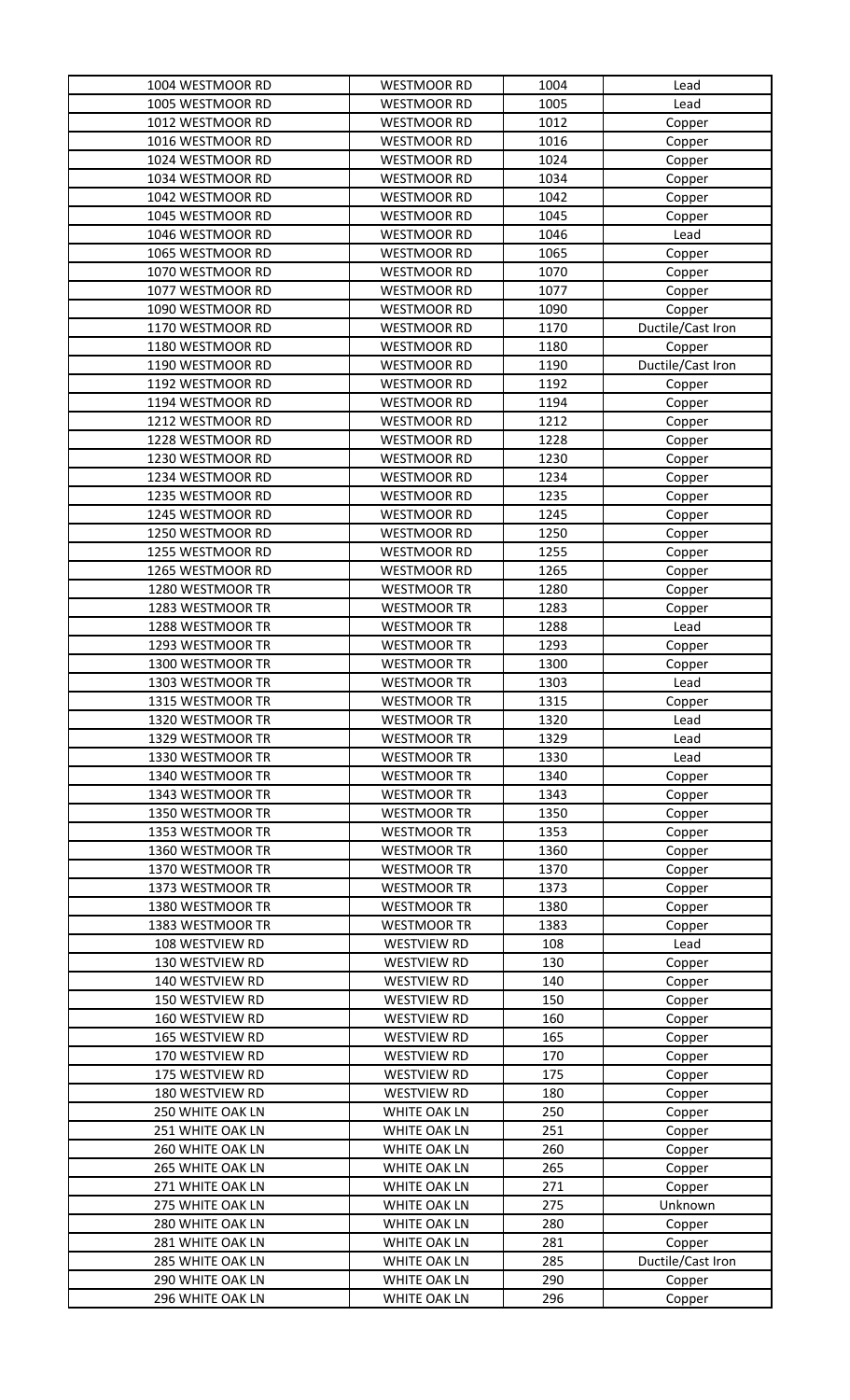| 300 WHITE OAK LN      | <b>WHITE OAK LN</b>     | 300         | Copper            |
|-----------------------|-------------------------|-------------|-------------------|
| 302 WHITE OAK LN      | <b>WHITE OAK LN</b>     | 302         | Copper            |
| 305 WHITE OAK LN      | WHITE OAK LN            | 305         | Copper            |
| 310 WHITE OAK LN      | WHITE OAK LN            | 310         | Copper            |
| 320 WHITE OAK LN      | <b>WHITE OAK LN</b>     | 320         | Copper            |
| 325 WHITE OAK LN      | WHITE OAK LN            | 325         | Ductile/Cast Iron |
| 330 WHITE OAK LN      | WHITE OAK LN            | 330         | Copper            |
| 335 WHITE OAK LN      | <b>WHITE OAK LN</b>     | 335         | Copper            |
| 336 WHITE OAK LN      | WHITE OAK LN            | 336         | Copper            |
| 338 WHITE OAK LN      | WHITE OAK LN            | 338         | Copper            |
| 339 WHITE OAK LN      | WHITE OAK LN            | 339         | Copper            |
| 340 WHITE OAK LN      | WHITE OAK LN            | 340         | Copper            |
| 345 WHITE OAK LN      | WHITE OAK LN            | 345         | Copper            |
| 1147 WHITEBRIDGE HILL | <b>WHITEBRIDGE HILL</b> | 1147        | Copper            |
| 1150 WHITEBRIDGE HILL | <b>WHITEBRIDGE HILL</b> | 1150        | Copper            |
| 1155 WHITEBRIDGE HILL | <b>WHITEBRIDGE HILL</b> | 1155        | Copper            |
| 1165 WHITEBRIDGE HILL | <b>WHITEBRIDGE HILL</b> | 1165        | Copper            |
| 1170 WHITEBRIDGE HILL | <b>WHITEBRIDGE HILL</b> | 1170        |                   |
| 1171 WHITEBRIDGE HILL |                         | 1171        | Copper            |
|                       | <b>WHITEBRIDGE HILL</b> | 1175        | Copper            |
| 1175 WHITEBRIDGE HILL | <b>WHITEBRIDGE HILL</b> |             | Copper            |
| 1180 WHITEBRIDGE HILL | <b>WHITEBRIDGE HILL</b> | 1180        | Copper            |
| 1199 WHITEBRIDGE HILL | <b>WHITEBRIDGE HILL</b> | 1199        | Copper            |
| 1200 WHITEBRIDGE HILL | <b>WHITEBRIDGE HILL</b> | 1200        | Copper            |
| 1203 WHITEBRIDGE HILL | <b>WHITEBRIDGE HILL</b> | 1203        | Copper            |
| 1207 WHITEBRIDGE HILL | <b>WHITEBRIDGE HILL</b> | 1207        | Copper            |
| 1210 WHITEBRIDGE HILL | <b>WHITEBRIDGE HILL</b> | 1210        | Copper            |
| 1211 WHITEBRIDGE HILL | <b>WHITEBRIDGE HILL</b> | 1211        | Copper            |
| 1215 WHITEBRIDGE HILL | <b>WHITEBRIDGE HILL</b> | 1215        | Copper            |
| 1220 WHITEBRIDGE HILL | <b>WHITEBRIDGE HILL</b> | 1220        | Copper            |
| 1225 WHITEBRIDGE HILL | <b>WHITEBRIDGE HILL</b> | 1225        | Copper            |
| 1235 WHITEBRIDGE HILL | <b>WHITEBRIDGE HILL</b> | 1235        | Copper            |
| 0 WILLOW RD           | <b>WILLOW RD</b>        | $\pmb{0}$   | Copper            |
| 0 WILLOW RD           | <b>WILLOW RD</b>        | $\pmb{0}$   | Lead              |
| 0 WILLOW RD           | WILLOW RD               | $\pmb{0}$   | Lead              |
| 0 WILLOW RD           | WILLOW RD               | $\mathbf 0$ | Lead              |
| 321 WILLOW RD         | WILLOW RD               | 321         | Copper            |
| 330 WILLOW RD         | WILLOW RD               | 330         | Copper            |
| 333 WILLOW RD         | <b>WILLOW RD</b>        | 333         | Copper            |
| 345 WILLOW RD         | WILLOW RD               | 345         | Copper            |
| 350 WILLOW RD         | <b>WILLOW RD</b>        | 350         | Lead              |
| 359 WILLOW RD         | <b>WILLOW RD</b>        | 359         | Copper            |
| 402 WILLOW RD         | <b>WILLOW RD</b>        | 402         | Lead              |
| 415 WILLOW RD         | <b>WILLOW RD</b>        | 415         | Copper            |
| 416 WILLOW RD         | WILLOW RD               | 416         | Copper            |
| 428 WILLOW RD         | WILLOW RD               | 428         | Copper            |
| 434 WILLOW RD         | <b>WILLOW RD</b>        | 434         | Lead              |
| 435 WILLOW RD         | <b>WILLOW RD</b>        | 435         | Copper            |
| 445 WILLOW RD         | <b>WILLOW RD</b>        | 445         | Lead              |
| 463 WILLOW RD         | <b>WILLOW RD</b>        | 463         | Copper            |
| 467 WILLOW RD         | <b>WILLOW RD</b>        | 467         | Copper            |
| 470 WILLOW RD         | WILLOW RD               | 470         | Copper            |
| 480 WILLOW RD         | <b>WILLOW RD</b>        | 480         | Copper            |
| 485 WILLOW RD         | WILLOW RD               | 485         | Copper            |
| 489 WILLOW RD         | <b>WILLOW RD</b>        | 489         |                   |
| 495 WILLOW RD         | <b>WILLOW RD</b>        | 495         | Lead              |
| 502 WILLOW RD         |                         | 502         | Copper            |
|                       | WILLOW RD               |             | Copper            |
| 503 WILLOW RD         | WILLOW RD               | 503         | Copper            |
| 511 WILLOW RD         | <b>WILLOW RD</b>        | 511         | Copper            |
| 514 WILLOW RD         | <b>WILLOW RD</b>        | 514         | Copper            |
| 519 WILLOW RD         | <b>WILLOW RD</b>        | 519         | Copper            |
| 522 WILLOW RD         | WILLOW RD               | 522         | Copper            |
| 526 WILLOW RD         | <b>WILLOW RD</b>        | 526         | Copper            |
| 529 WILLOW RD         | <b>WILLOW RD</b>        | 529         | Partial Lead      |
| 530 WILLOW RD         | <b>WILLOW RD</b>        | 530         | Lead              |
| 535 WILLOW RD         | <b>WILLOW RD</b>        | 535         | Lead              |
| 545 WILLOW RD         | <b>WILLOW RD</b>        | 545         | Copper            |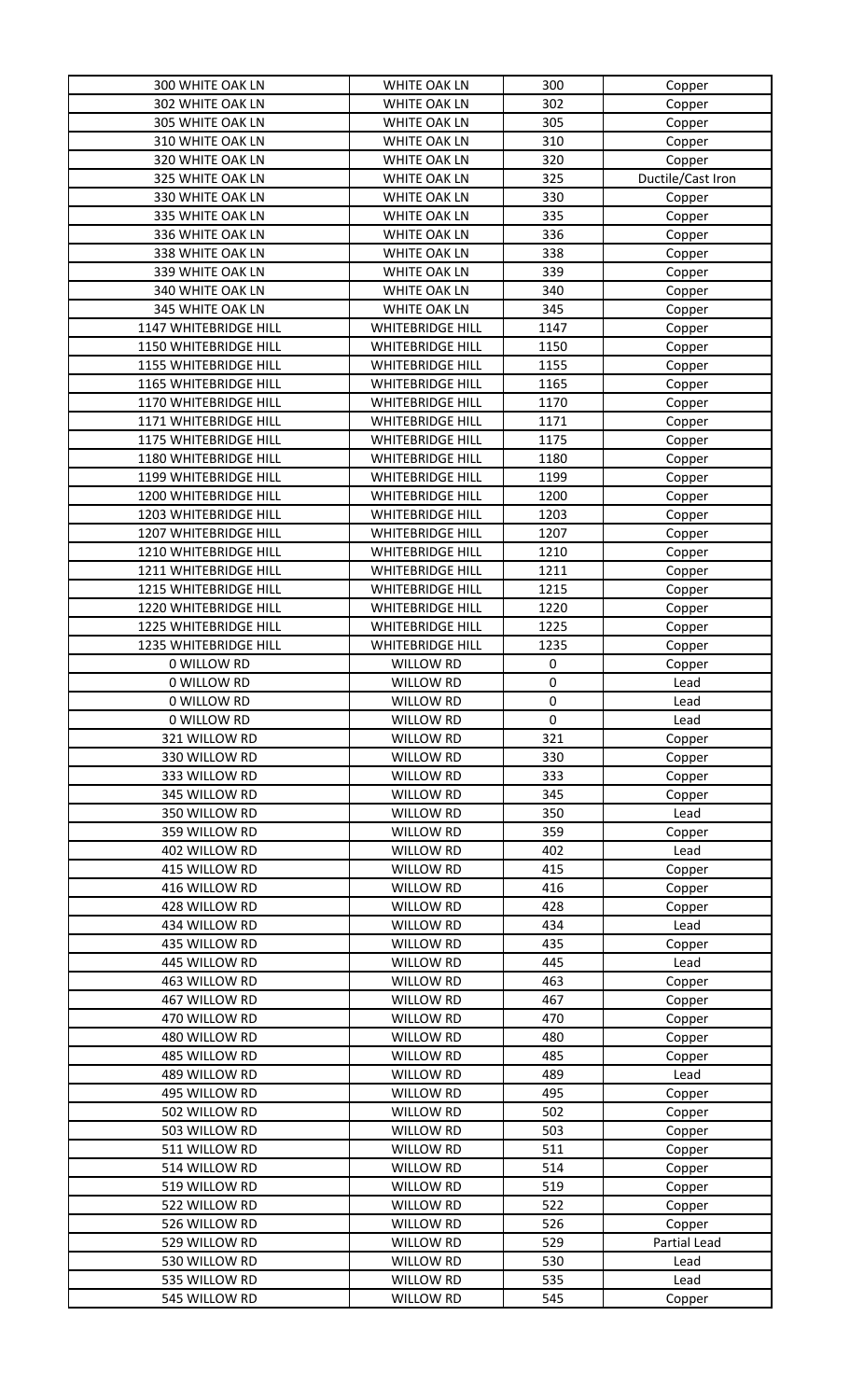| 548 WILLOW RD  | <b>WILLOW RD</b> | 548  | Copper            |
|----------------|------------------|------|-------------------|
| 555 WILLOW RD  | WILLOW RD        | 555  | Copper            |
| 556 WILLOW RD  | WILLOW RD        | 556  | Copper            |
| 558 WILLOW RD  | <b>WILLOW RD</b> | 558  | Copper            |
| 561 WILLOW RD  | WILLOW RD        | 561  | Lead              |
| 565 WILLOW RD  | WILLOW RD        | 565  | Copper            |
| 566 WILLOW RD  | WILLOW RD        | 566  | Copper            |
| 576 WILLOW RD  | WILLOW RD        | 576  | Unknown           |
| 590 WILLOW RD  | <b>WILLOW RD</b> | 590  | Lead              |
| 594 WILLOW RD  | WILLOW RD        | 594  | Copper            |
| 599 WILLOW RD  | <b>WILLOW RD</b> | 599  | Copper            |
| 604 WILLOW RD  | WILLOW RD        | 604  | Lead              |
| 607 WILLOW RD  | WILLOW RD        | 607  | Unknown           |
| 608 WILLOW RD  | WILLOW RD        | 608  | Lead              |
| 611 WILLOW RD  | WILLOW RD        | 611  | Copper            |
| 614 WILLOW RD  | <b>WILLOW RD</b> | 614  | Lead              |
| 615 WILLOW RD  | <b>WILLOW RD</b> | 615  | Copper            |
| 618 WILLOW RD  | WILLOW RD        | 618  | Lead              |
| 624 WILLOW RD  | WILLOW RD        | 624  |                   |
| 625 WILLOW RD  | WILLOW RD        | 625  | Copper<br>Lead    |
|                |                  | 630  |                   |
| 630 WILLOW RD  | WILLOW RD        |      | Copper            |
| 635 WILLOW RD  | WILLOW RD        | 635  | Lead              |
| 705 WILLOW RD  | WILLOW RD        | 705  | Lead              |
| 715 WILLOW RD  | <b>WILLOW RD</b> | 715  | Partial Lead      |
| 717 WILLOW RD  | <b>WILLOW RD</b> | 717  | Partial Lead      |
| 720 WILLOW RD  | WILLOW RD        | 720  | Lead              |
| 750 WILLOW RD  | WILLOW RD        | 750  | Copper            |
| 785 WILLOW RD  | WILLOW RD        | 785  | Lead              |
| 797 WILLOW RD  | <b>WILLOW RD</b> | 797  | Lead              |
| 800 WILLOW RD  | WILLOW RD        | 800  | Partial Lead      |
| 808 WILLOW RD  | <b>WILLOW RD</b> | 808  | Lead              |
| 849 WILLOW RD  | WILLOW RD        | 849  | Copper            |
| 855 WILLOW RD  | <b>WILLOW RD</b> | 855  | Lead              |
| 873 WILLOW RD  | <b>WILLOW RD</b> | 873  | Lead              |
| 879 WILLOW RD  | WILLOW RD        | 879  | Lead              |
| 880 WILLOW RD  | WILLOW RD        | 880  | Copper            |
| 882 WILLOW RD  | <b>WILLOW RD</b> | 882  | Copper            |
| 883 WILLOW RD  | <b>WILLOW RD</b> | 883  | Copper            |
| 886 WILLOW RD  | WILLOW RD        | 886  | Copper            |
| 889 WILLOW RD  | <b>WILLOW RD</b> | 889  | Copper            |
| 890 WILLOW RD  | <b>WILLOW RD</b> | 890  | Lead              |
| 893 WILLOW RD  | <b>WILLOW RD</b> | 893  | Copper            |
| 899 WILLOW RD  | WILLOW RD        | 899  | Lead              |
| 903 WILLOW RD  | <b>WILLOW RD</b> | 903  | Lead              |
| 909 WILLOW RD  | <b>WILLOW RD</b> | 909  | Lead              |
| 910 WILLOW RD  | <b>WILLOW RD</b> | 910  | Copper            |
| 917 WILLOW RD  | <b>WILLOW RD</b> | 917  | Ductile/Cast Iron |
| 955 WILLOW RD  | <b>WILLOW RD</b> | 955  | Copper            |
| 963 WILLOW RD  | <b>WILLOW RD</b> | 963  | Lead              |
| 969 WILLOW RD  | <b>WILLOW RD</b> | 969  | Copper            |
| 973 WILLOW RD  | <b>WILLOW RD</b> | 973  | Copper            |
| 979 WILLOW RD  | <b>WILLOW RD</b> | 979  | Lead              |
| 983 WILLOW RD  | <b>WILLOW RD</b> | 983  | Lead              |
| 989 WILLOW RD  | <b>WILLOW RD</b> | 989  |                   |
| 1000 WILLOW RD | <b>WILLOW RD</b> | 1000 | Copper            |
|                |                  |      | Copper            |
| 1005 WILLOW RD | <b>WILLOW RD</b> | 1005 | Lead              |
| 1011 WILLOW RD | WILLOW RD        | 1011 | Copper            |
| 1015 WILLOW RD | WILLOW RD        | 1015 | Lead              |
| 1025 WILLOW RD | <b>WILLOW RD</b> | 1025 | Lead              |
| 1027 WILLOW RD |                  | 1027 | Copper            |
|                | WILLOW RD        |      |                   |
| 1031 WILLOW RD | WILLOW RD        | 1031 | Lead              |
| 1035 WILLOW RD | <b>WILLOW RD</b> | 1035 | Copper            |
| 1050 WILLOW RD | WILLOW RD        | 1050 | Copper            |
| 1070 WILLOW RD | WILLOW RD        | 1070 | Copper            |
| 1071 WILLOW RD | WILLOW RD        | 1071 | Copper            |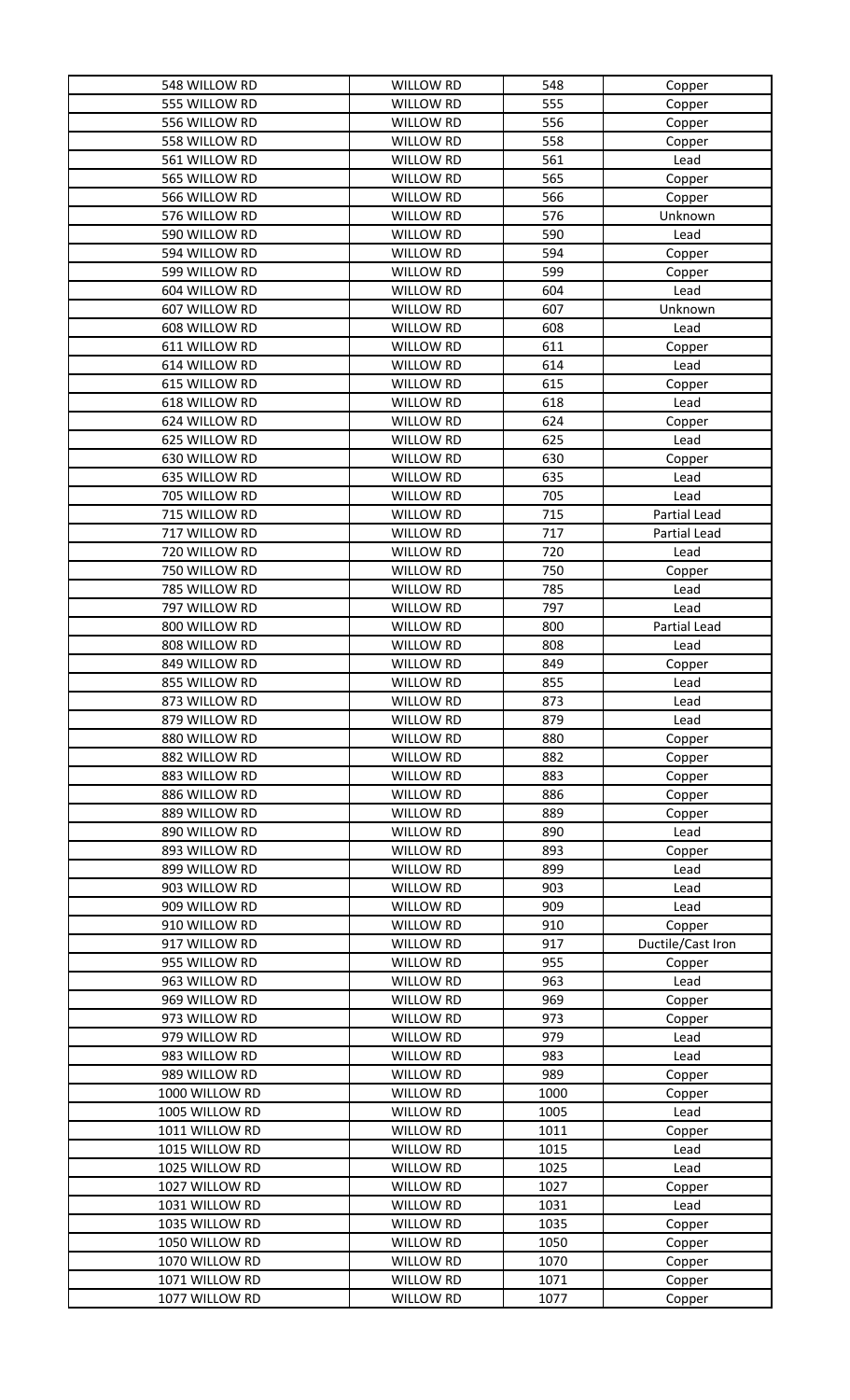| 1080 WILLOW RD                              | <b>WILLOW RD</b>                           | 1080        | Copper            |
|---------------------------------------------|--------------------------------------------|-------------|-------------------|
| 1083 WILLOW RD                              | <b>WILLOW RD</b>                           | 1083        | Copper            |
| 1089 WILLOW RD                              | <b>WILLOW RD</b>                           | 1089        | Copper            |
| 1095 WILLOW RD                              | WILLOW RD                                  | 1095        | Copper            |
| 1103 WILLOW RD                              | WILLOW RD                                  | 1103        | Copper            |
| 1112 WILLOW RD                              | <b>WILLOW RD</b>                           | 1112        | Ductile/Cast Iron |
| 1129 WILLOW RD                              | WILLOW RD                                  | 1129        | Copper            |
| 1133 WILLOW RD                              | WILLOW RD                                  | 1133        | Copper            |
| 1137 WILLOW RD                              | <b>WILLOW RD</b>                           | 1137        | Lead              |
| 1140 WILLOW RD                              | <b>WILLOW RD</b>                           | 1140        | Ductile/Cast Iron |
| 1143 WILLOW RD                              | WILLOW RD                                  | 1143        | Copper            |
| 1149 WILLOW RD                              | WILLOW RD                                  | 1149        | Lead              |
| 1155 WILLOW RD                              | WILLOW RD                                  | 1155        | Copper            |
| 1157 WILLOW RD                              | <b>WILLOW RD</b>                           | 1157        | Copper            |
| 1163 WILLOW RD                              | <b>WILLOW RD</b>                           | 1163        | Copper            |
| 1167 WILLOW RD                              | <b>WILLOW RD</b>                           | 1167        | Copper            |
| 1173 WILLOW RD                              | <b>WILLOW RD</b>                           | 1173        | Lead              |
| 1205 WILLOW RD                              | <b>WILLOW RD</b>                           | 1205        | Copper            |
| 1210 WILLOW RD                              | <b>WILLOW RD</b>                           | 1210        | Lead              |
| 1211 WILLOW RD                              | <b>WILLOW RD</b>                           | 1211        | Copper            |
| 1215 WILLOW RD                              | <b>WILLOW RD</b>                           | 1215        | Copper            |
| 1216 WILLOW RD                              | WILLOW RD                                  | 1216        | Lead              |
| 1250 WILLOW RD                              | <b>WILLOW RD</b>                           | 1250        | Copper            |
| 1255 WILLOW RD                              | WILLOW RD                                  | 1255        | Ductile/Cast Iron |
| 1390 WILLOW RD                              | WILLOW RD                                  | 1390        | Copper            |
|                                             | <b>WILLOW RD - CROW</b>                    |             |                   |
| 1112 WILLOW RD - CROW ISLAND PARK           | <b>ISLAND PARK</b>                         | 1112        | Copper            |
|                                             | <b>WILLOW RD - CROW</b>                    |             |                   |
| 1112 WILLOW RD - CROW ISLAND SCHOOL         | <b>ISLAND SCHOOL</b>                       | 1112        | Ductile/Cast Iron |
|                                             | <b>WILLOW RD - FIRE</b>                    |             |                   |
| 1112 WILLOW RD - FIRE SERVICE               | <b>SERVICE</b>                             | 1112        | Ductile/Cast Iron |
| 261 WILSON ST                               | <b>WILSON ST</b>                           | 261         | Lead              |
| 367 WILSON ST                               | <b>WILSON ST</b>                           | 367         | Lead              |
| 381 WILSON ST                               | <b>WILSON ST</b>                           | 381         | Copper            |
| 387 WILSON ST                               | <b>WILSON ST</b>                           | 387         |                   |
| <b>0 WINNETKA AVE</b>                       | <b>WINNETKA AVE</b>                        | 0           | Copper            |
| <b>0 WINNETKA AVE</b>                       |                                            | 0           | Copper<br>Lead    |
| 0 WINNETKA AVE                              | <b>WINNETKA AVE</b>                        | $\mathbf 0$ | Lead              |
|                                             | <b>WINNETKA AVE</b>                        |             |                   |
|                                             |                                            |             |                   |
| 0 WINNETKA AVE                              | WINNETKA AVE                               | 0           | Lead              |
| 0 WINNETKA AVE                              | <b>WINNETKA AVE</b>                        | 0           | Lead              |
| 0 WINNETKA AVE                              | <b>WINNETKA AVE</b>                        | 0           | Lead              |
| <b>0 WINNETKA AVE</b>                       | <b>WINNETKA AVE</b>                        | 0           | Lead              |
| 0 WINNETKA AVE                              | <b>WINNETKA AVE</b>                        | $\mathbf 0$ | Lead              |
| 124 WINNETKA AVE                            | WINNETKA AVE                               | 124         | Copper            |
| 130 WINNETKA AVE                            | <b>WINNETKA AVE</b>                        | 130         | Copper            |
| <b>132 WINNETKA AVE</b>                     | <b>WINNETKA AVE</b>                        | 132         | Partial Lead      |
| <b>138 WINNETKA AVE</b>                     | <b>WINNETKA AVE</b>                        | 138         | Copper            |
| <b>205 WINNETKA AVE</b>                     | WINNETKA AVE                               | 205         | Copper            |
| 211 WINNETKA AVE                            | <b>WINNETKA AVE</b>                        | 211         | Lead              |
| 221 WINNETKA AVE                            | <b>WINNETKA AVE</b>                        | 221         | Lead              |
| 231 WINNETKA AVE                            | <b>WINNETKA AVE</b>                        | 231         | Lead              |
| 350 WINNETKA AVE                            | <b>WINNETKA AVE</b>                        | 350         | Lead              |
| 358 WINNETKA AVE                            | <b>WINNETKA AVE</b>                        | 358         | Copper            |
| <b>366 WINNETKA AVE</b>                     | <b>WINNETKA AVE</b>                        | 366         | Copper            |
| 370 WINNETKA AVE                            | <b>WINNETKA AVE</b>                        | 370         | Lead              |
| 385 WINNETKA AVE                            | <b>WINNETKA AVE</b>                        | 385         | Ductile/Cast Iron |
| 385 WINNETKA AVE                            | <b>WINNETKA AVE</b>                        | 385         | Copper            |
| 385 WINNETKA AVE                            | <b>WINNETKA AVE</b>                        | 385         | Ductile/Cast Iron |
| 385 WINNETKA AVE                            | <b>WINNETKA AVE</b>                        | 385         | Lead              |
| 385 WINNETKA AVE                            | <b>WINNETKA AVE</b>                        | 385         | Unknown           |
| 404 WINNETKA AVE                            | <b>WINNETKA AVE</b>                        | 404         | Copper            |
| <b>408 WINNETKA AVE</b>                     | <b>WINNETKA AVE</b>                        | 408         | Lead              |
| 414 WINNETKA AVE                            | <b>WINNETKA AVE</b>                        | 414         | Lead              |
| 420 WINNETKA AVE                            | <b>WINNETKA AVE</b>                        | 420         | Lead              |
| 424 WINNETKA AVE<br><b>425 WINNETKA AVE</b> | <b>WINNETKA AVE</b><br><b>WINNETKA AVE</b> | 424<br>425  | Copper            |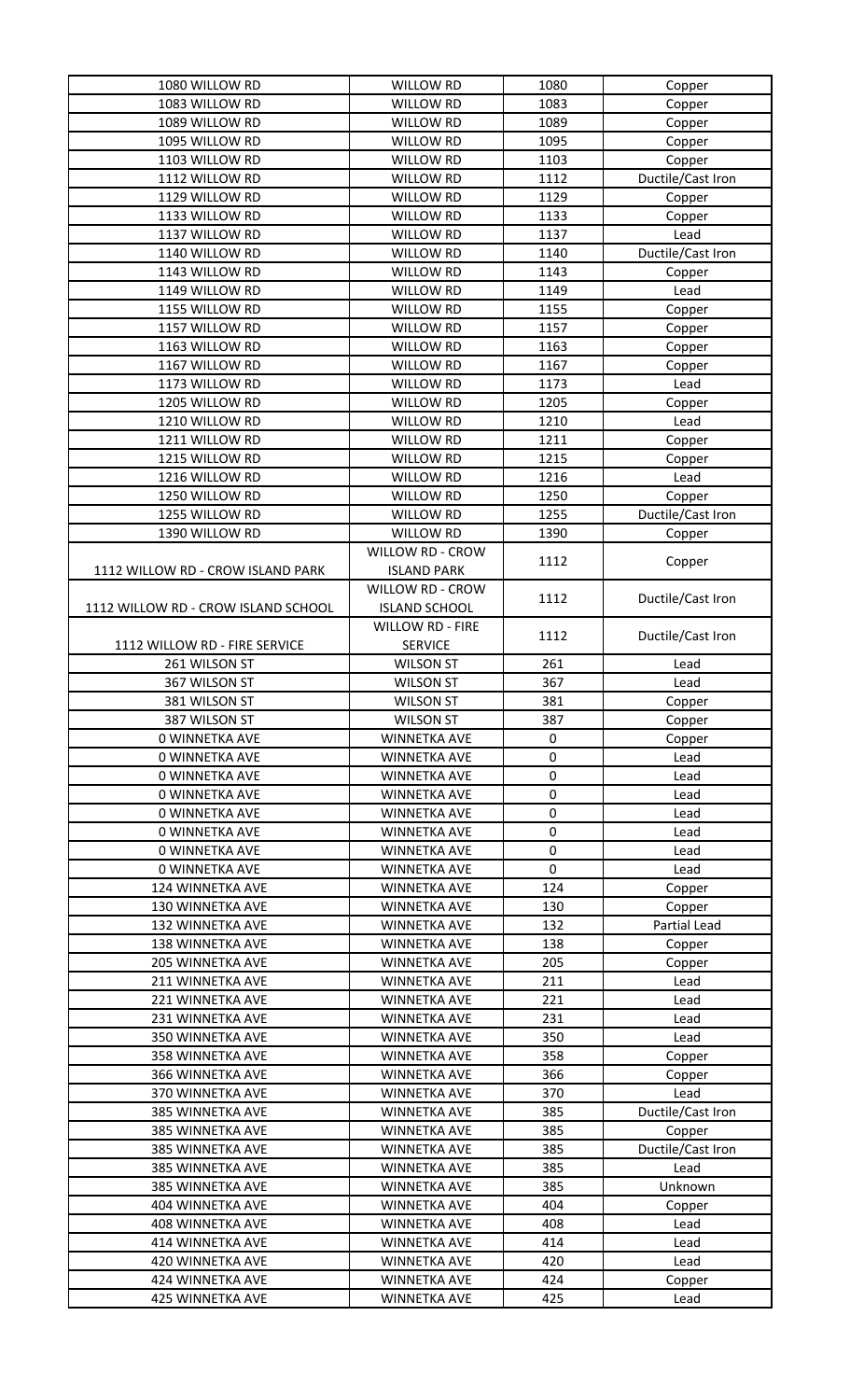| 442 WINNETKA AVE              | <b>WINNETKA AVE</b>     | 442                 | Copper            |
|-------------------------------|-------------------------|---------------------|-------------------|
| 444 WINNETKA AVE              | <b>WINNETKA AVE</b>     | 444                 | Copper            |
| <b>454 WINNETKA AVE</b>       | <b>WINNETKA AVE</b>     | 454                 | Ductile/Cast Iron |
| 518 WINNETKA AVE              | <b>WINNETKA AVE</b>     | 518                 | Ductile/Cast Iron |
| 525 WINNETKA AVE              | <b>WINNETKA AVE</b>     | 525                 | Copper            |
| 530 WINNETKA AVE              | <b>WINNETKA AVE</b>     | 530                 | Copper            |
| 549 WINNETKA AVE              | <b>WINNETKA AVE</b>     | 549                 | Copper            |
| 550 WINNETKA AVE              | WINNETKA AVE            | 550                 | Copper            |
| 556 WINNETKA AVE              | <b>WINNETKA AVE</b>     | 556                 | Lead              |
| 557 WINNETKA AVE              | WINNETKA AVE            | 557                 | Copper            |
| 561 WINNETKA AVE              | <b>WINNETKA AVE</b>     | 561                 | Lead              |
| 562 WINNETKA AVE              | WINNETKA AVE            | 562                 |                   |
|                               |                         |                     | Copper            |
| 569 WINNETKA AVE              | <b>WINNETKA AVE</b>     | 569                 | Lead              |
| 570 WINNETKA AVE              | WINNETKA AVE            | 570                 | Copper            |
|                               | <b>WINNETKA AVE -</b>   | 150                 | Copper            |
| 150 WINNETKA AVE - KENILWORTH | KENILWORTH              |                     |                   |
|                               | <b>WINNETKA AVE -</b>   | 202                 | Copper            |
| 202 WINNETKA AVE - KENILWORTH | <b>KENILWORTH</b>       |                     |                   |
| <b>0 WINNETKA PARK DIST</b>   | WINNETKA PARK DIST      | 0                   | Copper            |
| 112 WOODLAND AVE              | WOODLAND AVE            | 112                 | Copper            |
| 116 WOODLAND AVE              | WOODLAND AVE            | 116                 | Copper            |
| 120 WOODLAND AVE              | WOODLAND AVE            | 120                 | Lead              |
| 124 WOODLAND AVE              | WOODLAND AVE            | 124                 | Lead              |
| 130 WOODLAND AVE              | WOODLAND AVE            | 130                 | Lead              |
| 134 WOODLAND AVE              | WOODLAND AVE            | 134                 | Lead              |
| 138 WOODLAND AVE              | WOODLAND AVE            | 138                 | Copper            |
| 146 WOODLAND AVE              | WOODLAND AVE            | 146                 | Lead              |
| 158 WOODLAND AVE              | WOODLAND AVE            | 158                 | Copper            |
| 164 WOODLAND AVE              | WOODLAND AVE            | 164                 | Lead              |
| 166 WOODLAND AVE              | WOODLAND AVE            | 166                 | Lead              |
| 170 WOODLAND AVE              | WOODLAND AVE            | 170                 | Copper            |
| 174 WOODLAND AVE              | WOODLAND AVE            | 174                 | Lead              |
| 217 WOODLAND AVE              | WOODLAND AVE            | 217                 | Copper            |
| 220 WOODLAND AVE              | WOODLAND AVE            | 220                 | Lead              |
| 234 WOODLAND AVE              | WOODLAND AVE            | 234                 | Lead              |
| 265 WOODLAND AVE              | WOODLAND AVE            | 265                 | Lead              |
| 300 WOODLAND AVE              | WOODLAND AVE            | 300                 | Lead              |
| 310 WOODLAND AVE              | WOODLAND AVE            | 310                 | Copper            |
| 314 WOODLAND AVE              | <b>WOODLAND AVE</b>     | 314                 | Copper            |
| 315 WOODLAND AVE              | WOODLAND AVE            | 315                 | Lead              |
| 321 WOODLAND AVE              | WOODLAND AVE            | 321                 | Copper            |
| 322 WOODLAND AVE              | WOODLAND AVE            | 322                 | Lead              |
| 325 WOODLAND AVE              | WOODLAND AVE            | 325                 | Partial Lead      |
| 326 WOODLAND AVE              | WOODLAND AVE            | 326                 | Copper            |
| 329 WOODLAND AVE              | WOODLAND AVE            | 329                 | Copper            |
| 333 WOODLAND AVE              | WOODLAND AVE            | 333                 | Copper            |
| 334 WOODLAND AVE              | WOODLAND AVE            | 334                 | Lead              |
| 340 WOODLAND AVE              | WOODLAND AVE            | 340                 | Lead              |
| 341 WOODLAND AVE              | WOODLAND AVE            | 341                 | Copper            |
| 1 WOODLEY MANOR RD            | <b>WOODLEY MANOR RD</b> |                     |                   |
| 2 WOODLEY MANOR RD            |                         | 1<br>$\overline{c}$ | Copper            |
|                               | WOODLEY MANOR RD        |                     | Copper            |
| <b>3 WOODLEY MANOR RD</b>     | <b>WOODLEY MANOR RD</b> | 3                   | Copper            |
| 4 WOODLEY MANOR RD            | <b>WOODLEY MANOR RD</b> | 4                   | Copper            |
| 5 WOODLEY MANOR RD            | <b>WOODLEY MANOR RD</b> | 5                   | Copper            |
| <b>6 WOODLEY MANOR RD</b>     | <b>WOODLEY MANOR RD</b> | 6                   | Copper            |
| 2 WOODLEY RD                  | <b>WOODLEY RD</b>       | $\overline{2}$      | Copper            |
| 3 WOODLEY RD                  | WOODLEY RD              | 3                   | Copper            |
| 5 WOODLEY RD                  | <b>WOODLEY RD</b>       | 5                   | Copper            |
| 7 WOODLEY RD                  | <b>WOODLEY RD</b>       | $\overline{7}$      | Copper            |
| 9 WOODLEY RD                  | <b>WOODLEY RD</b>       | 9                   | Copper            |
| 10 WOODLEY RD                 | <b>WOODLEY RD</b>       | 10                  | Lead              |
| 11 WOODLEY RD                 | <b>WOODLEY RD</b>       | 11                  | Copper            |
| 13 WOODLEY RD                 | <b>WOODLEY RD</b>       | 13                  | Copper            |
| 14 WOODLEY RD                 | <b>WOODLEY RD</b>       | 14                  | Copper            |
| 15 WOODLEY RD                 | <b>WOODLEY RD</b>       | 15                  | Ductile/Cast Iron |
| 16 WOODLEY RD                 | <b>WOODLEY RD</b>       | 16                  | Copper            |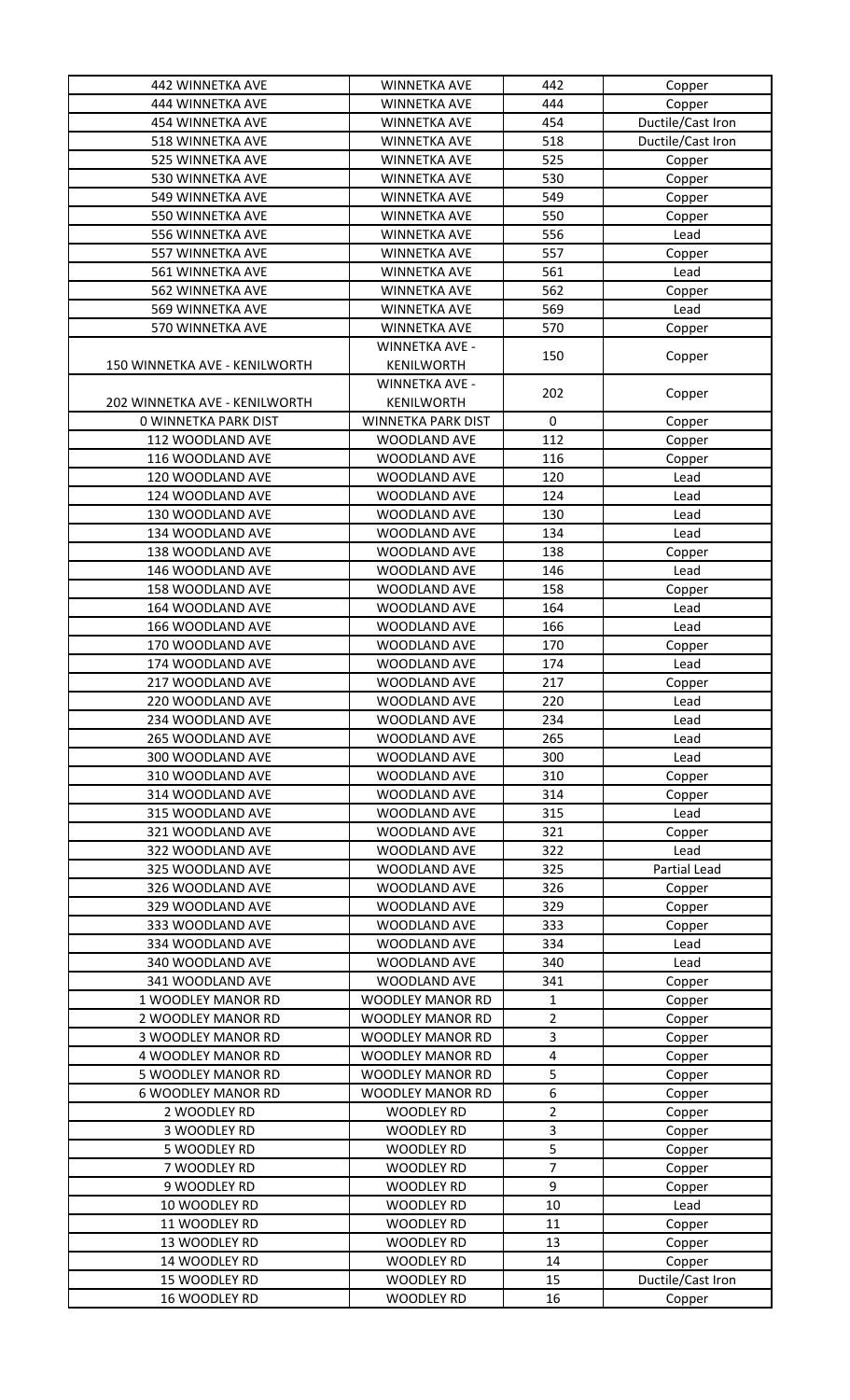| 17 WOODLEY RD  | <b>WOODLEY RD</b> | 17  | Copper            |
|----------------|-------------------|-----|-------------------|
| 20 WOODLEY RD  | <b>WOODLEY RD</b> | 20  | Copper            |
| 21 WOODLEY RD  | <b>WOODLEY RD</b> | 21  | Lead              |
| 25 WOODLEY RD  | <b>WOODLEY RD</b> | 25  | Copper            |
| 26 WOODLEY RD  | <b>WOODLEY RD</b> | 26  | Copper            |
| 29 WOODLEY RD  | <b>WOODLEY RD</b> | 29  | Copper            |
| 30 WOODLEY RD  | <b>WOODLEY RD</b> | 30  | Copper            |
| 31 WOODLEY RD  | <b>WOODLEY RD</b> | 31  | Copper            |
| 32 WOODLEY RD  | <b>WOODLEY RD</b> | 32  | Lead              |
| 33 WOODLEY RD  | WOODLEY RD        | 33  | Ductile/Cast Iron |
| 34 WOODLEY RD  | <b>WOODLEY RD</b> | 34  | Copper            |
| 36 WOODLEY RD  | <b>WOODLEY RD</b> | 36  | Lead              |
| 37 WOODLEY RD  | <b>WOODLEY RD</b> | 37  | Copper            |
| 40 WOODLEY RD  | WOODLEY RD        | 40  | Lead              |
| 42 WOODLEY RD  | WOODLEY RD        | 42  | Unknown           |
| 44 WOODLEY RD  | <b>WOODLEY RD</b> | 44  | Lead              |
| 45 WOODLEY RD  | WOODLEY RD        | 45  | Copper            |
| 50 WOODLEY RD  | <b>WOODLEY RD</b> | 50  | Copper            |
| 52 WOODLEY RD  | <b>WOODLEY RD</b> | 52  | Copper            |
| 54 WOODLEY RD  | <b>WOODLEY RD</b> | 54  | Copper            |
| 56 WOODLEY RD  | <b>WOODLEY RD</b> | 56  | Lead              |
| 58 WOODLEY RD  | <b>WOODLEY RD</b> | 58  | Copper            |
| 59 WOODLEY RD  | <b>WOODLEY RD</b> | 59  | Copper            |
| 60 WOODLEY RD  | <b>WOODLEY RD</b> | 60  | Copper            |
| 61 WOODLEY RD  | <b>WOODLEY RD</b> | 61  | Copper            |
| 62 WOODLEY RD  | <b>WOODLEY RD</b> | 62  | Lead              |
| 64 WOODLEY RD  | WOODLEY RD        | 64  | Copper            |
| 65 WOODLEY RD  | <b>WOODLEY RD</b> | 65  | Copper            |
| 66 WOODLEY RD  | <b>WOODLEY RD</b> | 66  | Lead              |
| 68 WOODLEY RD  | <b>WOODLEY RD</b> | 68  | Ductile/Cast Iron |
| 69 WOODLEY RD  | WOODLEY RD        | 69  | Copper            |
| 70 WOODLEY RD  | <b>WOODLEY RD</b> | 70  | Copper            |
| 72 WOODLEY RD  | <b>WOODLEY RD</b> | 72  | Copper            |
| 75 WOODLEY RD  | <b>WOODLEY RD</b> | 75  | Copper            |
| 76 WOODLEY RD  | <b>WOODLEY RD</b> | 76  | Copper            |
| 78 WOODLEY RD  | <b>WOODLEY RD</b> | 78  | Copper            |
| 79 WOODLEY RD  | <b>WOODLEY RD</b> | 79  | Unknown           |
| 80 WOODLEY RD  | <b>WOODLEY RD</b> | 80  | Copper            |
| 81 WOODLEY RD  | <b>WOODLEY RD</b> | 81  | Copper            |
| 82 WOODLEY RD  | <b>WOODLEY RD</b> | 82  | Copper            |
| 83 WOODLEY RD  | <b>WOODLEY RD</b> | 83  | Copper            |
| 84 WOODLEY RD  | WOODLEY RD        | 84  | Copper            |
| 88 WOODLEY RD  | <b>WOODLEY RD</b> | 88  | Copper            |
| 90 WOODLEY RD  | <b>WOODLEY RD</b> | 90  | Partial Lead      |
| 92 WOODLEY RD  | <b>WOODLEY RD</b> | 92  | Copper            |
| 94 WOODLEY RD  | <b>WOODLEY RD</b> | 94  | Copper            |
| 95 WOODLEY RD  | <b>WOODLEY RD</b> | 95  | Copper            |
| 96 WOODLEY RD  | <b>WOODLEY RD</b> | 96  | Copper            |
| 98 WOODLEY RD  | <b>WOODLEY RD</b> | 98  | Copper            |
| 99 WOODLEY RD  | <b>WOODLEY RD</b> | 99  | Copper            |
| 100 WOODLEY RD | <b>WOODLEY RD</b> | 100 | Unknown           |
| 105 WOODLEY RD | <b>WOODLEY RD</b> | 105 | Copper            |
| 106 WOODLEY RD | <b>WOODLEY RD</b> | 106 | Copper            |
| 107 WOODLEY RD | <b>WOODLEY RD</b> | 107 | Copper            |
| 109 WOODLEY RD | <b>WOODLEY RD</b> | 109 | Copper            |
| 111 WOODLEY RD | <b>WOODLEY RD</b> | 111 | Copper            |
| 113 WOODLEY RD | <b>WOODLEY RD</b> | 113 | Copper            |
| 115 WOODLEY RD | <b>WOODLEY RD</b> | 115 | Copper            |
| 117 WOODLEY RD | <b>WOODLEY RD</b> | 117 | Copper            |
| 119 WOODLEY RD | <b>WOODLEY RD</b> | 119 | Unknown           |
| 120 WOODLEY RD | <b>WOODLEY RD</b> | 120 | Copper            |
| 121 WOODLEY RD | <b>WOODLEY RD</b> | 121 | Copper            |
| 123 WOODLEY RD | <b>WOODLEY RD</b> | 123 | Copper            |
| 126 WOODLEY RD | <b>WOODLEY RD</b> | 126 | Copper            |
| 144 WOODLEY RD | <b>WOODLEY RD</b> | 144 | Copper            |
| 145 WOODLEY RD | <b>WOODLEY RD</b> | 145 | Copper            |
|                |                   |     |                   |